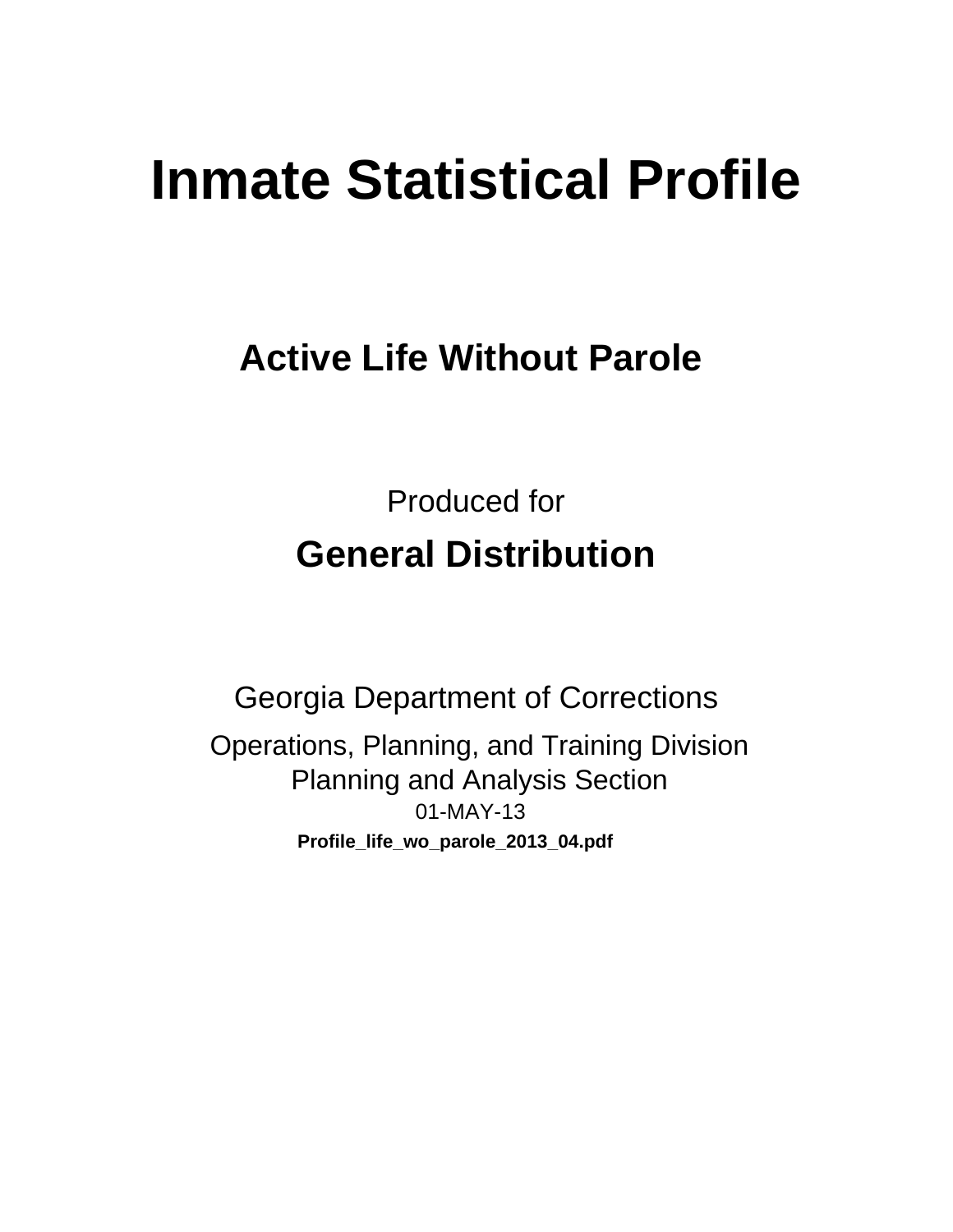#### **Inmate Statistical Profile 01-MAY-13** Contents

**Active Life Without Parole** 

Produced for General Distribution

# **Table of Contents**

| <b>Demographic information</b>                                       |
|----------------------------------------------------------------------|
| 5 Current age, broken out in ten year age groups                     |
| 6 Race group                                                         |
| 7 Marital status, self-reported at entry to prison                   |
| 8 Number of children, self-reported at entry to prison               |
| 9 Religious affiliation, self-reported at entry to prison            |
| 10 Home county - self-reported at entry to prison                    |
| 14 Socioeconomic class, self-reported at entry to prison             |
| 15 Environment to age 16, self-reported at entry to prison           |
| 16 Guardian status to age 16, self-reported at entry to prison       |
| 17 Employment status before prison, self-reported at entry to prison |
| 18 Age at admission                                                  |
| 20 Height, measured at entry to prison                               |
| 21 Weight, measured at entry to prison                               |
| 22 Military service                                                  |
| <b>Correctional information</b>                                      |
| 23 Type of admission to prison                                       |
| 24 Current / last security status                                    |
| 25 Current / last institution type                                   |
| 26 Institution type - transitional centers                           |
| 27 Institution type - county prisons                                 |
| 28 Institution type - state prisons                                  |
| 29 Institution type - private prisons                                |
| 30 Institution type - pre-release centers                            |
| 31 Institution type - inmate boot camp                               |
| 32 Number of disciplinary reports                                    |
| 33 Number of transfers                                               |
| 34 Number of escapes                                                 |
| 35 Time served in current (or last) institution                      |
| Educational, psychological and physical information                  |
| 36 Highest grade level attained                                      |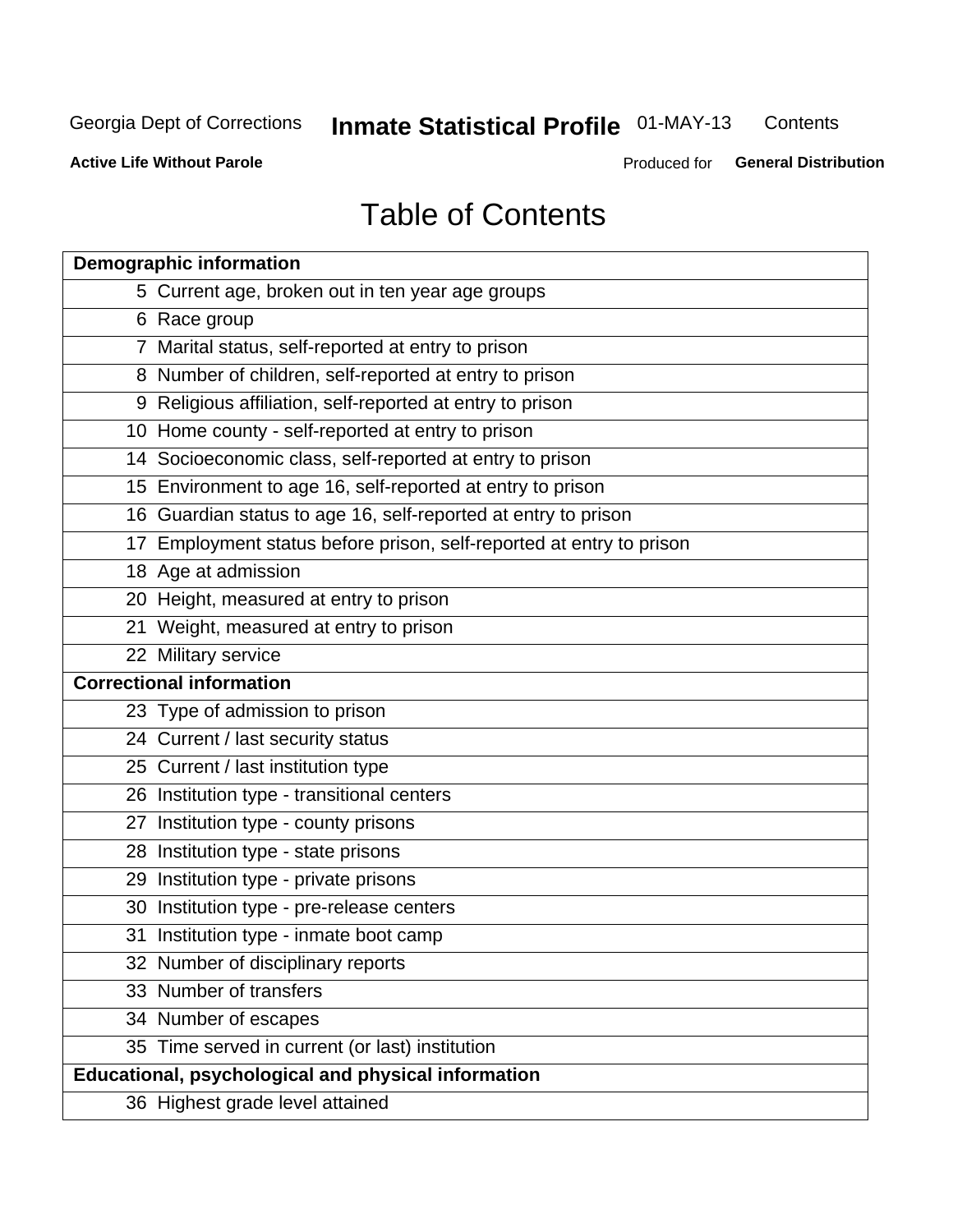#### **Inmate Statistical Profile 01-MAY-13** Contents

**Active Life Without Parole** 

Produced for General Distribution

# **Table of Contents**

| <b>Educational, psychological and physical information</b>       |
|------------------------------------------------------------------|
| 37 Culture fair IQ scores                                        |
| 38 Wide Range Achievement Test (WRAT) reading score              |
| 39 Wide Range Achievement Test (WRAT) math score                 |
| 40 Wide Range Achievement Test (WRAT) spelling score             |
| 41 Scope of substance abuse - summary                            |
| 42 Scope of substance abuse - detail                             |
| 43 Current / last mental health treatment level                  |
| 44 PULHESDWIT medical scale - 'P' overall condition ('P'hysical) |
| 45 PULHESDWIT medical scale - 'U' upper body                     |
| 46 PULHESDWIT medical scale - 'L' lower body                     |
| 47 PULHESDWIT medical scale - 'H' hearing                        |
| 48 PULHESDWIT medical scale - 'E' vision                         |
| 49 PULHESDWIT medical scale -'S' psychiatric                     |
| 50 PULHESDWIT medical scale - 'D' dental                         |
| 51 PULHESDWIT medical scale - 'W' work ability                   |
| 52 PULHESDWIT medical scale - 'I' impairment                     |
| 53 PULHESDWIT medical scale - 'T' transportability               |
| 54 Criminality in family, self-reported                          |
| 55 Alcoholism in family, self-reported                           |
| 56 Drug abuse in family, self-reported                           |
| 57 Subjected to frequent beatings, self-reported                 |
| 58 Father absent during inmate's childhood                       |
| 59 Mother absent during inmate's childhood                       |
| 60 Inmate diagnosed as manipulative                              |
| 61 Inmate diagnosed as assaultive                                |
| <b>Crimes and criminal history information</b>                   |
| 62 Number of prior Georgia incarcerations                        |
| 63 Prison sentence in years                                      |
| 64 Primary offense, broken out into felonies vs misdemeanors     |
| 65 Primary offense, broken out into six broad crime categories   |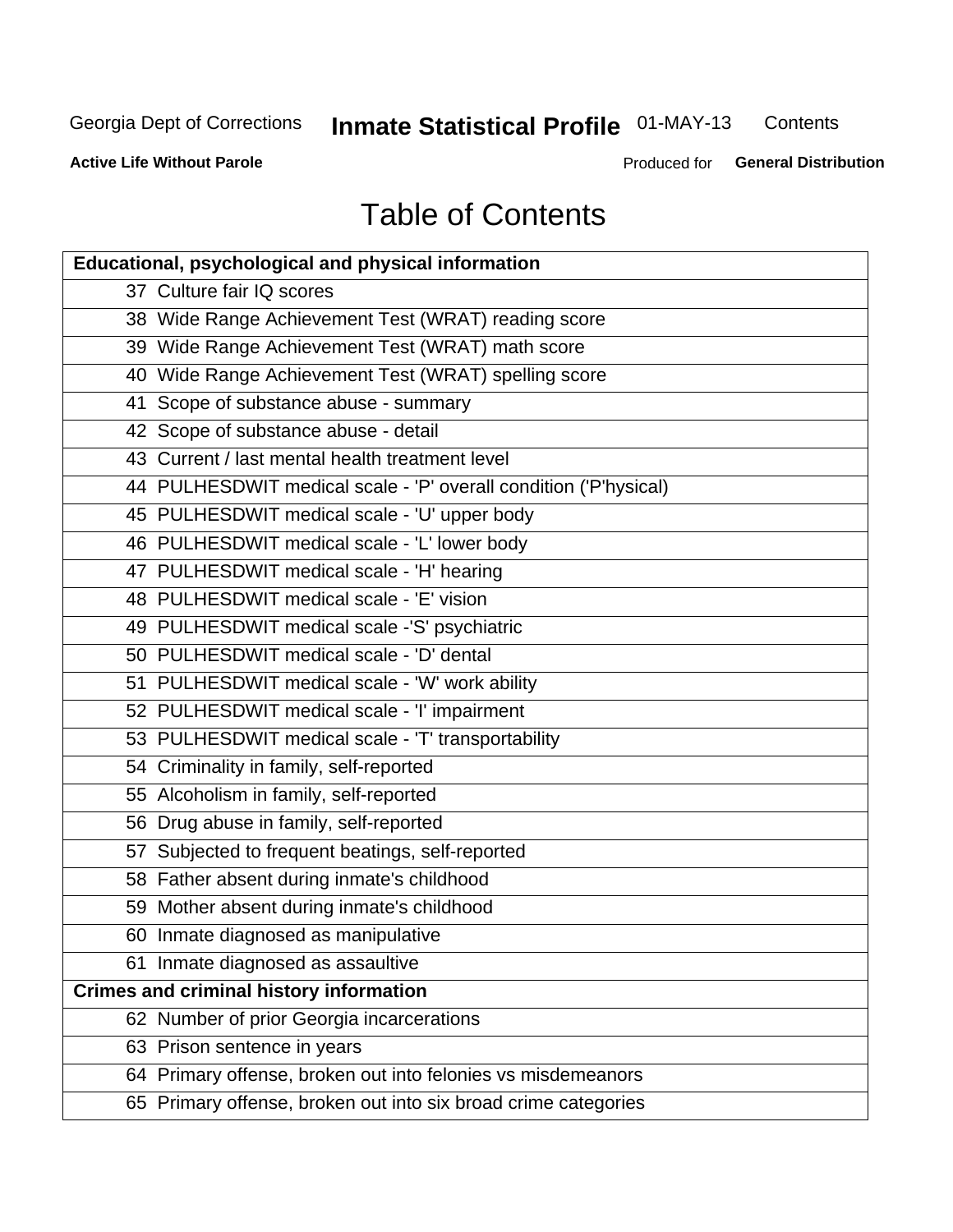#### **Inmate Statistical Profile 01-MAY-13** Contents

**Active Life Without Parole** 

Produced for General Distribution

# **Table of Contents**

| <b>Crimes and criminal history information</b>        |
|-------------------------------------------------------|
| 66 Primary offense, detailed offense code             |
| 67 County of conviction of primary offense            |
| 71 Circuit of conviction of primary offense           |
| 73 Years served (jail + prison) in this incarceration |
| <b>Medical information</b>                            |
| 74 Results of most recent HIV test                    |
| 75 Results of most recent tuberculosis test           |
| 76 Results of most recent syphilis test               |
| 77 Results of most recent Hepatitis-C test            |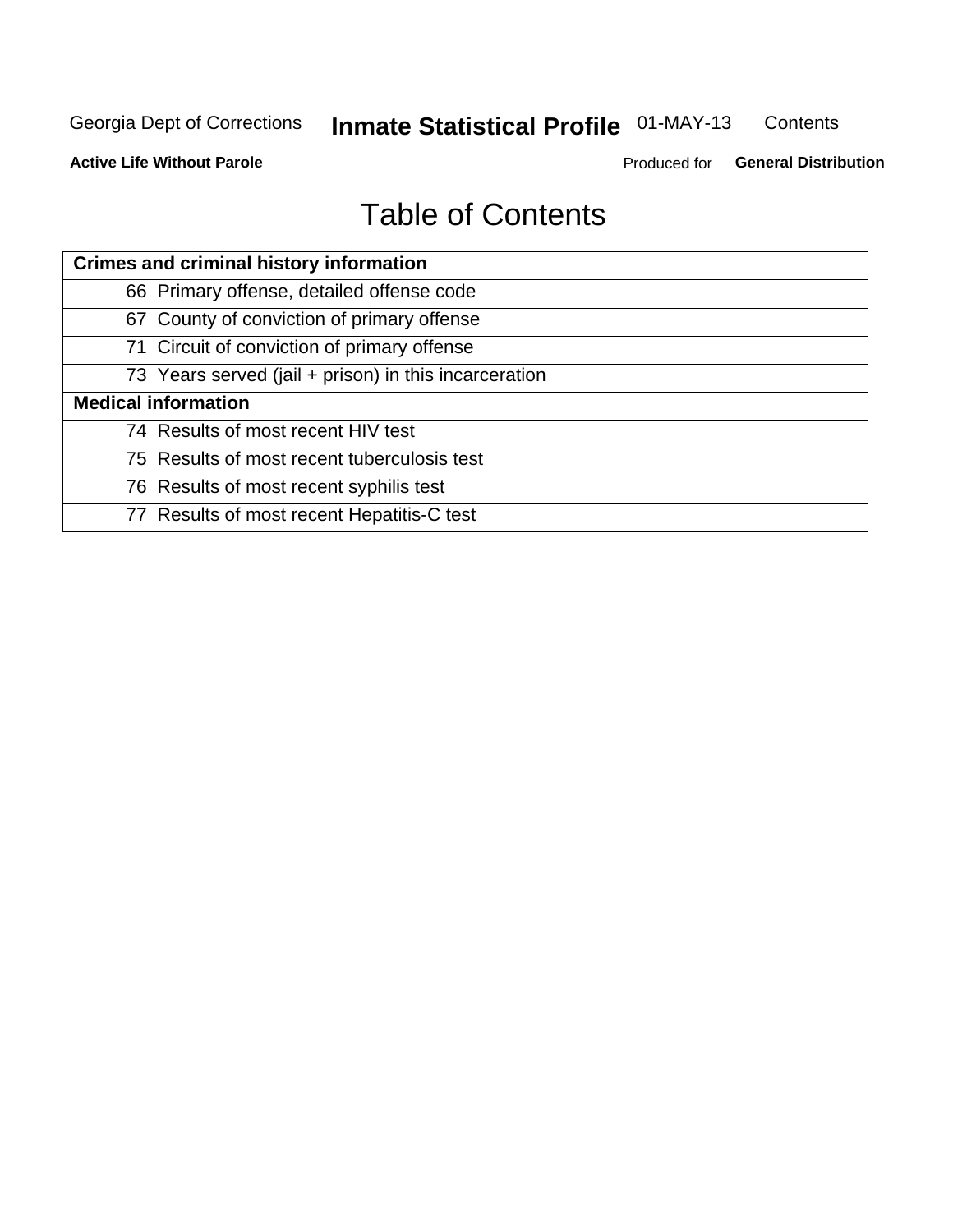# Inmate Statistical Profile 01-MAY-13 Page 5

### **Active Life Without Parole**

### Produced for General Distribution

### Current age, broken out in ten-year age groups

COL % - percent each COUNT is of its particular column

|                          |              | <b>Male</b> |         |              | <b>Female</b> |       | <b>Total</b>    |                |
|--------------------------|--------------|-------------|---------|--------------|---------------|-------|-----------------|----------------|
| <b>Current Age</b>       | <b>Count</b> | Col %       | Row %   | <b>Count</b> | Col %         | Row % | <b>Total</b>    | Col %          |
| <b>Teens (1-19)</b>      |              | 0.87%       | 100.00% |              |               |       | 7               | 0.85%          |
| <b>Twenties (20-29)</b>  | 93           | 11.60%      | 94.90%  | 5            | 22.73%        | 5.10% | 98 l            | 11.89%         |
| Thirties (30-39)         | 235          | 29.30%      | 97.51%  | 6            | 27.27%        | 2.49% | 241             | 29.25%         |
| <b>Forties (40-49)</b>   | 241          | $30.05\%$   | 97.57%  | 6            | 27.27%        | 2.43% | 247             | $\vert$ 29.98% |
| <b>Fifties (50-59)</b>   | 167          | 20.82%      | 97.09%  | 5            | 22.73%        | 2.91% | 172             | 20.87%         |
| <b>Sixties (60-69)</b>   | 45           | 5.61%       | 100.00% |              |               |       | 45              | 5.46%          |
| Seventy + (70 and above) | 14           | 1.75%       | 100.00% |              |               |       | 14 <sub>1</sub> | 1.70%          |
| <b>Total Reported</b>    | 802          | 100%        | 97.33%  | 22           | 100%          | 2.67% | 824             | 100%           |

| _____ | 802 | $\sim$<br><u>__</u> | 00.<br><b>U44</b> |
|-------|-----|---------------------|-------------------|

| <b>Mean</b><br>(average) | 42.56 | 39.86 | 42.49 |  |
|--------------------------|-------|-------|-------|--|
| Median (middle)          |       |       |       |  |
| Mode<br>(most frequent)  |       |       | 4.    |  |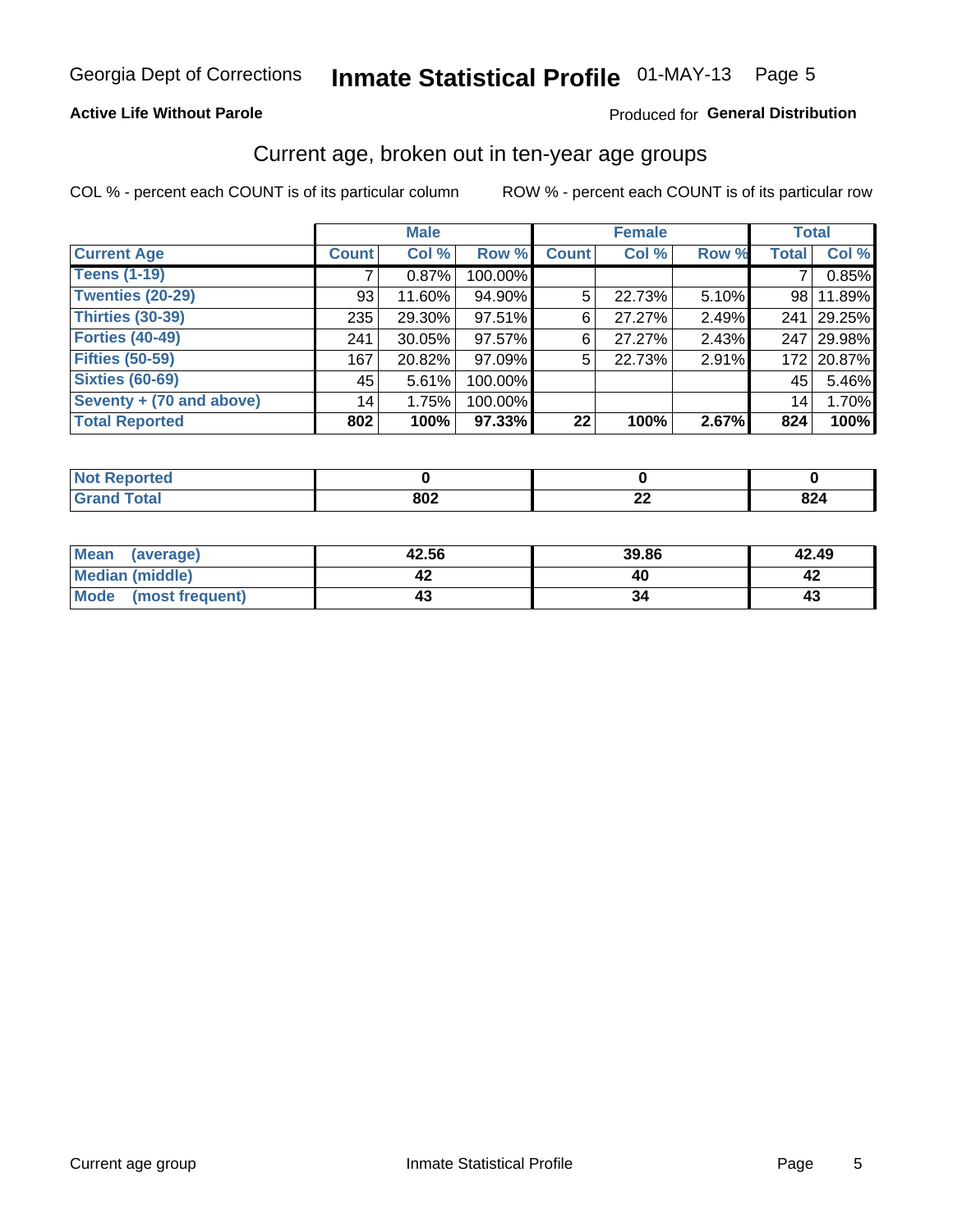#### Inmate Statistical Profile 01-MAY-13 Page 6

### **Active Life Without Parole**

Produced for General Distribution

### Race group

COL % - percent each COUNT is of its particular column

|                              |              | <b>Male</b> |                    |    | <b>Female</b> |       |              | <b>Total</b> |
|------------------------------|--------------|-------------|--------------------|----|---------------|-------|--------------|--------------|
| <b>Race Group</b>            | <b>Count</b> | Col %       | <b>Row % Count</b> |    | Col %         | Row % | <b>Total</b> | Col %        |
| <b>White</b>                 | 188          | 23.44%      | 95.92%             | 8  | 36.36%        | 4.08% | 196          | 23.79%       |
| <b>Black</b><br>$\mathbf{2}$ | 593          | 73.94%      | 97.85%             | 13 | 59.09%        | 2.15% | 606          | 73.54%       |
| <b>Other</b><br>5.           |              | $.12\%$     | 100.00%            |    |               |       |              | .12%         |
| <b>Asian</b><br>6            | 3            | $.37\%$     | 100.00%            |    |               |       | 3            | .36%         |
| <b>Hispanic</b><br>10        | 17           | 2.12%       | 94.44%             |    | 4.55%         | 5.56% | 18           | 2.18%        |
| <b>Total Reported</b>        | 802          | 100%        | 97.33%             | 22 | 100%          | 2.67% | 824          | 100%         |

| .<br>rreo<br>N       |     |          |            |
|----------------------|-----|----------|------------|
| $C = 4 - 7$<br>_____ | 802 | ^^<br>-- | oo.<br>824 |

| M | --- | $-1$ |
|---|-----|------|
|   |     |      |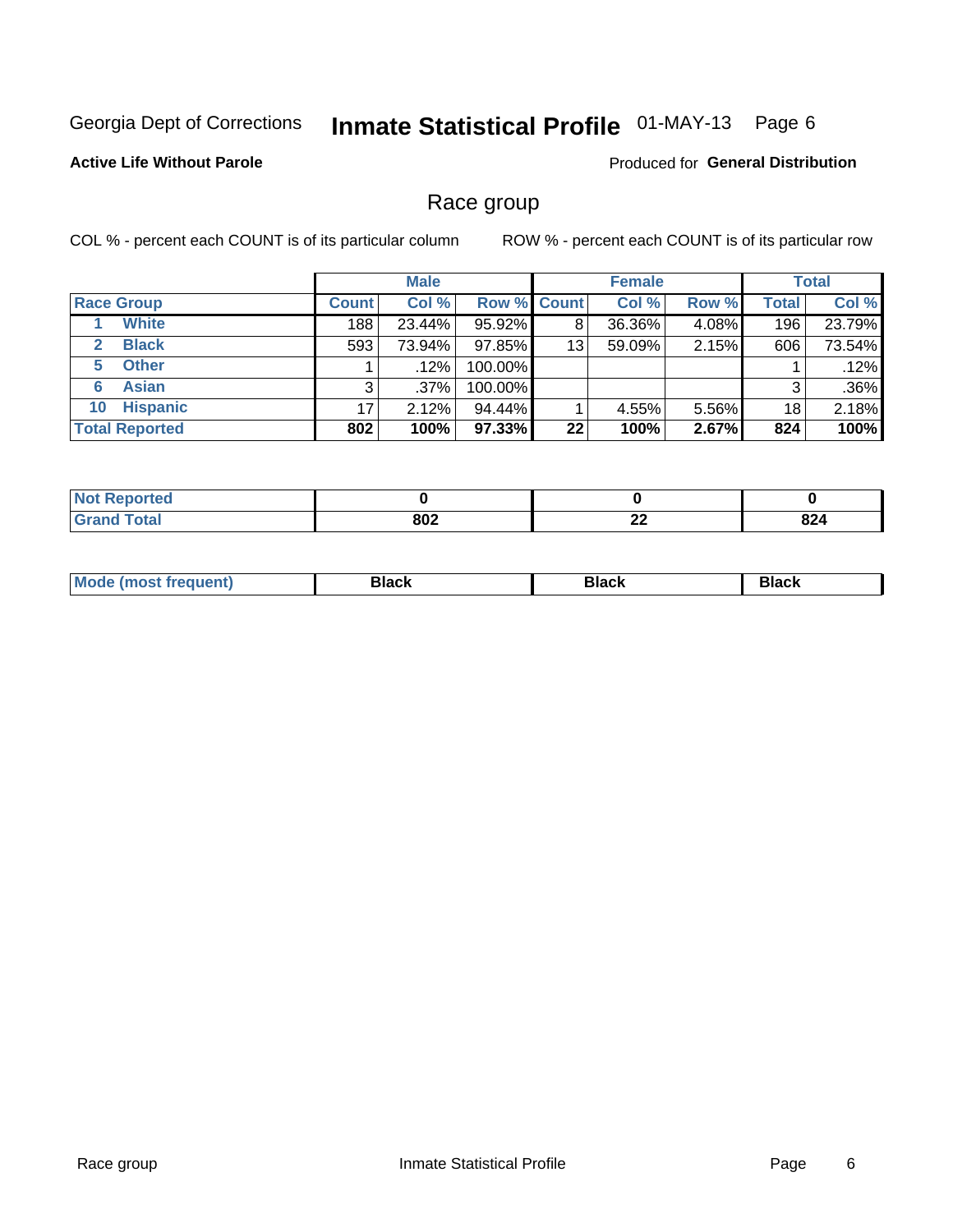# Inmate Statistical Profile 01-MAY-13 Page 7

#### **Active Life Without Parole**

#### Produced for General Distribution

# Marital status, self-reported at entry to prison

COL % - percent each COUNT is of its particular column

|                            | <b>Male</b>     |        |         | <b>Female</b> |        |          | <b>Total</b> |         |
|----------------------------|-----------------|--------|---------|---------------|--------|----------|--------------|---------|
| <b>Marital Status</b>      | <b>Count</b>    | Col %  | Row %   | <b>Count</b>  | Col %  | Row %    | <b>Total</b> | Col %   |
| <b>Unknown</b><br>$\bf{0}$ | 6               | .75%   | 100.00% |               |        |          | 6            | $.73\%$ |
| <b>Divorced</b><br>D       | 64              | 7.98%  | 98.46%  |               | 4.55%  | $1.54\%$ | 65           | 7.89%   |
| <b>Married</b><br>М        | 121             | 15.09% | 95.28%  | 6             | 27.27% | 4.72%    | 127          | 15.41%  |
| <b>Separated</b><br>S      | 19 <sub>1</sub> | 2.37%  | 95.00%  |               | 4.55%  | 5.00%    | 20           | 2.43%   |
| <b>Unmarried</b><br>U      | 574             | 71.57% | 98.12%  | 11            | 50.00% | 1.88%    | 585          | 71.00%  |
| <b>Widow</b><br>W          | 18              | 2.24%  | 85.71%  | 3             | 13.64% | 14.29%   | 21           | 2.55%   |
| <b>Total Reported</b>      | 802             | 100%   | 97.33%  | 22            | 100%   | 2.67%    | 824          | 100%    |

| <b>Not Reported</b><br><b>THUS STATE</b> |            |          |     |
|------------------------------------------|------------|----------|-----|
| <b>Total</b>                             | one.<br>שכ | ^^<br>-- | 824 |

|  | M | . | Unmarried | າmarried<br>_____ |
|--|---|---|-----------|-------------------|
|--|---|---|-----------|-------------------|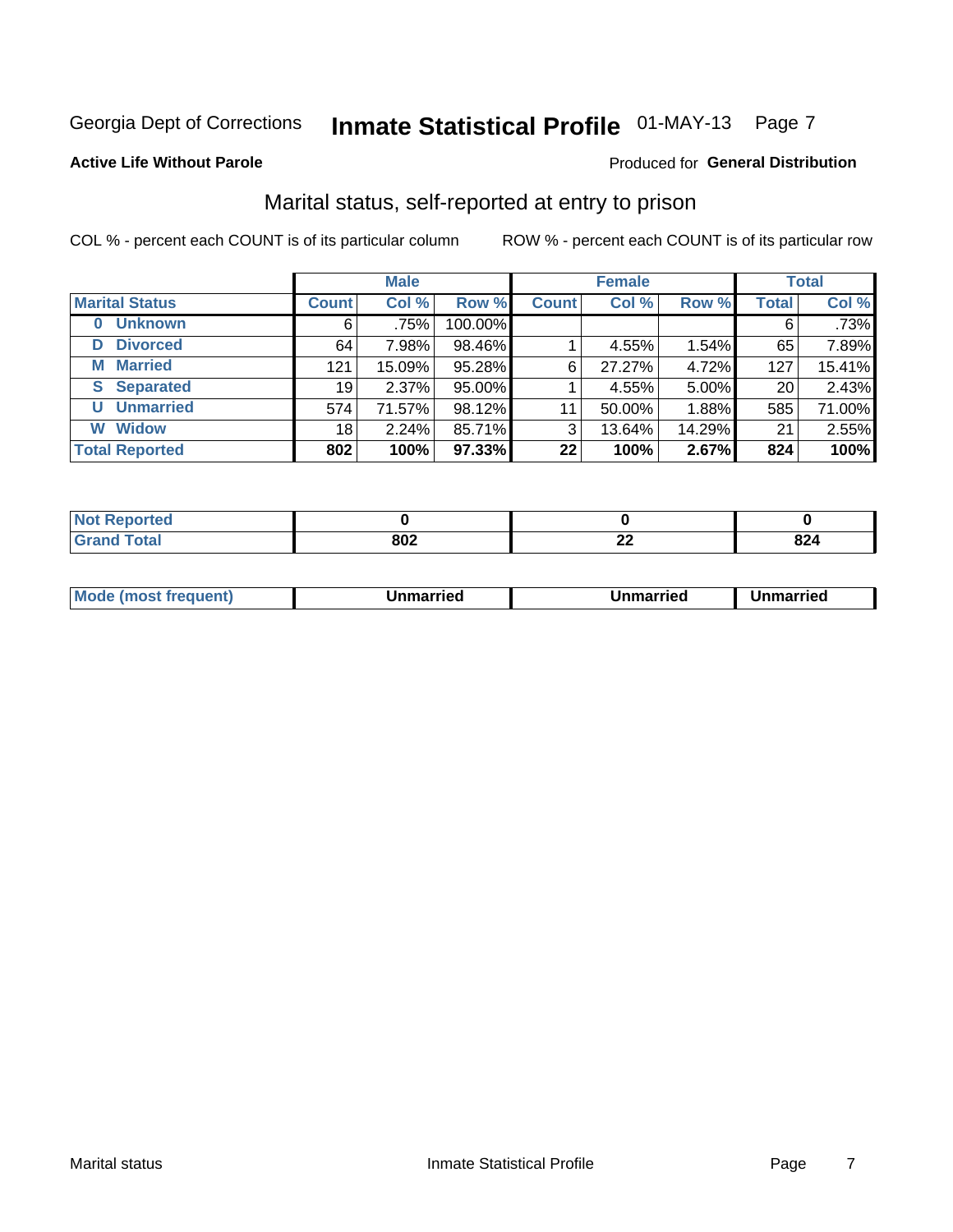# Inmate Statistical Profile 01-MAY-13 Page 8

#### **Active Life Without Parole**

### **Produced for General Distribution**

# Number of children, self reported at entry to prison

COL % - percent each COUNT is of its particular column

|                           |              | <b>Male</b> |         |              | <b>Female</b> |       | <b>Total</b> |            |
|---------------------------|--------------|-------------|---------|--------------|---------------|-------|--------------|------------|
| <b>Number of Children</b> | <b>Count</b> | Col %       | Row %   | <b>Count</b> | Col %         | Row % | <b>Total</b> | Col %      |
| $\bf{0}$                  | 299          | 37.52%      | 97.71%  | 7            | 31.82%        | 2.29% | 306          | 37.36%     |
|                           | 189          | 23.71%      | 96.92%  | 6            | 27.27%        | 3.08% |              | 195 23.81% |
| $\overline{2}$            | 138          | 17.31%      | 97.87%  | 3            | 13.64%        | 2.13% | 141          | 17.22%     |
| 3                         | 79           | 9.91%       | 96.34%  | 3            | 13.64%        | 3.66% | 82           | 10.01%     |
| 4                         | 56           | 7.03%       | 98.25%  |              | 4.55%         | 1.75% | 57           | 6.96%      |
| 5                         | 22           | 2.76%       | 91.67%  | 2            | 9.09%         | 8.33% | 24           | 2.93%      |
| 6                         | 5            | 0.63%       | 100.00% |              |               |       | 5            | 0.61%      |
| 7                         | 2            | 0.25%       | 100.00% |              |               |       | 2            | 0.24%      |
| 8                         |              | 0.13%       | 100.00% |              |               |       |              | 0.12%      |
| $\boldsymbol{9}$          | 2            | 0.25%       | 100.00% |              |               |       | 2            | 0.24%      |
| 10                        |              | 0.13%       | 100.00% |              |               |       |              | 0.12%      |
| Over 10                   | 3            | 0.38%       | 100.00% |              |               |       | 3            | 0.37%      |
| <b>Total Reported</b>     | 797          | 100%        | 97.31%  | 22           | 100%          | 2.69% | 819          | 100%       |

| meo<br>N                  |            |              |                   |
|---------------------------|------------|--------------|-------------------|
| المقماد<br>υιαι<br>$\sim$ | 000<br>JUZ | $\sim$<br>LL | <b>004</b><br>824 |

| <b>Mean</b><br>(average) | 1.45 | 1.59 | 1.45 |
|--------------------------|------|------|------|
| <b>Median (middle)</b>   |      |      |      |
| Mode (most frequent)     |      |      |      |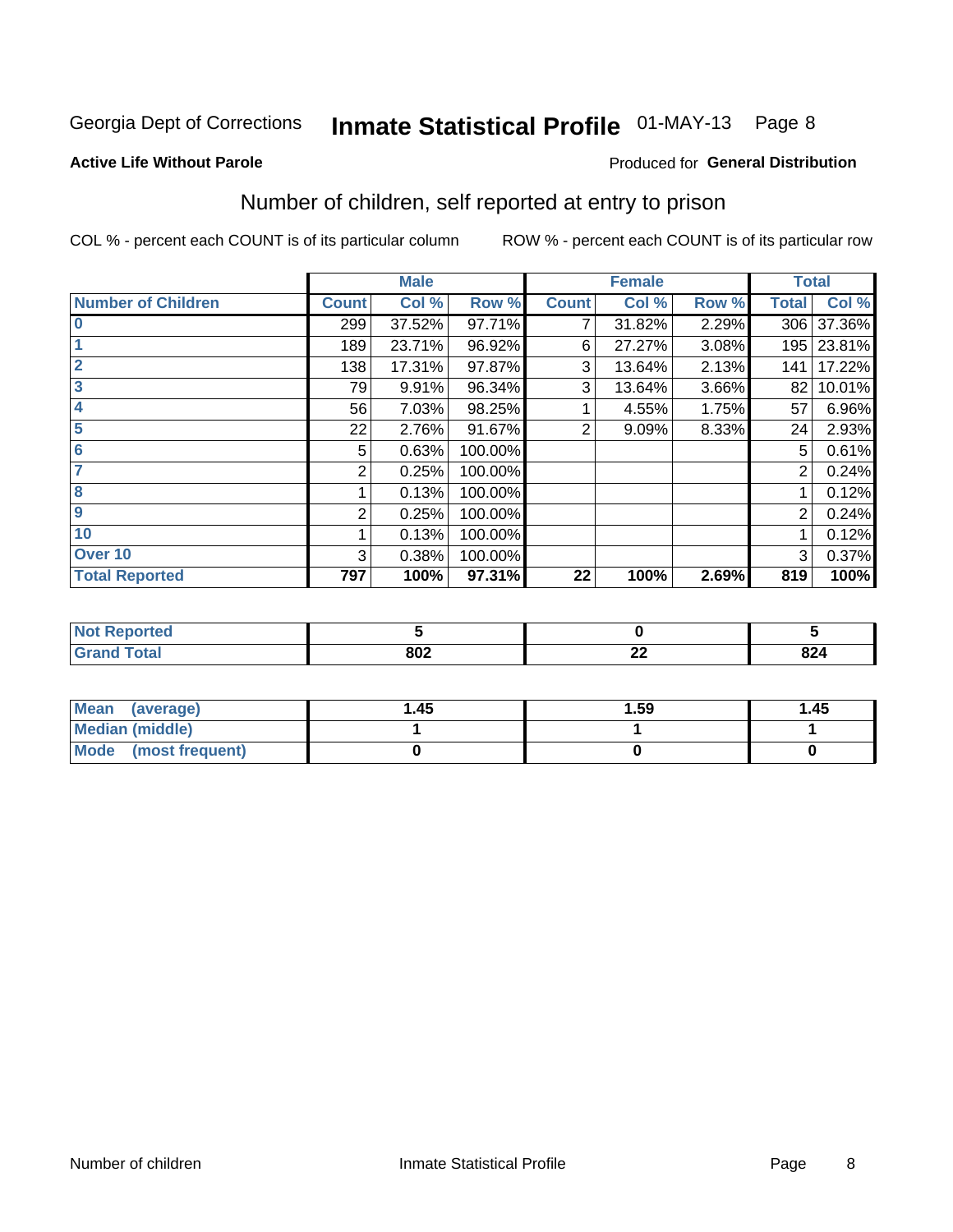# Inmate Statistical Profile 01-MAY-13 Page 9

#### **Active Life Without Parole**

#### Produced for General Distribution

# Religious affiliation, self-reported at entry to prison

COL % - percent each COUNT is of its particular column

|              | <b>Male</b><br><b>Female</b> |                 |        | <b>Total</b> |                |        |       |              |        |
|--------------|------------------------------|-----------------|--------|--------------|----------------|--------|-------|--------------|--------|
|              | <b>Religious Affiliation</b> | <b>Count</b>    | Col %  | Row %        | <b>Count</b>   | Col %  | Row % | <b>Total</b> | Col %  |
|              | <b>Islam</b>                 | 44              | 8.35%  | 95.65%       | 2              | 13.33% | 4.35% | 46           | 8.49%  |
| $\mathbf{2}$ | <b>Catholic</b>              | 20              | 3.80%  | 95.24%       |                | 6.67%  | 4.76% | 21           | 3.87%  |
| 3            | <b>Baptist</b>               | 234             | 44.40% | 96.30%       | 9              | 60.00% | 3.70% | 243          | 44.83% |
| 4            | <b>Methodist</b>             | 10 <sub>1</sub> | 1.90%  | 100.00%      |                |        |       | 10           | 1.85%  |
| 7            | <b>Chc Of God</b>            |                 | .19%   | 100.00%      |                |        |       |              | .18%   |
| 8            | <b>Holiness</b>              | 19              | 3.61%  | 95.00%       |                | 6.67%  | 5.00% | 20           | 3.69%  |
| 9            | <b>Jewish</b>                |                 | .19%   | 100.00%      |                |        |       |              | .18%   |
| 10           | <b>Anglican</b>              |                 | .19%   | 100.00%      |                |        |       |              | .18%   |
| 12           | <b>Hindu</b>                 | 2               | .38%   | 100.00%      |                |        |       | 2            | .37%   |
| 16           | <b>Seven D Ad</b>            | 4               | .76%   | 100.00%      |                |        |       | 4            | .74%   |
| 17           | <b>Jehovah Wt</b>            | 8               | 1.52%  | 100.00%      |                |        |       | 8            | 1.48%  |
| 18           | <b>Latr Day S</b>            |                 | .19%   | 100.00%      |                |        |       |              | .18%   |
| 20           | <b>Other Prot</b>            | 76              | 14.42% | 97.44%       | $\overline{2}$ | 13.33% | 2.56% | 78           | 14.39% |
| 96           | <b>None</b>                  | 106             | 20.11% | 100.00%      |                |        |       | 106          | 19.56% |
|              | <b>Total Reported</b>        | 527             | 100%   | 97.23%       | 15             | 100%   | 2.77% | 542          | 100%   |

| rtea | $\sim$ $\sim$ $\sim$ |                                | າ໑າ                    |
|------|----------------------|--------------------------------|------------------------|
| .    | 41 V                 |                                | ZOZ                    |
|      | 802                  | $\overline{\phantom{a}}$<br>~~ | 92 <sub>h</sub><br>044 |

| <b>Mode (most frequent)</b> | եaptist | 3aptisเ | aptist |
|-----------------------------|---------|---------|--------|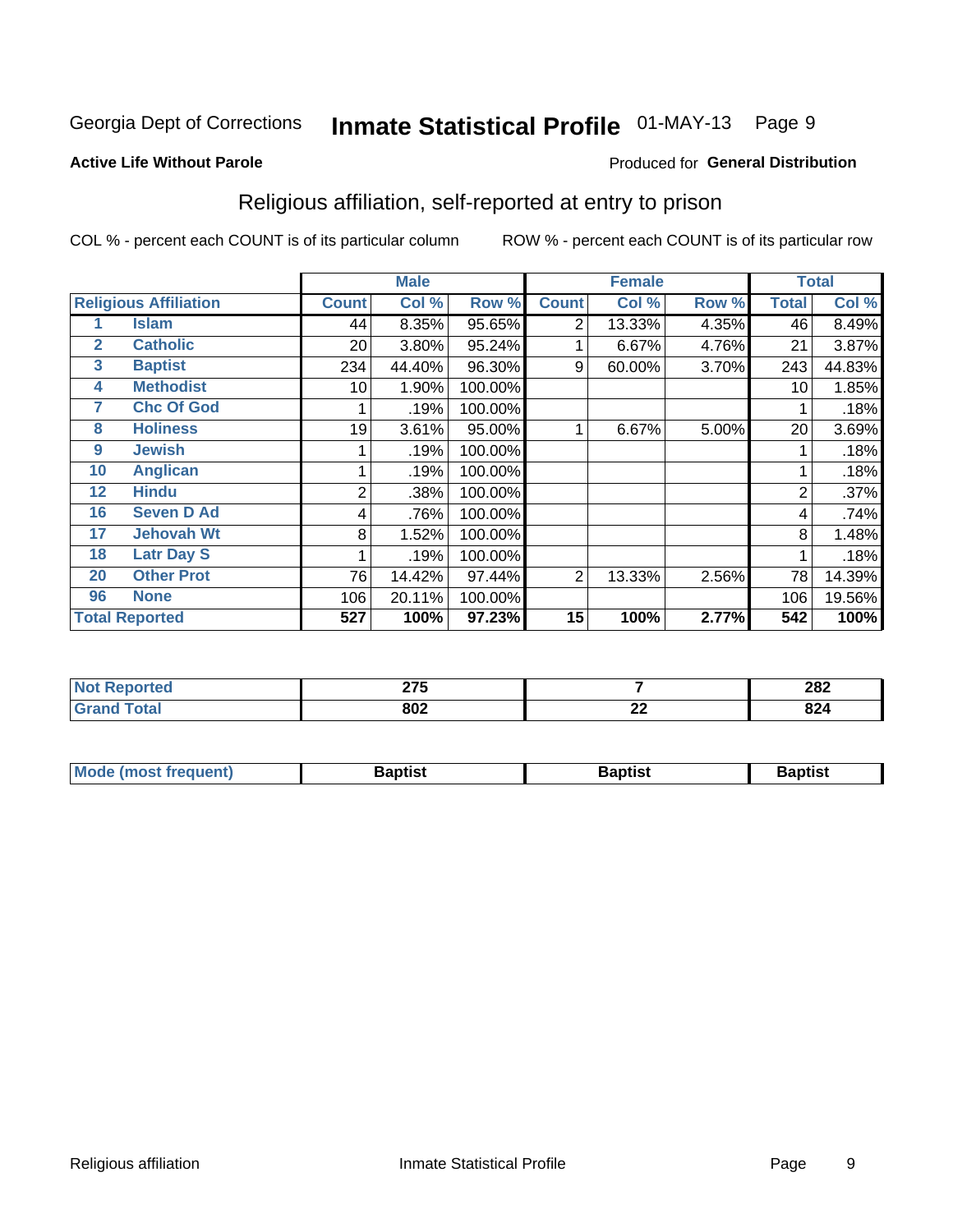# Inmate Statistical Profile 01-MAY-13 Page 10

### **Active Life Without Parole**

#### Produced for General Distribution

# Home county, self-reported at entry to prison

COL % - percent each COUNT is of its particular column

|     |                             |                | <b>Male</b> |         |                | <b>Female</b> |        | <b>Total</b>            |        |
|-----|-----------------------------|----------------|-------------|---------|----------------|---------------|--------|-------------------------|--------|
|     | <b>Home County</b>          | <b>Count</b>   | Col %       | Row %   | <b>Count</b>   | Col %         | Row %  | <b>Total</b>            | Col %  |
| 000 | <b>Unknown</b>              | 138            | 17.21%      | 97.18%  | $\overline{4}$ | 18.18%        | 2.82%  | 142                     | 17.23% |
| 001 | <b>Appling County</b>       | 3              | .37%        | 100.00% |                |               |        | 3                       | .36%   |
| 002 | <b>Atkinson County</b>      | $\mathbf 1$    | .12%        | 100.00% |                |               |        | 1                       | .12%   |
| 003 | <b>Bacon County</b>         | $\mathbf 1$    | .12%        | 100.00% |                |               |        | 1                       | .12%   |
| 005 | <b>Baldwin County</b>       | 3              | .37%        | 100.00% |                |               |        | 3                       | .36%   |
| 007 | <b>Barrow County</b>        | 4              | .50%        | 100.00% |                |               |        | $\overline{4}$          | .49%   |
| 008 | <b>Bartow County</b>        | 7              | .87%        | 100.00% |                |               |        | $\overline{7}$          | .85%   |
| 009 | <b>Ben Hill County</b>      | 4              | .50%        | 100.00% |                |               |        | $\overline{4}$          | .49%   |
| 010 | <b>Berrien County</b>       | $\overline{2}$ | .25%        | 100.00% |                |               |        | $\overline{2}$          | .24%   |
| 011 | <b>Bibb County</b>          | 17             | 2.12%       | 100.00% |                |               |        | 17                      | 2.06%  |
| 012 | <b>Bleckley County</b>      | 3              | .37%        | 100.00% |                |               |        | 3                       | .36%   |
| 014 | <b>Brooks County</b>        | $\mathbf 1$    | .12%        | 100.00% |                |               |        | 1                       | .12%   |
| 016 | <b>Bulloch County</b>       | 4              | .50%        | 100.00% |                |               |        | 4                       | .49%   |
| 017 | <b>Burke County</b>         | 7              | .87%        | 100.00% |                |               |        | $\overline{7}$          | .85%   |
| 018 | <b>Butts County</b>         | 3              | .37%        | 100.00% |                |               |        | 3                       | .36%   |
| 020 | <b>Camden County</b>        | 4              | .50%        | 80.00%  | 1              | 4.55%         | 20.00% | 5                       | .61%   |
| 021 | <b>Candler County</b>       | $\mathbf 1$    | .12%        | 100.00% |                |               |        | 1                       | .12%   |
| 022 | <b>Carroll County</b>       | $\mathbf 2$    | .25%        | 100.00% |                |               |        | $\overline{2}$          | .24%   |
| 023 | <b>Catoosa County</b>       | $\overline{2}$ | .25%        | 100.00% |                |               |        | $\overline{2}$          | .24%   |
| 025 | <b>Chatham County</b>       | 35             | 4.36%       | 100.00% |                |               |        | 35                      | 4.25%  |
| 026 | <b>Chattahoochee County</b> | 1              | .12%        | 100.00% |                |               |        | 1                       | .12%   |
| 028 | <b>Cherokee County</b>      | $\mathbf{1}$   | .12%        | 100.00% |                |               |        | 1                       | .12%   |
| 029 | <b>Clarke County</b>        | 16             | 2.00%       | 100.00% |                |               |        | 16                      | 1.94%  |
| 031 | <b>Clayton County</b>       | 23             | 2.87%       | 100.00% |                |               |        | 23                      | 2.79%  |
| 033 | <b>Cobb County</b>          | 23             | 2.87%       | 100.00% |                |               |        | 23                      | 2.79%  |
| 034 | <b>Coffee County</b>        | $\mathbf 2$    | .25%        | 100.00% |                |               |        | $\overline{2}$          | .24%   |
| 035 | <b>Colquitt County</b>      | 3              | .37%        | 100.00% |                |               |        | 3                       | .36%   |
| 036 | <b>Columbia County</b>      | 4              | .50%        | 80.00%  | 1              | 4.55%         | 20.00% | 5                       | .61%   |
| 037 | <b>Cook County</b>          | 4              | .50%        | 100.00% |                |               |        | 4                       | .49%   |
| 038 | <b>Coweta County</b>        | 4              | .50%        | 100.00% |                |               |        | $\overline{\mathbf{4}}$ | .49%   |
| 040 | <b>Crisp County</b>         | 4              | .50%        | 100.00% |                |               |        | 4                       | .49%   |
| 043 | <b>Decatur County</b>       | 2              | .25%        | 100.00% |                |               |        | $\overline{2}$          | .24%   |
| 044 | <b>Dekalb County</b>        | 56             | 6.98%       | 100.00% |                |               |        | 56                      | 6.80%  |
| 046 | <b>Dooly County</b>         | 1              | .12%        | 50.00%  | 1              | 4.55%         | 50.00% | $\boldsymbol{2}$        | .24%   |
| 047 | <b>Dougherty County</b>     | 21             | 2.62%       | 95.45%  | 1              | 4.55%         | 4.55%  | 22                      | 2.67%  |
| 048 | <b>Douglas County</b>       | 10             | 1.25%       | 90.91%  | 1              | 4.55%         | 9.09%  | 11                      | 1.33%  |
| 049 | <b>Early County</b>         | 1              | .12%        | 100.00% |                |               |        | 1                       | .12%   |
| 051 | <b>Effingham County</b>     | $\overline{2}$ | .25%        | 100.00% |                |               |        | $\overline{2}$          | .24%   |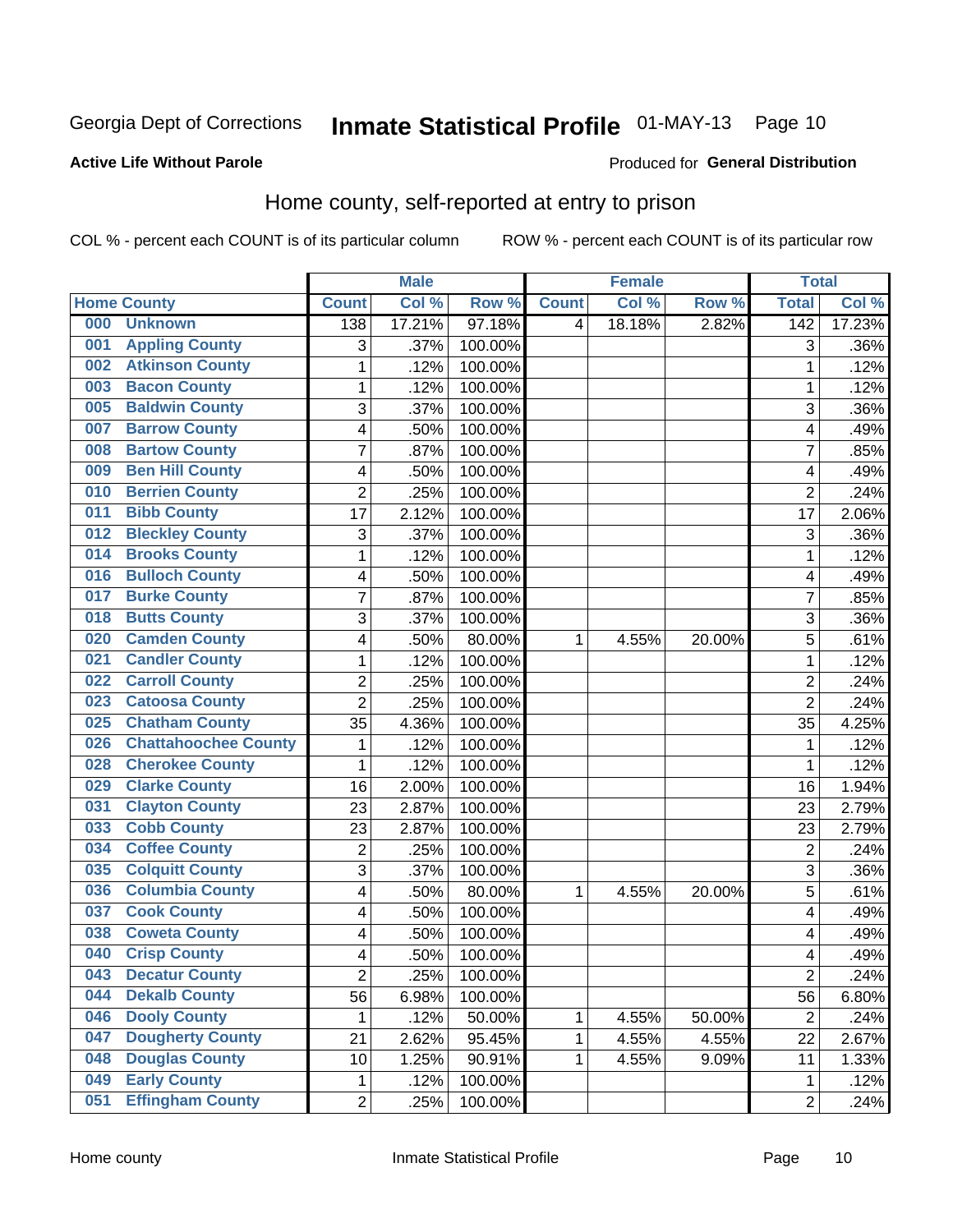# Inmate Statistical Profile 01-MAY-13 Page 11

#### **Active Life Without Parole**

#### Produced for General Distribution

# Home county, self-reported at entry to prison

COL % - percent each COUNT is of its particular column

|     |                          |                | <b>Male</b> |         |                | <b>Female</b> |        | <b>Total</b>   |        |
|-----|--------------------------|----------------|-------------|---------|----------------|---------------|--------|----------------|--------|
|     | <b>Home County</b>       | <b>Count</b>   | Col %       | Row %   | <b>Count</b>   | Col %         | Row %  | <b>Total</b>   | Col %  |
| 052 | <b>Elbert County</b>     | 4              | .50%        | 100.00% |                |               |        | 4              | .49%   |
| 053 | <b>Emanuel County</b>    | 4              | .50%        | 100.00% |                |               |        | 4              | .49%   |
| 056 | <b>Fayette County</b>    | 3              | .37%        | 100.00% |                |               |        | 3              | .36%   |
| 057 | <b>Floyd County</b>      | 10             | 1.25%       | 100.00% |                |               |        | 10             | 1.21%  |
| 058 | <b>Forsyth County</b>    | 1              | .12%        | 100.00% |                |               |        | 1              | .12%   |
| 059 | <b>Franklin County</b>   | $\overline{2}$ | .25%        | 100.00% |                |               |        | $\overline{2}$ | .24%   |
| 060 | <b>Fulton County</b>     | 106            | 13.22%      | 98.15%  | $\overline{2}$ | 9.09%         | 1.85%  | 108            | 13.11% |
| 061 | <b>Gilmer County</b>     | $\overline{2}$ | .25%        | 100.00% |                |               |        | $\overline{2}$ | .24%   |
| 063 | <b>Glynn County</b>      | 9              | 1.12%       | 100.00% |                |               |        | 9              | 1.09%  |
| 064 | <b>Gordon County</b>     | 1              | .12%        | 100.00% |                |               |        | 1              | .12%   |
| 066 | <b>Greene County</b>     | 1              | .12%        | 100.00% |                |               |        | 1              | .12%   |
| 067 | <b>Gwinnett County</b>   | 15             | 1.87%       | 93.75%  | 1              | 4.55%         | 6.25%  | 16             | 1.94%  |
| 068 | <b>Habersham County</b>  | $\mathbf{1}$   | .12%        | 100.00% |                |               |        | 1              | .12%   |
| 069 | <b>Hall County</b>       | 11             | 1.37%       | 100.00% |                |               |        | 11             | 1.33%  |
| 070 | <b>Hancock County</b>    | $\overline{2}$ | .25%        | 100.00% |                |               |        | $\overline{2}$ | .24%   |
| 071 | <b>Haralson County</b>   | $\overline{2}$ | .25%        | 100.00% |                |               |        | $\overline{2}$ | .24%   |
| 072 | <b>Harris County</b>     | 1              | .12%        | 100.00% |                |               |        | 1              | .12%   |
| 073 | <b>Hart County</b>       | $\overline{2}$ | .25%        | 100.00% |                |               |        | $\overline{c}$ | .24%   |
| 075 | <b>Henry County</b>      | 6              | .75%        | 100.00% |                |               |        | 6              | .73%   |
| 076 | <b>Houston County</b>    | 10             | 1.25%       | 100.00% |                |               |        | 10             | 1.21%  |
| 078 | <b>Jackson County</b>    | 5              | .62%        | 100.00% |                |               |        | 5              | .61%   |
| 080 | <b>Jeff Davis County</b> | 1              | .12%        | 100.00% |                |               |        | 1              | .12%   |
| 081 | <b>Jefferson County</b>  | 3              | .37%        | 100.00% |                |               |        | 3              | .36%   |
| 082 | <b>Jenkins County</b>    | $\overline{2}$ | .25%        | 100.00% |                |               |        | $\overline{2}$ | .24%   |
| 087 | <b>Laurens County</b>    | 4              | .50%        | 100.00% |                |               |        | 4              | .49%   |
| 088 | <b>Lee County</b>        | 1              | .12%        | 100.00% |                |               |        | 1              | .12%   |
| 089 | <b>Liberty County</b>    | 6              | .75%        | 85.71%  | 1              | 4.55%         | 14.29% | 7              | .85%   |
| 090 | <b>Lincoln County</b>    | 1              | .12%        | 100.00% |                |               |        | 1              | .12%   |
| 091 | <b>Long County</b>       | 1              | .12%        | 100.00% |                |               |        | 1              | .12%   |
| 092 | <b>Lowndes County</b>    | $\,6$          | .75%        | 100.00% |                |               |        | 6              | .73%   |
| 095 | <b>Madison County</b>    | $\mathbf{1}$   | .12%        | 100.00% |                |               |        | 1              | .12%   |
| 096 | <b>Marion County</b>     | 1              | .12%        | 100.00% |                |               |        | 1              | .12%   |
| 097 | <b>Mcduffie County</b>   | $\overline{2}$ | .25%        | 100.00% |                |               |        | $\overline{2}$ | .24%   |
| 098 | <b>Mcintosh County</b>   | $\overline{c}$ | .25%        | 100.00% |                |               |        | 2              | .24%   |
| 100 | <b>Miller County</b>     | $\mathbf{1}$   | .12%        | 100.00% |                |               |        | 1              | .12%   |
| 102 | <b>Monroe County</b>     | 4              | .50%        | 100.00% |                |               |        | 4              | .49%   |
| 104 | <b>Morgan County</b>     | $\overline{2}$ | .25%        | 100.00% |                |               |        | 2              | .24%   |
| 106 | <b>Muscogee County</b>   | 23             | 2.87%       | 100.00% |                |               |        | 23             | 2.79%  |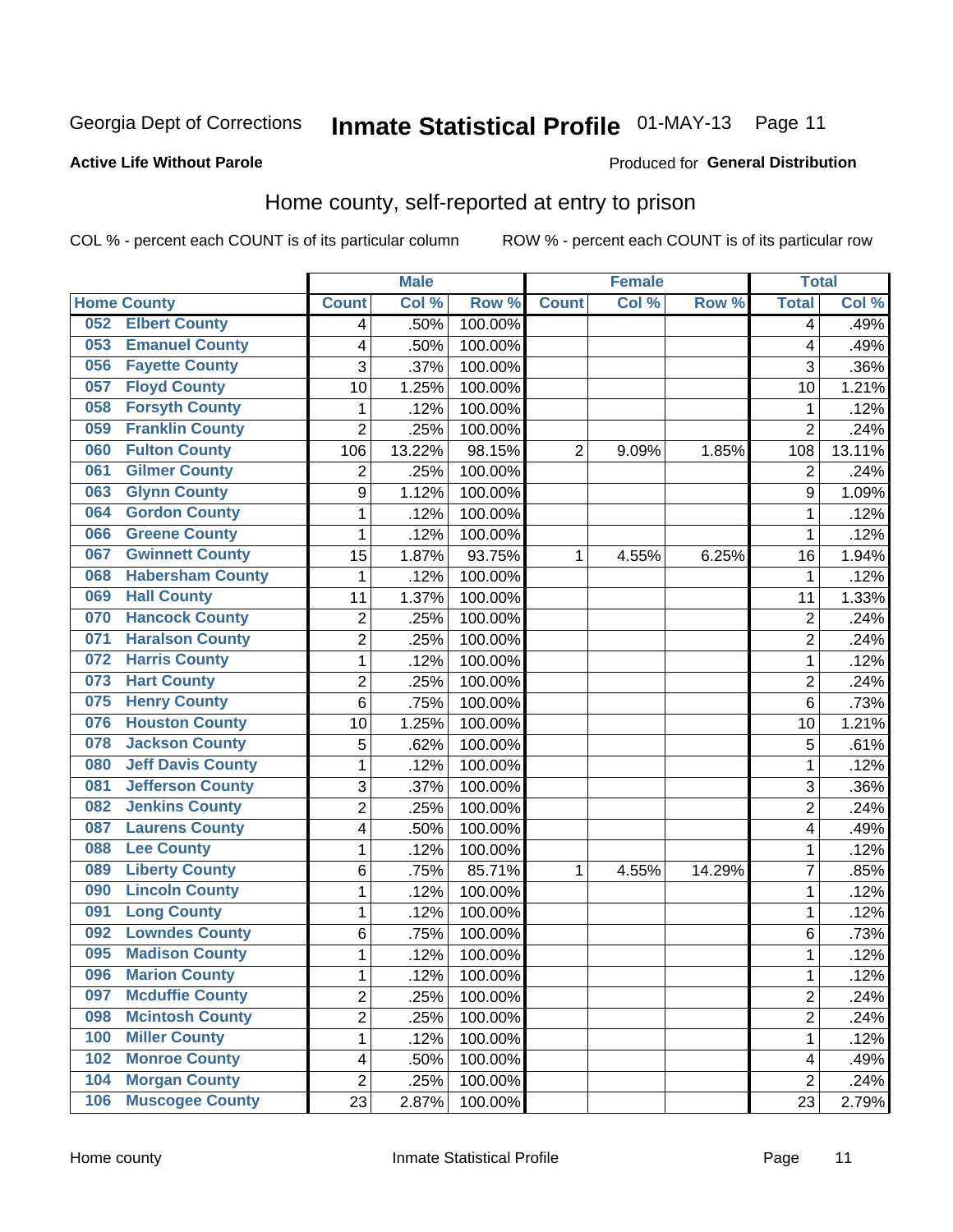# Inmate Statistical Profile 01-MAY-13 Page 12

#### **Active Life Without Parole**

### **Produced for General Distribution**

# Home county, self-reported at entry to prison

COL % - percent each COUNT is of its particular column

|                                             |                | <b>Male</b> |         |                 | <b>Female</b> |        | <b>Total</b>            |       |
|---------------------------------------------|----------------|-------------|---------|-----------------|---------------|--------|-------------------------|-------|
| <b>Home County</b>                          | <b>Count</b>   | Col %       | Row %   | <b>Count</b>    | Col %         | Row %  | <b>Total</b>            | Col % |
| <b>Newton County</b><br>107                 | 1              | .12%        | 33.33%  | $\overline{2}$  | 9.09%         | 66.67% | $\overline{3}$          | .36%  |
| <b>Oglethorpe County</b><br>109             | 3              | .37%        | 100.00% |                 |               |        | 3                       | .36%  |
| <b>Paulding County</b><br>110               | 3              | .37%        | 100.00% |                 |               |        | 3                       | .36%  |
| <b>Peach County</b><br>111                  | $\mathbf 1$    | .12%        | 100.00% |                 |               |        | 1                       | .12%  |
| <b>Pierce County</b><br>113                 | $\overline{2}$ | .25%        | 100.00% |                 |               |        | $\overline{2}$          | .24%  |
| <b>Pike County</b><br>114                   | 4              | .50%        | 80.00%  | 1               | 4.55%         | 20.00% | 5                       | .61%  |
| <b>Polk County</b><br>115                   | $\overline{2}$ | .25%        | 100.00% |                 |               |        | $\overline{2}$          | .24%  |
| <b>Putnam County</b><br>117                 | 5              | .62%        | 100.00% |                 |               |        | 5                       | .61%  |
| <b>Rabun County</b><br>119                  | 1              | .12%        | 100.00% |                 |               |        | 1                       | .12%  |
| <b>Randolph County</b><br>120               | $\overline{2}$ | .25%        | 100.00% |                 |               |        | $\overline{2}$          | .24%  |
| <b>Richmond County</b><br>121               | 28             | 3.49%       | 90.32%  | 3               | 13.64%        | 9.68%  | 31                      | 3.76% |
| 122<br><b>Rockdale County</b>               | 3              | .37%        | 100.00% |                 |               |        | 3                       | .36%  |
| <b>Seminole County</b><br>125               | $\overline{2}$ | .25%        | 100.00% |                 |               |        | $\overline{2}$          | .24%  |
| <b>Spalding County</b><br>126               | $\overline{7}$ | .87%        | 100.00% |                 |               |        | $\overline{7}$          | .85%  |
| <b>Stephens County</b><br>127               | $\mathbf{1}$   | .12%        | 50.00%  | 1               | 4.55%         | 50.00% | $\overline{2}$          | .24%  |
| <b>Stewart County</b><br>128                | 1              | .12%        | 100.00% |                 |               |        | 1                       | .12%  |
| <b>Sumter County</b><br>129                 | 1              | .12%        | 100.00% |                 |               |        | $\mathbf 1$             | .12%  |
| <b>Tattnall County</b><br>132               | 1              | .12%        | 100.00% |                 |               |        | 1                       | .12%  |
| 134<br><b>Telfair County</b>                | 1              | .12%        | 100.00% |                 |               |        | 1                       | .12%  |
| <b>Thomas County</b><br>136                 | 4              | .50%        | 100.00% |                 |               |        | $\overline{\mathbf{4}}$ | .49%  |
| <b>Tift County</b><br>137                   | 4              | .50%        | 100.00% |                 |               |        | $\overline{\mathbf{4}}$ | .49%  |
| <b>Toombs County</b><br>138                 | 9              | 1.12%       | 100.00% |                 |               |        | 9                       | 1.09% |
| <b>Treutlen County</b><br>140               | 1              | .12%        | 100.00% |                 |               |        | 1                       | .12%  |
| <b>Upson County</b><br>145                  | $\overline{2}$ | .25%        | 100.00% |                 |               |        | $\overline{2}$          | .24%  |
| <b>Walker County</b><br>146                 | 4              | .50%        | 80.00%  | 1               | 4.55%         | 20.00% | 5                       | .61%  |
| <b>Walton County</b><br>147                 | 4              | .50%        | 100.00% |                 |               |        | $\overline{4}$          | .49%  |
| <b>Ware County</b><br>148                   | $\overline{7}$ | .87%        | 100.00% |                 |               |        | $\overline{7}$          | .85%  |
| <b>Washington County</b><br>150             | 4              | .50%        | 100.00% |                 |               |        | $\overline{\mathbf{4}}$ | .49%  |
| <b>Wayne County</b><br>151                  | 4              | .50%        | 100.00% |                 |               |        | $\overline{\mathbf{4}}$ | .49%  |
| <b>White County</b><br>154                  | $\mathbf 1$    | .12%        | 100.00% |                 |               |        | 1                       | .12%  |
| <b>Whitfield County</b><br>155              | $\overline{3}$ | .37%        | 100.00% |                 |               |        | 3                       | .36%  |
| <b>Wilkes County</b><br>157                 | $\overline{2}$ | .25%        | 100.00% |                 |               |        | $\overline{2}$          | .24%  |
| 158<br><b>Wilkinson County</b>              | $\overline{2}$ | .25%        | 100.00% |                 |               |        | $\overline{2}$          | .24%  |
| <b>Worth County</b><br>159                  | $\mathbf 1$    | .12%        | 100.00% |                 |               |        | $\mathbf 1$             | .12%  |
| Other Custody/Out Of<br>999<br><b>State</b> | $\overline{2}$ | .25%        | 66.67%  | $\mathbf{1}$    | 4.55%         | 33.33% | 3                       | .36%  |
| <b>Total Rported</b>                        | 802            | 100%        | 97.33%  | $\overline{22}$ | 100%          | 2.67%  | 824                     | 100%  |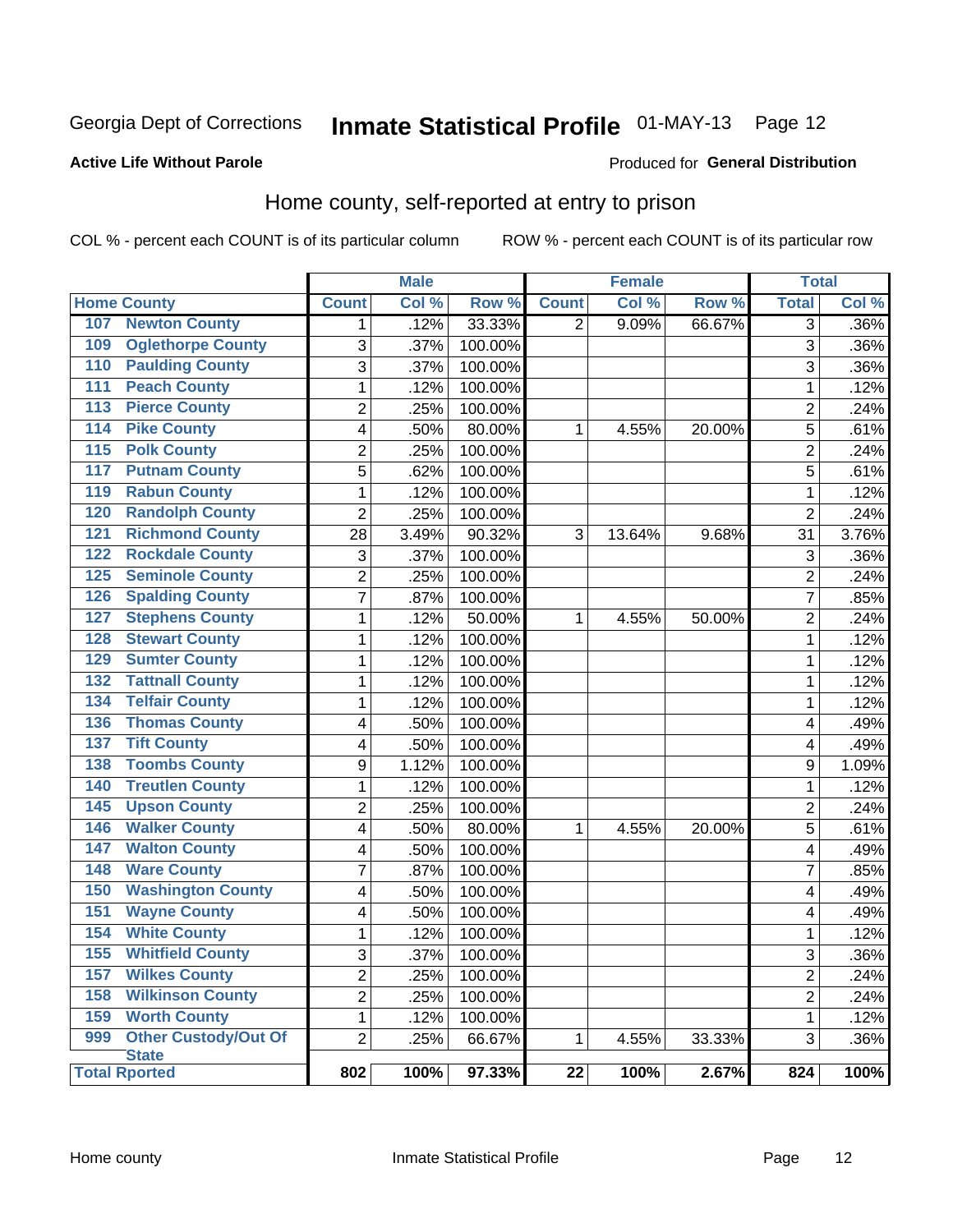# Inmate Statistical Profile 01-MAY-13 Page 13

### **Active Life Without Parole**

### **Produced for General Distribution**

## Home county, self-reported at entry to prison

COL % - percent each COUNT is of its particular column

|                     | <b>Male</b> | <b>Female</b> | Total |
|---------------------|-------------|---------------|-------|
| <b>Not Reported</b> |             |               |       |
| <b>Grand Total</b>  | 802         | ^^<br>스스      | 824   |

| <b>Moa</b><br>nown | owr | nowr |
|--------------------|-----|------|
|--------------------|-----|------|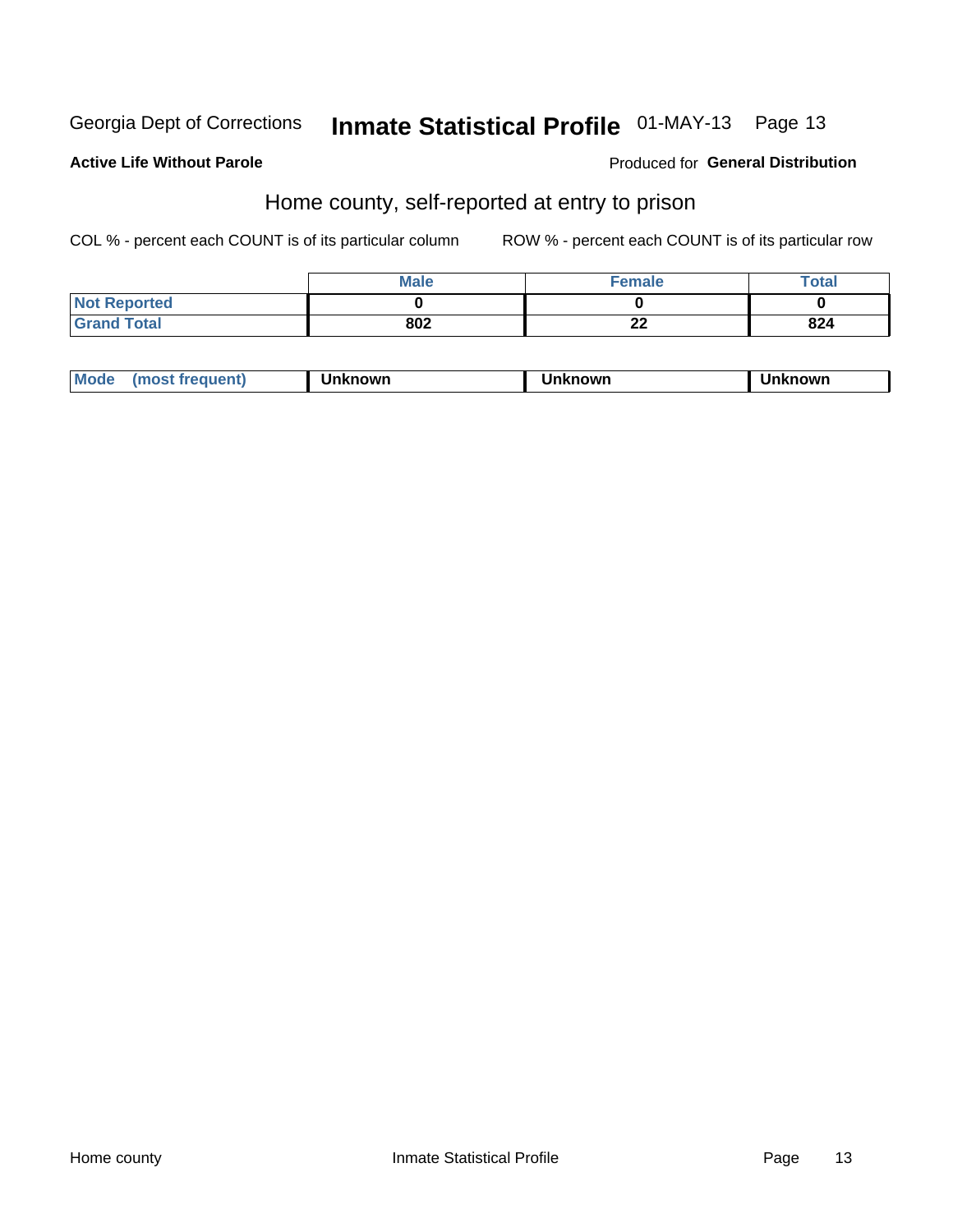# Inmate Statistical Profile 01-MAY-13 Page 14

#### **Active Life Without Parole**

#### Produced for General Distribution

# Socioeconomic class, self-reported at entry to prison

COL % - percent each COUNT is of its particular column

|                       | <b>Male</b><br><b>Female</b> |        |           | <b>Total</b> |           |       |        |        |
|-----------------------|------------------------------|--------|-----------|--------------|-----------|-------|--------|--------|
| Socioeconomic Class   | <b>Count</b>                 | Col %  | Row %     | <b>Count</b> | Col %     | Row % | Total, | Col %  |
| <b>Welfare</b>        | 34                           | 6.39%  | 100.00%   |              |           |       | 34     | 6.28%  |
| <b>Occ Employ</b>     | 24                           | 4.51%  | 100.00%   |              |           |       | 24     | 4.44%  |
| <b>Minimum Std</b>    | 275                          | 51.69% | $99.28\%$ | ⌒            | $22.22\%$ | .72%  | 277    | 51.20% |
| <b>Middle</b>         | 199                          | 37.41% | 96.60%    |              | 77.78%    | 3.40% | 206    | 38.08% |
| <b>Total Reported</b> | 532                          | 100%   | 98.34%    |              | 100%      | 1.66% | 541    | 100%   |

| 270<br>– I V<br>$\sim$ |          | າວາ<br>20J  |
|------------------------|----------|-------------|
| 802                    | n,<br>-- | ດດ 4<br>044 |

|  | Mo | Minin<br>Std<br>$- - - -$ | <b>Middle</b> | Min<br>Std<br>. |
|--|----|---------------------------|---------------|-----------------|
|--|----|---------------------------|---------------|-----------------|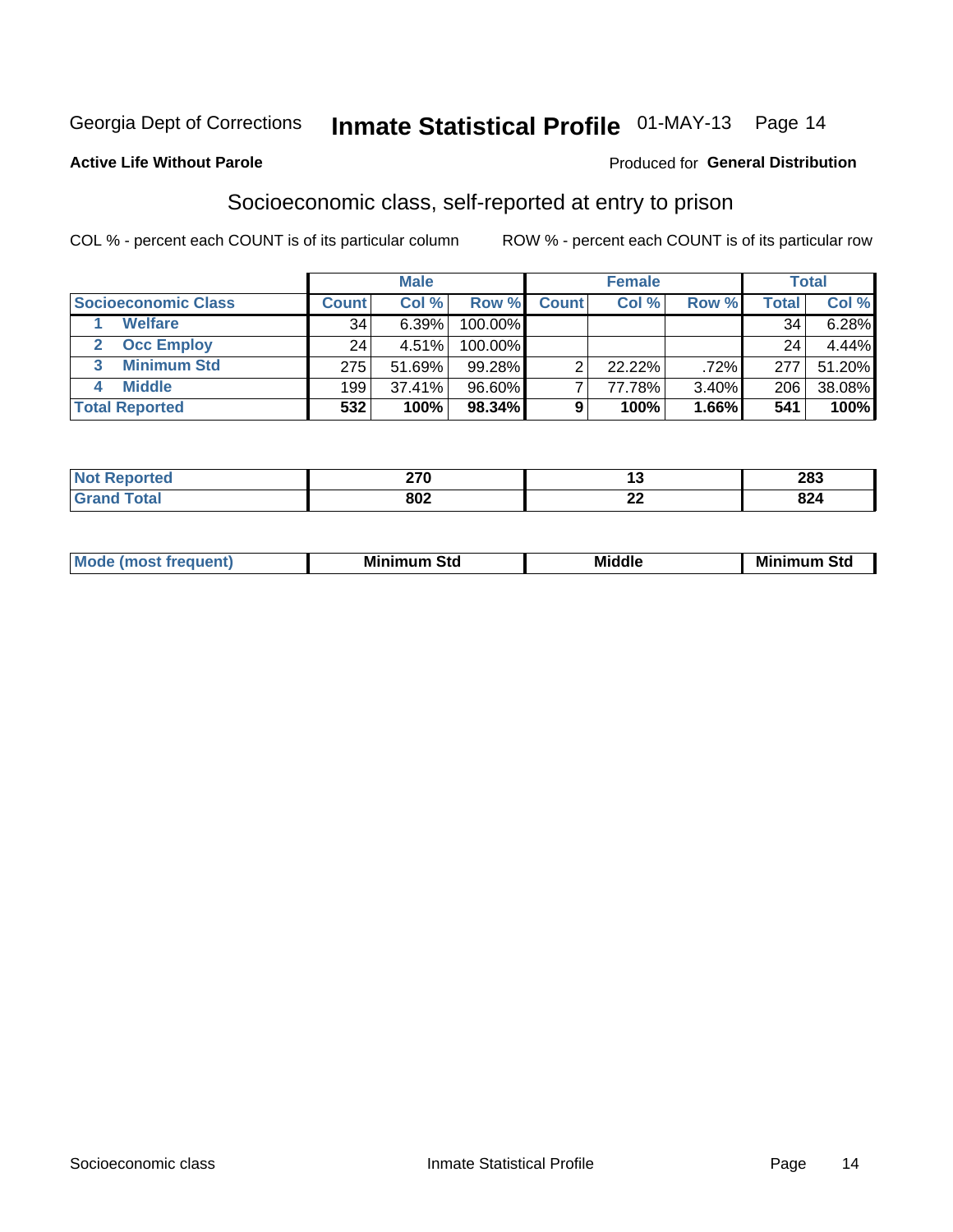# Inmate Statistical Profile 01-MAY-13 Page 15

#### **Active Life Without Parole**

#### Produced for General Distribution

# Environment to age 16, self-reported at entry to prison

COL % - percent each COUNT is of its particular column

|                                      |                  | <b>Male</b> |         |                | <b>Female</b> |        |              | <b>Total</b> |
|--------------------------------------|------------------|-------------|---------|----------------|---------------|--------|--------------|--------------|
| <b>Environment to age 16</b>         | <b>Count</b>     | Col %       | Row %   | <b>Count</b>   | Col %         | Row %  | <b>Total</b> | Col %        |
| <b>Rural/Farm</b>                    | 11               | 2.03%       | 100.00% |                |               |        |              | 2.00%        |
| <b>Rural/Nfarm</b><br>$\overline{2}$ | 22 <sub>1</sub>  | 4.07%       | 88.00%  | 3 <sub>1</sub> | 30.00%        | 12.00% | 25           | 4.54%        |
| 3 S.M.S.A                            | 224              | 41.40%      | 99.56%  |                | 10.00%        | .44%   | 225          | 40.83%       |
| <b>Urban</b><br>4                    | 118              | 21.81%      | 96.72%  |                | 40.00%        | 3.28%  | 122          | 22.14%       |
| <b>Small Town</b><br>5               | 166 <sub>1</sub> | 30.68%      | 98.81%  | 2              | 20.00%        | 1.19%  | 168          | 30.49%       |
| <b>Total Reported</b>                | 541              | 100%        | 98.19%  | 10             | 100%          | 1.81%  | 551          | 100%         |

| ∘rted | 904  |             | היה   |
|-------|------|-------------|-------|
| .     | 20 I |             | – • • |
|       | 802  | $\sim$<br>▵ | 824   |

| Mo | M | urhar . | M      |
|----|---|---------|--------|
|    |   | _____   | ______ |
|    |   |         |        |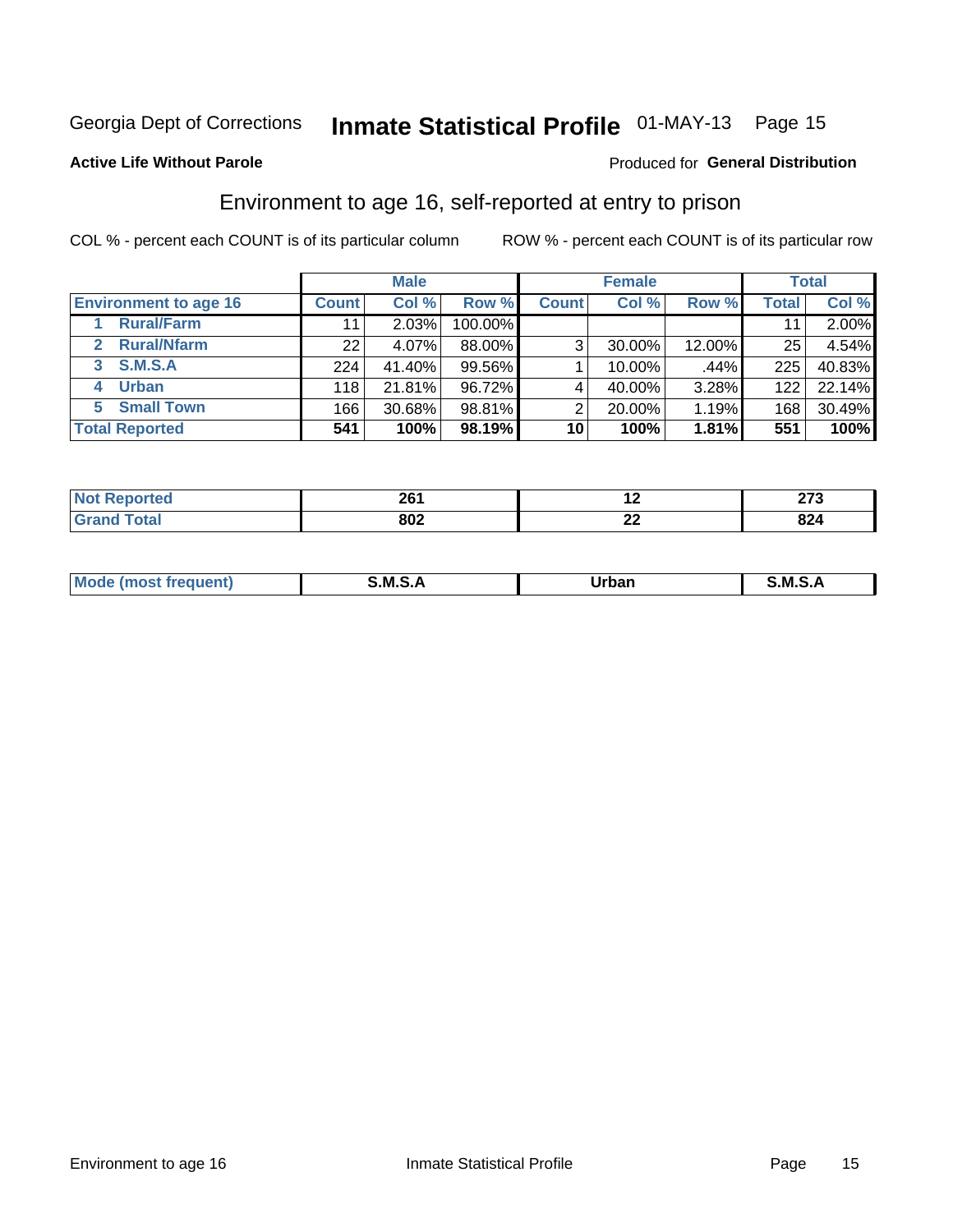# Inmate Statistical Profile 01-MAY-13 Page 16

#### **Active Life Without Parole**

### **Produced for General Distribution**

# Guardian status to age 16, self-reported at entry to prison

COL % - percent each COUNT is of its particular column

|                                  |                 | <b>Male</b> |         |              | <b>Female</b> |       |       | <b>Total</b> |
|----------------------------------|-----------------|-------------|---------|--------------|---------------|-------|-------|--------------|
| <b>Guardian Status To Age 16</b> | <b>Count</b>    | Col %       | Row %   | <b>Count</b> | Col %         | Row % | Total | Col %        |
| 2 Father Only                    | 11              | 2.40%       | 100.00% |              |               |       | 11    | 2.37%        |
| <b>3 Both Parents</b>            | 189             | 41.18%      | 97.93%  | 4            | 66.67%        | 2.07% | 193   | 41.51%       |
| <b>4 Mother Only</b>             | 180             | 39.22%      | 99.45%  |              | 16.67%        | .55%  | 181   | 38.92%       |
| <b>6 Oth Female</b>              | 15 <sub>1</sub> | 3.27%       | 100.00% |              |               |       | 15    | 3.23%        |
| <b>7 Oth Male</b>                | 4               | $.87\%$     | 100.00% |              |               |       | 4     | $.86\%$      |
| 8 Step-Parents                   | 11              | 2.40%       | 100.00% |              |               |       | 11    | 2.37%        |
| <b>9 Foster Home</b>             | 9               | 1.96%       | 100.00% |              |               |       | 9     | 1.94%        |
| <b>10 Grand Parents</b>          | 40              | 8.71%       | 97.56%  |              | 16.67%        | 2.44% | 41    | 8.82%        |
| <b>Total Reported</b>            | 459             | 100%        | 98.71%  | 6            | 100%          | 1.29% | 465   | 100%         |

| rted        | 343 | יי                   | 359 |
|-------------|-----|----------------------|-----|
| <b>otal</b> | 802 | $\overline{ }$<br>LL | 824 |

| <b>Mode (most frequent)</b> | <b>Both Parents</b> | <b>Both Parents</b> | <b>Both Parents</b> |
|-----------------------------|---------------------|---------------------|---------------------|
|                             |                     |                     |                     |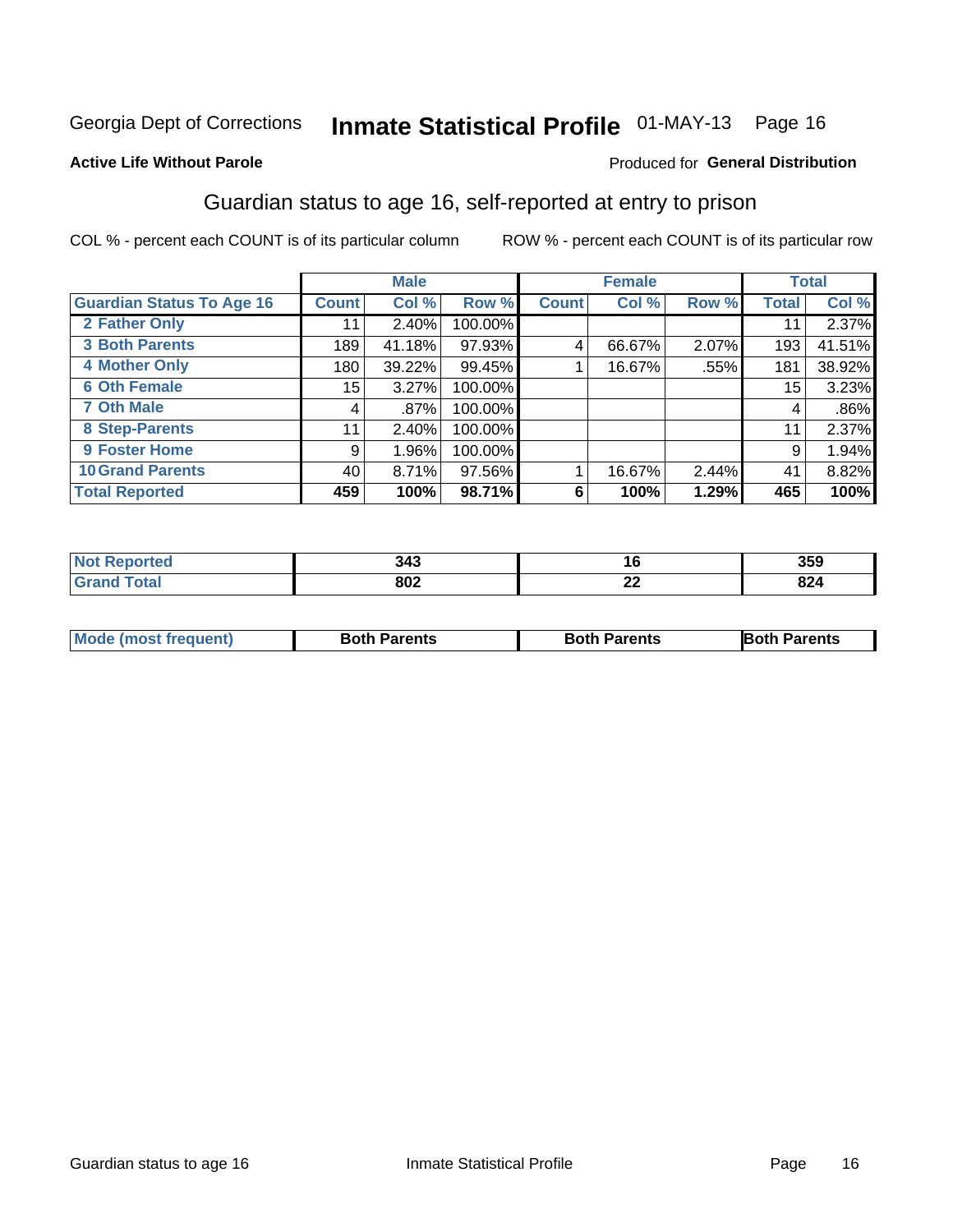# Inmate Statistical Profile 01-MAY-13 Page 17

#### **Active Life Without Parole**

#### Produced for General Distribution

## Employment status before prison, self-reported at entry to prison

COL % - percent each COUNT is of its particular column

|                                  |                  | <b>Male</b> |         |              | <b>Female</b> |       |       | <b>Total</b> |
|----------------------------------|------------------|-------------|---------|--------------|---------------|-------|-------|--------------|
| <b>Employment Status</b>         | <b>Count</b>     | Col %       | Row %   | <b>Count</b> | Col %         | Row % | Total | Col %        |
| <b>Full Time</b>                 | 348              | 52.97%      | 97.21%  | 10           | 55.56%        | 2.79% | 358   | 53.04%       |
| <b>Part Time</b><br>$\mathbf{2}$ | 50 <sub>1</sub>  | 7.61%       | 100.00% |              |               |       | 50    | 7.41%        |
| Unempl $<$ 6m<br>3               | 65               | 9.89%       | 98.48%  |              | 5.56%         | 1.52% | 66    | 9.78%        |
| Unempl > 6m<br>4                 | 102 <sub>1</sub> | 15.53%      | 94.44%  | 6            | 33.33%        | 5.56% | 108   | 16.00%       |
| <b>Never Workd</b><br>5          | 56               | 8.52%       | 100.00% |              |               |       | 56    | 8.30%        |
| <b>Student</b><br>6              | 12               | 1.83%       | 100.00% |              |               |       | 12    | 1.78%        |
| <b>Incapable</b><br>7            | 24               | 3.65%       | 96.00%  |              | $5.56\%$      | 4.00% | 25    | 3.70%        |
| <b>Total Reported</b>            | 657              | 100%        | 97.33%  | 18           | 100%          | 2.67% | 675   | 100%         |

| . .<br>z<br>. TV<br>$\sim$ |              | 149        |
|----------------------------|--------------|------------|
| 802                        | $\sim$<br>-- | ດດເ<br>824 |

| Mc | ∴ull | ----<br>ıme<br>w |
|----|------|------------------|
|    |      |                  |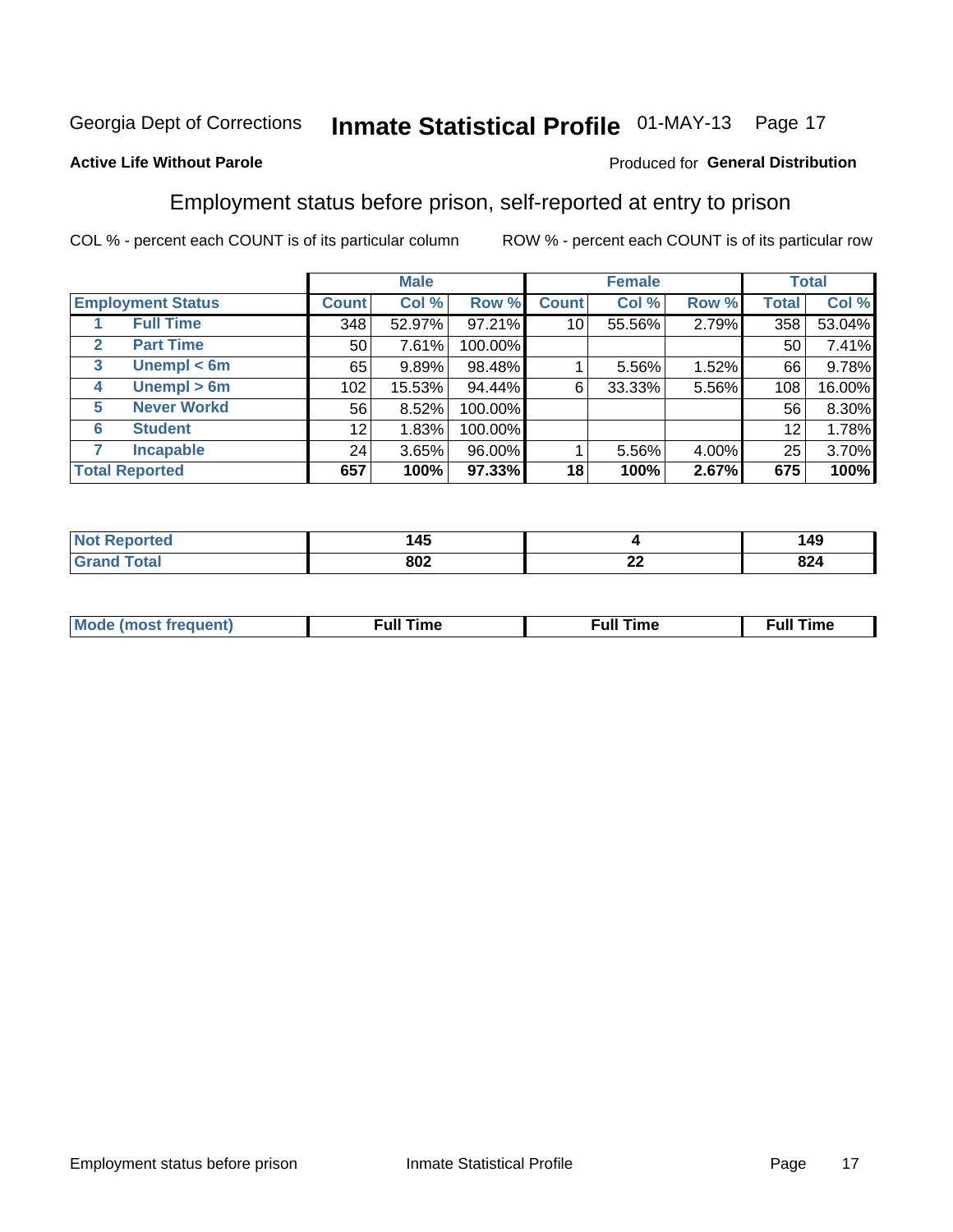# Inmate Statistical Profile 01-MAY-13 Page 18

### **Active Life Without Parole**

Produced for General Distribution

### Age at admission

COL % - percent each COUNT is of its particular column

|                         |                 | <b>Male</b> |         |                | <b>Female</b> |        |                | <b>Total</b> |
|-------------------------|-----------------|-------------|---------|----------------|---------------|--------|----------------|--------------|
| <b>Age At Admission</b> | <b>Count</b>    | Col %       | Row %   | <b>Count</b>   | Col %         | Row %  | <b>Total</b>   | Col %        |
| 15                      | 2               | 0.25%       | 100.00% |                |               |        | 2              | 0.24%        |
| 16                      | 1               | 0.12%       | 100.00% |                |               |        | $\mathbf{1}$   | 0.12%        |
| $\overline{17}$         | $\overline{c}$  | 0.25%       | 100.00% |                |               |        | $\overline{2}$ | 0.24%        |
| 18                      | 10              | 1.25%       | 100.00% |                |               |        | 10             | 1.21%        |
| 19                      | 17              | 2.12%       | 100.00% |                |               |        | 17             | 2.06%        |
| $\overline{20}$         | 17              | 2.12%       | 94.44%  | 1              | 4.55%         | 5.56%  | 18             | 2.18%        |
| 21                      | 23              | 2.87%       | 100.00% |                |               |        | 23             | 2.79%        |
| 22                      | 37              | 4.61%       | 100.00% |                |               |        | 37             | 4.49%        |
| 23                      | 23              | 2.87%       | 92.00%  | $\overline{2}$ | 9.09%         | 8.00%  | 25             | 3.03%        |
| 24                      | 28              | 3.49%       | 96.55%  | 1              | 4.55%         | 3.45%  | 29             | 3.52%        |
| $\overline{25}$         | 27              | 3.37%       | 96.43%  | 1              | 4.55%         | 3.57%  | 28             | 3.40%        |
| 26                      | 33              | 4.11%       | 100.00% |                |               |        | 33             | 4.00%        |
| $\overline{27}$         | 28              | 3.49%       | 93.33%  | $\overline{2}$ | 9.09%         | 6.67%  | 30             | 3.64%        |
| 28                      | 36              | 4.49%       | 100.00% |                |               |        | 36             | 4.37%        |
| 29                      | 33              | 4.11%       | 100.00% |                |               |        | 33             | 4.00%        |
| 30                      | 24              | 2.99%       | 100.00% |                |               |        | 24             | 2.91%        |
| 31                      | 33              | 4.11%       | 100.00% |                |               |        | 33             | 4.00%        |
| 32                      | 31              | 3.87%       | 91.18%  | 3              | 13.64%        | 8.82%  | 34             | 4.13%        |
| 33                      | 22              | 2.74%       | 100.00% |                |               |        | 22             | 2.67%        |
| 34                      | 20              | 2.49%       | 95.24%  | 1              | 4.55%         | 4.76%  | 21             | 2.55%        |
| 35                      | 20              | 2.49%       | 95.24%  | 1              | 4.55%         | 4.76%  | 21             | 2.55%        |
| 36                      | 35              | 4.36%       | 100.00% |                |               |        | 35             | 4.25%        |
| $\overline{37}$         | 20              | 2.49%       | 100.00% |                |               |        | 20             | 2.43%        |
| 38                      | 22              | 2.74%       | 100.00% |                |               |        | 22             | 2.67%        |
| 39                      | 21              | 2.62%       | 95.45%  | 1              | 4.55%         | 4.55%  | 22             | 2.67%        |
| 40                      | 17              | 2.12%       | 100.00% |                |               |        | 17             | 2.06%        |
| 41                      | 30              | 3.74%       | 96.77%  | 1              | 4.55%         | 3.23%  | 31             | 3.76%        |
| 42                      | 23              | 2.87%       | 100.00% |                |               |        | 23             | 2.79%        |
| 43                      | 16              | 2.00%       | 94.12%  | 1              | 4.55%         | 5.88%  | 17             | 2.06%        |
| 44                      | 13              | 1.62%       | 86.67%  | $\overline{2}$ | 9.09%         | 13.33% | 15             | 1.82%        |
| 45                      | 20              | 2.49%       | 100.00% |                |               |        | 20             | 2.43%        |
| 46                      | 18              | 2.24%       | 90.00%  | $\overline{2}$ | 9.09%         | 10.00% | 20             | 2.43%        |
| 47                      | 13              | 1.62%       | 100.00% |                |               |        | 13             | 1.58%        |
| 48                      | 12              | 1.50%       | 80.00%  | 3              | 13.64%        | 20.00% | 15             | 1.82%        |
| 49                      | 13              | 1.62%       | 100.00% |                |               |        | 13             | 1.58%        |
| 50                      | 9               | 1.12%       | 100.00% |                |               |        | 9              | 1.09%        |
| $\overline{51}$         | $6\phantom{1}6$ | 0.75%       | 100.00% |                |               |        | 6              | 0.73%        |
| 52                      | 8               | 1.00%       | 100.00% |                |               |        | 8              | 0.97%        |
| 53                      | 5               | 0.62%       | 100.00% |                |               |        | 5              | 0.61%        |
| 54                      | 3               | 0.37%       | 100.00% |                |               |        | 3              | 0.36%        |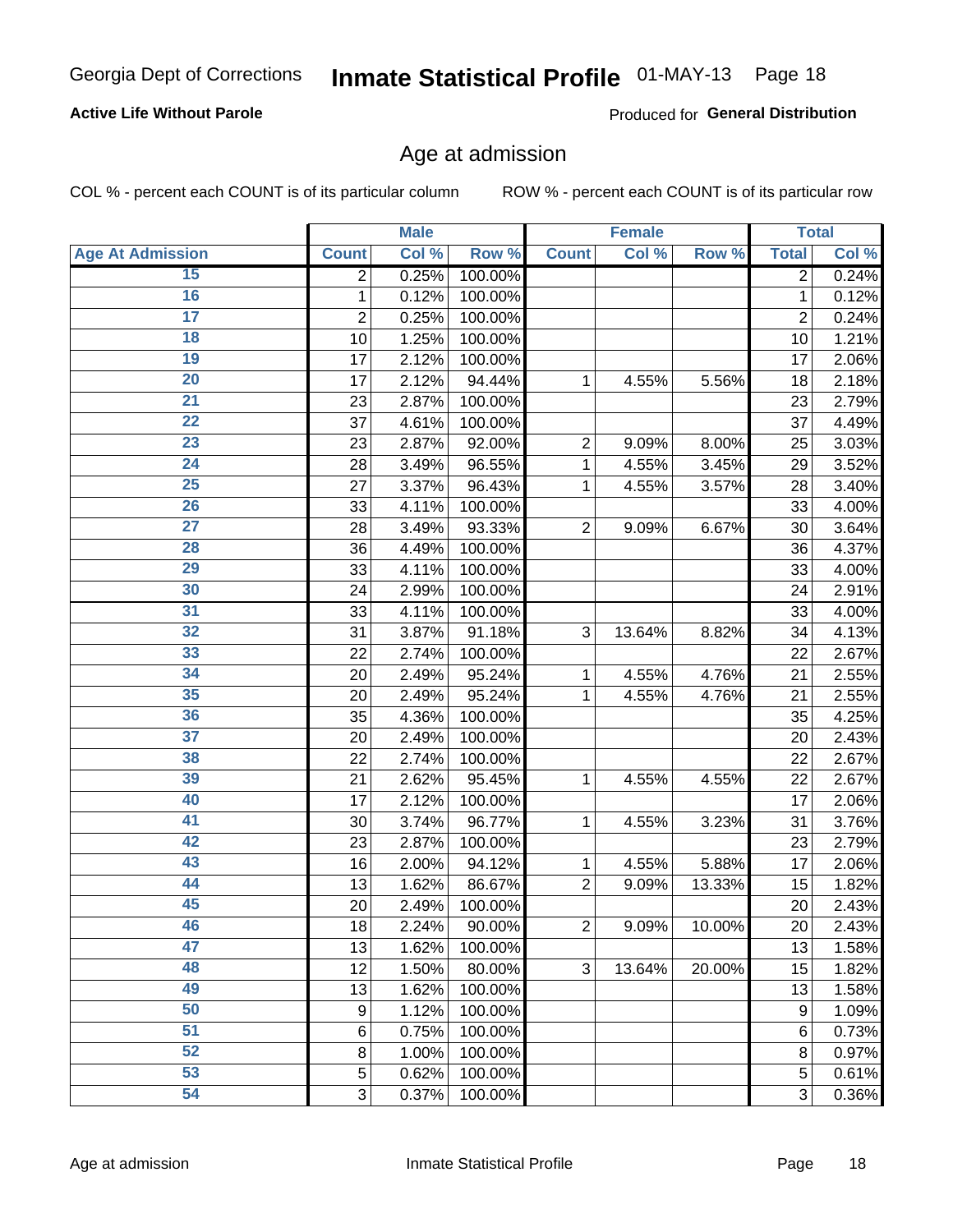# Inmate Statistical Profile 01-MAY-13 Page 19

### **Active Life Without Parole**

Produced for General Distribution

### Age at admission

COL % - percent each COUNT is of its particular column

|                         |              | <b>Male</b> |         |              | <b>Female</b> |       |                | <b>Total</b> |
|-------------------------|--------------|-------------|---------|--------------|---------------|-------|----------------|--------------|
| <b>Age At Admission</b> | <b>Count</b> | Col %       | Row %   | <b>Count</b> | Col %         | Row % | <b>Total</b>   | Col %        |
| 55                      | 4            | 0.50%       | 100.00% |              |               |       | 4              | 0.49%        |
| 56                      |              | 0.87%       | 100.00% |              |               |       |                | 0.85%        |
| 57                      | 5            | 0.62%       | 100.00% |              |               |       | 5              | 0.61%        |
| 58                      | 3            | 0.37%       | 100.00% |              |               |       | 3              | 0.36%        |
| 60                      | 2            | 0.25%       | 100.00% |              |               |       | 2              | 0.24%        |
| 62                      |              | 0.12%       | 100.00% |              |               |       |                | 0.12%        |
| 63                      |              | 0.12%       | 100.00% |              |               |       |                | 0.12%        |
| 64                      | 3            | 0.37%       | 100.00% |              |               |       | 3              | 0.36%        |
| 65                      |              | 0.12%       | 100.00% |              |               |       |                | 0.12%        |
| 66                      |              | 0.12%       | 100.00% |              |               |       |                | 0.12%        |
| 69                      | 2            | 0.25%       | 100.00% |              |               |       | $\overline{2}$ | 0.24%        |
| 71                      |              | 0.12%       | 100.00% |              |               |       |                | 0.12%        |
| <b>Total Reported</b>   | 802          | 100%        | 97.33%  | 22           | 100%          | 2.67% | 824            | 100%         |

| ported<br><b>NOT</b> |     |              |     |
|----------------------|-----|--------------|-----|
| int                  | 802 | $\sim$<br>LL | 824 |

| <b>Mean</b><br>(average)       | 34.05 | 35.5     | 34.09    |
|--------------------------------|-------|----------|----------|
| <b>Median (middle)</b>         | JŁ    | 34.5     | າາ<br>১∠ |
| <b>Mode</b><br>(most frequent) | --    | ^^<br>JZ | n,<br>LL |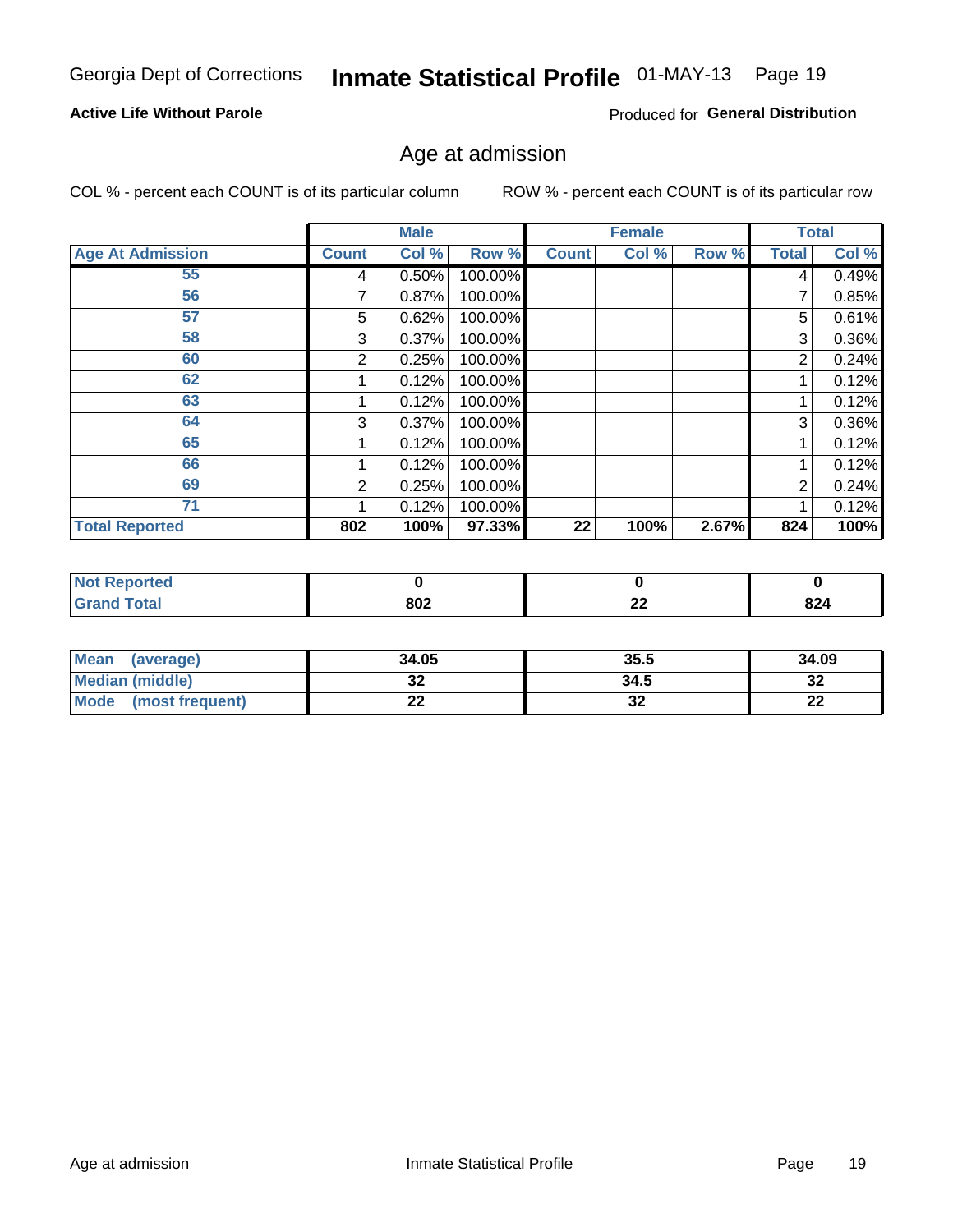# Inmate Statistical Profile 01-MAY-13 Page 20

### **Active Life Without Parole**

#### Produced for General Distribution

### Height, measured at entry to prison

COL % - percent each COUNT is of its particular column

|                       |              | <b>Male</b> |         |              | <b>Female</b> |       |       | Total      |
|-----------------------|--------------|-------------|---------|--------------|---------------|-------|-------|------------|
| <b>Height</b>         | <b>Count</b> | Col %       | Row %   | <b>Count</b> | Col %         | Row % | Total | Col %      |
| 5'10''                | 105          | $50.97\%$   | 100.00% |              |               |       |       | 105 50.97% |
| 5'11''                | 100          | 48.54%      | 100.00% |              |               |       |       | 100 48.54% |
| 6'01"                 |              | 0.49%       | 100.00% |              |               |       |       | 0.49%      |
| <b>Total Reported</b> | 206          | $100\%$     | 100.00% |              |               | 0.00% | 206   | 100%       |

| <b>Not</b><br>orted<br>eno | 596 | n,        | ס ו כ |
|----------------------------|-----|-----------|-------|
| <b>Total</b><br>' Grano    | 802 | ne.<br>-- | 824   |

| Mean (average)          | 5'11" | ш           | 5'11" |
|-------------------------|-------|-------------|-------|
| <b>Median (middle)</b>  | 5'10" |             | 5'10" |
| Mode<br>(most frequent) | 5'10" | <b>Null</b> | 5'10" |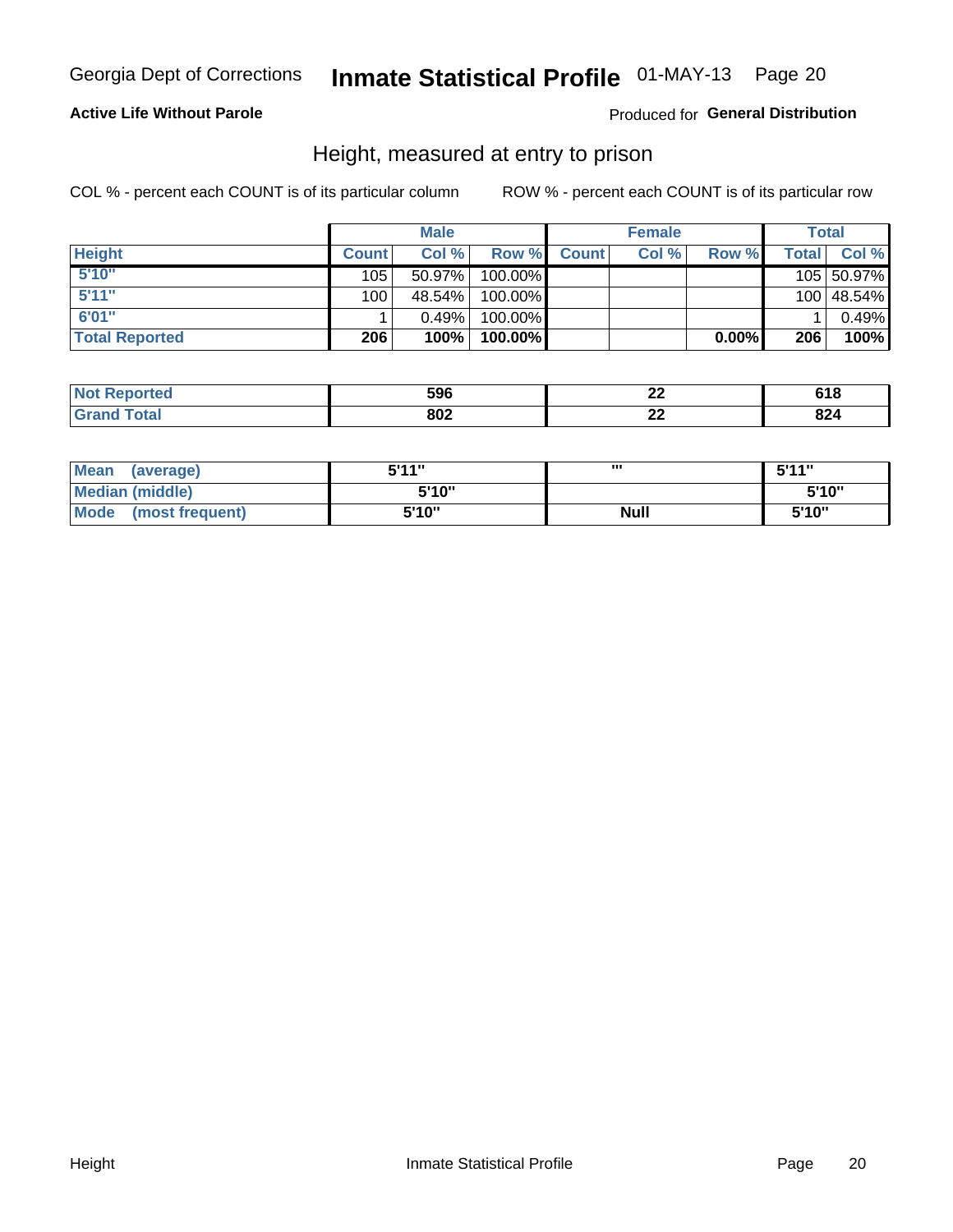# Inmate Statistical Profile 01-MAY-13 Page 21

### **Active Life Without Parole**

Produced for General Distribution

# Weight, measured at entry to prison

COL % - percent each COUNT is of its particular column

|                       |                | <b>Male</b> |         |                 | <b>Female</b> |         | <b>Total</b>   |        |
|-----------------------|----------------|-------------|---------|-----------------|---------------|---------|----------------|--------|
| <b>Weight</b>         | <b>Count</b>   | Col %       | Row %   | <b>Count</b>    | Col%          | Row %   | <b>Total</b>   | Col %  |
| 90 - 99 pounds        |                |             |         | 1               | 4.55%         | 100.00% | 1              | 0.12%  |
| 110 - 119 pounds      |                |             |         | 1               | 4.55%         | 100.00% | $\mathbf 1$    | 0.12%  |
| 120 - 129 pounds      | 4              | 0.50%       | 100.00% |                 |               |         | 4              | 0.49%  |
| 130 - 139 pounds      | 16             | 2.00%       | 84.21%  | 3               | 13.64%        | 15.79%  | 19             | 2.31%  |
| 140 - 149 pounds      | 51             | 6.38%       | 98.08%  | 1               | 4.55%         | 1.92%   | 52             | 6.33%  |
| 150 - 159 pounds      | 76             | 9.50%       | 100.00% |                 |               |         | 76             | 9.25%  |
| 160 - 169 pounds      | 95             | 11.88%      | 96.94%  | 3               | 13.64%        | 3.06%   | 98             | 11.92% |
| 170 - 179 pounds      | 116            | 14.50%      | 98.31%  | $\overline{2}$  | 9.09%         | 1.69%   | 118            | 14.36% |
| 180 - 189 pounds      | 99             | 12.38%      | 98.02%  | $\overline{2}$  | 9.09%         | 1.98%   | 101            | 12.29% |
| 190 - 199 pounds      | 62             | 7.75%       | 100.00% |                 |               |         | 62             | 7.54%  |
| 200 - 209 pounds      | 71             | 8.88%       | 97.26%  | 2               | 9.09%         | 2.74%   | 73             | 8.88%  |
| 210 - 219 pounds      | 52             | 6.50%       | 94.55%  | 3               | 13.64%        | 5.45%   | 55             | 6.69%  |
| 220 - 229 pounds      | 52             | 6.50%       | 98.11%  | 1               | 4.55%         | 1.89%   | 53             | 6.45%  |
| 230 - 239 pounds      | 28             | 3.50%       | 100.00% |                 |               |         | 28             | 3.41%  |
| 240 - 249 pounds      | 23             | 2.88%       | 100.00% |                 |               |         | 23             | 2.80%  |
| 250 - 259 pounds      | 15             | 1.88%       | 93.75%  | 1               | 4.55%         | 6.25%   | 16             | 1.95%  |
| 260 - 269 pounds      | 10             | 1.25%       | 100.00% |                 |               |         | 10             | 1.22%  |
| 270 - 279 pounds      | 9              | 1.13%       | 100.00% |                 |               |         | 9              | 1.09%  |
| 280 - 289 pounds      | $\overline{7}$ | 0.88%       | 87.50%  | 1               | 4.55%         | 12.50%  | 8              | 0.97%  |
| 290 - 299 pounds      | 3              | 0.38%       | 100.00% |                 |               |         | 3              | 0.36%  |
| 300 - 309 pounds      | $\overline{2}$ | 0.25%       | 100.00% |                 |               |         | $\overline{2}$ | 0.24%  |
| 310 - 319 pounds      | 1              | 0.13%       | 100.00% |                 |               |         | $\mathbf 1$    | 0.12%  |
| 320 - 329 pounds      | 4              | 0.50%       | 80.00%  | 1               | 4.55%         | 20.00%  | 5              | 0.61%  |
| 330 - 339 pounds      | 3              | 0.38%       | 100.00% |                 |               |         | 3              | 0.36%  |
| 400 pounds and over   | 1              | 0.13%       | 100.00% |                 |               |         | $\mathbf 1$    | 0.12%  |
| <b>Total Reported</b> | 800            | 100%        | 97.32%  | $\overline{22}$ | 100%          | 2.68%   | 822            | 100%   |

| <b>Reported</b><br>NOT.<br> |           |           |     |
|-----------------------------|-----------|-----------|-----|
| <b>c</b> otal               | onn<br>שט | ^'<br>--- | 824 |

| <b>Mean</b><br>(average) | 190   | 185 | 190 |
|--------------------------|-------|-----|-----|
| <b>Median (middle)</b>   | 180.5 | 175 | 180 |
| Mode<br>(most frequent)  | 170   | 210 | 170 |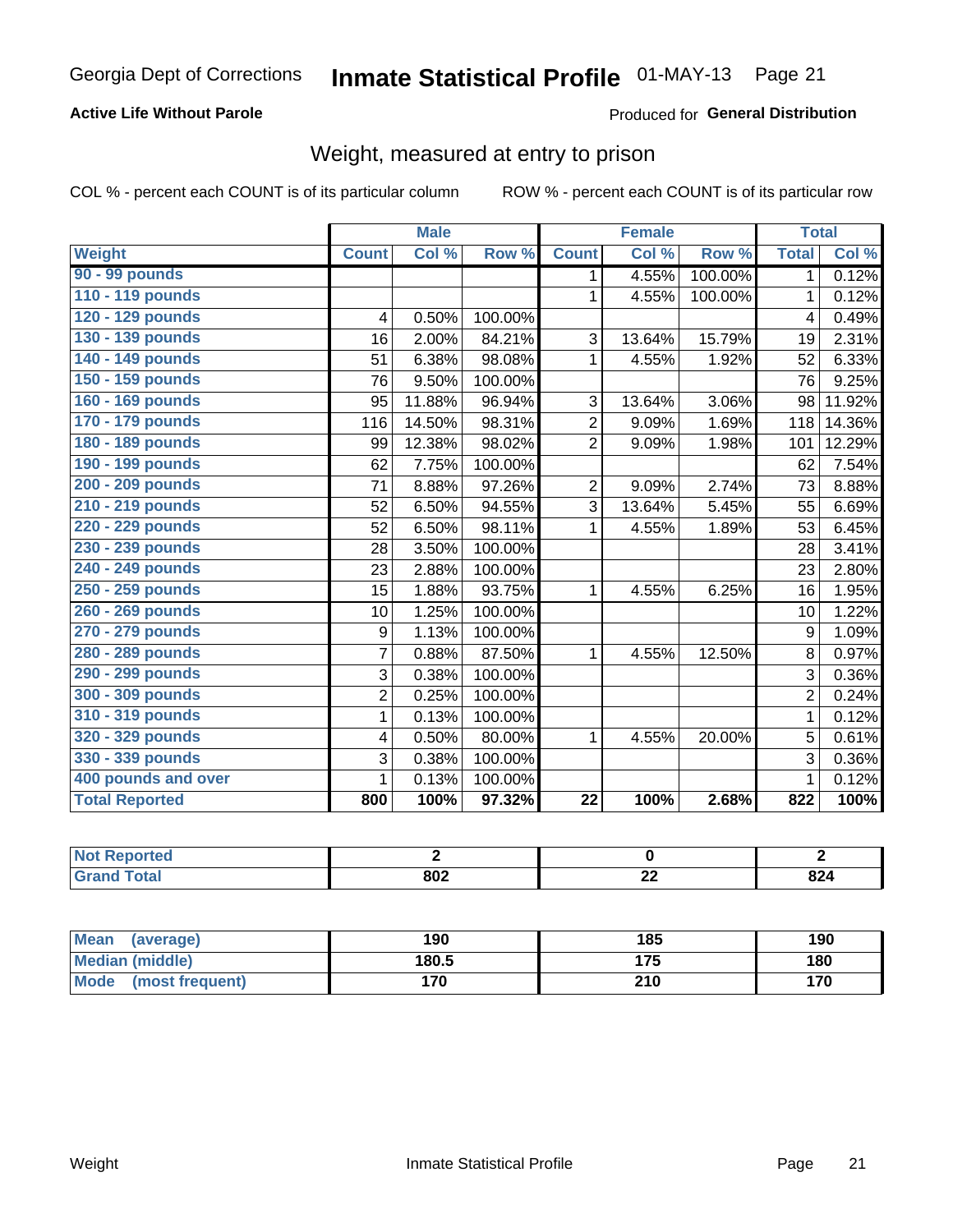# Inmate Statistical Profile 01-MAY-13 Page 22

**Active Life Without Parole** 

Produced for General Distribution

# Military service

COL % - percent each COUNT is of its particular column

|                          |              | <b>Male</b> |             | <b>Female</b> |       |       | <b>Total</b> |
|--------------------------|--------------|-------------|-------------|---------------|-------|-------|--------------|
| <b>Military service</b>  | <b>Count</b> | Col%        | Row % Count | Col %         | Row % | Total | Col %        |
| <b>Air Force</b>         | 40           | 72.73%      | 100.00%     |               |       | 40    | 72.73%       |
| <b>Army</b>              | 5            | $9.09\%$    | 100.00%     |               |       | 5     | 9.09%        |
| <b>Navy</b><br>3         |              | 7.27%       | 100.00%     |               |       | 4     | 7.27%        |
| <b>Coast Guard</b><br>5. | 6            | 10.91%      | 100.00%     |               |       | 6     | 10.91%       |
| <b>Total Reported</b>    | 55           | $100\%$     | $100.00\%$  |               | ا%00. | 55    | 100%         |

| --<br>747 | ^^<br>-- | 769                  |
|-----------|----------|----------------------|
| 802       | n,<br>-- | $\sim$<br><b>044</b> |

|  | <b>Mode (most frequent)</b> | <b>Force</b> | <b>Null</b> | ∙orce<br>−… |
|--|-----------------------------|--------------|-------------|-------------|
|--|-----------------------------|--------------|-------------|-------------|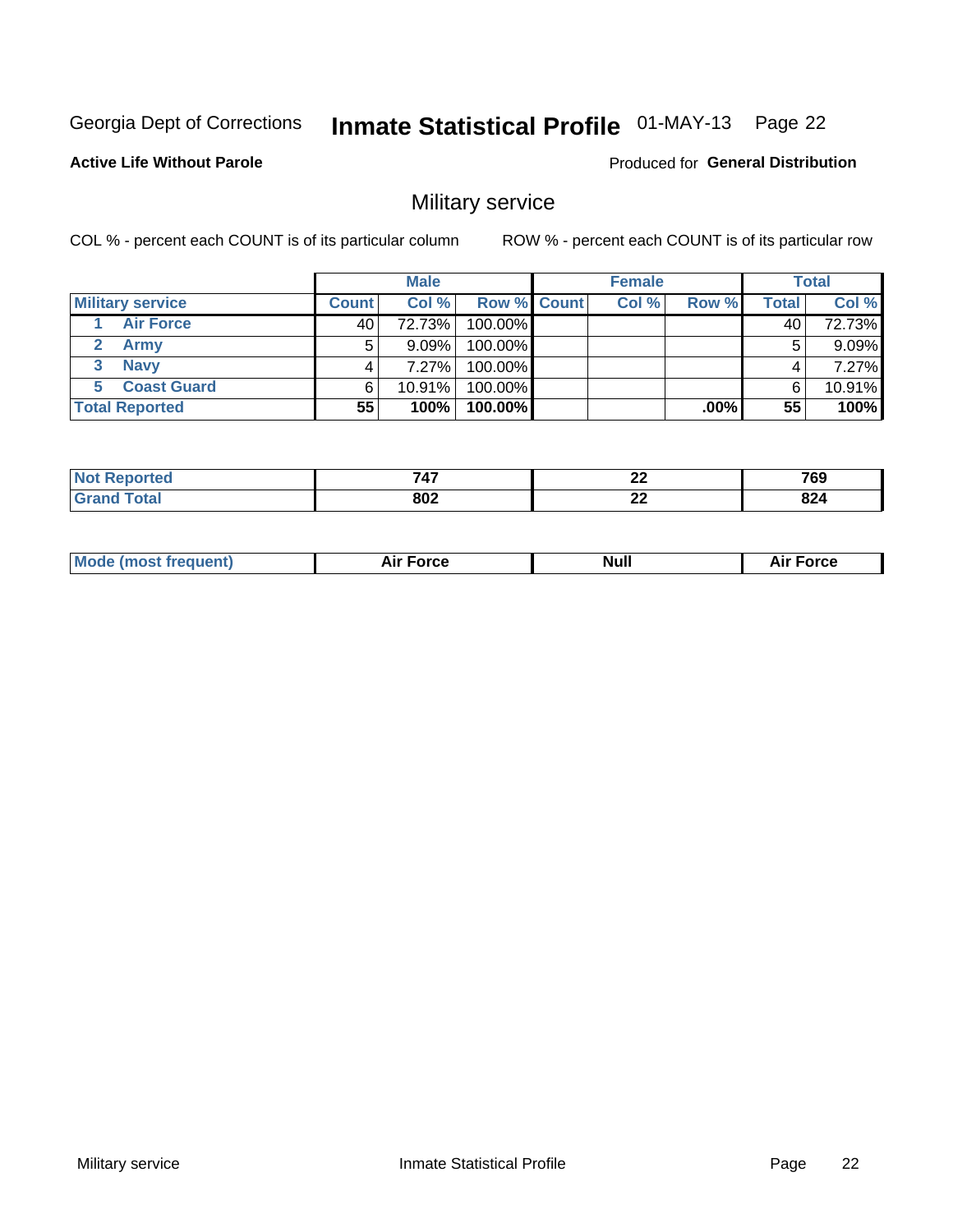# Inmate Statistical Profile 01-MAY-13 Page 23

#### **Active Life Without Parole**

#### Produced for General Distribution

### Type of admission to prison

COL % - percent each COUNT is of its particular column

|                                      |         | <b>Male</b> |                    |    | <b>Female</b> |       |              | <b>Total</b> |
|--------------------------------------|---------|-------------|--------------------|----|---------------|-------|--------------|--------------|
| <b>Type of Admission</b>             | Count l | Col %       | <b>Row % Count</b> |    | Col %         | Row % | <b>Total</b> | Col %        |
| <b>New Sentence</b><br>52            | 775     | 96.63%      | 97.24%             | 22 | 100.00%       | 2.76% | 797          | 96.72%       |
| <b>Probation Rev Partial</b><br>53   |         | .12%        | 100.00%            |    |               |       |              | .12%         |
| <b>Probation Rev Remainder</b><br>54 |         | .50%        | 100.00%            |    |               |       | 4            | .49%         |
| <b>Parole Rev New Sentence</b><br>55 | 6       | .75%        | 100.00%            |    |               |       | 6            | .73%         |
| <b>Parole Rev No New</b><br>56       | 4       | $.50\%$     | 100.00%            |    |               |       | 4            | .49%         |
| <b>Sentence</b>                      |         |             |                    |    |               |       |              |              |
| <b>Life W/O Parole</b><br>70         | 12      | 1.50%       | 100.00%            |    |               |       | 12           | 1.46%        |
| <b>Total Reported</b>                | 802     | 100%        | 97.33%             | 22 | 100%          | 2.67% | 824          | 100%         |

| <b>Reported</b><br><b>NOT</b> |           |              |     |
|-------------------------------|-----------|--------------|-----|
| <b>Fotal</b>                  | ong<br>שט | $\sim$<br>-- | 824 |

| <b>Mode (most frequent)</b> | <b>New Sentence</b> | <b>New Sentence</b> | <b>New Sentence</b> |
|-----------------------------|---------------------|---------------------|---------------------|
|                             |                     |                     |                     |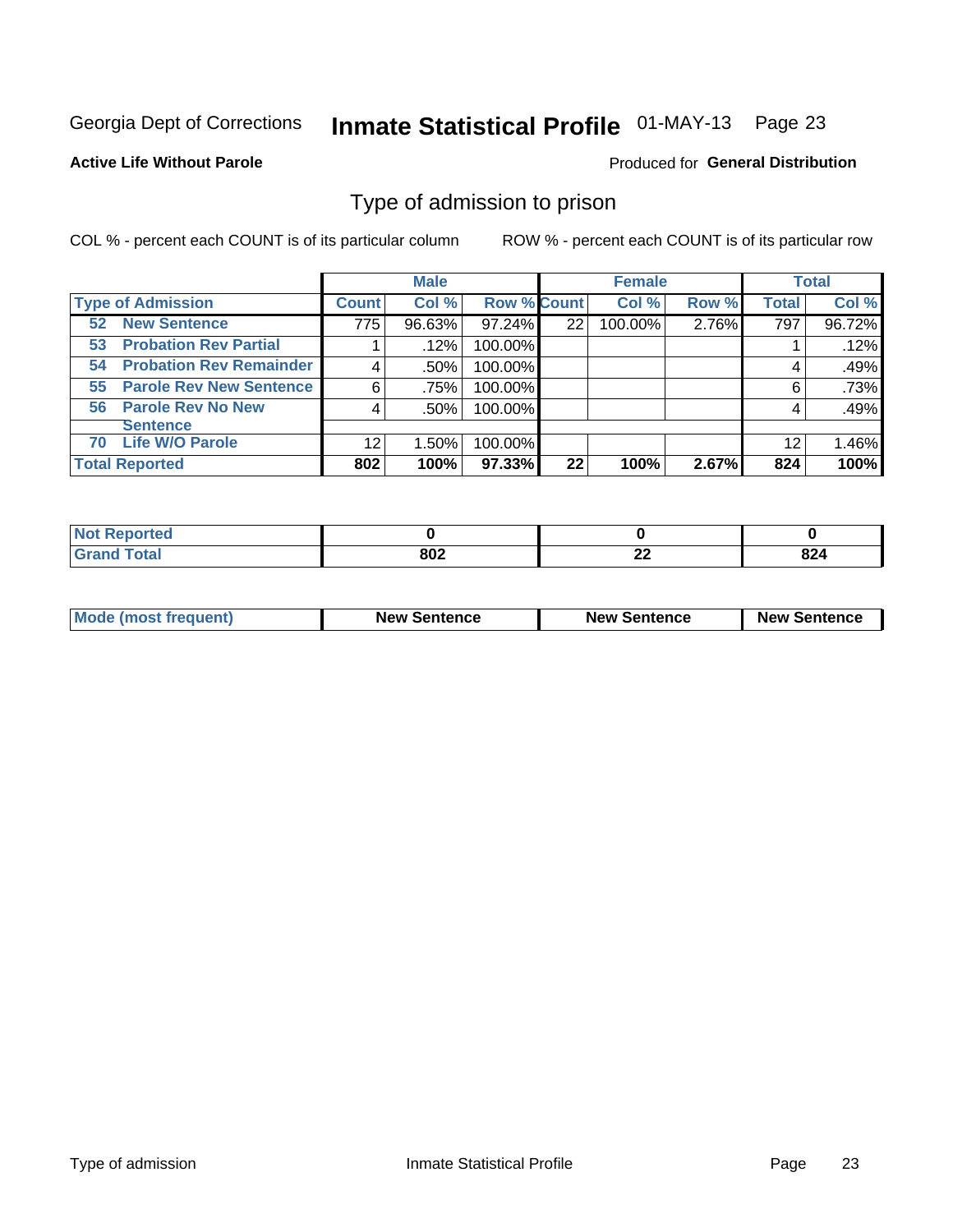# Inmate Statistical Profile 01-MAY-13 Page 24

**Active Life Without Parole** 

#### Produced for General Distribution

### Current / last security status

COL % - percent each COUNT is of its particular column

|                        |              | <b>Male</b> |                    |    | <b>Female</b> |        |              | <b>Total</b> |
|------------------------|--------------|-------------|--------------------|----|---------------|--------|--------------|--------------|
| <b>Security Status</b> | <b>Count</b> | Col %       | <b>Row % Count</b> |    | Col %         | Row %  | <b>Total</b> | Col %        |
| 3 Minimum              |              | .13%        | 100.00%            |    | .00%          |        |              | $.12\%$      |
| 4 Medium               | 28           | $3.55\%$    | 84.85%             | 5  | 25.00%        | 15.15% | 33           | 4.08%        |
| 5 Close                | 758          | $96.07\%$   | 98.06%             | 15 | 75.00%        | 1.94%  | 773          | 95.55%       |
| <b>6 Maximum</b>       |              | .25%        | 100.00%            |    | .00%          |        | 2            | .25%         |
| <b>Total Reported</b>  | 789          | 100%        | 97.53%             | 20 | 100%          | 2.47%  | 809          | 100%         |

| <b>Still being diagnosed</b> |     |           |     |
|------------------------------|-----|-----------|-----|
| <b>Not Reported</b>          |     |           |     |
| <b>Grand Total</b>           | 802 | ne.<br>LL | 824 |

| <b>Mode</b><br>Close<br>: (most frequent)<br>oseت<br>Close<br>- - - -<br>- - - -<br>- - - - |
|---------------------------------------------------------------------------------------------|
|---------------------------------------------------------------------------------------------|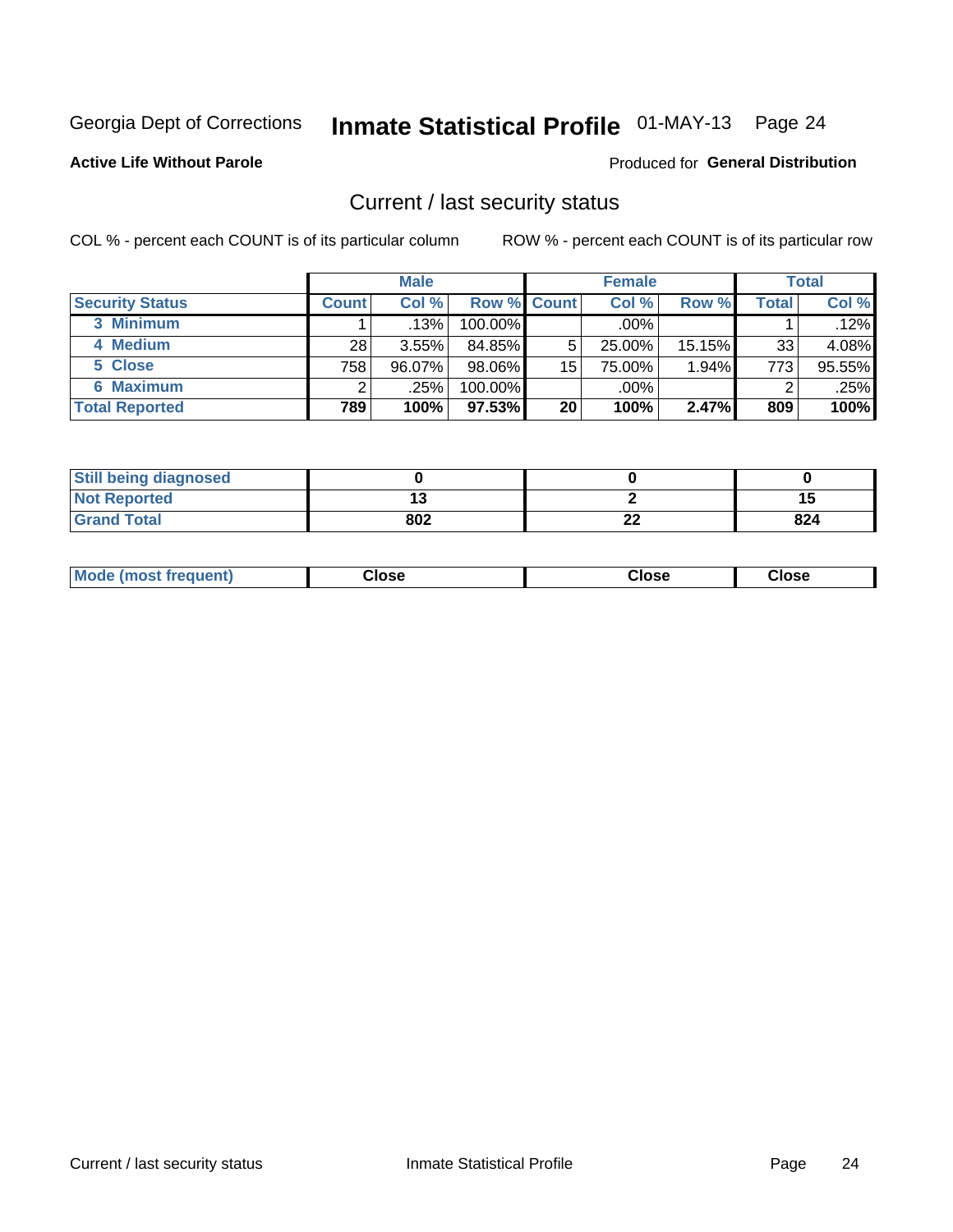# Inmate Statistical Profile 01-MAY-13 Page 25

**Active Life Without Parole** 

#### Produced for General Distribution

# Current / last type of institution

COL % - percent each COUNT is of its particular column

|                            |              | <b>Male</b> |             |    | <b>Female</b> |       |       | <b>Total</b> |
|----------------------------|--------------|-------------|-------------|----|---------------|-------|-------|--------------|
| <b>Type of Institution</b> | <b>Count</b> | Col %       | Row % Count |    | Col %         | Row % | Total | Col %        |
| <b>State Prison</b>        | 796          | $99.25\%$   | $97.31\%$   | 22 | 100.00%       | 2.69% | 818   | 99.27%       |
| <b>Transitional Center</b> |              | .12%        | 100.00%     |    |               |       |       | .12%         |
| <b>Private Prison</b>      | 5            | .62%        | 100.00%     |    |               |       |       | .61%         |
| <b>Total Reported</b>      | 802          | 100%        | $97.33\%$   | 22 | 100%          | 2.67% | 824   | 100%         |

| oorted      |     |           |                      |
|-------------|-----|-----------|----------------------|
| <b>otal</b> | 802 | ne.<br>44 | oo.<br>044<br>$\sim$ |

| <b>Mode (most frequent)</b> | <b>State Prison</b> | <b>State Prison</b> | <b>State Prison</b> |
|-----------------------------|---------------------|---------------------|---------------------|
|                             |                     |                     |                     |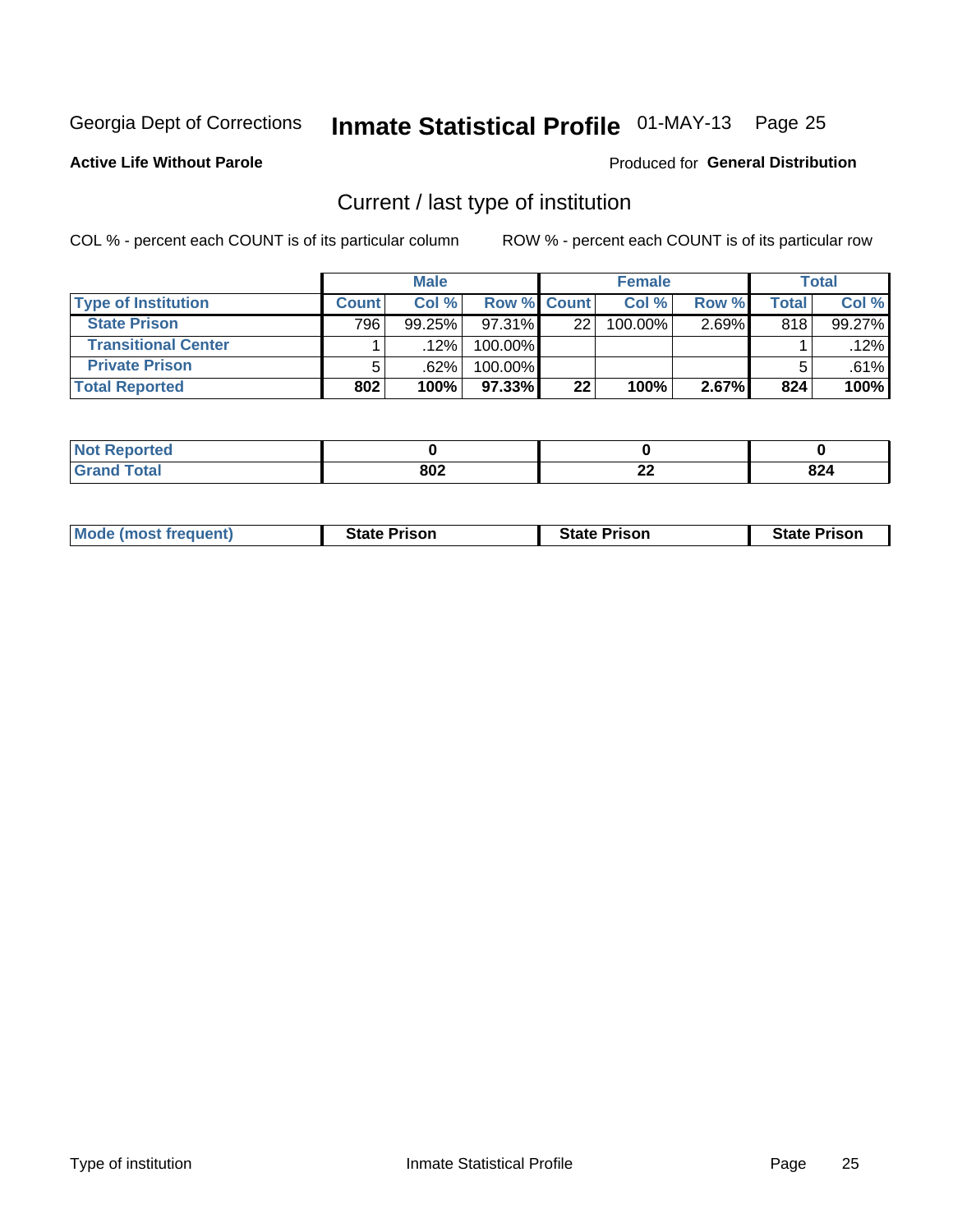# Inmate Statistical Profile 01-MAY-13 Page 26

**Active Life Without Parole** 

#### Produced for General Distribution

# Institution type - transitional centers

COL % - percent each COUNT is of its particular column

|                                          |              | Male       |                    | <b>Female</b> |       |              | Total   |
|------------------------------------------|--------------|------------|--------------------|---------------|-------|--------------|---------|
| <b>Institution Type - Trans. Centers</b> | <b>Count</b> | Col%       | <b>Row % Count</b> | Col%          | Row % | <b>Total</b> | Col %   |
| <b>Augusta Tc</b>                        |              | $100.00\%$ | 100.00%            |               |       |              | 100.00% |
| <b>Total Reported</b>                    |              | $100\%$    | $100\%$            |               | %     |              | 100%    |

| ∣ Not Reportea |  |  |
|----------------|--|--|
|                |  |  |

| Mode (most frequent) | <b>Augusta Tc</b> | <b>Null</b> | <b>Augusta Tc</b> |
|----------------------|-------------------|-------------|-------------------|
|                      |                   |             |                   |
|                      |                   |             |                   |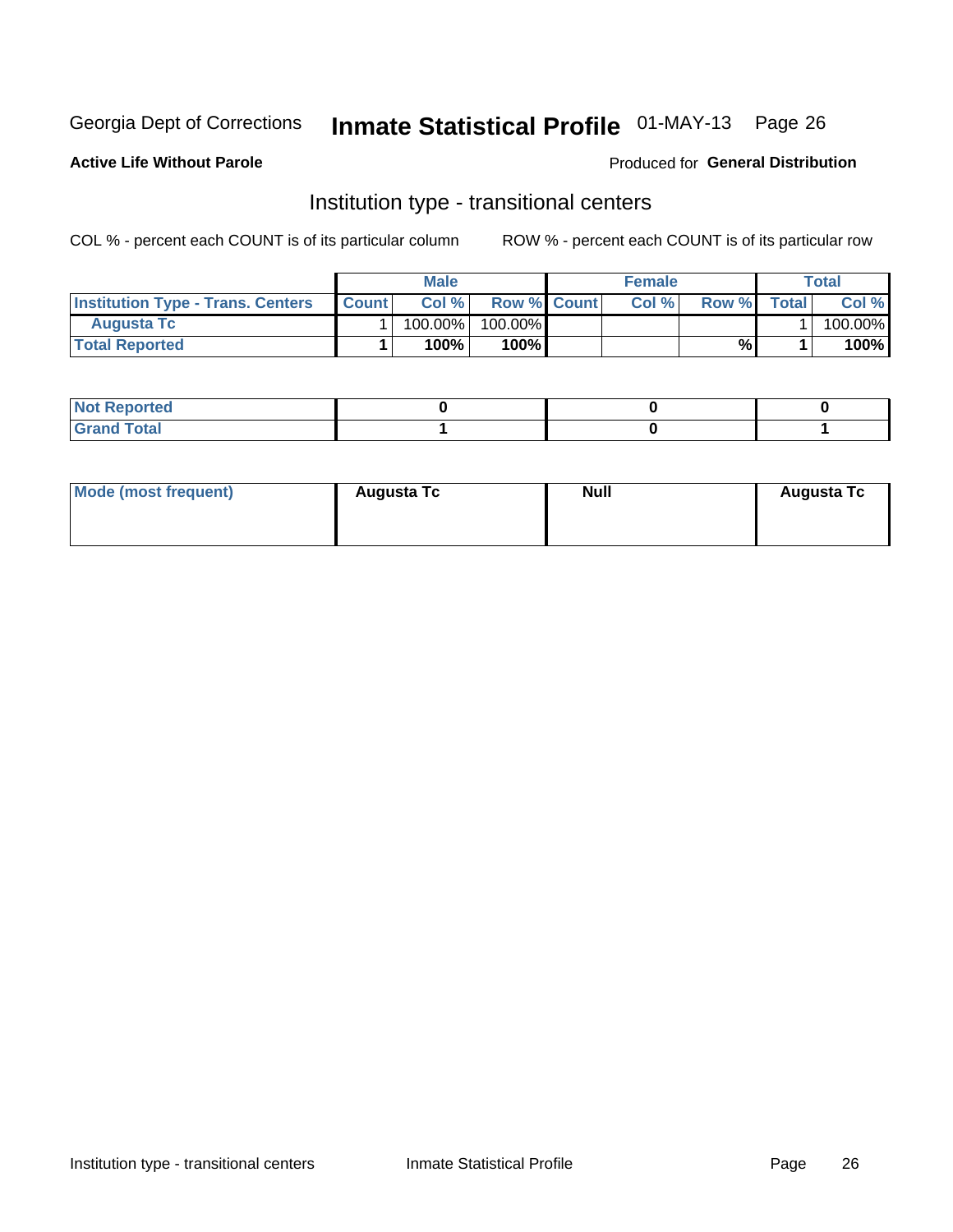# Inmate Statistical Profile 01-MAY-13 Page 27

**Active Life Without Parole** 

Produced for General Distribution

### Institution type - county prisons

COL % - percent each COUNT is of its particular column

|                                                    | <b>Male</b> |  | <b>Female</b>            |             | <b>Total</b> |
|----------------------------------------------------|-------------|--|--------------------------|-------------|--------------|
| <b>Institution Type - County Prisons   Count  </b> | Col %       |  | <b>Row % Count Col %</b> | Row % Total | Col %        |
| <b>Total Reported</b>                              |             |  |                          |             |              |

| <b>Not Reported</b>   |  |  |
|-----------------------|--|--|
| <b>Total</b><br>Granc |  |  |

| <b>Mode</b>      | <b>Null</b> | <b>Null</b> | <b>Null</b> |
|------------------|-------------|-------------|-------------|
| (most freauent). |             |             |             |
|                  |             |             |             |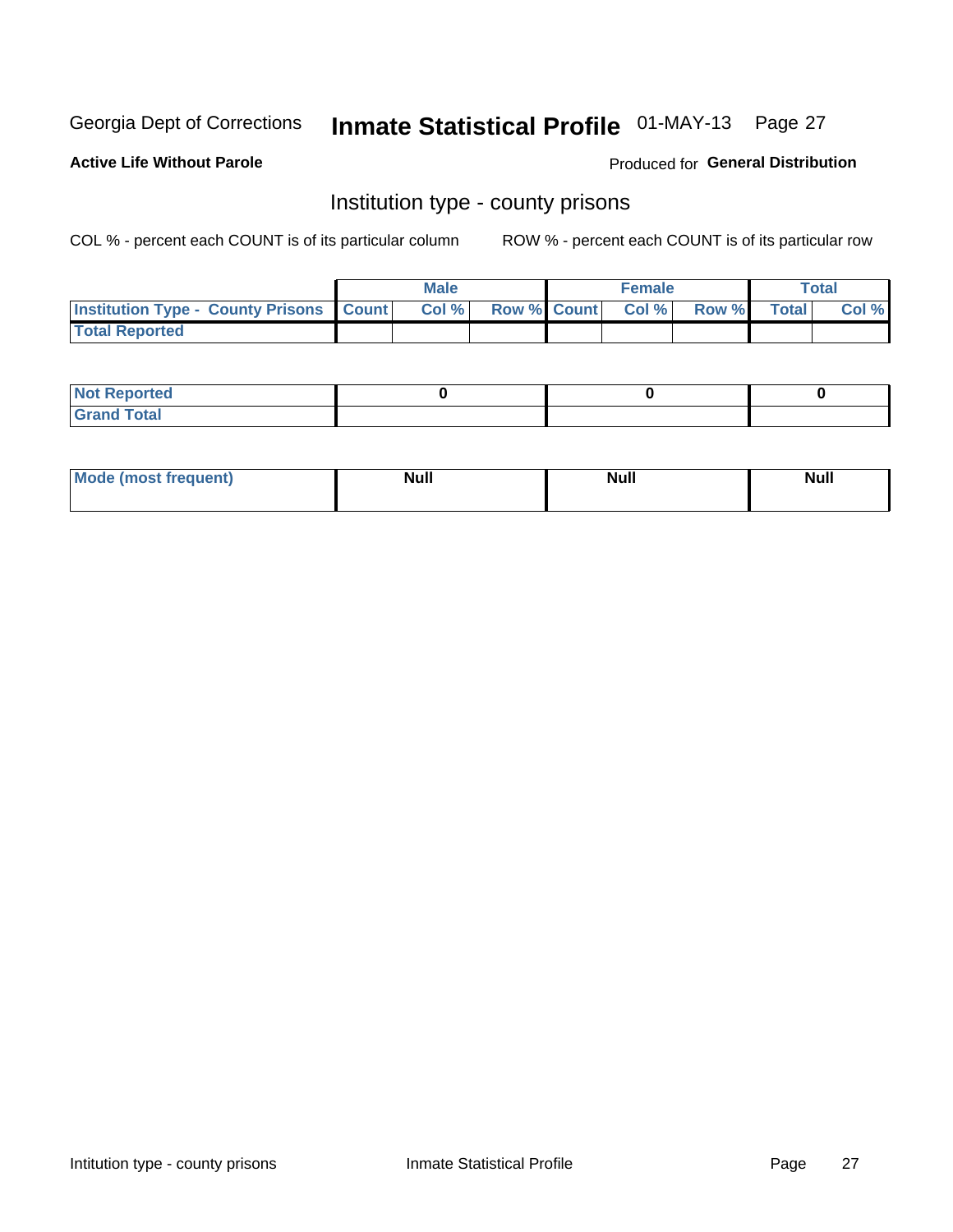# Inmate Statistical Profile 01-MAY-13 Page 28

### **Active Life Without Parole**

#### Produced for General Distribution

### Institution type - state prisons

COL % - percent each COUNT is of its particular column ROW % - percent each COUNT is of its particular row

|                                         |                | <b>Male</b>               |         |                 | <b>Female</b>                 |         | <b>Total</b>                 |             |
|-----------------------------------------|----------------|---------------------------|---------|-----------------|-------------------------------|---------|------------------------------|-------------|
| <b>Institution Type - State Prisons</b> | <b>Count</b>   | Col %                     | Row %   | <b>Count</b>    | Col %                         | Row %   | <b>Total</b>                 | Col %       |
| <b>Arrendale State Prison</b>           |                |                           |         | 12 <sup>2</sup> | 54.55%                        | 100.00% | $\overline{12}$              | 1.47%       |
| <b>Augusta State Med. Prison</b>        | 51             | 6.41%                     | 100.00% |                 |                               |         | 51                           | 6.23%       |
| <b>Baldwin State Prison</b>             | 41             | 5.15%                     | 100.00% |                 |                               |         | 41                           | 5.01%       |
| <b>Burrus Corr Trn Cntr</b>             | 1              | .13%                      | 100.00% |                 |                               |         | 1                            | .12%        |
| <b>Central State Prison</b>             | 1              | .13%                      | 100.00% |                 |                               |         | 1                            | .12%        |
| <b>Coastal State Prison</b>             | 1              | .13%                      | 100.00% |                 |                               |         | 1                            | .12%        |
| <b>Dooly State Prison</b>               | 1              | .13%                      | 100.00% |                 |                               |         | 1                            | .12%        |
| <b>Ga Diag Class Prison</b>             | 62             | 7.79%                     | 100.00% |                 |                               |         | 62                           | 7.58%       |
| <b>Ga State Prison</b>                  | 20             | 2.51%                     | 100.00% |                 |                               |         | 20                           | 2.44%       |
| <b>Hancock State Prison</b>             | 80             | 10.05%                    | 100.00% |                 |                               |         | 80                           | 9.78%       |
| <b>Hays State Prison</b>                | 67             | 8.42%                     | 100.00% |                 |                               |         | 67                           | 8.19%       |
| <b>Johnson State Prison</b>             | $\overline{2}$ | .25%                      | 100.00% |                 |                               |         | 2                            | .24%        |
| <b>Macon State Prison</b>               | 127            | 15.95%                    | 100.00% |                 |                               |         | 127                          | 15.53%      |
| <b>Phillips State Prison</b>            | 13             | 1.63%                     | 100.00% |                 |                               |         | 13                           | 1.59%       |
| <b>Pulaski State Prison</b>             |                |                           |         | 10              | 45.45%                        | 100.00% | 10                           | 1.22%       |
| <b>Rogers State Prison</b>              | 1              | .13%                      | 100.00% |                 |                               |         | 1                            | .12%        |
| <b>Smith State Prison</b>               | 85             | 10.68%                    | 100.00% |                 |                               |         | 85                           | 10.39%      |
| <b>Telfair State Prison</b>             | 87             | 10.93%                    | 100.00% |                 |                               |         | 87                           | 10.64%      |
| <b>Valdosta Sp</b>                      | 86             | 10.80%                    | 100.00% |                 |                               |         | 86                           | 10.51%      |
| <b>Ware State Prison</b>                | 68             | 8.54%                     | 100.00% |                 |                               |         | 68                           | 8.31%       |
| <b>Washington State Prison</b>          | 1              | .13%                      | 100.00% |                 |                               |         | 1                            | .12%        |
| <b>Wilcox State Prison</b>              | 1              | .13%                      | 100.00% |                 |                               |         |                              | .12%        |
| <b>Total Reported</b>                   | 796            | 100%                      | 97.31%  | $\overline{22}$ | 100%                          | 2.69%   | 818                          | 100%        |
| <b>Not Reported</b>                     |                | $\mathbf 0$               |         |                 | $\mathbf 0$                   |         |                              | $\mathbf 0$ |
| <b>Grand Total</b>                      |                | 796                       |         |                 | $\overline{22}$               |         |                              | 818         |
| <b>Mode (most frequent)</b>             |                | <b>Macon State Prison</b> |         |                 | <b>Arrendale State Prison</b> |         | <b>Macon State</b><br>Prison |             |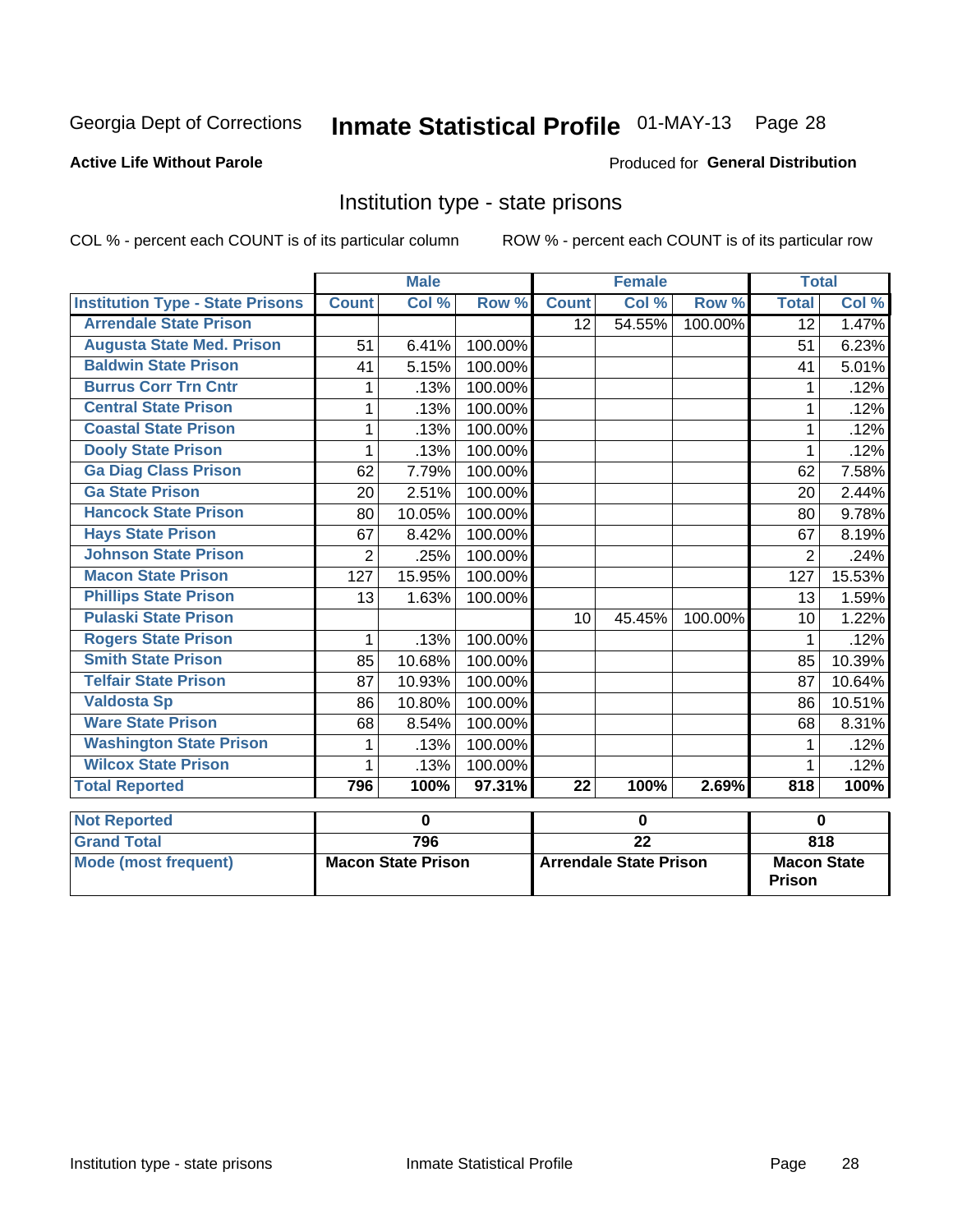# Inmate Statistical Profile 01-MAY-13 Page 29

**Active Life Without Parole** 

#### Produced for General Distribution

## Institution type - private prisons

COL % - percent each COUNT is of its particular column

|                                           |              | <b>Male</b> |                    | <b>Female</b> |       |       | <b>Total</b> |
|-------------------------------------------|--------------|-------------|--------------------|---------------|-------|-------|--------------|
| <b>Institution Type - Private Prisons</b> | <b>Count</b> | Col %       | <b>Row % Count</b> | Col%          | Row % | Total | Col %        |
| <b>Coffee Corr Facility</b>               |              | $60.00\%$   | $100.00\%$         |               |       |       | 60.00%       |
| <b>Wheeler Corr Facility</b>              |              | 40.00%      | $100.00\%$         |               |       |       | 40.00%       |
| <b>Total Reported</b>                     |              | 100%        | 100%               |               | %     |       | 100%         |

| <b>Not Reported</b>    |  |  |
|------------------------|--|--|
| <u>i Utal</u><br>_____ |  |  |

| Mode (most frequent) | <b>Coffee Corr Facility</b> | <b>Null</b> | <b>Coffee Corr</b><br><b>Facility</b> |
|----------------------|-----------------------------|-------------|---------------------------------------|
|----------------------|-----------------------------|-------------|---------------------------------------|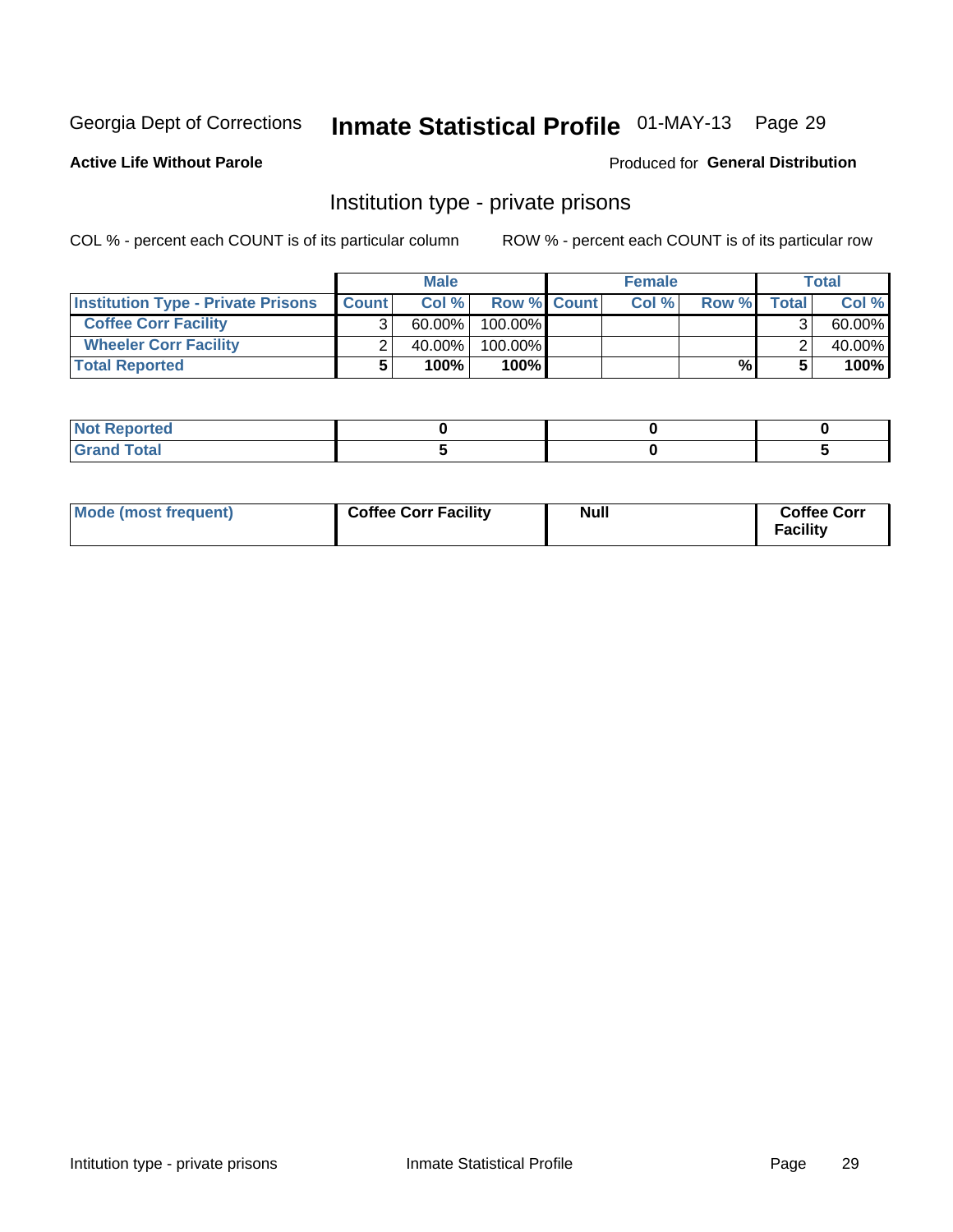# Inmate Statistical Profile 01-MAY-13 Page 30

**Active Life Without Parole** 

**Produced for General Distribution** 

# Institution type - pre-release centers

COL % - percent each COUNT is of its particular column

|                                                   | <b>Male</b> |              |       | <b>Female</b> |                    | <b>Total</b> |
|---------------------------------------------------|-------------|--------------|-------|---------------|--------------------|--------------|
| <b>Institution Type - Prison Annexe   Count  </b> | Col %       | <b>Row %</b> | Count | Col %         | <b>Row %</b> Total | Col %        |
| <b>Total Reported</b>                             |             |              |       |               |                    |              |

| <b>Reported</b><br>I NOT |  |  |
|--------------------------|--|--|
| <b>Total</b><br>$C$ ren  |  |  |

| $^{\prime}$ Mo <sub>t</sub><br>frequent)<br>⊥(most | <b>Null</b> | Noll<br><b>vull</b> | <b>Null</b> |
|----------------------------------------------------|-------------|---------------------|-------------|
|                                                    |             |                     |             |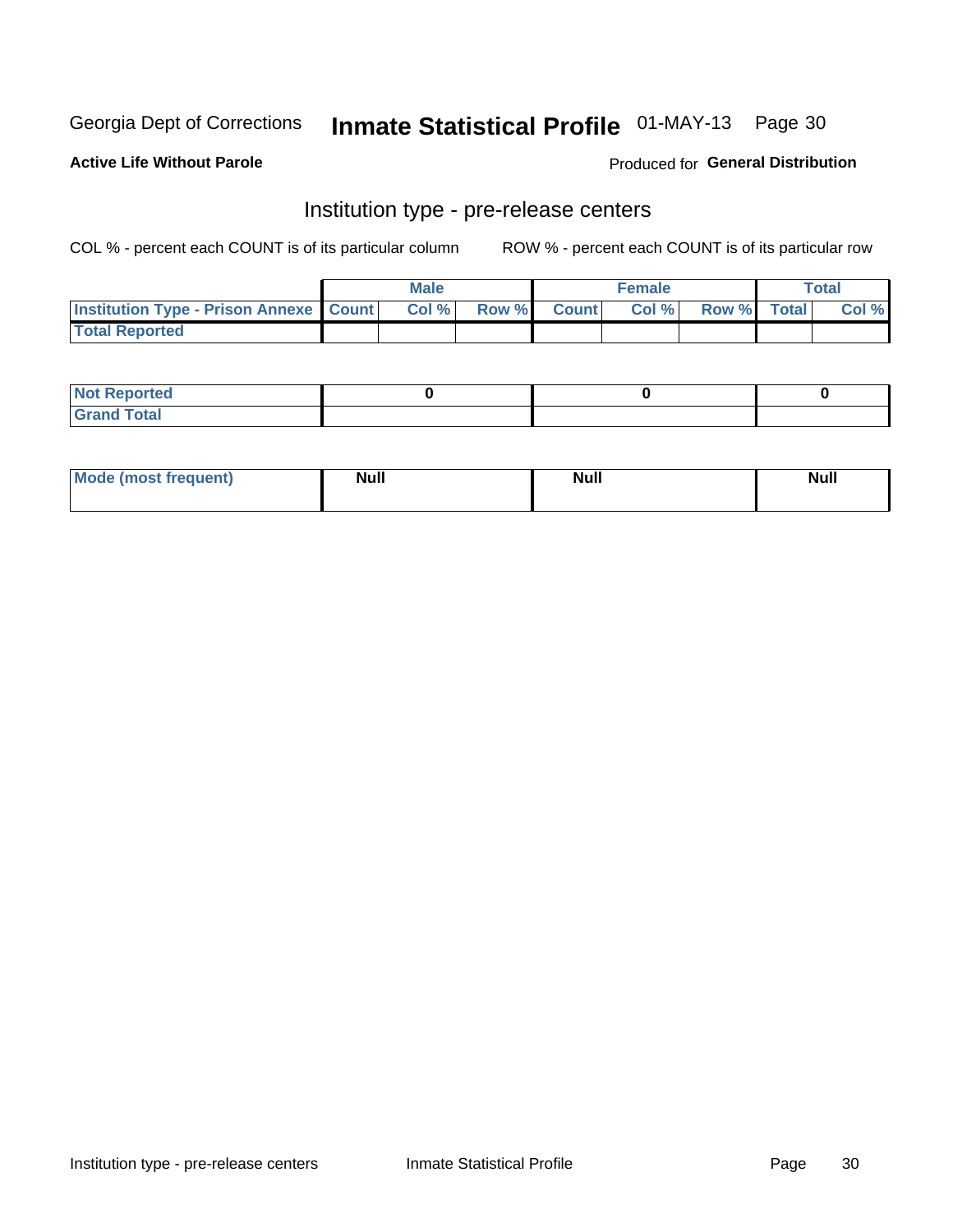# Inmate Statistical Profile 01-MAY-13 Page 31

### **Active Life Without Parole**

### **Produced for General Distribution**

# Institution type - inmate boot camp

COL % - percent each COUNT is of its particular column

|                                      |              | <b>Male</b> |             | <b>Female</b> |             | Total |
|--------------------------------------|--------------|-------------|-------------|---------------|-------------|-------|
| <b>Institution Type - Boot Camps</b> | <b>Count</b> | Col %       | Row % Count | Col%          | Row % Total | Col % |
| <b>Total Rported</b>                 |              |             |             |               |             |       |

| <b>Not Reported</b> |  |  |
|---------------------|--|--|
| <b>Total</b><br>Cro |  |  |

| <b>I Mode (most frequent)</b> | <b>Null</b> | <b>Null</b> | <b>Null</b> |
|-------------------------------|-------------|-------------|-------------|
|                               |             |             |             |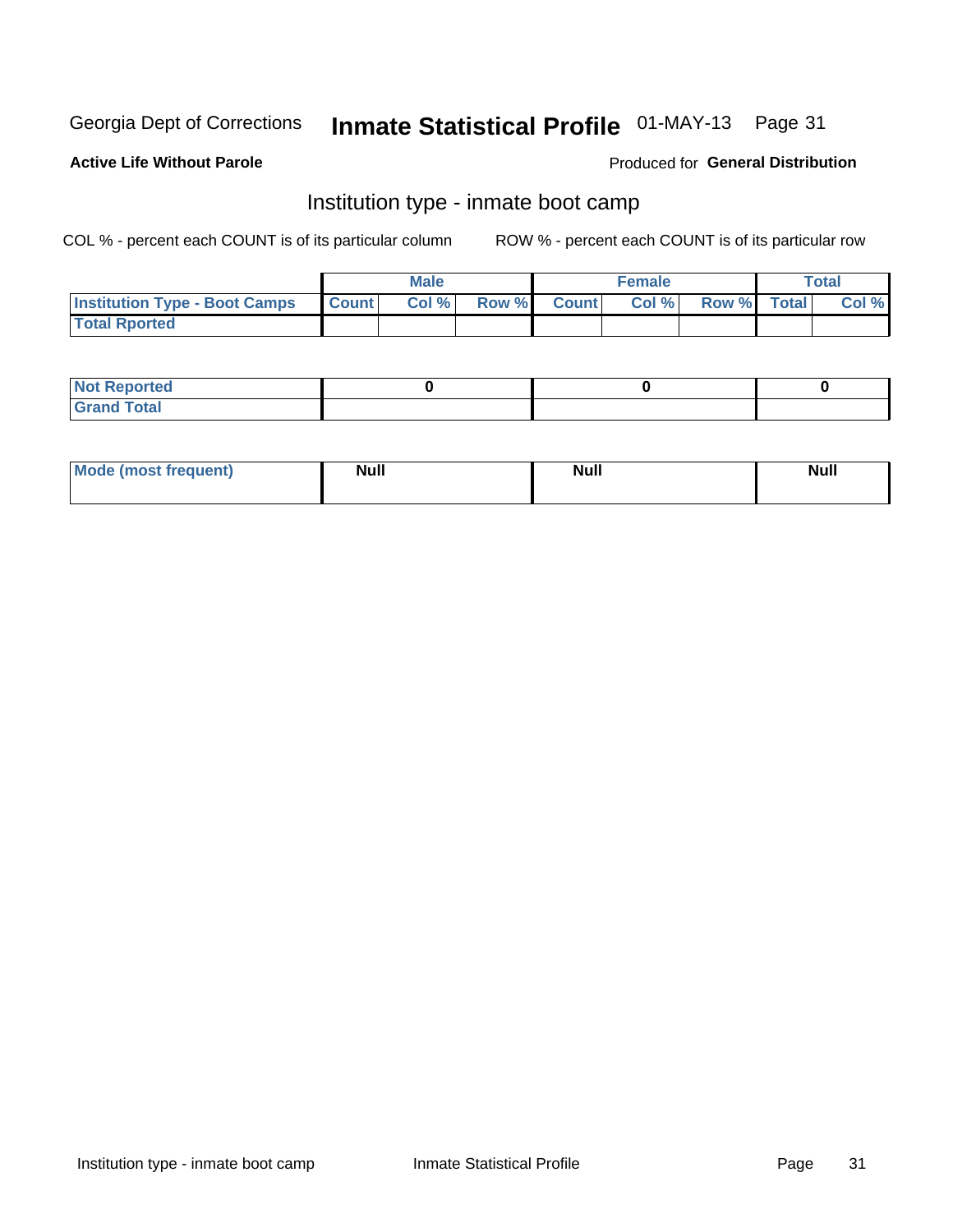# Inmate Statistical Profile 01-MAY-13 Page 32

### **Active Life Without Parole**

#### Produced for General Distribution

### Number of disciplinary reports

COL % - percent each COUNT is of its particular column

|                                       |              | <b>Male</b> |             |    | <b>Female</b> |       |       | <b>Total</b> |
|---------------------------------------|--------------|-------------|-------------|----|---------------|-------|-------|--------------|
| <b>Number of Disciplinary Reports</b> | <b>Count</b> | Col %       | Row % Count |    | Col %         | Row % | Total | Col %        |
|                                       | 229          | 28.55%      | 95.82%      | 10 | 45.45%        | 4.18% | 239   | 29.00%       |
|                                       | 105          | 13.09%      | 98.13%      | 2  | 9.09%         | 1.87% | 107   | 12.99%       |
| $\mathbf{2}$                          | 60           | 7.48%       | 96.77%      | 2  | 9.09%         | 3.23% | 62    | 7.52%        |
| 3                                     | 43           | $5.36\%$    | 95.56%      | 2  | 9.09%         | 4.44% | 45    | 5.46%        |
|                                       | 48           | 5.99%       | 97.96%      |    | 4.55%         | 2.04% | 49    | 5.95%        |
| 5                                     | 35           | 4.36%       | 100.00%     |    |               |       | 35    | 4.25%        |
| <b>More Than 5</b>                    | 282          | 35.16%      | 98.26%      | 5  | 22.73%        | 1.74% | 287   | 34.83%       |
| <b>Total Reported</b>                 | 802          | 100%        | 97.33%      | 22 | 100%          | 2.67% | 824   | 100%         |

| prted<br>NOT      |     |          |            |
|-------------------|-----|----------|------------|
| <sup>-</sup> otal | 802 | ^^<br>-- | nn.<br>044 |

| Mean (average)       | 7.85 | 5.23 | 7.78 |
|----------------------|------|------|------|
| Median (middle)      |      |      |      |
| Mode (most frequent) |      |      |      |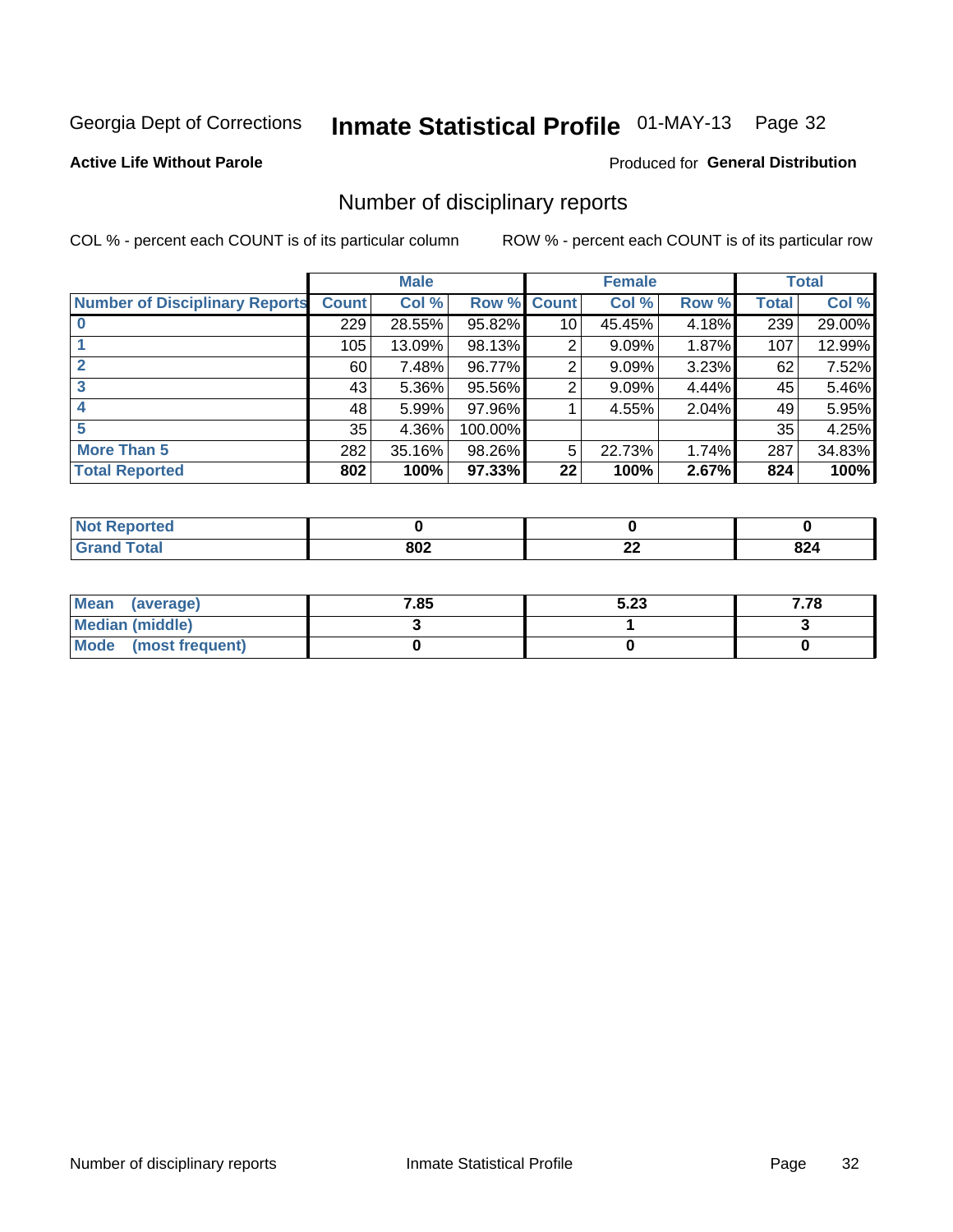# Inmate Statistical Profile 01-MAY-13 Page 33

### **Active Life Without Parole**

### **Produced for General Distribution**

# Number of transfers

COL % - percent each COUNT is of its particular column

|                            |         | <b>Male</b> |         |              | <b>Female</b> |        |              | <b>Total</b> |
|----------------------------|---------|-------------|---------|--------------|---------------|--------|--------------|--------------|
| <b>Number of Transfers</b> | Count l | Col %       | Row %   | <b>Count</b> | Col %         | Row %  | <b>Total</b> | Col %        |
|                            | 44      | 5.49%       | 89.80%  | 5            | 22.73%        | 10.20% | 49           | 5.95%        |
|                            | 15      | 1.87%       | 100.00% |              |               |        | 15           | 1.82%        |
|                            | 144     | 17.96%      | 92.90%  | 11           | 50.00%        | 7.10%  | 155          | 18.81%       |
| 3                          | 67      | 8.35%       | 100.00% |              |               |        | 67           | 8.13%        |
|                            | 76      | 9.48%       | 100.00% |              |               |        | 76           | 9.22%        |
| 5                          | 53      | 6.61%       | 98.15%  |              | 4.55%         | 1.85%  | 54           | 6.55%        |
| <b>More Than 5</b>         | 403     | 50.25%      | 98.77%  | 5            | 22.73%        | 1.23%  | 408          | 49.51%       |
| <b>Total Reported</b>      | 802     | 100%        | 97.33%  | 22           | 100.0%        | 2.67%  | 824          | 100%         |

| prted<br>NOT      |     |          |            |
|-------------------|-----|----------|------------|
| <sup>-</sup> otal | 802 | ^^<br>-- | nn.<br>044 |

| Mean (average)       | 7.68 | 7.56 |
|----------------------|------|------|
| Median (middle)      |      |      |
| Mode (most frequent) |      |      |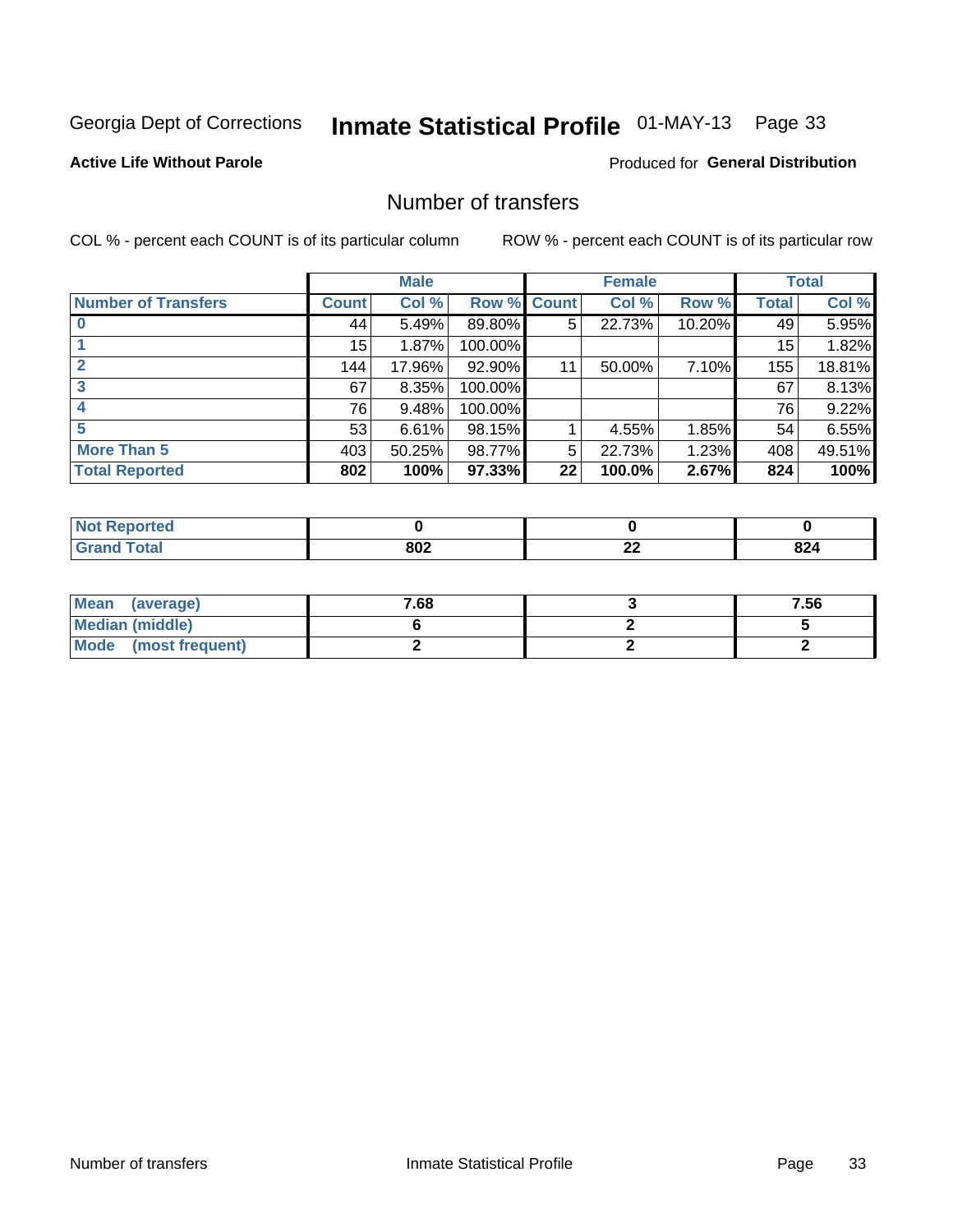# Inmate Statistical Profile 01-MAY-13 Page 34

**Active Life Without Parole** 

**Produced for General Distribution** 

# Number of escapes

COL % - percent each COUNT is of its particular column

|                          |         | <b>Male</b> |                    |    | <b>Female</b> |          |       | <b>Total</b> |
|--------------------------|---------|-------------|--------------------|----|---------------|----------|-------|--------------|
| <b>Number of Escapes</b> | Count l | Col %       | <b>Row % Count</b> |    | Col %         | Row %    | Total | Col %        |
|                          | 799     | $99.63\%$   | $97.32\%$          | 22 | $100.00\%$    | $2.68\%$ | 821   | 99.64%       |
|                          |         | 0.12%       | 100.00%            |    |               |          |       | 0.12%        |
|                          |         | 0.25%       | 100.00%            |    |               |          |       | 0.24%        |
| <b>Total Reported</b>    | 802     | 100%        | 97.33% I           | 22 | 100%          | 2.67%    | 824   | 100%         |

| <b>orted</b><br><b>NO</b> t<br>. Repor |     |              |     |
|----------------------------------------|-----|--------------|-----|
| <b>f</b> otal<br>Grand                 | 802 | $\sim$<br>LL | 824 |

| Mean (average)       |  | .01 |
|----------------------|--|-----|
| Median (middle)      |  |     |
| Mode (most frequent) |  |     |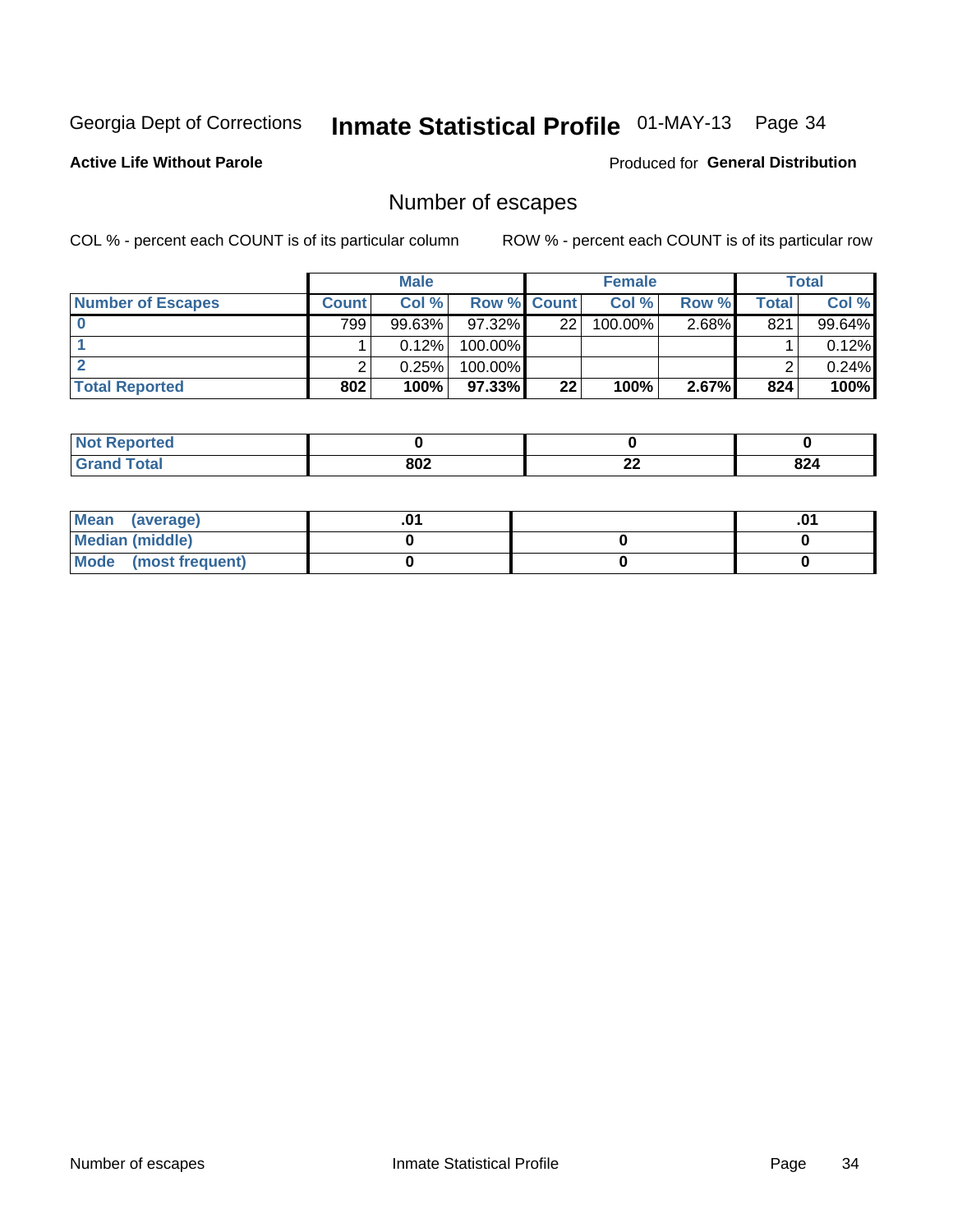# Inmate Statistical Profile 01-MAY-13 Page 35

### **Active Life Without Parole**

### **Produced for General Distribution**

### Time served in current (or last) institution

COL % - percent each COUNT is of its particular column

|                            |              | <b>Male</b> |         |                | <b>Female</b> |        |              | <b>Total</b> |
|----------------------------|--------------|-------------|---------|----------------|---------------|--------|--------------|--------------|
| <b>Time In Institution</b> | <b>Count</b> | Col %       | Row %   | <b>Count</b>   | Col %         | Row %  | <b>Total</b> | Col %        |
| 0 to 3 months              | 127          | 15.84%      | 94.78%  | 7              | 31.82%        | 5.22%  | 134          | 16.26%       |
| <b>3.01 to 6 months</b>    | 73           | 9.10%       | 97.33%  | 2              | 9.09%         | 2.67%  | 75           | 9.10%        |
| 6.01 to 9 months           | 55           | 6.86%       | 100.00% |                |               |        | 55           | 6.67%        |
| 9.01 to 12 months          | 56           | 6.98%       | 98.25%  | 1              | 4.55%         | 1.75%  | 57           | 6.92%        |
| 12.01 to 18 months         | 84           | 10.47%      | 100.00% |                |               |        | 84           | 10.19%       |
| <b>18.01 to 24 months</b>  | 71           | 8.85%       | 97.26%  | $\overline{2}$ | 9.09%         | 2.74%  | 73           | 8.86%        |
| $2.01$ to 3 years          | 102          | 12.72%      | 92.73%  | 8              | 36.36%        | 7.27%  | 110          | 13.35%       |
| 3.01 to 4 years            | 58           | 7.23%       | 100.00% |                |               |        | 58           | 7.04%        |
| 4.01 to 5 years            | 46           | 5.74%       | 100.00% |                |               |        | 46           | 5.58%        |
| 5.01 to 6 years            | 26           | 3.24%       | 100.00% |                |               |        | 26           | 3.16%        |
| 6.01 to 7 years            | 21           | 2.62%       | 100.00% |                |               |        | 21           | 2.55%        |
| 7.01 to 8 years            | 26           | 3.24%       | 100.00% |                |               |        | 26           | 3.16%        |
| 8.01 to 9 years            | 13           | 1.62%       | 86.67%  | $\overline{2}$ | 9.09%         | 13.33% | 15           | 1.82%        |
| 9.01 to 10 years           | 8            | 1.00%       | 100.00% |                |               |        | 8            | 0.97%        |
| Over 10 years              | 36           | 4.49%       | 100.00% |                |               |        | 36           | 4.37%        |
| <b>Total Reported</b>      | 802          | 100%        | 97.33%  | 22             | 100%          | 2.67%  | 824          | 100%         |

| <b>Reported</b><br><b>NOT</b> |            |              |                    |
|-------------------------------|------------|--------------|--------------------|
| <i>i</i> otal                 | 000<br>OVZ | $\sim$<br>-- | ົ<br>044<br>$\sim$ |

| <b>Mean</b><br>(average) | 31 months | 22 months | 31 months |
|--------------------------|-----------|-----------|-----------|
| Median (middle)          | 18 months | 22 months | 18 months |
| Mode (most frequent)     | 0 months  | 1 months  | 1 months  |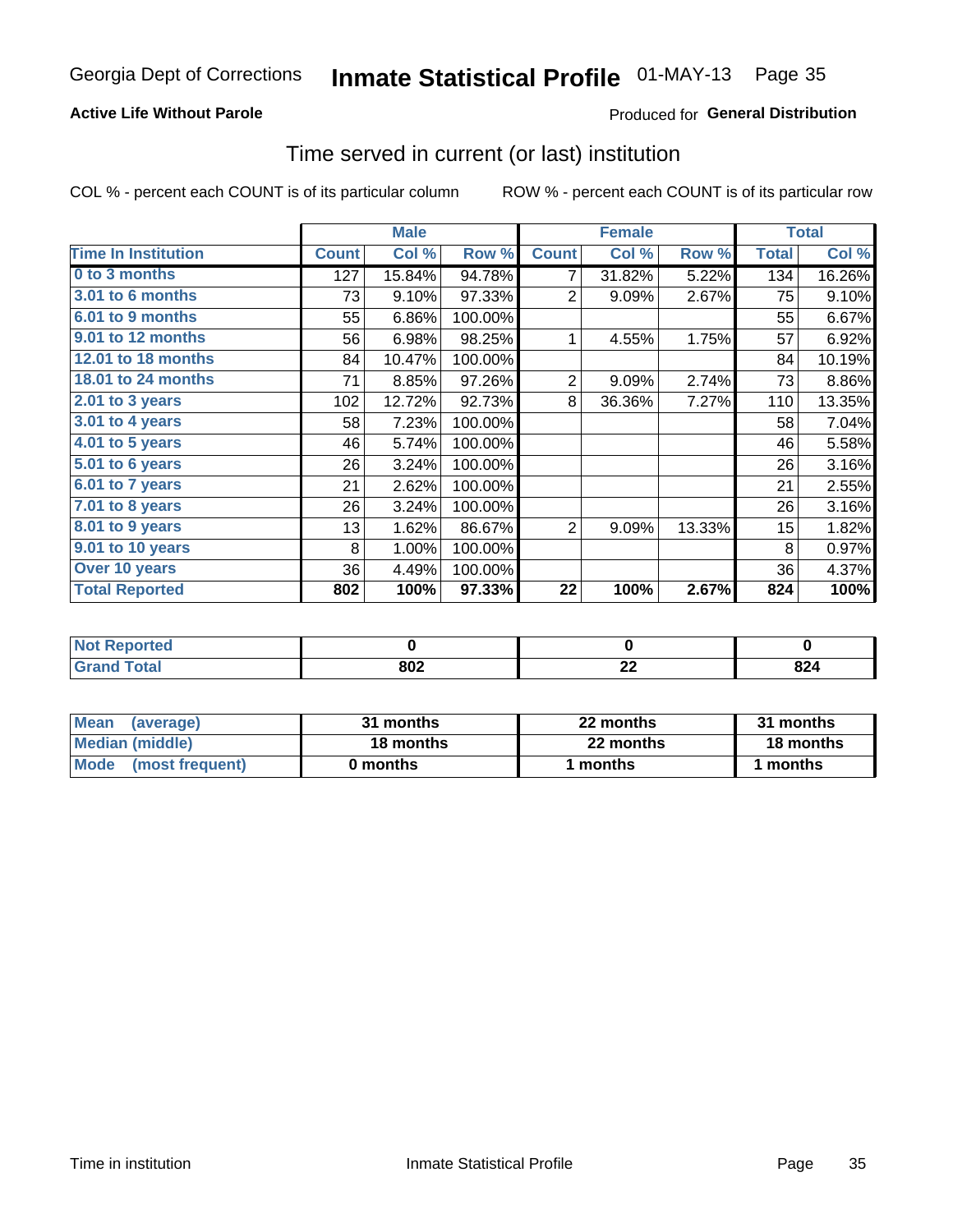# Inmate Statistical Profile 01-MAY-13 Page 36

#### **Active Life Without Parole**

#### Produced for General Distribution

### Highest grade level attained

COL % - percent each COUNT is of its particular column

|                              |                | <b>Male</b> |         |                | <b>Female</b> |        |                | <b>Total</b> |
|------------------------------|----------------|-------------|---------|----------------|---------------|--------|----------------|--------------|
| <b>Grade Level</b>           | <b>Count</b>   | Col %       | Row %   | <b>Count</b>   | Col %         | Row %  | <b>Total</b>   | Col %        |
| No school at all             | 1              | 0.13%       | 100.00% |                |               |        | 1              | 0.13%        |
| <b>Grade 1</b>               | $\overline{c}$ | 0.26%       | 100.00% |                |               |        | $\overline{2}$ | 0.25%        |
| <b>Grade 2</b>               | 1              | 0.13%       | 100.00% |                |               |        | 1              | 0.13%        |
| <b>Grade 4</b>               | 5              | 0.65%       | 100.00% |                |               |        | 5              | 0.64%        |
| Grade 5                      | 3              | 0.39%       | 100.00% |                |               |        | 3              | 0.38%        |
| Grade 6                      | 5              | 0.65%       | 100.00% |                |               |        | 5              | 0.64%        |
| <b>Grade 7</b>               | 22             | 2.86%       | 100.00% |                |               |        | 22             | 2.80%        |
| <b>Grade 8</b>               | 50             | 6.51%       | 100.00% |                |               |        | 50             | 6.35%        |
| <b>Grade 9</b>               | 91             | 11.85%      | 97.85%  | $\overline{2}$ | 10.53%        | 2.15%  | 93             | 11.82%       |
| Grade 10                     | 131            | 17.06%      | 98.50%  | $\overline{2}$ | 10.53%        | 1.50%  | 133            | 16.90%       |
| Grade 11                     | 108            | 14.06%      | 99.08%  | 1              | 5.26%         | 0.92%  | 109            | 13.85%       |
| <b>Grade 12 or GED</b>       | 233            | 30.34%      | 96.28%  | 9              | 47.37%        | 3.72%  | 242            | 30.75%       |
| <b>Some tech school</b>      | 7              | 0.91%       | 87.50%  | 1              | 5.26%         | 12.50% | 8              | 1.02%        |
| <b>Completed tech school</b> | 9              | 1.17%       | 90.00%  | 1              | 5.26%         | 10.00% | 10             | 1.27%        |
| College, 1 year              | 22             | 2.86%       | 100.00% |                |               |        | 22             | 2.80%        |
| College, 2 year              | 41             | 5.34%       | 95.35%  | 2              | 10.53%        | 4.65%  | 43             | 5.46%        |
| College, 3 year              | 12             | 1.56%       | 100.00% |                |               |        | 12             | 1.52%        |
| <b>Bachelor's degree</b>     | 15             | 1.95%       | 93.75%  | 1              | 5.26%         | 6.25%  | 16             | 2.03%        |
| <b>Master's degree</b>       | 7              | 0.91%       | 100.00% |                |               |        | 7              | 0.89%        |
| Ph.D. degree                 | 1              | 0.13%       | 100.00% |                |               |        | 1              | 0.13%        |
| Law degree                   | $\overline{2}$ | 0.26%       | 100.00% |                |               |        | $\overline{2}$ | 0.25%        |
| <b>Total Reported</b>        | 768            | 100%        | 97.59%  | 19             | 100%          | 2.41%  | 787            | 100.0%       |

| <b>REDORTED</b> | -34<br>- - |          | ^¬<br>. Je |
|-----------------|------------|----------|------------|
| <b>ota</b>      | 802        | ^^<br>-- | n n<br>044 |

| <b>Mean</b><br>(average) | 10.96           |                 | 10.99             |
|--------------------------|-----------------|-----------------|-------------------|
| Median (middle)          | Grade 11        | Grade 12 or GED | Grade 11          |
| Mode (most frequent)     | Grade 12 or GED | Grade 12 or GED | I Grade 12 or GED |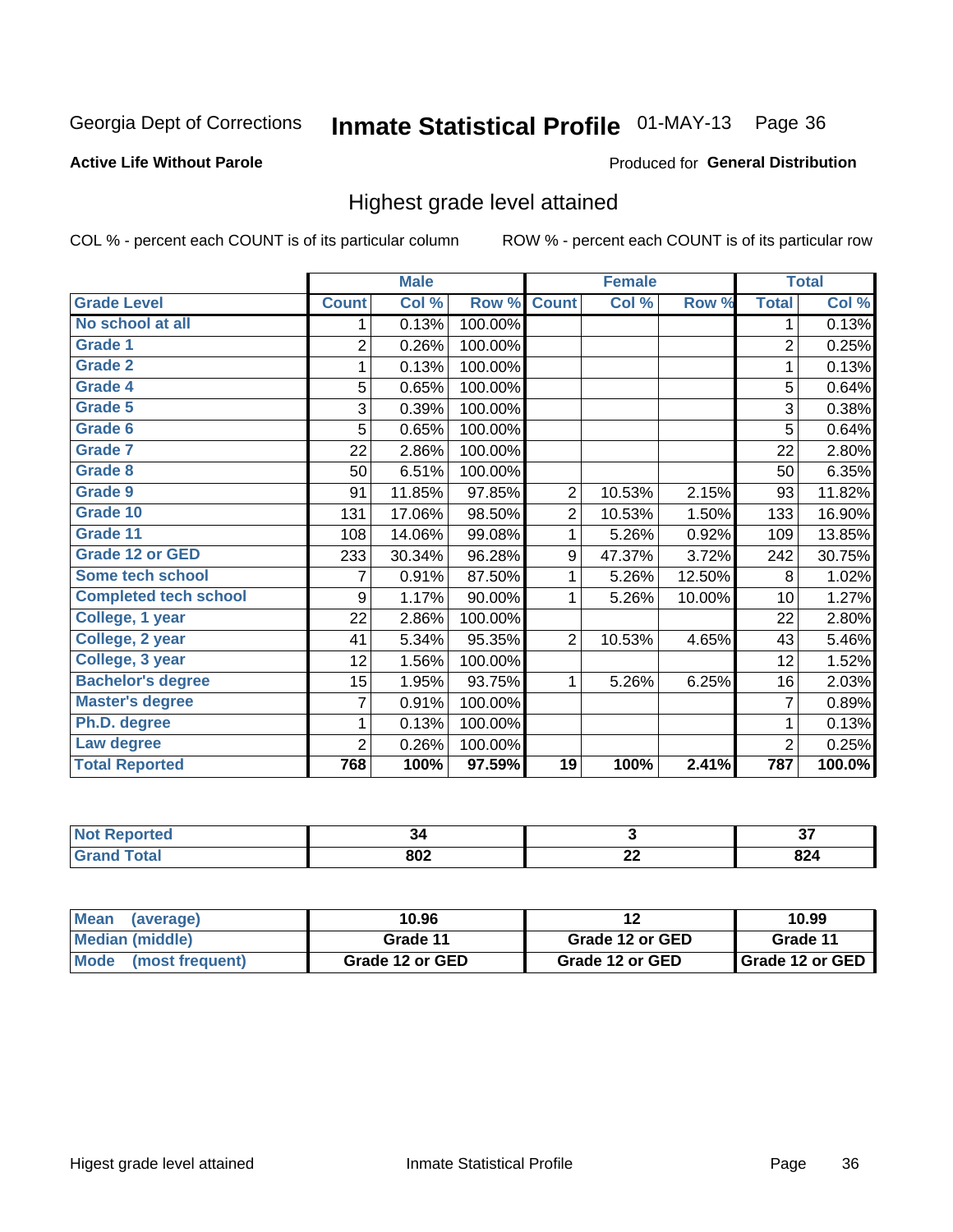# Inmate Statistical Profile 01-MAY-13 Page 37

### **Active Life Without Parole**

#### Produced for General Distribution

# Culture fair IQ scores

COL % - percent each COUNT is of its particular column

|                       |              | <b>Male</b> |                    |    | <b>Female</b> |          |              | <b>Total</b> |
|-----------------------|--------------|-------------|--------------------|----|---------------|----------|--------------|--------------|
| <b>IQ Scores</b>      | <b>Count</b> | Col %       | <b>Row % Count</b> |    | Col %         | Row %    | <b>Total</b> | Col %        |
| $60 - 69$             | 30           | 4.15%       | 100.00%            |    |               |          | 30           | 4.05%        |
| $70 - 79$             | 56           | 7.75%       | 100.00%            |    |               |          | 56           | 7.56%        |
| $80 - 89$             | 101          | 13.97%      | 97.12%             | 3  | 16.67%        | 2.88%    | 104          | 14.04%       |
| $90 - 99$             | 156          | 21.58%      | 96.30%             | 6  | 33.33%        | $3.70\%$ | 162          | 21.86%       |
| $100 - 109$           | 205          | 28.35%      | 98.56%             | 3  | 16.67%        | 1.44%    | 208          | 28.07%       |
| $110 - 119$           | 147          | 20.33%      | 98.00%             | 3  | 16.67%        | $2.00\%$ | 150          | 20.24%       |
| $120 - 129$           | 28           | 3.87%       | 90.32%             | 3  | 16.67%        | $9.68\%$ | 31           | 4.18%        |
| <b>Total Reported</b> | 723          | 100%        | 97.57%             | 18 | 100.0%        | 2.43%    | 741          | 100%         |

| <b>Not Reported</b>         |     |          | 75  |
|-----------------------------|-----|----------|-----|
| <b>Not Valid (under 60)</b> |     |          |     |
| <b>Grand Total</b>          | 802 | ^^<br>LL | 824 |

| Mean (average)       | 98  | 104   | 98  |
|----------------------|-----|-------|-----|
| Median (middle)      | 101 | 100.5 | 101 |
| Mode (most frequent) | 110 | 127   | 110 |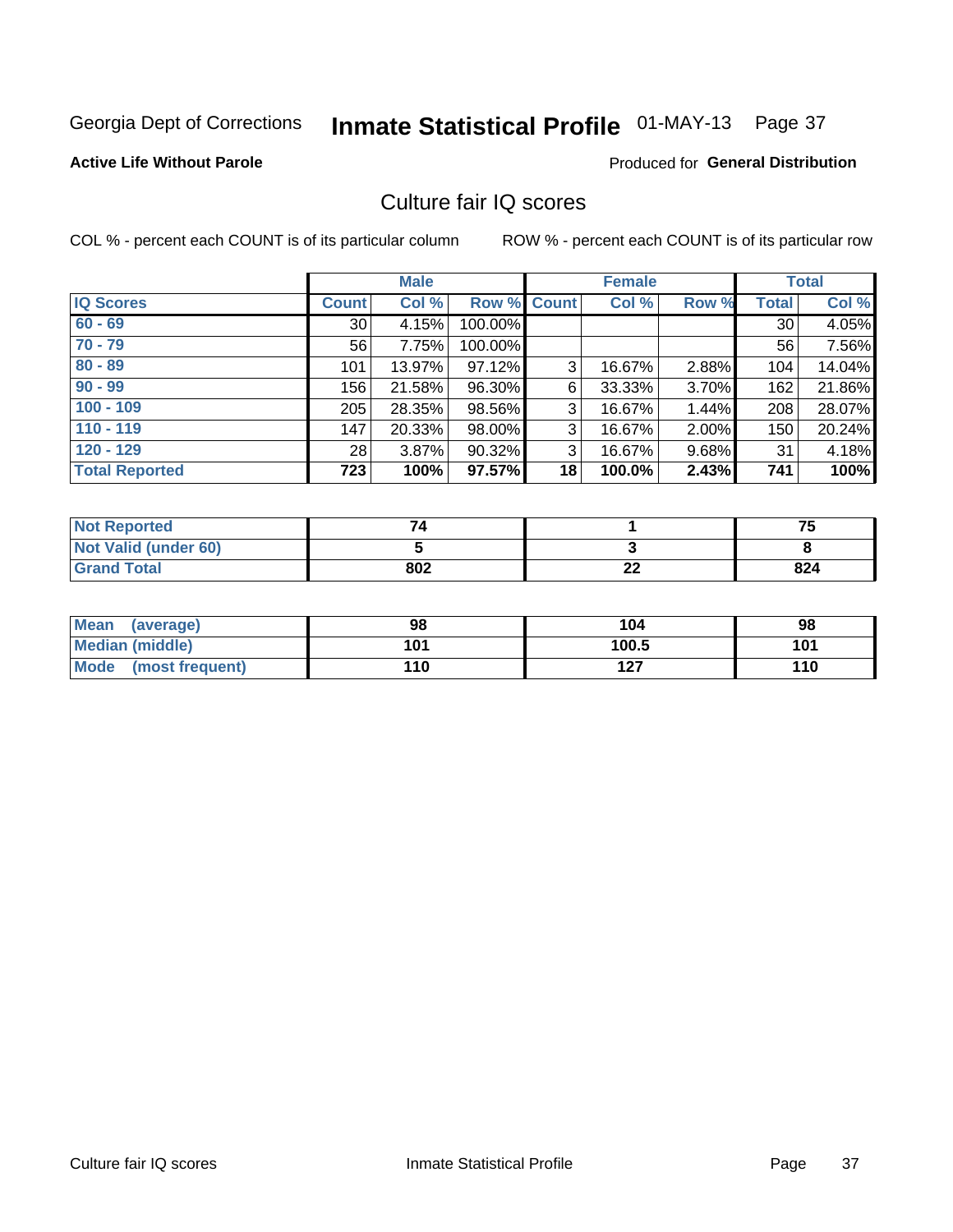# Inmate Statistical Profile 01-MAY-13 Page 38

#### **Active Life Without Parole**

# **Produced for General Distribution**

# Wide Range Achievement Test (WRAT) reading score

COL % - percent each COUNT is of its particular column

|                           |              | <b>Male</b> |         |                | <b>Female</b> |       |              | <b>Total</b> |
|---------------------------|--------------|-------------|---------|----------------|---------------|-------|--------------|--------------|
| <b>WRAT Reading Score</b> | <b>Count</b> | Col %       | Row %   | <b>Count</b>   | Col %         | Row % | <b>Total</b> | Col %        |
| $0.1$ to $0.9$            | 13           | 2.36%       | 100.00% |                |               |       | 13           | 2.31%        |
| 1.0 to 1.9                | 15           | 2.72%       | 100.00% |                |               |       | 15           | 2.67%        |
| 2.0 to 2.9                | 29           | 5.25%       | 96.67%  | 1              | 10.00%        | 3.33% | 30           | 5.34%        |
| 3.0 to 3.9                | 31           | 5.62%       | 100.00% |                |               |       | 31           | 5.52%        |
| 4.0 to 4.9                | 43           | 7.79%       | 100.00% |                |               |       | 43           | 7.65%        |
| 5.0 to 5.9                | 52           | 9.42%       | 98.11%  | 1              | 10.00%        | 1.89% | 53           | 9.43%        |
| 6.0 to 6.9                | 49           | 8.88%       | 100.00% |                |               |       | 49           | 8.72%        |
| 7.0 to 7.9                | 21           | 3.80%       | 100.00% |                |               |       | 21           | 3.74%        |
| 8.0 to 8.9                | 40           | 7.25%       | 100.00% |                |               |       | 40           | 7.12%        |
| 9.0 to 9.9                | 43           | 7.79%       | 97.73%  | 1              | 10.00%        | 2.27% | 44           | 7.83%        |
| 10.0 to 10.9              | 11           | 1.99%       | 91.67%  | 1              | 10.00%        | 8.33% | 12           | 2.14%        |
| 11.0 to 11.9              | 34           | 6.16%       | 94.44%  | $\overline{2}$ | 20.00%        | 5.56% | 36           | 6.41%        |
| 12.0 to 12.9              | 114          | 20.65%      | 99.13%  | 1              | 10.00%        | 0.87% | 115          | 20.46%       |
| 13                        | 57           | 10.33%      | 95.00%  | 3              | 30.00%        | 5.00% | 60           | 10.68%       |
| <b>Total Reported</b>     | 552          | 100%        | 98.22%  | 10             | 100%          | 1.78% | 562          | 100.0%       |

| <b>Not Reported</b> | 250 | . .          | 262        |
|---------------------|-----|--------------|------------|
| <b>Total</b>        | 802 | $\sim$<br>LL | ៰៱៱<br>O44 |

| <b>Mean</b><br>(average) | 8.33 | 10.22               | 8.37 |
|--------------------------|------|---------------------|------|
| Median (middle)          | ช. ა | 112<br>. . <u>.</u> | Ծ.J  |
| Mode<br>(most frequent)  |      |                     | יי   |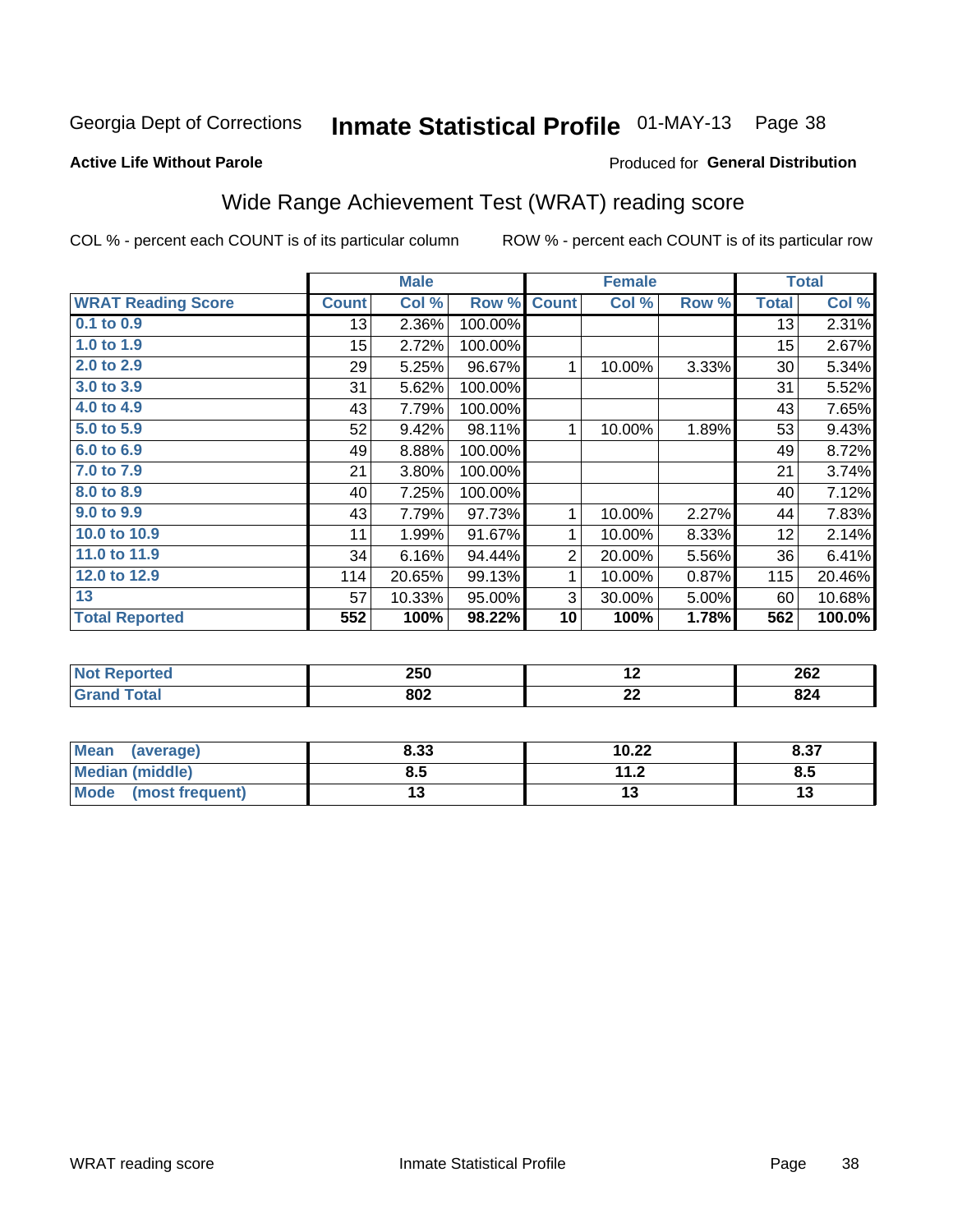# Inmate Statistical Profile 01-MAY-13 Page 39

#### **Active Life Without Parole**

# **Produced for General Distribution**

# Wide Range Achievement Test (WRAT) math score

COL % - percent each COUNT is of its particular column

|                              |                 | <b>Male</b> |         |                | <b>Female</b> |       |              | <b>Total</b> |
|------------------------------|-----------------|-------------|---------|----------------|---------------|-------|--------------|--------------|
| <b>WRAT Mathematic Score</b> | <b>Count</b>    | Col %       | Row %   | <b>Count</b>   | Col %         | Row % | <b>Total</b> | Col %        |
| 0.1 to 0.9                   | 1               | 0.18%       | 100.00% |                |               |       | 1            | 0.18%        |
| 1.0 to 1.9                   | 4               | 0.73%       | 100.00% |                |               |       | 4            | 0.71%        |
| $2.0$ to $2.9$               | 16              | 2.91%       | 100.00% |                |               |       | 16           | 2.86%        |
| 3.0 to 3.9                   | 38              | 6.92%       | 97.44%  | 1              | 9.09%         | 2.56% | 39           | 6.96%        |
| 4.0 to 4.9                   | 57              | 10.38%      | 98.28%  | 1              | 9.09%         | 1.72% | 58           | 10.36%       |
| 5.0 to 5.9                   | 70              | 12.75%      | 98.59%  | 1              | 9.09%         | 1.41% | 71           | 12.68%       |
| 6.0 to 6.9                   | 112             | 20.40%      | 99.12%  | 1              | 9.09%         | 0.88% | 113          | 20.18%       |
| 7.0 to 7.9                   | 69              | 12.57%      | 98.57%  | 1              | 9.09%         | 1.43% | 70           | 12.50%       |
| 8.0 to 8.9                   | 43              | 7.83%       | 95.56%  | $\overline{2}$ | 18.18%        | 4.44% | 45           | 8.04%        |
| 9.0 to 9.9                   | 56              | 10.20%      | 96.55%  | $\overline{2}$ | 18.18%        | 3.45% | 58           | 10.36%       |
| 10.0 to 10.9                 | 25              | 4.55%       | 100.00% |                |               |       | 25           | 4.46%        |
| 11.0 to 11.9                 | 15              | 2.73%       | 100.00% |                |               |       | 15           | 2.68%        |
| 12.0 to 12.9                 | 33              | 6.01%       | 97.06%  | 1              | 9.09%         | 2.94% | 34           | 6.07%        |
| 13                           | 10 <sup>1</sup> | 1.82%       | 90.91%  | 1              | 9.09%         | 9.09% | 11           | 1.96%        |
| <b>Total Reported</b>        | 549             | 100%        | 98.04%  | 11             | 100%          | 1.96% | 560          | 100%         |
|                              |                 |             |         |                |               |       |              |              |
| <b>Not Reported</b>          |                 | 253         |         |                | 11            |       |              | 264          |
| <b>Grand Total</b>           |                 | 802         |         |                | 22            |       |              | 824          |

| Mean (average)       | 7.04<br>1 . Z I | 8.17 | 1 ר?<br>د∡. ا |
|----------------------|-----------------|------|---------------|
| Median (middle)      | 6.9             | 0.Z  | 6.9           |
| Mode (most frequent) | 6.9             | 7. a | 6.9           |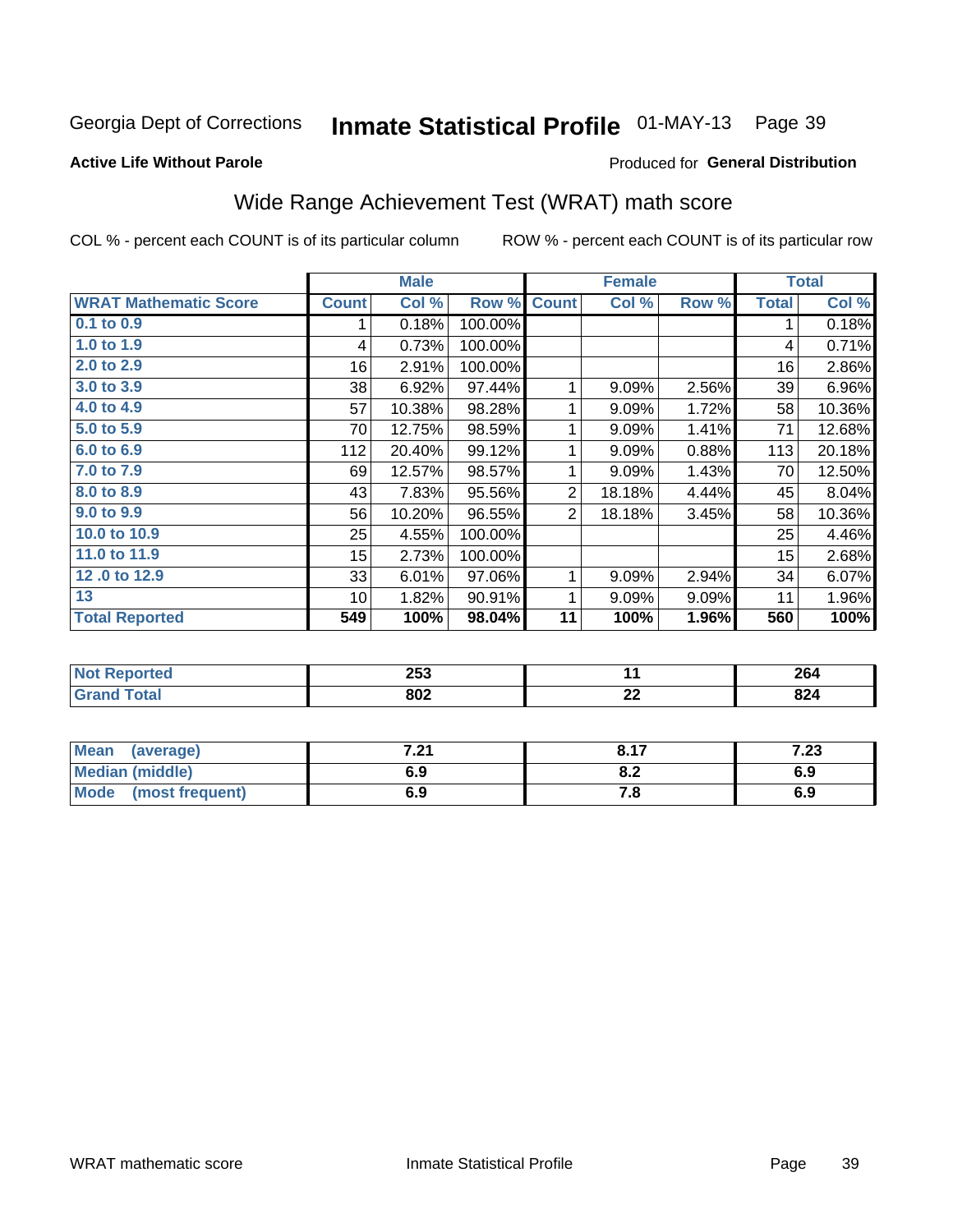#### **Inmate Statistical Profile 01-MAY-13** Page 40

#### **Active Life Without Parole**

### Produced for General Distribution

# Wide Range Achievement Test (WRAT) spelling score

COL % - percent each COUNT is of its particular column

|                            |              | <b>Male</b> |         |              | <b>Female</b> |       |              | <b>Total</b> |
|----------------------------|--------------|-------------|---------|--------------|---------------|-------|--------------|--------------|
| <b>WRAT Spelling Score</b> | <b>Count</b> | Col %       | Row %   | <b>Count</b> | Col %         | Row % | <b>Total</b> | Col %        |
| 0.1 to 0.9                 | 6            | 1.09%       | 100.00% |              |               |       | 6            | 1.07%        |
| 1.0 to 1.9                 | 25           | 4.55%       | 100.00% |              |               |       | 25           | 4.47%        |
| 2.0 to 2.9                 | 37           | 6.74%       | 100.00% |              |               |       | 37           | 6.62%        |
| 3.0 to 3.9                 | 30           | 5.46%       | 100.00% |              |               |       | 30           | 5.37%        |
| 4.0 to 4.9                 | 46           | 8.38%       | 97.87%  | 1            | 10.00%        | 2.13% | 47           | 8.41%        |
| 5.0 to 5.9                 | 56           | 10.20%      | 100.00% |              |               |       | 56           | 10.02%       |
| 6.0 to 6.9                 | 64           | 11.66%      | 98.46%  | 1            | 10.00%        | 1.54% | 65           | 11.63%       |
| 7.0 to 7.9                 | 46           | 8.38%       | 100.00% |              |               |       | 46           | 8.23%        |
| 8.0 to 8.9                 | 42           | 7.65%       | 97.67%  | 1            | 10.00%        | 2.33% | 43           | 7.69%        |
| 9.0 to 9.9                 | 39           | 7.10%       | 100.00% |              |               |       | 39           | 6.98%        |
| 10.0 to 10.9               | 34           | 6.19%       | 100.00% |              |               |       | 34           | 6.08%        |
| 11.0 to 11.9               | 36           | 6.56%       | 92.31%  | 3            | 30.00%        | 7.69% | 39           | 6.98%        |
| 12.0 to 12.9               | 60           | 10.93%      | 95.24%  | 3            | 30.00%        | 4.76% | 63           | 11.27%       |
| 13                         | 28           | 5.10%       | 96.55%  | 1            | 10.00%        | 3.45% | 29           | 5.19%        |
| <b>Total Reported</b>      | 549          | 100%        | 98.21%  | 10           | 100%          | 1.79% | 559          | 100.0%       |
|                            |              |             |         |              |               |       |              |              |
| <b>Not Reported</b>        |              | 253         |         | 12           |               |       |              | 265          |
| <b>Grand Total</b>         |              | 802         |         |              | 22            |       |              | 824          |

| Mean (average)         | 7.51 | 10.38 | 7.57 |
|------------------------|------|-------|------|
| <b>Median (middle)</b> | ن. ا | 11.45 | ن. ا |
| Mode (most frequent)   | 8.5  | 12.3  | 8.5  |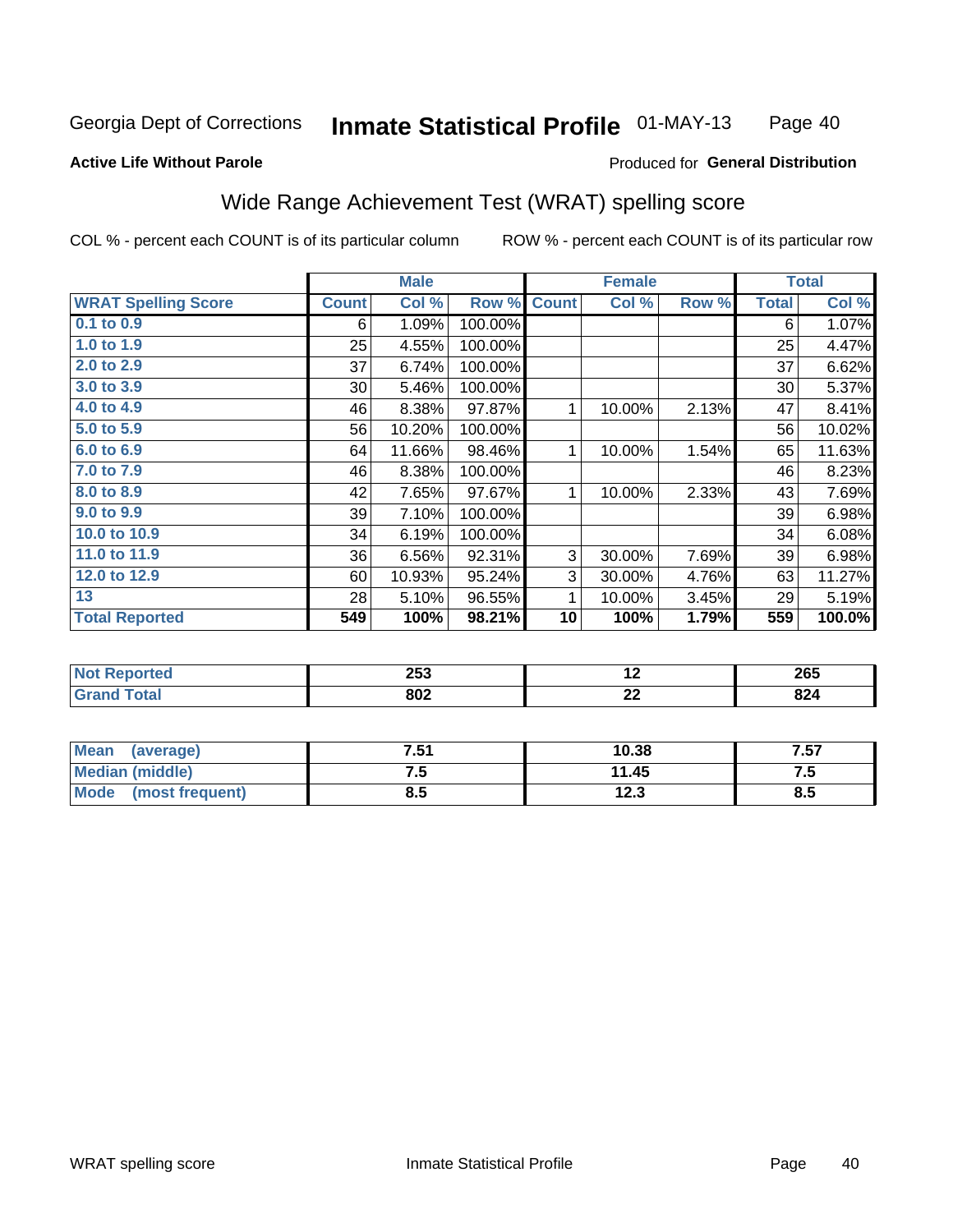# **Active Life Without Parole**

# **Produced for General Distribution**

# Scope of substance abuse - summary

COL % - percent each COUNT is of its particular column

|                        |              | <b>Male</b> |         |                 | <b>Female</b> |          |              | <b>Total</b> |
|------------------------|--------------|-------------|---------|-----------------|---------------|----------|--------------|--------------|
| <b>Substance Abuse</b> | <b>Count</b> | Col %       | Row %   | <b>Count</b>    | Col %         | Row %    | <b>Total</b> | Col %        |
| <b>None</b>            | 440          | 54.86%      | 96.49%  | 16              | 72.73%        | $3.51\%$ | 456          | 55.34%       |
| <b>Drugs only</b>      | 205          | 25.56%      | 98.56%  |                 | 13.64%        | 1.44%    | 208          | 25.24%       |
| <b>Alcohol only</b>    | 35           | 4.36%       | 100.00% |                 |               |          | 35           | 4.25%        |
| Drugs and alcohol      | 122          | $15.21\%$   | 97.60%  |                 | 13.64%        | $2.40\%$ | 125          | 15.17%       |
| <b>Total Reported</b>  | 802          | 100%        | 97.33%  | 22 <sub>1</sub> | 100%          | 2.67%    | 824          | 100%         |

| <b>Not</b><br><b>Reported</b> |     |          |             |
|-------------------------------|-----|----------|-------------|
| <b>Total</b><br><b>Grand</b>  | 802 | ^^<br>-- | nn /<br>044 |

| <b>Mod</b><br>'one<br>None<br><b>None</b> |
|-------------------------------------------|
|-------------------------------------------|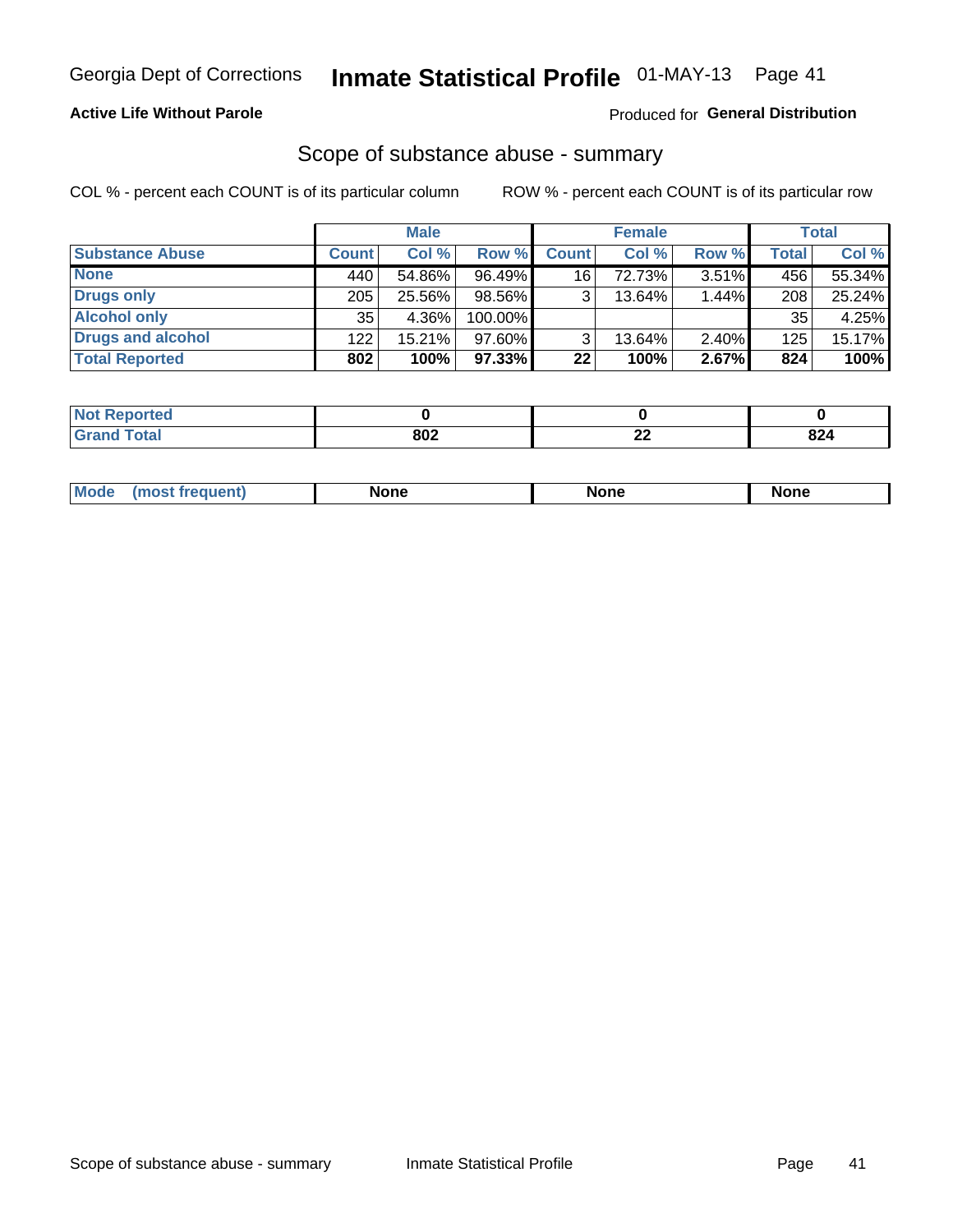## **Active Life Without Parole**

# **Produced for General Distribution**

# Scope of substance abuse - detail

COL % - percent each COUNT is of its particular column

|                                         |              | <b>Male</b> |         |              | <b>Female</b> |        |              | <b>Total</b> |
|-----------------------------------------|--------------|-------------|---------|--------------|---------------|--------|--------------|--------------|
| <b>Substance Abuse</b>                  | <b>Count</b> | Col %       | Row %   | <b>Count</b> | Col %         | Row %  | <b>Total</b> | Col %        |
| No drug or alcohol problems             | 440          | 54.86%      | 96.49%  | 16           | 72.73%        | 3.51%  | 456          | 55.34%       |
| Drug addiction but no alcohol           | 3            | 0.37%       | 100.00% |              |               |        | 3            | 0.36%        |
| <b>Drug addiction and alcohol</b>       | 3            | 0.37%       | 100.00% |              |               |        | 3            | 0.36%        |
| <b>labuse</b>                           |              |             |         |              |               |        |              |              |
| <b>Drug addiction and alcoholism</b>    |              | 0.12%       | 100.00% |              |               |        |              | 0.12%        |
| No drug problem but alcohol             | 29           | 3.62%       | 100.00% |              |               |        | 29           | 3.52%        |
| abuse                                   |              |             |         |              |               |        |              |              |
| No drug problem but alcoholism          | 6            | 0.75%       | 100.00% |              |               |        | 6            | 0.73%        |
| Drug experiment but no alcohol          | 117          | 14.59%      | 99.15%  |              | 4.55%         | 0.85%  | 118          | 14.32%       |
| <b>Drug experiment &amp; alcohol</b>    | 14           | 1.75%       | 100.00% |              |               |        | 14           | 1.70%        |
| abuse                                   |              |             |         |              |               |        |              |              |
| <b>Drug experiment &amp; alcoholism</b> | 11           | 1.37%       | 100.00% |              |               |        | 11           | 1.33%        |
| Drug abuse but no alcohol               | 85           | 10.60%      | 97.70%  | 2            | 9.09%         | 2.30%  | 87           | 10.56%       |
| Drug abuse and alcohol abuse            | 79           | 9.85%       | 98.75%  |              | 4.55%         | 1.25%  | 80           | 9.71%        |
| <b>Drug abuse and alcoholism</b>        | 14           | 1.75%       | 87.50%  | 2            | 9.09%         | 12.50% | 16           | 1.94%        |
| <b>Total Reported</b>                   | 802          | 100%        | 97.33%  | 22           | 100%          | 2.67%  | 824          | 100%         |

| ported<br><b>NOT</b> |     |    |     |
|----------------------|-----|----|-----|
| $\sim$               | 802 | 00 | 024 |
| _____                |     | 44 | 044 |

| Mode (most frequent) | No drug or alcohol problems No drug or alcohol problems No drug or alcohol |          |
|----------------------|----------------------------------------------------------------------------|----------|
|                      |                                                                            | problems |
|                      |                                                                            |          |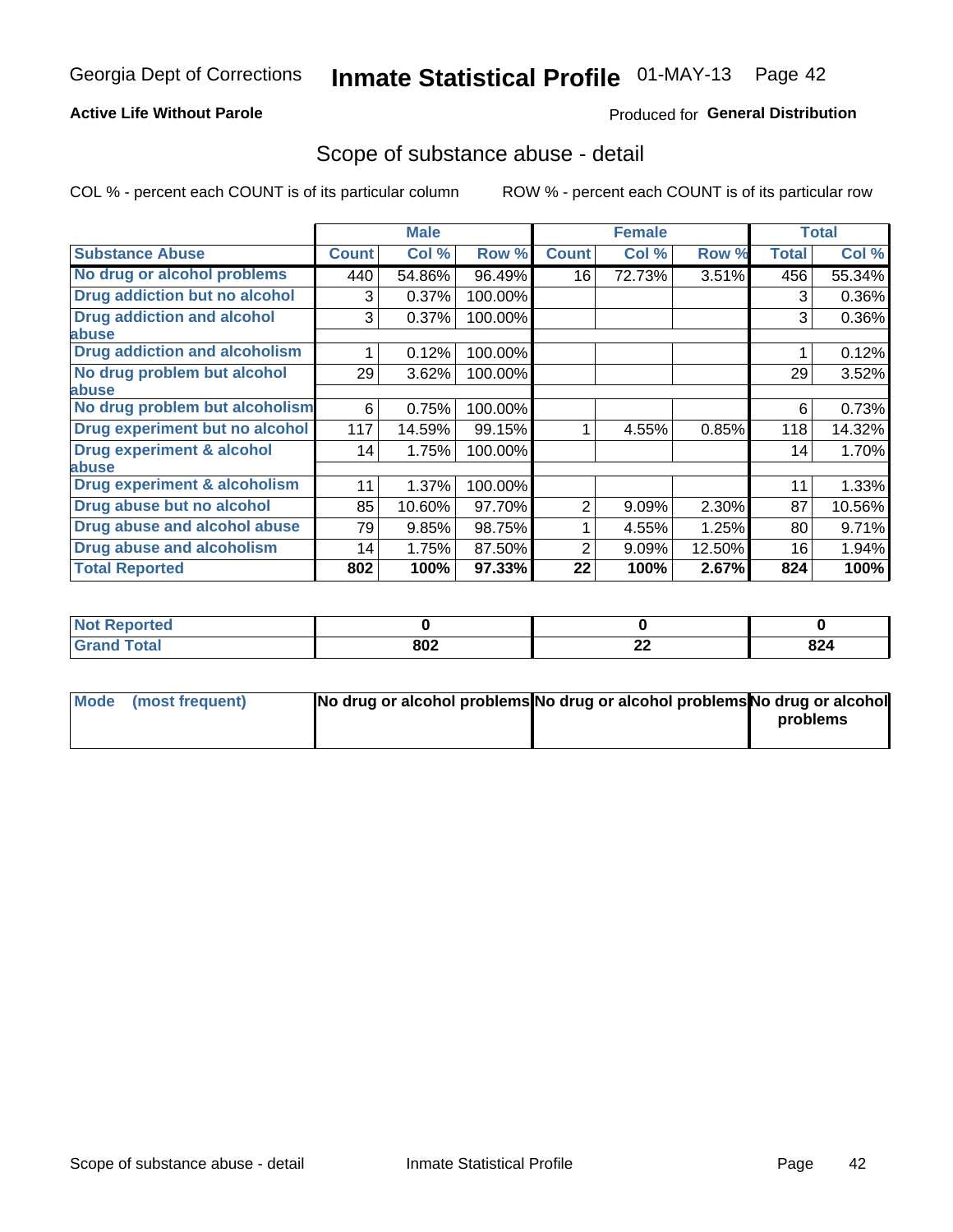# Inmate Statistical Profile 01-MAY-13 Page 43

#### **Active Life Without Parole**

# **Produced for General Distribution**

# Current / last mental health treatment level

COL % - percent each COUNT is of its particular column

|                                    |              | <b>Male</b> |         |              | <b>Female</b> |       |              | <b>Total</b> |
|------------------------------------|--------------|-------------|---------|--------------|---------------|-------|--------------|--------------|
| <b>Mental Health Treatment Lev</b> | <b>Count</b> | Col %       | Row %   | <b>Count</b> | Col %         | Row % | <b>Total</b> | Col %        |
| 1 No problem at current time       | 153          | 44.61%      | 96.84%  | 5            | 31.25%        | 3.16% | 158          | 44.01%       |
| 2 Receiving outpatient             | 127          | 37.03%      | 92.03%  | 11           | 68.75%        | 7.97% | 138          | 38.44%       |
| <b>Treatment</b>                   |              |             |         |              |               |       |              |              |
| 3 Inpatient, moderate              | 53           | 15.45%      | 100.00% |              |               |       | 53           | 14.76%       |
| <b>Treatment</b>                   |              |             |         |              |               |       |              |              |
| 4 Inpatient, intensive             | 9            | 2.62%       | 100.00% |              |               |       | 9            | 2.51%        |
| Treatment                          |              |             |         |              |               |       |              |              |
| <b>5 Undergoing crisis</b>         |              | 0.29%       | 100.00% |              |               |       |              | 0.28%        |
| <b>stabilization</b>               |              |             |         |              |               |       |              |              |
| <b>Total Evaluated</b>             | 343          | 100%        | 95.54%  | 16           | 100%          | 4.46% | 359          | 100%         |

| evaluation<br>-M'<br>Never I<br>nan | 459 |          | 1 r r<br>90-         |
|-------------------------------------|-----|----------|----------------------|
|                                     | 802 | n,<br>-- | nn.<br>044<br>$\sim$ |

| Median (middle) | <b>Receiving outpatient</b><br>treatment | <b>Receiving outpatient</b><br>treatment | <b>Receiving</b><br>outpatient<br>treatment |  |  |
|-----------------|------------------------------------------|------------------------------------------|---------------------------------------------|--|--|
| Mode            | No problem at current time               | <b>Receiving outpatient</b>              | No problem at                               |  |  |
| (most frequent) |                                          | treatment                                | current time                                |  |  |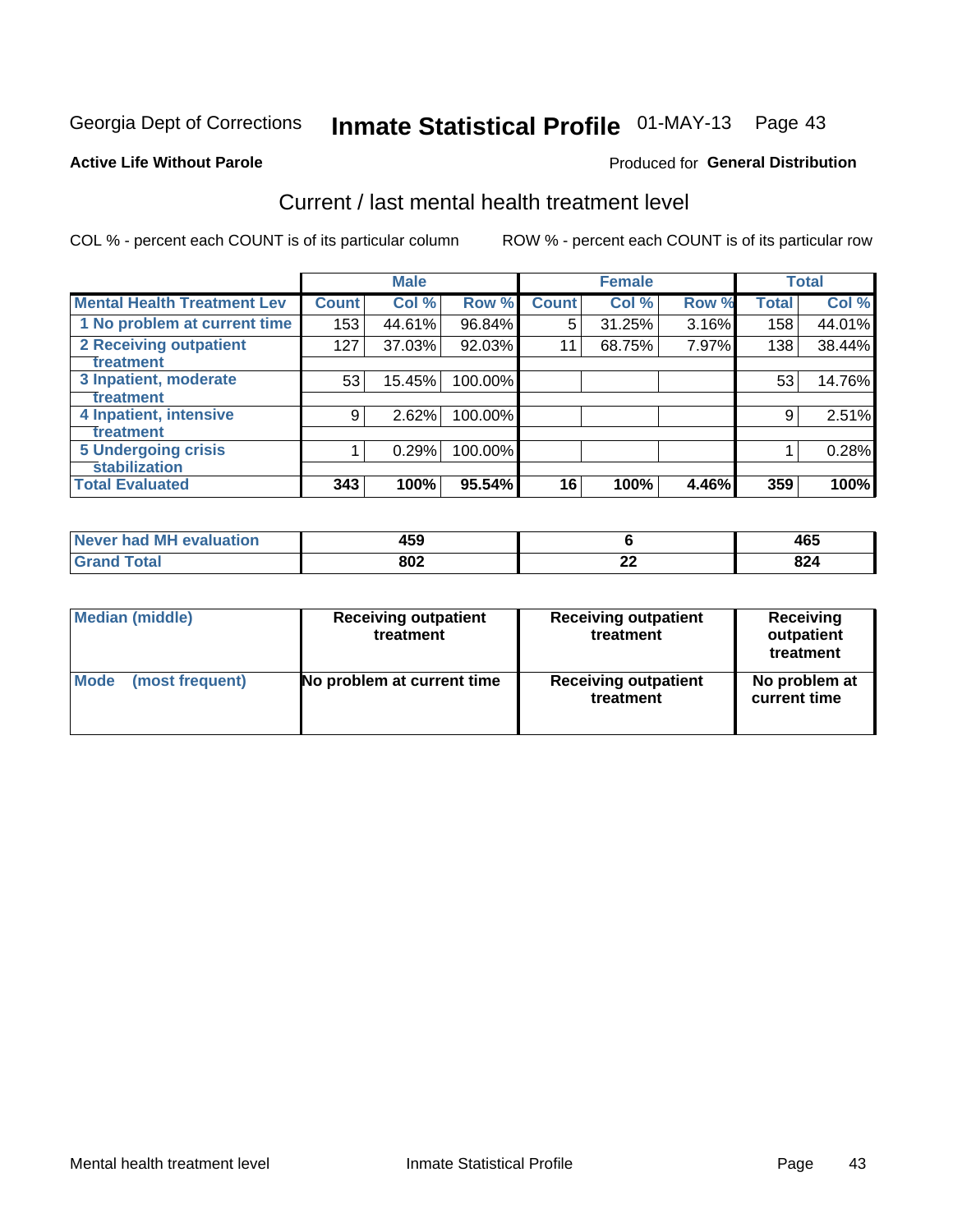#### Inmate Statistical Profile 01-MAY-13 Page 44

# **Active Life Without Parole**

## Produced for General Distribution

# PULHESDWIT medical scale - 'P' overall condition ('P'hysical)

COL % - percent each COUNT is of its particular column

|                                  |       | <b>Male</b> |             |    | <b>Female</b> |       |              | <b>Total</b> |
|----------------------------------|-------|-------------|-------------|----|---------------|-------|--------------|--------------|
| <b>'P' Overall Condition</b>     | Count | Col %       | Row % Count |    | Col %         | Row % | <b>Total</b> | Col %        |
| 1 No medical illness             | 531   | 72.64%      | 98.33%      |    | 42.86%        | 1.67% | 540          | 71.81%       |
| 2 Well-controlled chronic        | 174   | 23.80%      | 93.55%      | 12 | 57.14%        | 6.45% | 186          | 24.73%       |
| <b>illness</b>                   |       |             |             |    |               |       |              |              |
| 3 Poorly-controlled chronic      | 24    | 3.28%       | 100.00%     |    |               |       | 24           | 3.19%        |
| <b>illness</b>                   |       |             |             |    |               |       |              |              |
| 4 Significant problems requiring | 2     | $0.27\%$    | 100.00%     |    |               |       | 2            | 0.27%        |
| special housing                  |       |             |             |    |               |       |              |              |
| <b>Total Reported</b>            | 731   | 100%        | 97.21%      | 21 | 100%          | 2.79% | 752          | 100%         |

| _         |            | $\rightarrow$<br>. . |
|-----------|------------|----------------------|
| ൦൨൨<br>שפ | - -<br>--- | ---<br>-20           |

| Mode | (most frequent) | No medical illness | 2 Well-controlled chronic<br>illness | 1 No medical<br>illness |
|------|-----------------|--------------------|--------------------------------------|-------------------------|
|------|-----------------|--------------------|--------------------------------------|-------------------------|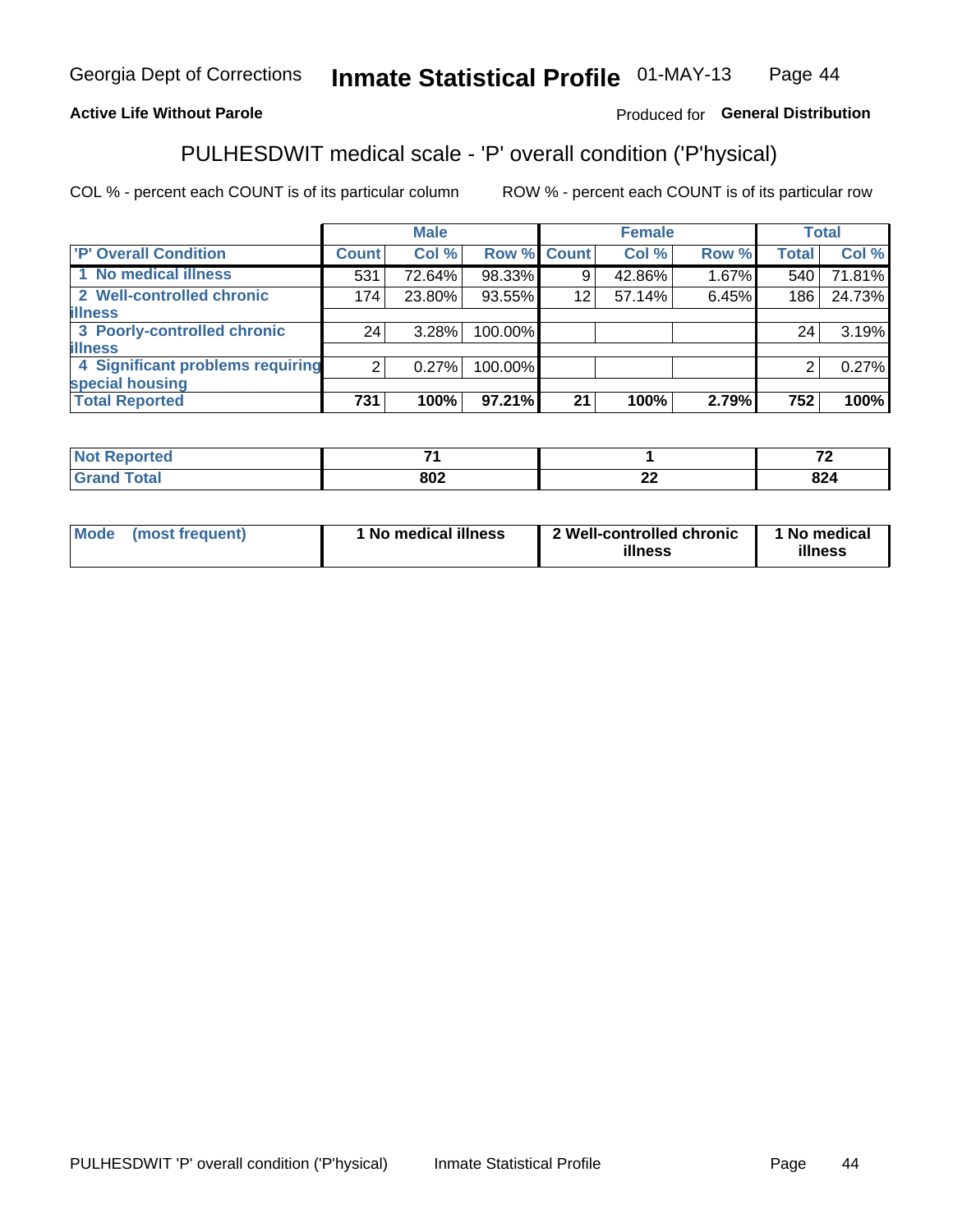### **Active Life Without Parole**

# Produced for General Distribution

# PULHESDWIT medical scale - 'U' upper body

COL % - percent each COUNT is of its particular column

|                              |              | <b>Male</b> |         |              | <b>Female</b> |        |              | <b>Total</b> |
|------------------------------|--------------|-------------|---------|--------------|---------------|--------|--------------|--------------|
| <b>U' Upper Body</b>         | <b>Count</b> | Col %       | Row %   | <b>Count</b> | Col %         | Row %  | <b>Total</b> | Col %        |
| 1 Upper bones, joints,       | 696          | 95.47%      | 97.48%  | 18           | 85.71%        | 2.52%  | 714          | 95.20%       |
| muscles all OK               |              |             |         |              |               |        |              |              |
| 2 One or both arms minimally | 26           | 3.57%       | 89.66%  | 3            | 14.29%        | 10.34% | 29           | 3.87%        |
| limited                      |              |             |         |              |               |        |              |              |
| 3 One or both arms           | 6            | 0.82%       | 100.00% |              |               |        | 6            | $0.80\%$     |
| moderately limited           |              |             |         |              |               |        |              |              |
| 5 Both arms disabled,        |              | 0.14%       | 100.00% |              |               |        |              | 0.13%        |
| paralyzed, or amputated      |              |             |         |              |               |        |              |              |
| <b>Total Reported</b>        | 729          | 100%        | 97.20%  | 21           | 100%          | 2.80%  | 750          | 100%         |

| <b>Not Reported</b><br>$\cdots$ | --  |    |               |
|---------------------------------|-----|----|---------------|
| <b>Total</b><br>------          | 802 | -- | $\sim$<br>824 |

| Mode | (most frequent) | 1 Upper bones, joints,<br>muscles all OK | 1 Upper bones, joints,<br>muscles all OK | 1 Upper bones,<br>ljoints, muscles all<br>ΟK |
|------|-----------------|------------------------------------------|------------------------------------------|----------------------------------------------|
|------|-----------------|------------------------------------------|------------------------------------------|----------------------------------------------|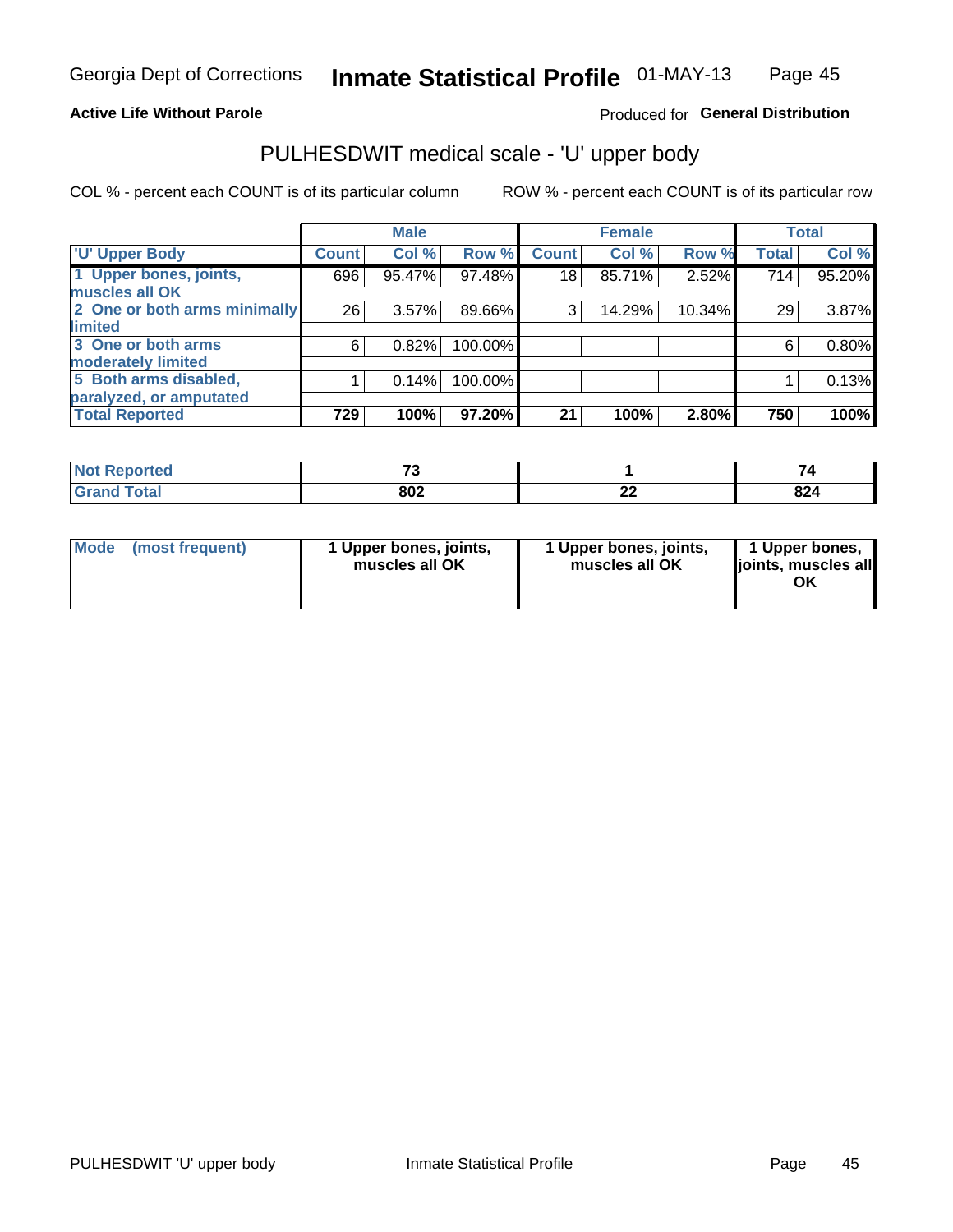## **Active Life Without Parole**

# Produced for General Distribution

# PULHESDWIT medical scale - 'L' lower body

COL % - percent each COUNT is of its particular column

|                                |                 | <b>Male</b> |         |              | <b>Female</b> |       |              | <b>Total</b> |
|--------------------------------|-----------------|-------------|---------|--------------|---------------|-------|--------------|--------------|
| 'L' Lower Body                 | <b>Count</b>    | Col %       | Row %   | <b>Count</b> | Col %         | Row % | <b>Total</b> | Col %        |
| 1 Lower bones, joints,         | 636             | 87.24%      | 97.25%  | 18           | 85.71%        | 2.75% | 654          | 87.20%       |
| muscles all OK                 |                 |             |         |              |               |       |              |              |
| 2 One or both legs minimally   | 80              | 10.97%      | 96.39%  | 3            | 14.29%        | 3.61% | 83           | 11.07%       |
| limited                        |                 |             |         |              |               |       |              |              |
| 3 One or both legs             | 12 <sub>1</sub> | 1.65%       | 100.00% |              |               |       | 12           | 1.60%        |
| moderately limited             |                 |             |         |              |               |       |              |              |
| 4 One leg disabled, paralyzed, |                 | 0.14%       | 100.00% |              |               |       |              | 0.13%        |
| or amputated                   |                 |             |         |              |               |       |              |              |
| <b>Total Reported</b>          | 729             | 100%        | 97.20%  | 21           | 100%          | 2.80% | 750          | 100%         |

| <b>Not Reported</b><br>$\cdots$ | --  |    |               |
|---------------------------------|-----|----|---------------|
| <b>Total</b><br>------          | 802 | -- | $\sim$<br>824 |

| Mode | (most frequent) | 1 Lower bones, joints,<br>muscles all OK | 1 Lower bones, joints,<br>muscles all OK | 1 Lower bones,<br>ljoints, muscles all<br>ΟK |
|------|-----------------|------------------------------------------|------------------------------------------|----------------------------------------------|
|------|-----------------|------------------------------------------|------------------------------------------|----------------------------------------------|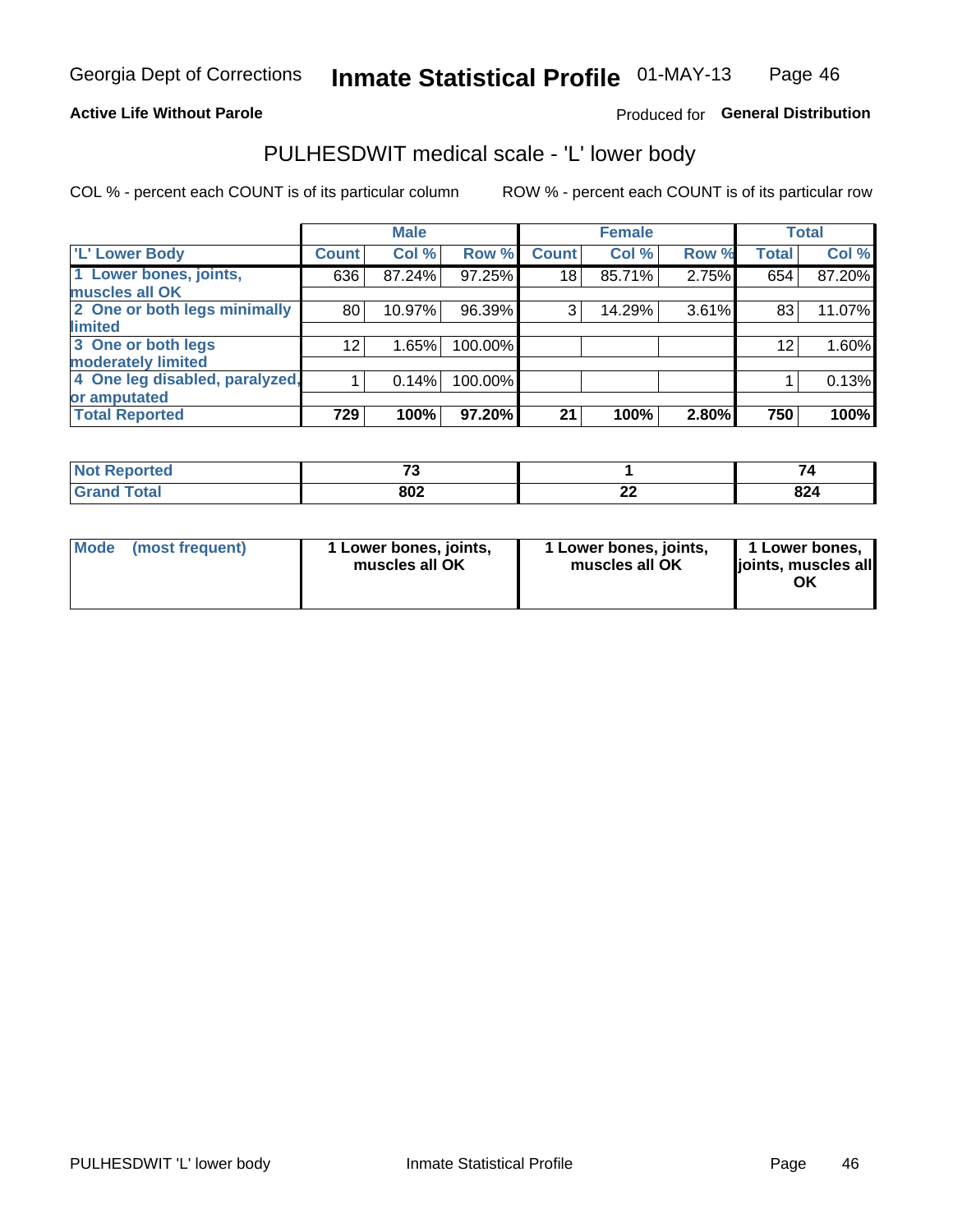#### **Active Life Without Parole**

# Produced for General Distribution

# PULHESDWIT medical scale - 'H' hearing

COL % - percent each COUNT is of its particular column

|                                |              | <b>Male</b> |                    |    | <b>Female</b> |       | <b>Total</b> |        |
|--------------------------------|--------------|-------------|--------------------|----|---------------|-------|--------------|--------|
| <b>H' Hearing</b>              | <b>Count</b> | Col %       | <b>Row % Count</b> |    | Col %         | Row % | <b>Total</b> | Col %  |
| 1 Normal hearing both ears     | 712          | 98.07%      | 97.14%             | 21 | 100.00%       | 2.86% | 733          | 98.13% |
| 2 Some loss in one ear with    | 12           | 1.65%       | 100.00%            |    |               |       | 12           | 1.61%  |
| other OK, or mild loss in both |              |             |                    |    |               |       |              |        |
| 3 Total loss in one ear with   |              | 0.14%       | 100.00%            |    |               |       |              | 0.13%  |
| mild loss in other             |              |             |                    |    |               |       |              |        |
| 4 Severe loss in both ears     |              | 0.14%       | 100.00%            |    |               |       |              | 0.13%  |
| <b>Total Reported</b>          | 726          | 100%        | 97.19%             | 21 | 100%          | 2.81% | 747          | 100%   |

| тео                         | --                |          |     |
|-----------------------------|-------------------|----------|-----|
| $\sim$ $\sim$ $\sim$ $\sim$ | nna<br><b>UV4</b> | ^'<br>-- | 824 |

| Mode (most frequent) | 1 Normal hearing both ears 1 Normal hearing both ears 1 Normal hearing | both ears |
|----------------------|------------------------------------------------------------------------|-----------|
|                      |                                                                        |           |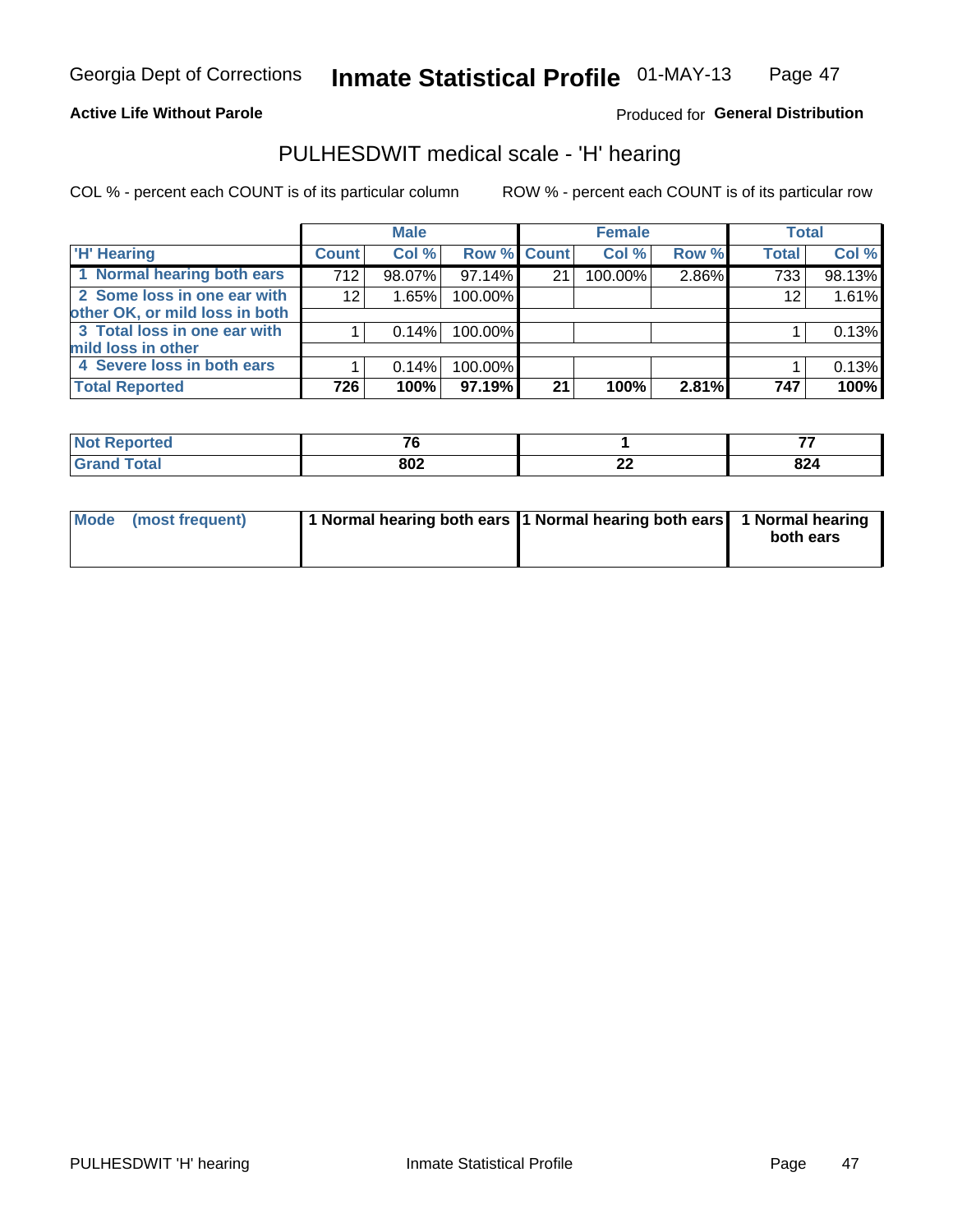### **Active Life Without Parole**

### Produced for General Distribution

# PULHESDWIT medical scale - 'E' vision

COL % - percent each COUNT is of its particular column

|                                |                 | <b>Male</b> |        |                 | <b>Female</b> |        |              | <b>Total</b> |
|--------------------------------|-----------------|-------------|--------|-----------------|---------------|--------|--------------|--------------|
| <b>E' Vision</b>               | <b>Count</b>    | Col %       | Row %  | <b>Count</b>    | Col %         | Row %  | <b>Total</b> | Col %        |
| 1 Correctable to 20/40 in both | 520             | 76.47%      | 98.11% | 10 <sub>1</sub> | 47.62%        | 1.89%  | 530          | 75.61%       |
| eyes                           |                 |             |        |                 |               |        |              |              |
| 2 Correctable to 20/70 in one  | 142             | 20.88%      | 94.67% | 8               | 38.10%        | 5.33%  | 150          | 21.40%       |
| eye, may be blind in other     |                 |             |        |                 |               |        |              |              |
| 3 Correctable to 20/200 in one | 16 <sub>1</sub> | 2.35%       | 88.89% |                 | 9.52%         | 11.11% | 18           | 2.57%        |
| eye, may be blind in other     |                 |             |        |                 |               |        |              |              |
| 4 One eye not correctable to   | 2               | 0.29%       | 66.67% |                 | 4.76%         | 33.33% | 3            | 0.43%        |
| 20/200, other may be blind     |                 |             |        |                 |               |        |              |              |
| <b>Total Reported</b>          | 680             | 100%        | 97.00% | 21              | 100%          | 3.00%  | 701          | 100.0%       |

| ਾ∩rted <b>ਅ</b><br>'N ( | י ה<br>17L |              | י ה<br><u>ی م</u> ا |
|-------------------------|------------|--------------|---------------------|
| $f \wedge f \wedge f'$  | 802        | $\sim$<br>LL | 824                 |

| Mode (most frequent) | <b>1</b> Correctable to 20/40 in both 1 Correctable to 20/40 in $\vert$ 1 Correctable to<br>eves | both eves | 20/40 in both eyes |
|----------------------|--------------------------------------------------------------------------------------------------|-----------|--------------------|
|                      |                                                                                                  |           |                    |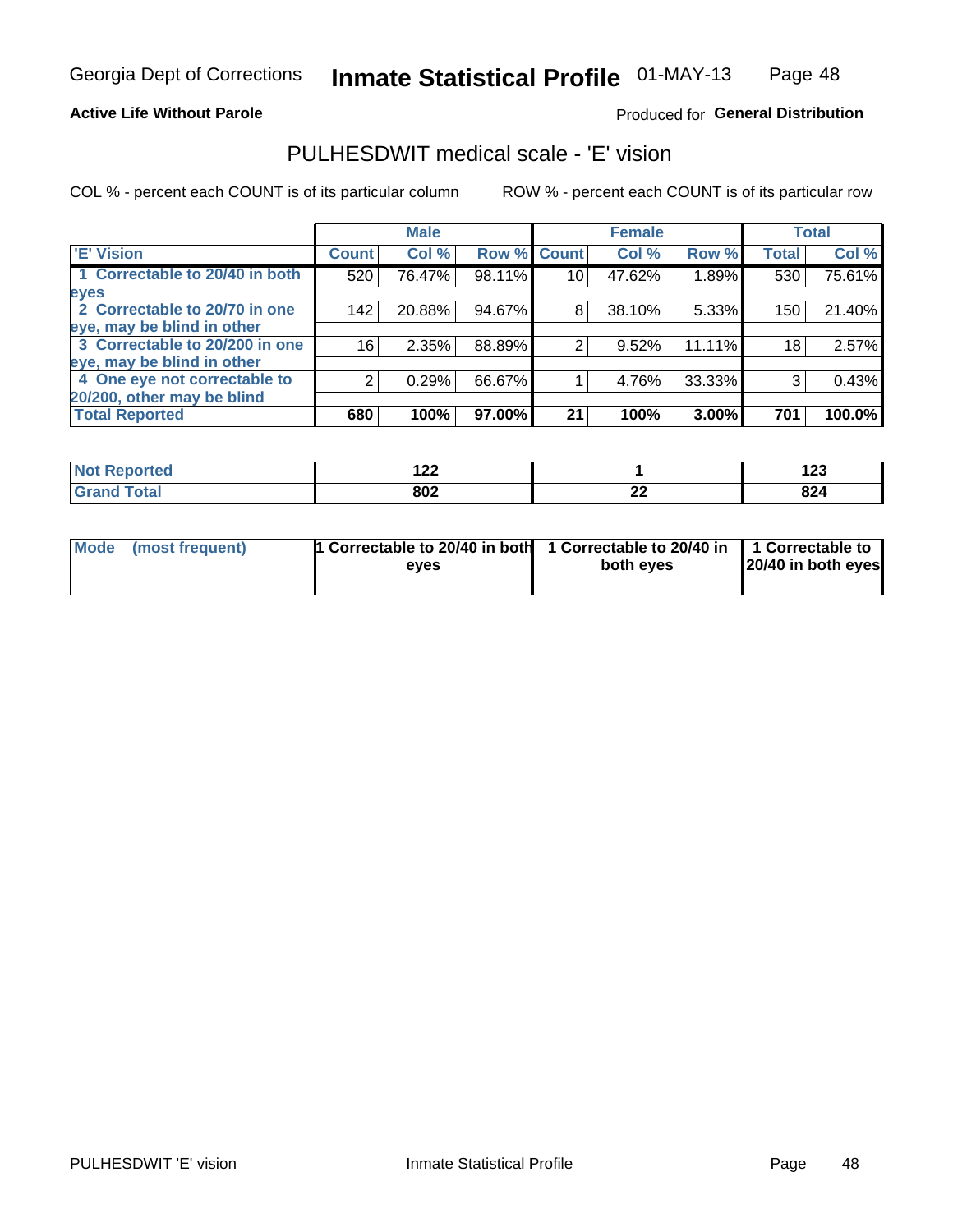#### **Active Life Without Parole**

# Produced for General Distribution

# PULHESDWIT medical scale - 'S' pSychiatric

COL % - percent each COUNT is of its particular column

|                                |              | <b>Male</b> |             |                 | <b>Female</b> |       |              | <b>Total</b> |
|--------------------------------|--------------|-------------|-------------|-----------------|---------------|-------|--------------|--------------|
| 'S' pSychiatric                | <b>Count</b> | Col %       | Row % Count |                 | Col %         | Row % | <b>Total</b> | Col %        |
| 1 No impairment or disorders   | 585          | 80.91%      | 98.32%      | 10 <sup>°</sup> | 52.63%        | 1.68% | 595          | 80.19%       |
| 2 Stable, or in remission, or  | 96           | 13.28%      | 91.43%      | 9               | 47.37%        | 8.57% | 105          | 14.15%       |
| mild impairment or retardation |              |             |             |                 |               |       |              |              |
| 3 Requires moderate inpatient  | 37           | 5.12%       | 100.00%     |                 |               |       | 37           | 4.99%        |
| treatment                      |              |             |             |                 |               |       |              |              |
| 4 Requires intensive inpatient | 5            | 0.69%       | 100.00%     |                 |               |       | 5            | 0.67%        |
| treatment                      |              |             |             |                 |               |       |              |              |
| <b>Total Reported</b>          | 723          | 100%        | 97.44%      | 19              | 100%          | 2.56% | 742          | 100%         |

| тес | 70          |          | . .<br><u>uz</u> |
|-----|-------------|----------|------------------|
|     | 802<br>$ -$ | ^^<br>-- | 824              |

| Mode | (most frequent) | <b>1 No impairment or disorders</b> | 1 No impairment or<br>disorders | 11 No impairment or<br>disorders |
|------|-----------------|-------------------------------------|---------------------------------|----------------------------------|
|------|-----------------|-------------------------------------|---------------------------------|----------------------------------|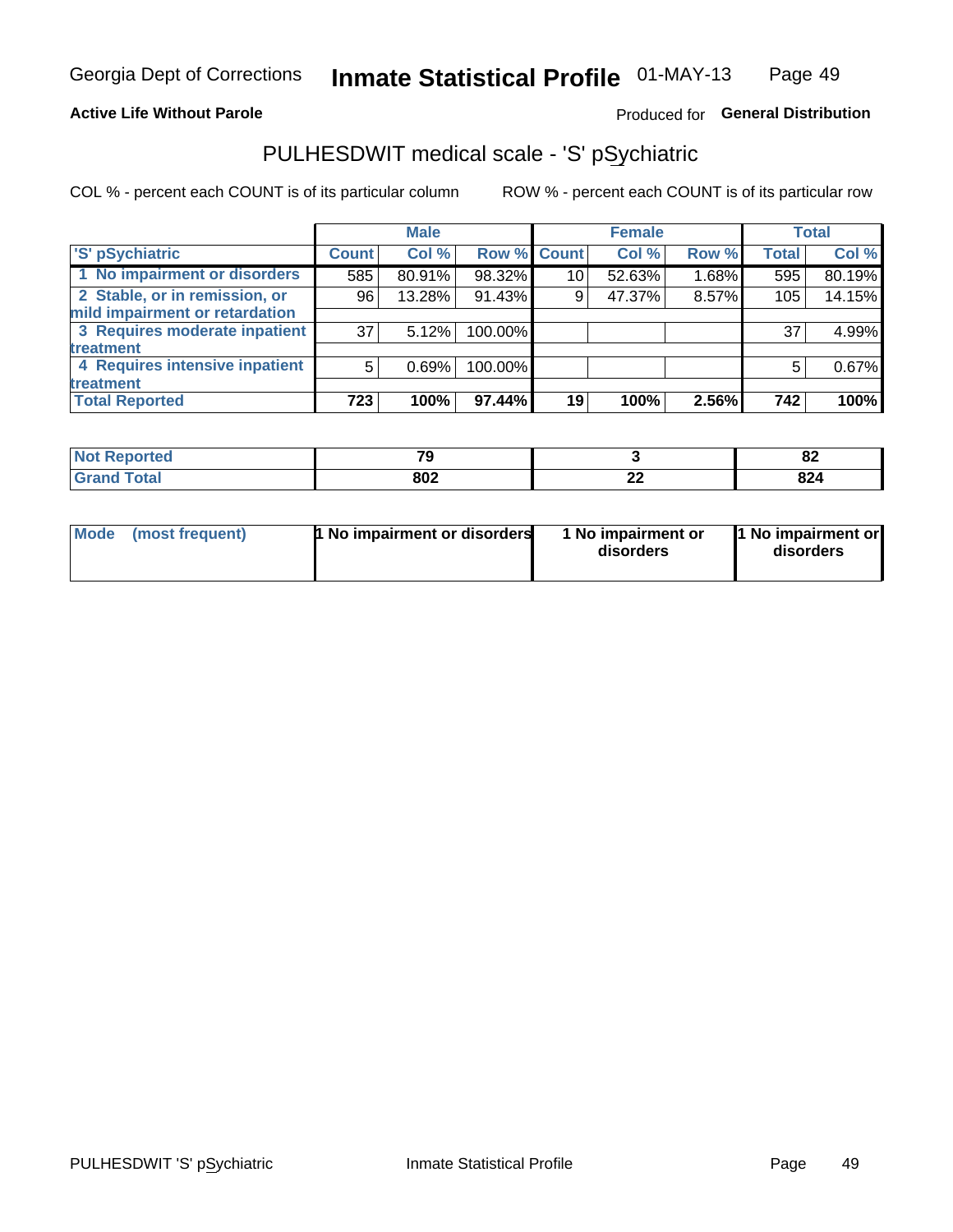### **Active Life Without Parole**

## Produced for General Distribution

# PULHESDWIT medical scale - 'D' dental

COL % - percent each COUNT is of its particular column

|                                 |                 | <b>Male</b> |         |             | <b>Female</b> |       |              | <b>Total</b> |
|---------------------------------|-----------------|-------------|---------|-------------|---------------|-------|--------------|--------------|
| 'D' Dental                      | <b>Count</b>    | Col %       |         | Row % Count | Col %         | Row % | <b>Total</b> | Col %        |
| 1 Minimal routine dental health | 514             | 74.06%      | 97.16%  | 15          | 75.00%        | 2.84% | 529          | 74.09%       |
| <b>needs</b>                    |                 |             |         |             |               |       |              |              |
| 2 Moderate cavities and/or gum  | 155             | 22.33%      | 96.88%  | 5           | 25.00%        | 3.13% | 160          | 22.41%       |
| disease                         |                 |             |         |             |               |       |              |              |
| 3 Extensive gum disease         | 24 <sub>1</sub> | $3.46\%$    | 100.00% |             |               |       | 24           | 3.36%        |
| and/or widespread decay         |                 |             |         |             |               |       |              |              |
| 4 Urgent need for dental        |                 | 0.14%       | 100.00% |             |               |       |              | 0.14%        |
| <b>services</b>                 |                 |             |         |             |               |       |              |              |
| <b>Total Reported</b>           | 694             | 100%        | 97.20%  | 20          | 100%          | 2.80% | 714          | 100%         |

| المناسب المتعاد<br>rtea<br>N<br>. | 100<br> |          | £<br>.u       |
|-----------------------------------|---------|----------|---------------|
| $f$ ata $f$                       | 802     | ^^<br>-- | $\sim$<br>824 |

| <b>Mode</b> | (most frequent) | Minimal routine dental<br>health needs | 1 Minimal routine dental 11 Minimal routine<br>health needs | dental health<br>needs |
|-------------|-----------------|----------------------------------------|-------------------------------------------------------------|------------------------|
|-------------|-----------------|----------------------------------------|-------------------------------------------------------------|------------------------|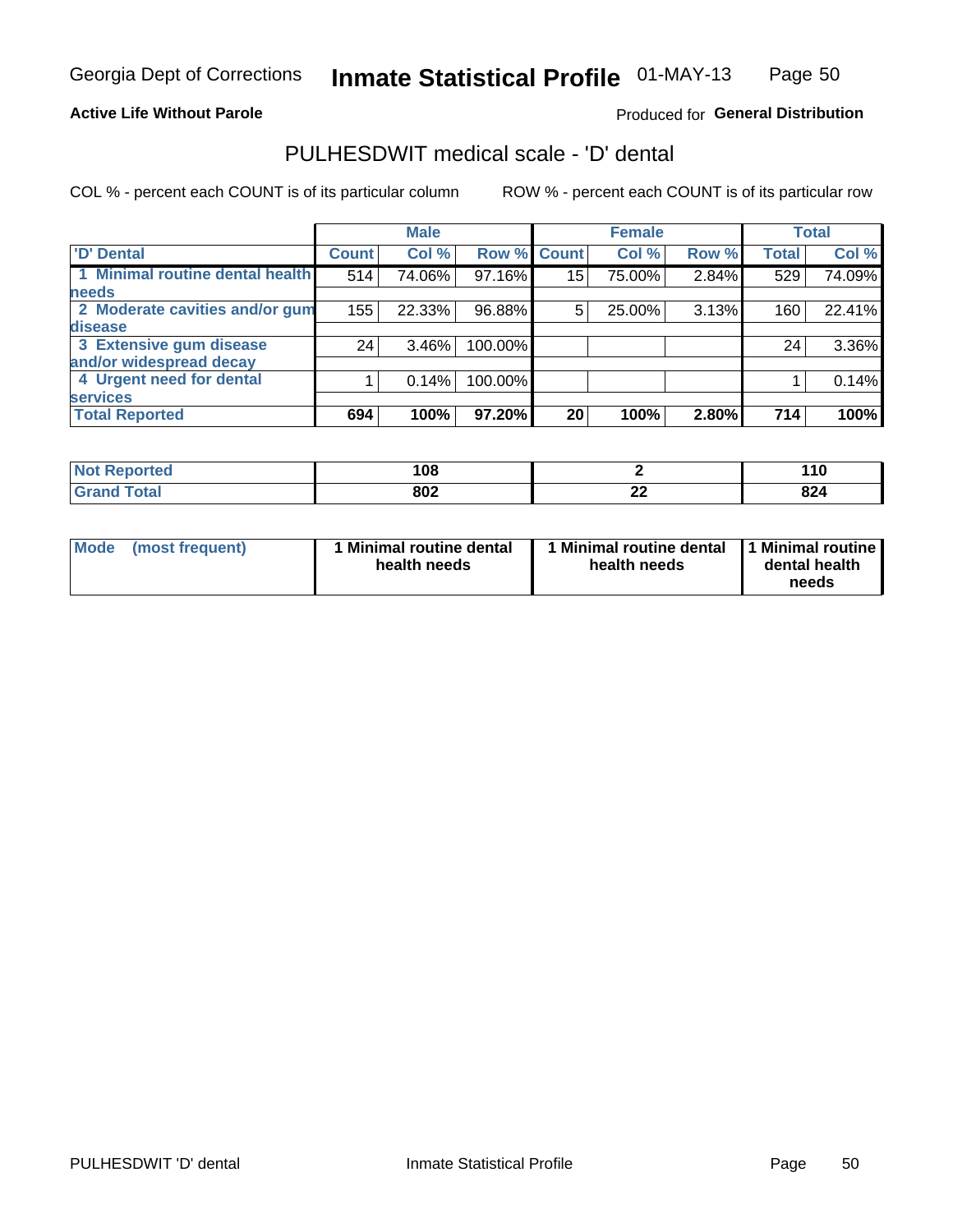### **Active Life Without Parole**

# Produced for General Distribution

# PULHESDWIT medical scale - 'W' work ability

COL % - percent each COUNT is of its particular column

|                                 |              | <b>Male</b> |         |             | <b>Female</b> |       |              | <b>Total</b> |
|---------------------------------|--------------|-------------|---------|-------------|---------------|-------|--------------|--------------|
| <b>W' work ability</b>          | <b>Count</b> | Col %       |         | Row % Count | Col %         | Row % | <b>Total</b> | Col %        |
| 1 Unrestricted work or activity | 594          | 81.59%      | 97.38%  | 16          | 76.19%        | 2.62% | 610          | 81.44%       |
| 2 Minor restrictions on type of | 106          | 14.56%      | 95.50%  | 5           | 23.81%        | 4.50% | 111          | 14.82%       |
| <b>work</b>                     |              |             |         |             |               |       |              |              |
| 3 Moderate restrictions on type | 14           | 1.92%       | 100.00% |             |               |       | 14           | 1.87%        |
| lof work                        |              |             |         |             |               |       |              |              |
| 4 Major restrictions on type of | 10           | $1.37\%$    | 100.00% |             |               |       | 10           | 1.34%        |
| <b>work</b>                     |              |             |         |             |               |       |              |              |
| 5 Cannot work under any         | 4            | 0.55%       | 100.00% |             |               |       | 4            | 0.53%        |
| <b>circumstances</b>            |              |             |         |             |               |       |              |              |
| <b>Total Reported</b>           | 728          | 100%        | 97.20%  | 21          | 100%          | 2.80% | 749          | 100%         |

| <b>Not Reported</b> | $-$ |         | --  |
|---------------------|-----|---------|-----|
| <b>Grand Total</b>  | 802 | ^^<br>" | 824 |

| Mode            | 1 Unrestricted work or | 1 Unrestricted work or | 1 Unrestricted   |
|-----------------|------------------------|------------------------|------------------|
| (most frequent) | activity               | activity               | work or activity |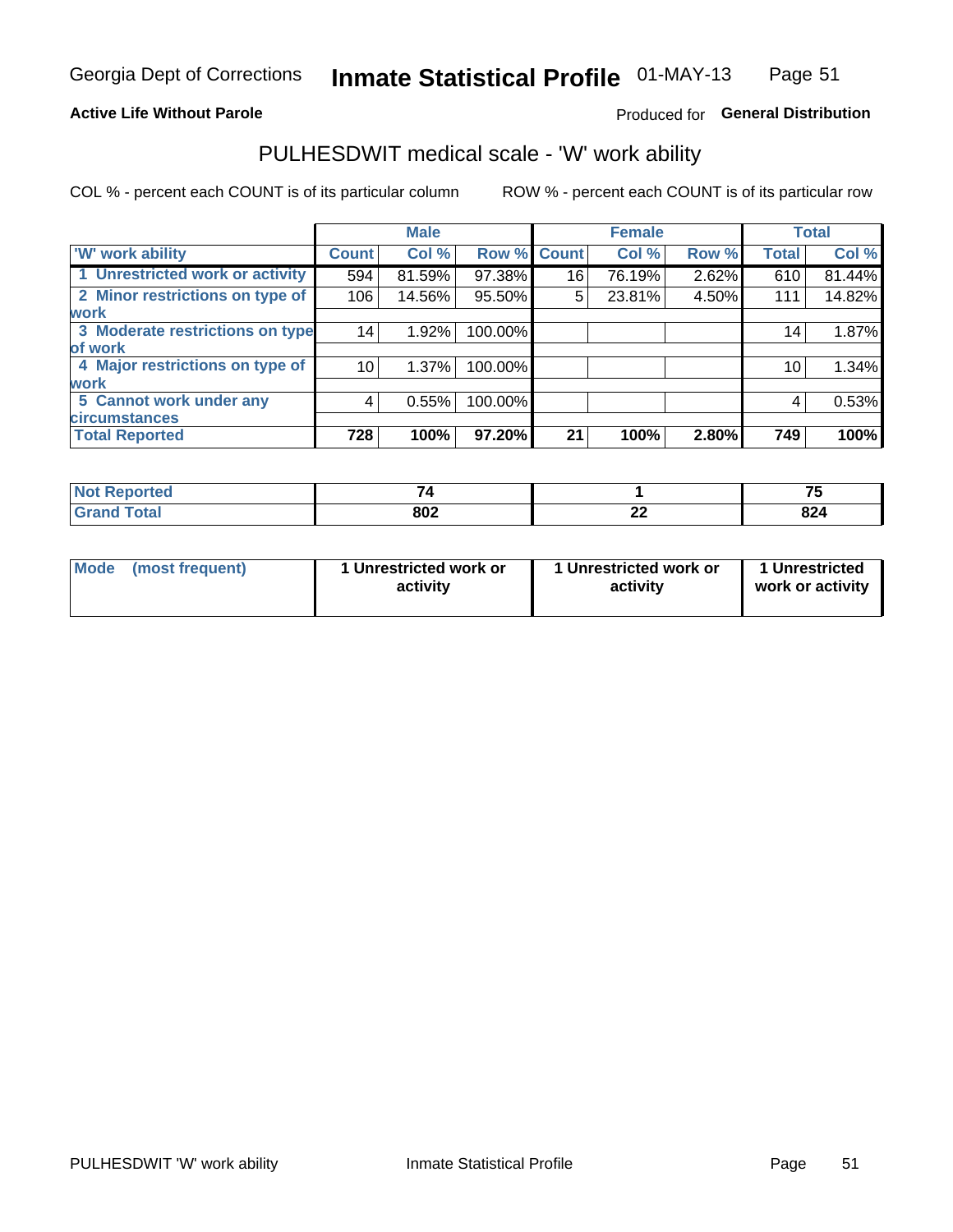#### **Active Life Without Parole**

# Produced for General Distribution

# PULHESDWIT medical scale - 'I' impairment

|                                             |              | <b>Male</b> |             |    | <b>Female</b> |       |              | <b>Total</b> |
|---------------------------------------------|--------------|-------------|-------------|----|---------------|-------|--------------|--------------|
| <b>T' Impairment</b>                        | <b>Count</b> | Col %       | Row % Count |    | Col%          | Row % | <b>Total</b> | Col %        |
| 1 No impairments or<br>disabilities         | 721          | 99.04%      | 97.17%      | 21 | 100.00%       | 2.83% | 742          | 99.07%       |
| 2 Wheelchair-bound but<br>otherwise OK      | 6            | 0.82%       | 100.00%     |    |               |       | 6            | $0.80\%$     |
| <b>5 Needs maximal Assisted</b>             |              | 0.14%       | 100.00%     |    |               |       |              | 0.13%        |
| Living (level III)<br><b>Total Reported</b> | 728          | 100%        | 97.20%      | 21 | 100%          | 2.80% | 749          | 100%         |

| ⊩Not Reborted⊦<br>110111 |     |         | --<br>. . |
|--------------------------|-----|---------|-----------|
| <b>Total</b>             | 802 | ~<br>-- | 824       |

| Mode            | 1 No impairments or | 1 No impairments or | 1 No impairments |
|-----------------|---------------------|---------------------|------------------|
| (most frequent) | disabilities        | disabilities        | or disabilities  |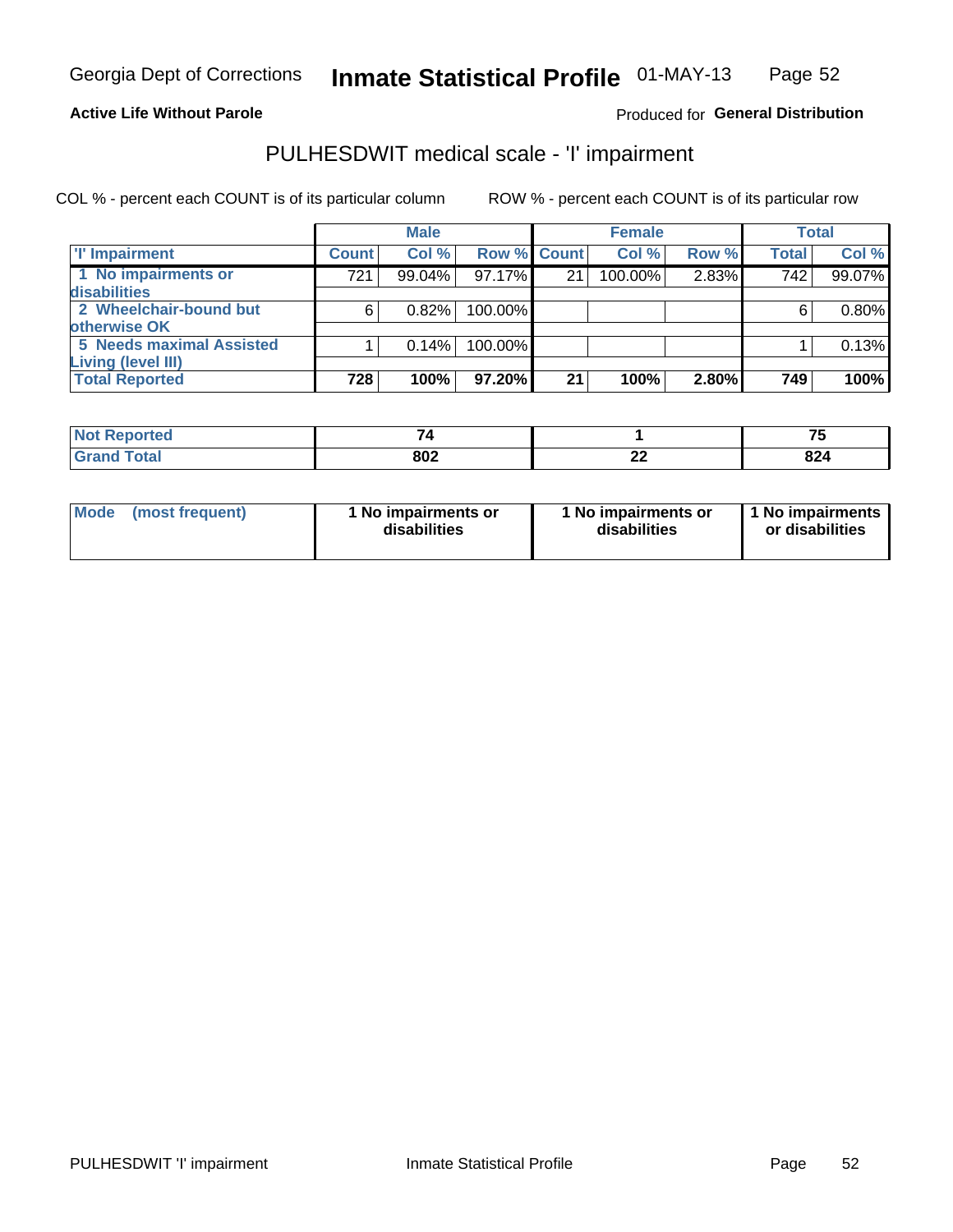### **Active Life Without Parole**

### Produced fo General Distribution

# PULHESDWIT medical scale - 'T' transportability

COL % - percent each COUNT is of its particular column

|                              |              | <b>Male</b> |             |    | <b>Female</b> |       |              | <b>Total</b> |
|------------------------------|--------------|-------------|-------------|----|---------------|-------|--------------|--------------|
| <b>T' Transportability</b>   | <b>Count</b> | Col %       | Row % Count |    | Col %         | Row % | <b>Total</b> | Col %        |
| 1 Can be transported in any  | 726          | 99.32%      | 97.19%      | 21 | 100.00%       | 2.81% | 747          | 99.34%       |
| ordinary approved vehicle    |              |             |             |    |               |       |              |              |
| 2 Wheelchair-bound, not      |              | 0.14%       | 100.00%     |    |               |       |              | 0.13%        |
| needing special vehicle      |              |             |             |    |               |       |              |              |
| 3 Wheelchair-bound, requires |              | 0.14%       | 100.00%     |    |               |       |              | 0.13%        |
| special vehicle              |              |             |             |    |               |       |              |              |
| 5 Requires ambulance         | 3            | 0.41%       | 100.00%     |    |               |       |              | 0.40%        |
| transport                    |              |             |             |    |               |       |              |              |
| <b>Total Reported</b>        | 731          | 100%        | 97.21%      | 21 | 100%          | 2.79% | 752          | 100%         |

| <b>NOT</b><br>oortea | $-$ |    | -~         |
|----------------------|-----|----|------------|
|                      | 802 | -- | nn.<br>044 |

| <b>Mode</b> | (most frequent) | 11 Can be transported in any 1 Can be transported in any<br>ordinary approved vehicle   ordinary approved vehicle   transported in any |  | 1 Can be<br>ordinary approved<br>vehicle |
|-------------|-----------------|----------------------------------------------------------------------------------------------------------------------------------------|--|------------------------------------------|
|-------------|-----------------|----------------------------------------------------------------------------------------------------------------------------------------|--|------------------------------------------|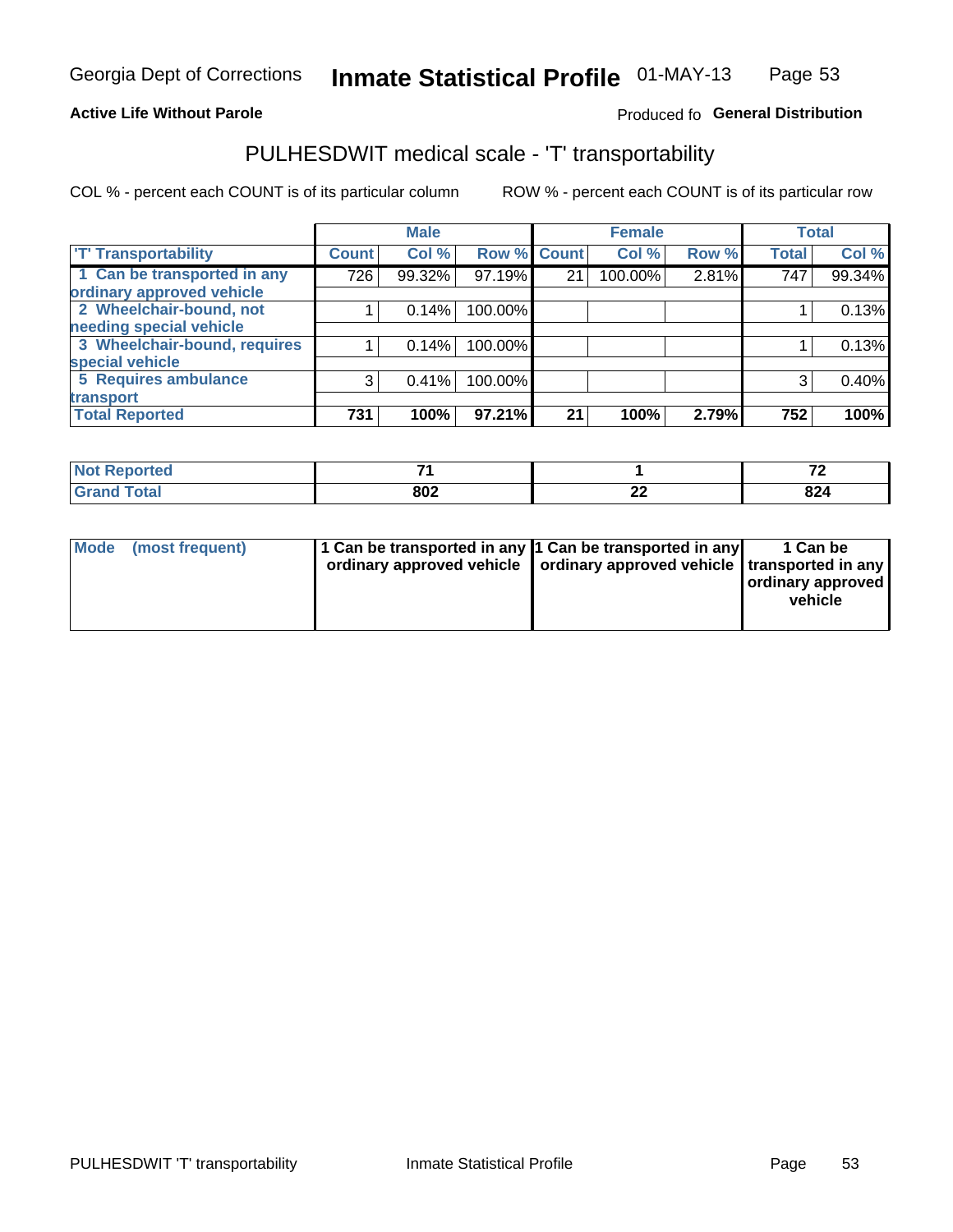## **Active Life Without Parole**

## Produced for General Distribution

# Criminality in family, self-reported

COL % - percent each COUNT is of its particular column

|                              |              | <b>Male</b> |        |                 | <b>Female</b> |          |       | Total  |
|------------------------------|--------------|-------------|--------|-----------------|---------------|----------|-------|--------|
| <b>Criminality In Family</b> | <b>Count</b> | Col%        | Row %  | <b>Count</b>    | Col %         | Row %    | Total | Col %  |
| Yes, criminality in family   | 159          | 28.39%      | 96.95% | 5               | $50.00\%$ ,   | $3.05\%$ | 164   | 28.77% |
| No criminality in family     | 401          | 71.61%      | 98.77% | 5               | $50.00\%$     | 1.23%    | 406   | 71.23% |
| <b>Total Reported</b>        | 560          | 100%        | 98.25% | 10 <sup>1</sup> | 100%          | 1.75%    | 570   | 100%   |

| <b>Not</b>             | າ 12                           | . . | OE.              |
|------------------------|--------------------------------|-----|------------------|
| <b>Reported</b>        | LTL                            |     | 2J4              |
| $n+n$<br>l Grs<br>____ | $\mathbf{0} \mathbf{0}$<br>OUZ | --  | nn<br><b>044</b> |

|  | Mode (most frequent) | No criminality in family | Yes, criminality in family | No criminality in<br>family |
|--|----------------------|--------------------------|----------------------------|-----------------------------|
|--|----------------------|--------------------------|----------------------------|-----------------------------|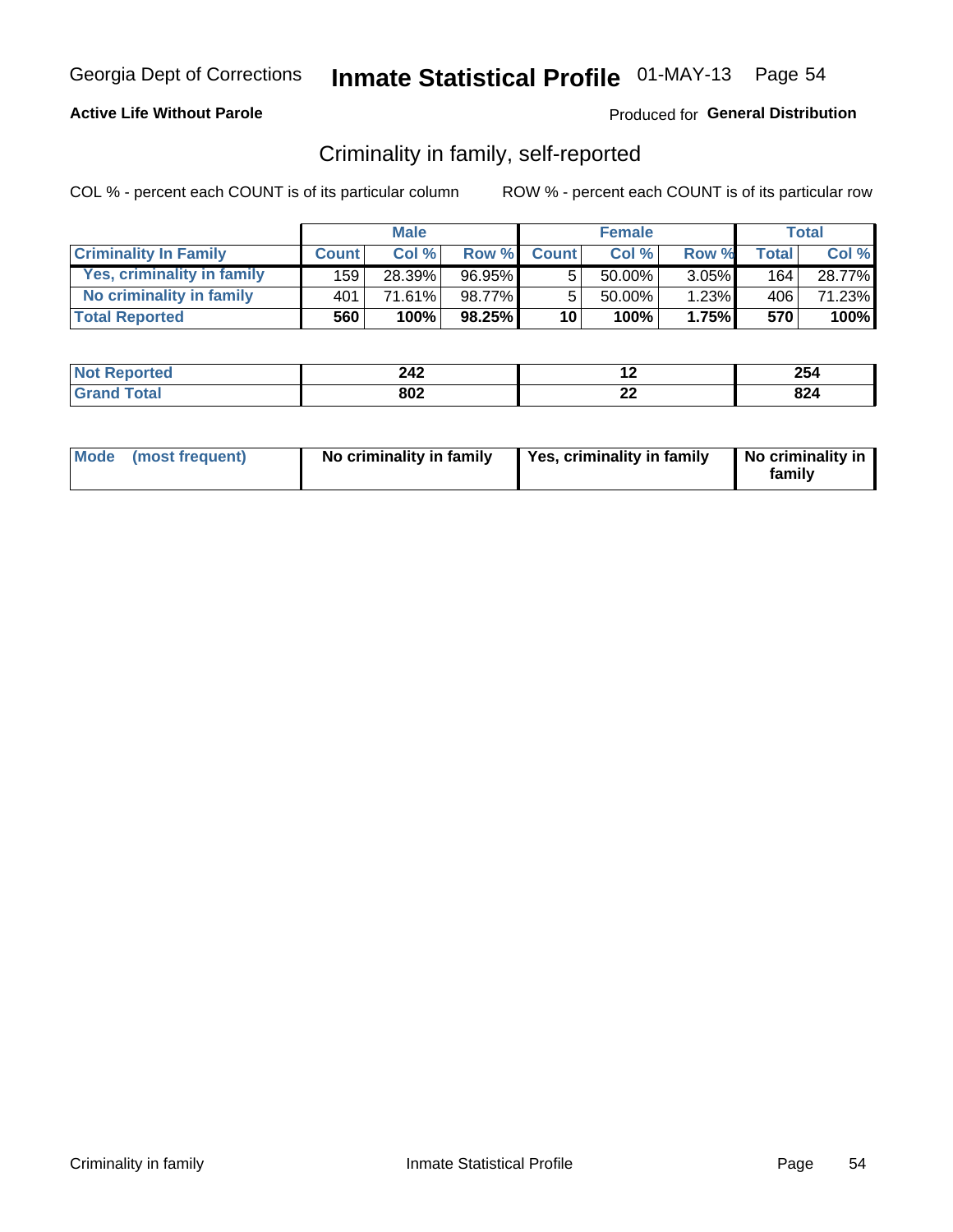# **Active Life Without Parole**

## Produced for General Distribution

# Alcoholism in family, self-reported

COL % - percent each COUNT is of its particular column

|                             |              | <b>Male</b> |        |                 | <b>Female</b> |          |              | Total   |
|-----------------------------|--------------|-------------|--------|-----------------|---------------|----------|--------------|---------|
| <b>Alcoholism In Family</b> | <b>Count</b> | Col%        | Row %  | <b>Count</b>    | Col%          | Row %    | <b>Total</b> | Col %   |
| Yes, alcoholism in family   | 108          | 19.29%      | 97.30% | 3 <sub>1</sub>  | 30.00%        | $2.70\%$ | 111          | 19.47%  |
| No alcoholism in family     | 452          | $80.71\%$   | 98.47% |                 | 70.00%        | 1.53%    | 459          | 80.53%  |
| <b>Total Reported</b>       | 560          | 100%        | 98.25% | 10 <sub>1</sub> | 100%          | 1.75%    | 570          | $100\%$ |

| Reported    | 242 |         | OE.                  |
|-------------|-----|---------|----------------------|
| <b>NO</b> t |     |         | ZJ4                  |
| <b>ota</b>  | 802 | .<br>-- | $\sim$<br><b>044</b> |

|  | Mode (most frequent) | No alcoholism in family | No alcoholism in family | No alcoholism in<br>family |
|--|----------------------|-------------------------|-------------------------|----------------------------|
|--|----------------------|-------------------------|-------------------------|----------------------------|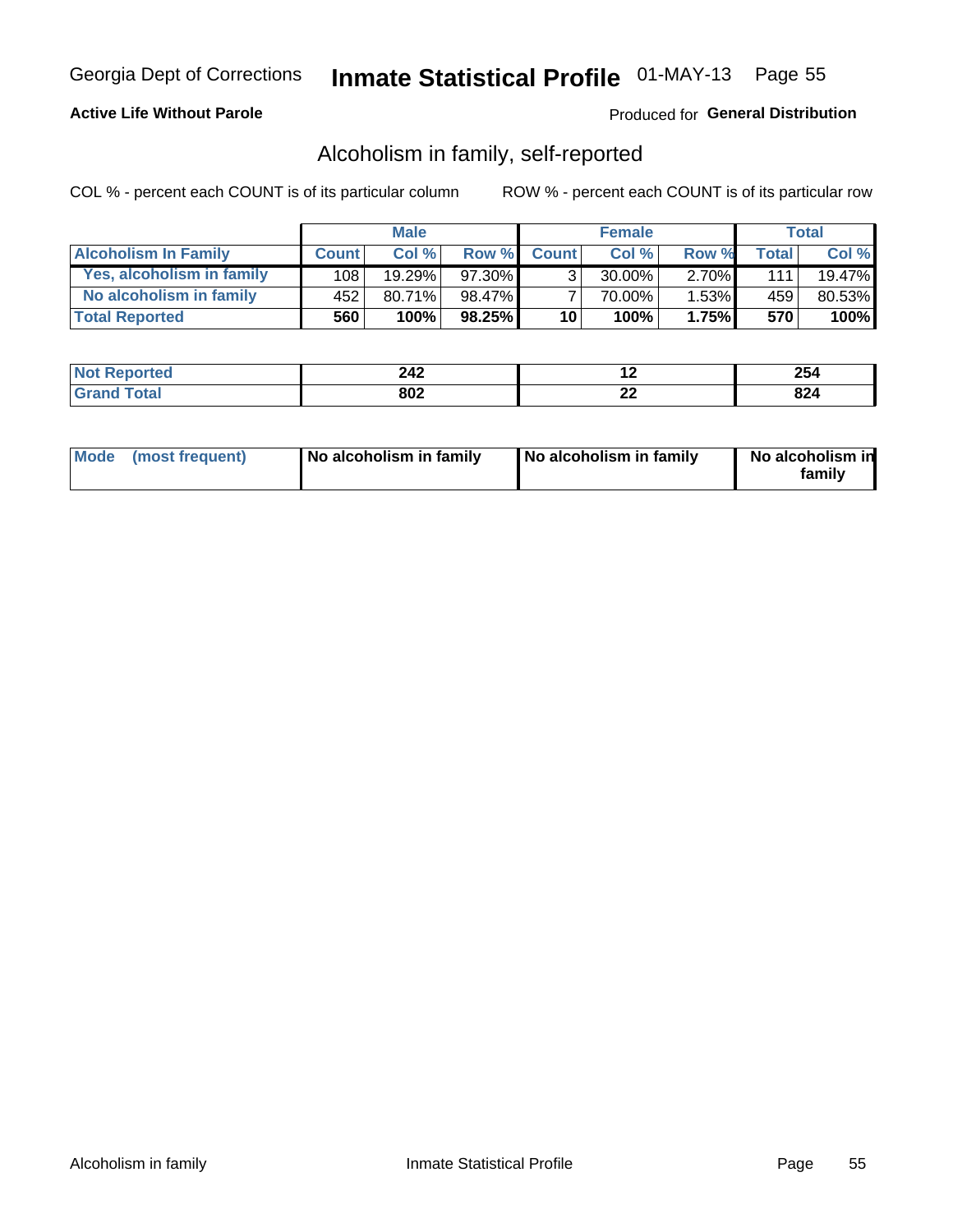## **Active Life Without Parole**

Produced for General Distribution

# Drug abuse in family, self-reported

COL % - percent each COUNT is of its particular column

|                           |              | <b>Male</b> |           |                 | <b>Female</b> |          |       | Total   |
|---------------------------|--------------|-------------|-----------|-----------------|---------------|----------|-------|---------|
| Drug Abuse In Family      | <b>Count</b> | Col%        | Row %     | <b>Count</b>    | Col%          | Row %    | Total | Col %   |
| Yes, drug abuse in family | 63           | 11.25%      | 95.45%    | 3 <sub>1</sub>  | $30.00\%$     | $4.55\%$ | 66    | 11.58%  |
| No drug abuse in family   | 497          | 88.75%      | 98.61%    |                 | 70.00%        | 1.39%    | 504   | 88.42%  |
| <b>Total Reported</b>     | 560          | 100%        | $98.25\%$ | 10 <sub>1</sub> | 100%          | 1.75%    | 570   | $100\%$ |

| المنتقب بالتعبين | 242 | . .            | OE.               |
|------------------|-----|----------------|-------------------|
| <b>eported</b>   |     |                | 2J4               |
| otal             | 802 | ~<br><u>__</u> | or.<br><b>044</b> |

|  | Mode (most frequent) | No drug abuse in family | No drug abuse in family | No drug abuse in<br>family |
|--|----------------------|-------------------------|-------------------------|----------------------------|
|--|----------------------|-------------------------|-------------------------|----------------------------|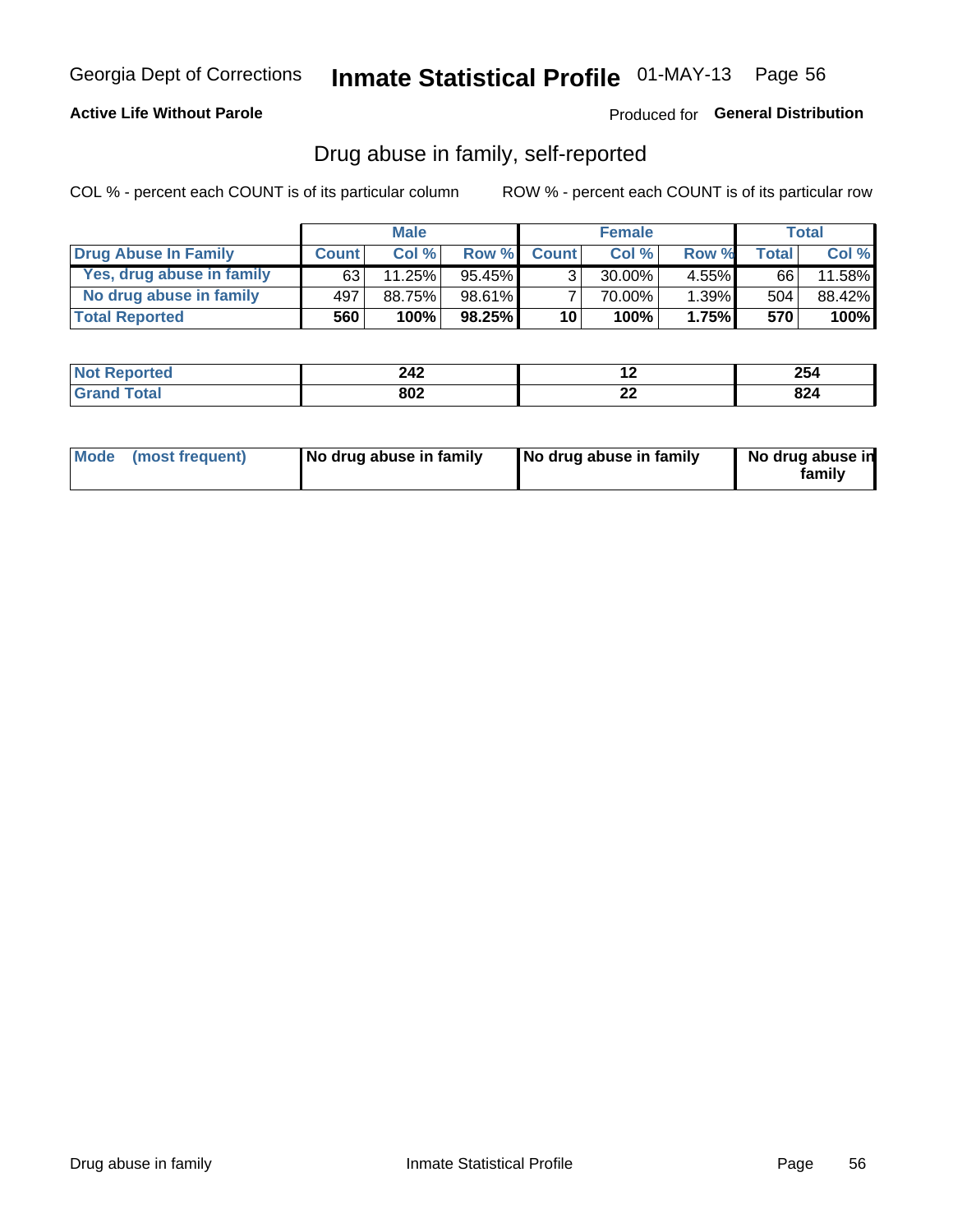## **Active Life Without Parole**

## Produced for General Distribution

# Subjected to frequent beatings, self-reported

COL % - percent each COUNT is of its particular column

|                                   |              | <b>Male</b> |        |              | <b>Female</b> |       |         | Total  |
|-----------------------------------|--------------|-------------|--------|--------------|---------------|-------|---------|--------|
| <b>Frequent beatings</b>          | <b>Count</b> | Col %       | Row %  | <b>Count</b> | Col %         | Row % | Total . | Col %  |
| <b>Yes, subjected to frequent</b> | 34           | 6.07%       | 97.14% |              | 10.00%        | 2.86% | 35      | 6.14%  |
| beatings                          |              |             |        |              |               |       |         |        |
| Not subjected to frequent         | 526          | 93.93%      | 98.32% | 9            | 90.00%        | 1.68% | 535     | 93.86% |
| beatings                          |              |             |        |              |               |       |         |        |
| <b>Total Reported</b>             | 560          | 100%        | 98.25% | 10           | 100%          | 1.75% | 570     | 100%   |

| <b>Not Reported</b> | 242 | . . | 254 |
|---------------------|-----|-----|-----|
| Total               | 802 | LL  | 824 |

| (most frequent)<br>Not subjected to frequent<br><b>Mode</b><br>beatings | Not subjected to frequent   Not subjected to<br>beatings | <b>frequent beatings</b> |
|-------------------------------------------------------------------------|----------------------------------------------------------|--------------------------|
|-------------------------------------------------------------------------|----------------------------------------------------------|--------------------------|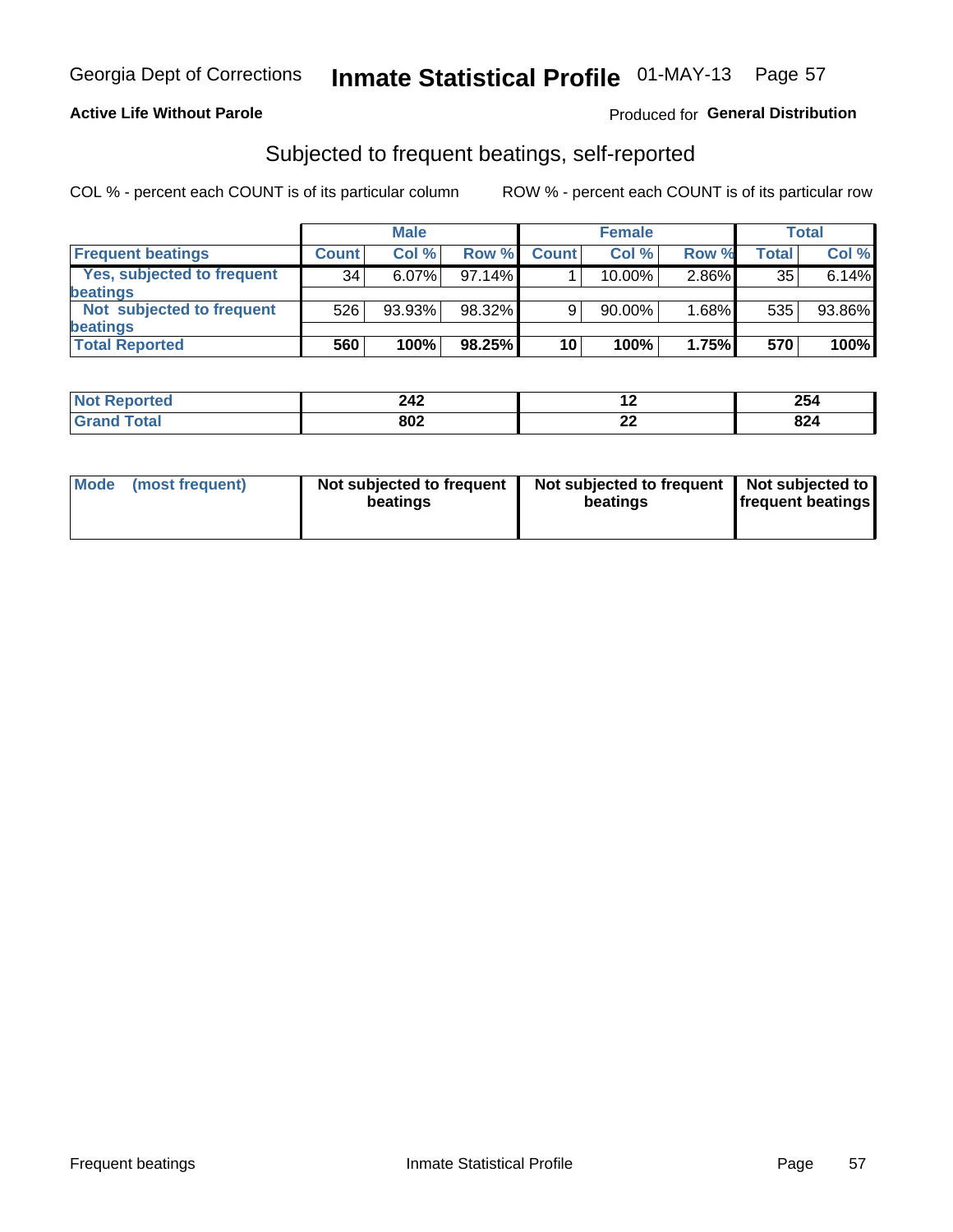# **Active Life Without Parole**

# **Produced for General Distribution**

# Father absent during inmate's childhood

COL % - percent each COUNT is of its particular column

|                           |              | <b>Male</b> |           |                 | <b>Female</b> |          |       | Total  |
|---------------------------|--------------|-------------|-----------|-----------------|---------------|----------|-------|--------|
| <b>Father Absent</b>      | <b>Count</b> | Col%        | Row %     | <b>Count</b>    | Col %         | Row %    | Total | Col %  |
| Yes, father was absent    | 282          | 50.36%      | 98.95%    | 3 <sub>1</sub>  | $30.00\%$     | $1.05\%$ | 285   | 50.00% |
| No, father was not absent | 278          | 49.64%      | $97.54\%$ |                 | 70.00%        | $2.46\%$ | 285   | 50.00% |
| <b>Total Reported</b>     | 560          | 100%        | $98.25\%$ | 10 <sup>1</sup> | 100%          | 1.75%    | 570   | 100%   |

| <b>Not Reported</b> | 242 | . . | OE.<br>204    |
|---------------------|-----|-----|---------------|
| <sup>F</sup> otal   | 802 | --  | 824           |
| ' Grani             |     |     | $\sim$ $\sim$ |

|  | Mode (most frequent) | Yes, father was absent | <b>No. father was not absent</b> | No, father was not<br>absent |
|--|----------------------|------------------------|----------------------------------|------------------------------|
|--|----------------------|------------------------|----------------------------------|------------------------------|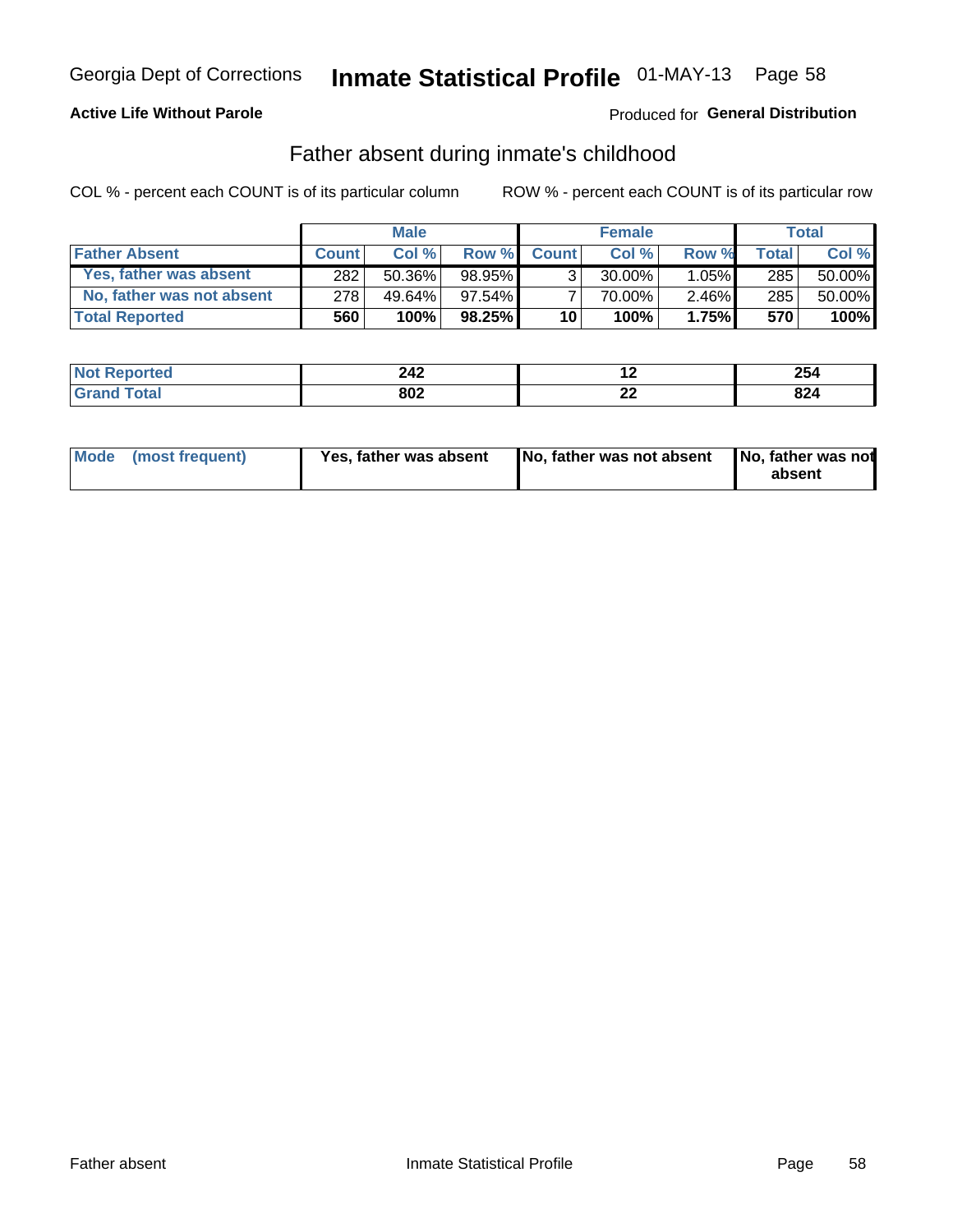# **Active Life Without Parole**

# **Produced for General Distribution**

# Mother absent during inmate's childhood

COL % - percent each COUNT is of its particular column

|                           |              | <b>Male</b> |           |                 | <b>Female</b> |          |       | Total  |
|---------------------------|--------------|-------------|-----------|-----------------|---------------|----------|-------|--------|
| <b>Mother Absent</b>      | <b>Count</b> | Col%        | Row %     | <b>Count</b>    | Col%          | Row %    | Total | Col %  |
| Yes, mother was absent    | 791          | $14.11\%$   | $97.53\%$ | 2               | $20.00\%$     | $2.47\%$ | 81    | 14.21% |
| No, mother was not absent | 481          | 85.89%      | 98.36%    | 8               | 80.00%        | 1.64%    | 489   | 85.79% |
| <b>Total Reported</b>     | 560          | 100%        | 98.25%    | 10 <sup>1</sup> | 100%          | 1.75%    | 570   | 100%   |

| Reported    | 242 |         | OE.                  |
|-------------|-----|---------|----------------------|
| <b>NO</b> t |     |         | ZJ4                  |
| <b>ota</b>  | 802 | .<br>-- | $\sim$<br><b>044</b> |

| Mode (most frequent) | No, mother was not absent   No, mother was not absent   No, mother was | not absent |
|----------------------|------------------------------------------------------------------------|------------|
|                      |                                                                        |            |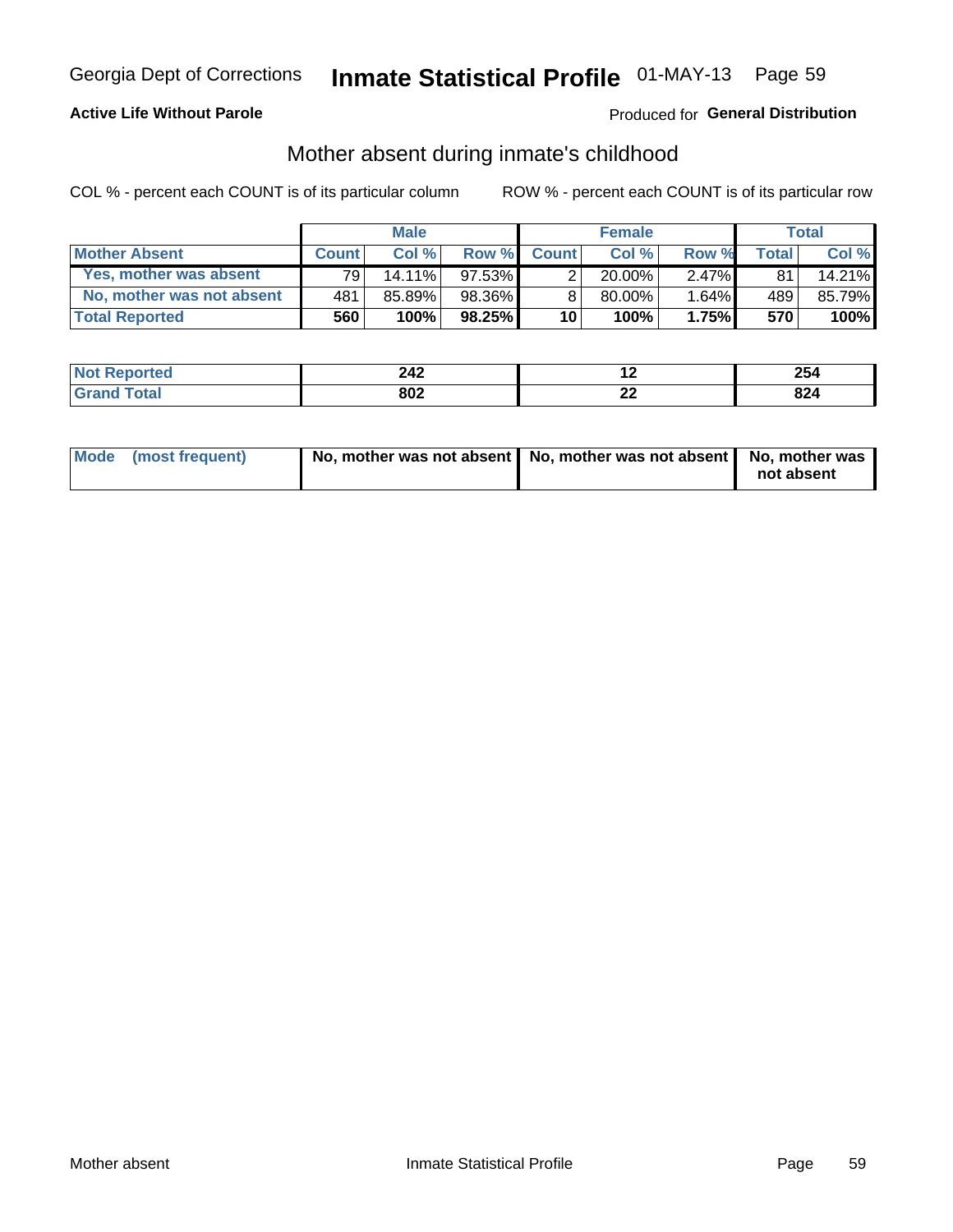## **Active Life Without Parole**

## Produced for General Distribution

# Inmate diagnosed as manipulative

COL % - percent each COUNT is of its particular column

|                       |              | <b>Male</b> |          |              | <b>Female</b> |          |       | Total  |
|-----------------------|--------------|-------------|----------|--------------|---------------|----------|-------|--------|
| <b>Manipulative</b>   | <b>Count</b> | Col %       | Row %    | <b>Count</b> | Col %         | Row %    | Total | Col %  |
| Yes, manipulative     | 134          | 24.10%      | 99.26% ∎ |              | 10.00%        | $0.74\%$ | 135   | 23.85% |
| No, not manipulative  | 422          | 75.90%      | 97.91%   | 9            | $90.00\%$     | $2.09\%$ | 431   | 76.15% |
| <b>Total Reported</b> | 556          | 100%        | 98.23%   | 10           | 100%          | $1.77\%$ | 566   | 100%   |

| <b>Not</b><br><b>Reported</b> | <b>9</b> ላይ<br>44 V     | .  | 258 |
|-------------------------------|-------------------------|----|-----|
| ota                           | $\mathbf{0} \mathbf{0}$ | ^^ | 824 |
| Grar                          | ουΖ                     |    |     |

|  | Mode (most frequent) | No, not manipulative | No, not manipulative | No. not<br><b>I</b> manipulative |
|--|----------------------|----------------------|----------------------|----------------------------------|
|--|----------------------|----------------------|----------------------|----------------------------------|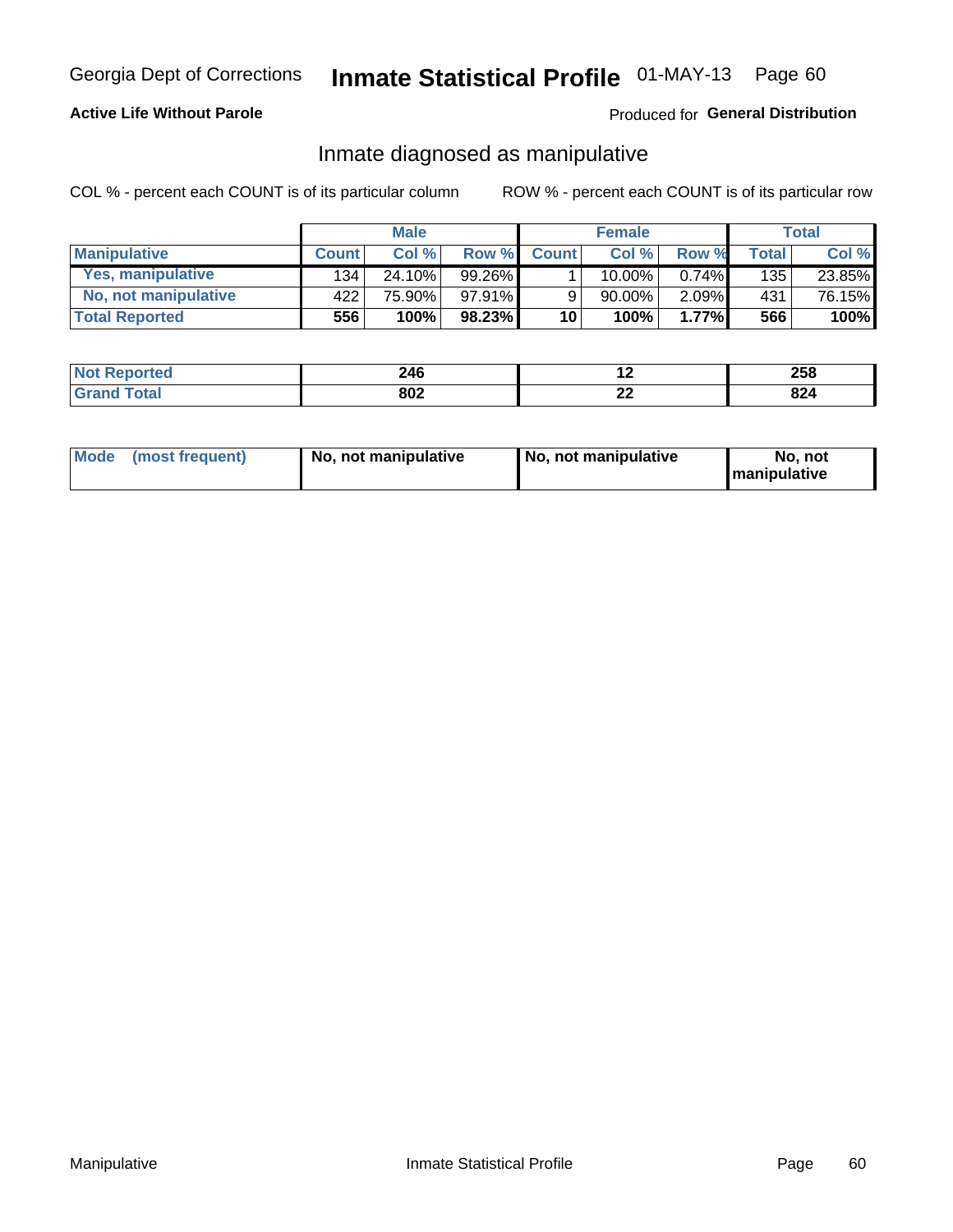# Inmate Statistical Profile 01-MAY-13 Page 61

# **Active Life Without Parole**

Produced for General Distribution

# Inmate diagnosed as assaultive

COL % - percent each COUNT is of its particular column

|                       |              | <b>Male</b> |           |              | <b>Female</b> |          |       | Total  |
|-----------------------|--------------|-------------|-----------|--------------|---------------|----------|-------|--------|
| <b>Assaultive</b>     | <b>Count</b> | Col%        | Row %     | <b>Count</b> | Col%          | Row %    | Total | Col %  |
| Yes, assaultive       | 431          | 77.52%      | 97.95%    | 9            | 90.00%        | $2.05\%$ | 440   | 77.74% |
| No, not assaultive    | 125          | 22.48%      | 99.21%I   |              | $10.00\%$ .   | $0.79\%$ | 126   | 22.26% |
| <b>Total Reported</b> | 556          | 100%        | $98.23\%$ | 10           | 100%          | $1.77\%$ | 566   | 100%   |

| <b>Not</b><br><b>Reported</b> | 246 | . .      | 258           |
|-------------------------------|-----|----------|---------------|
| <b>otal</b>                   | 802 | n.<br>-- | $\sim$<br>044 |

| Mode (most frequent)<br>Yes, assaultive | Yes, assaultive | <b>Yes, assaultive</b> |
|-----------------------------------------|-----------------|------------------------|
|-----------------------------------------|-----------------|------------------------|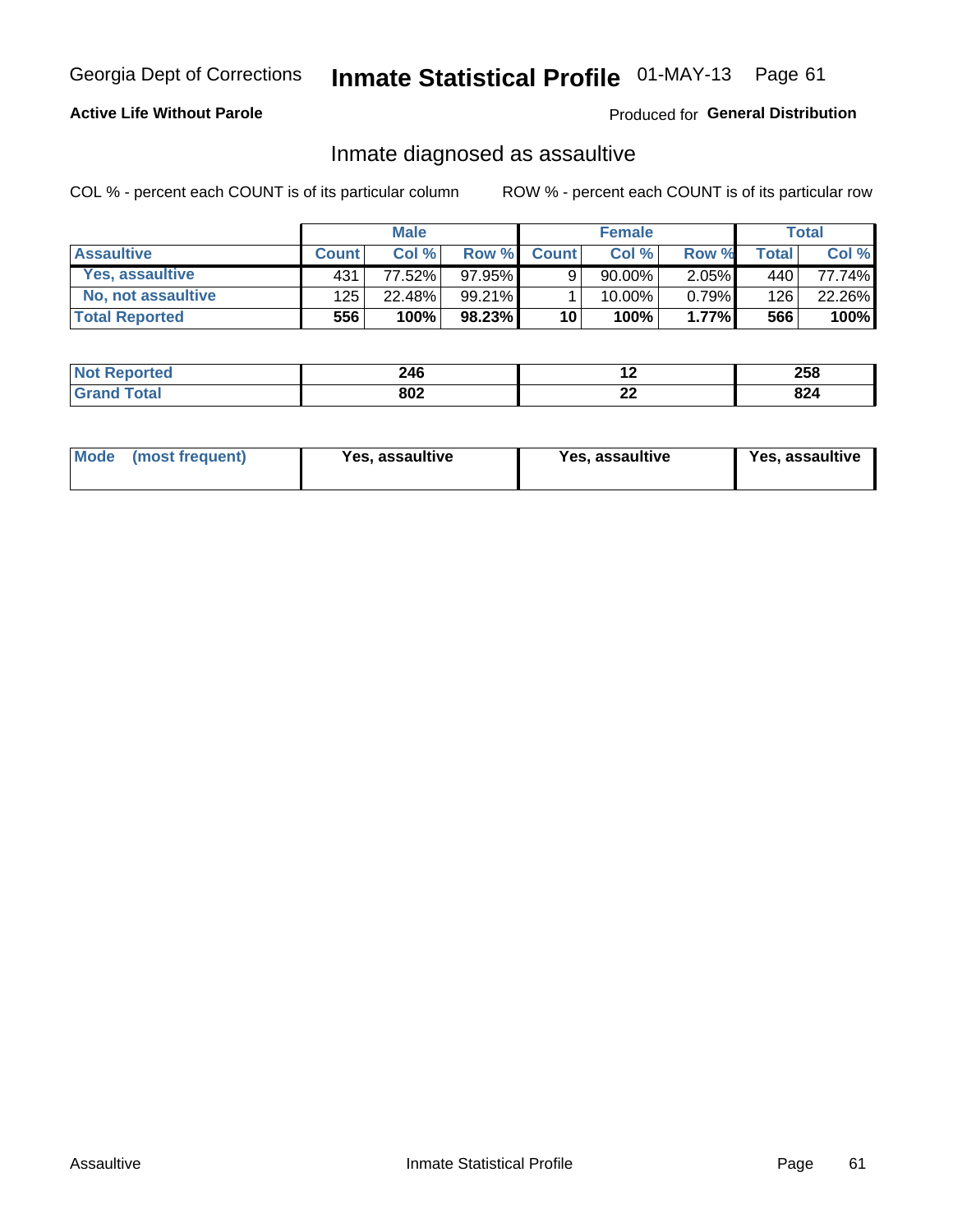# Inmate Statistical Profile 01-MAY-13 Page 62

#### **Active Life Without Parole**

# **Produced for General Distribution**

# Number of prior Georgia incarcerations

COL % - percent each COUNT is of its particular column

|                                       | <b>Male</b>     |        |                    |    | <b>Female</b> | <b>Total</b> |       |        |
|---------------------------------------|-----------------|--------|--------------------|----|---------------|--------------|-------|--------|
| <b>Num of Prior GA Incarcerations</b> | <b>Count</b>    | Col %  | <b>Row % Count</b> |    | Col %         | Row %        | Total | Col %  |
|                                       | 396             | 49.38% | 95.88%             |    | 77.27%        | 4.12%        | 413   | 50.12% |
|                                       | 161             | 20.07% | 100.00%            |    |               |              | 161   | 19.54% |
|                                       | 96              | 11.97% | 97.96%             | 2  | 9.09%         | 2.04%        | 98    | 11.89% |
| 3                                     | 66              | 8.23%  | 97.06%             | 2  | 9.09%         | 2.94%        | 68    | 8.25%  |
|                                       | 42              | 5.24%  | 100.00%            |    |               |              | 42    | 5.10%  |
| 5                                     | 22              | 2.74%  | 100.00%            |    |               |              | 22    | 2.67%  |
| <b>More Than 5</b>                    | 19 <sup>1</sup> | 2.37%  | 95.00%             |    | 4.55%         | 5.00%        | 20    | 2.43%  |
| <b>Total Reported</b>                 | 802             | 100%   | 97.33%             | 22 | 100%          | 2.67%        | 824   | 100%   |

| <b>orteo</b>                |            |               |     |
|-----------------------------|------------|---------------|-----|
| <b>otal</b><br>$\mathbf{u}$ | 000<br>ouz | $\sim$<br>--- | 824 |

| Mean (average)       | 1.19 | -47 |
|----------------------|------|-----|
| Median (middle)      |      |     |
| Mode (most frequent) |      |     |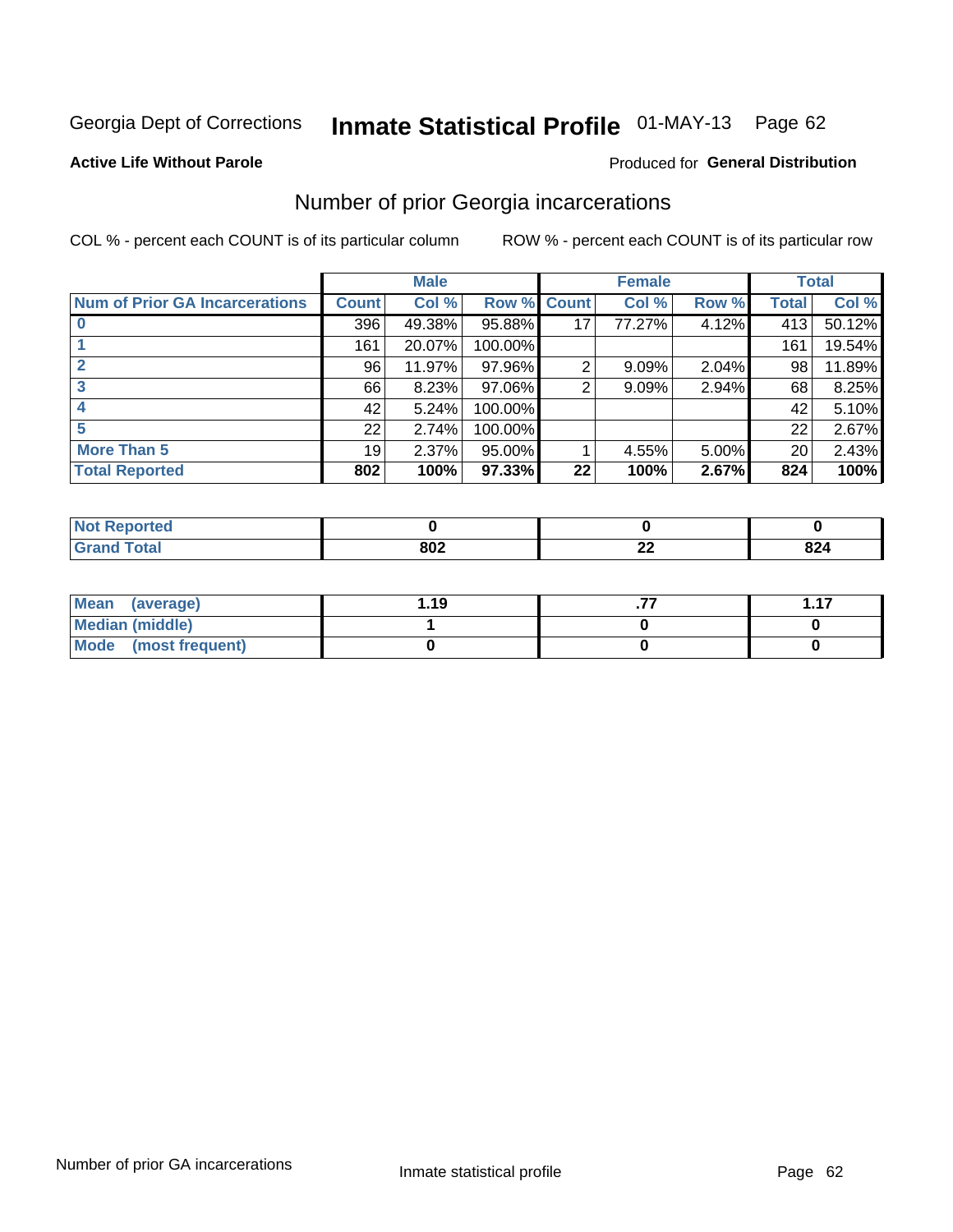# Inmate Statistical Profile 01-MAY-13 Page 63

**Active Life Without Parole** 

Produced for General Distribution

# Prison sentence in years

COL % - percent each COUNT is of its particular column

ROW % - percent each COUNT is of its particular row

|                                 | <b>Male</b> |            |                    | <b>Female</b> |            |       | Total       |         |
|---------------------------------|-------------|------------|--------------------|---------------|------------|-------|-------------|---------|
| <b>Prison Sentence In Years</b> | Count l     | Col %      | <b>Row % Count</b> |               | Col %      | Row % | $\tau$ otal | Col %   |
| <b>Life Without Parole</b>      | 802         | $100.00\%$ | 97.33%             | 22            | $100.00\%$ | 2.67% | 824         | 100.00% |
| <b>Total Reported</b>           | 802         | 100%       | 97.33%             | 22            | 100%       | 2.67% | 824         | 100%    |

| <b>Not Reported</b> |     |          |     |
|---------------------|-----|----------|-----|
| <b>Total</b>        | 802 | ~<br>--- | 824 |

#### **Determinate (numeric) sentences only**

| <b>Mean</b> | <i>(average)</i> |  |  |
|-------------|------------------|--|--|
|             |                  |  |  |

All sentences (including determinate), with life, life without parole, and death sentences figured at 45 years

| $M$ ea<br>(average) | $\sim$ | ,,<br>т. |
|---------------------|--------|----------|
|                     |        |          |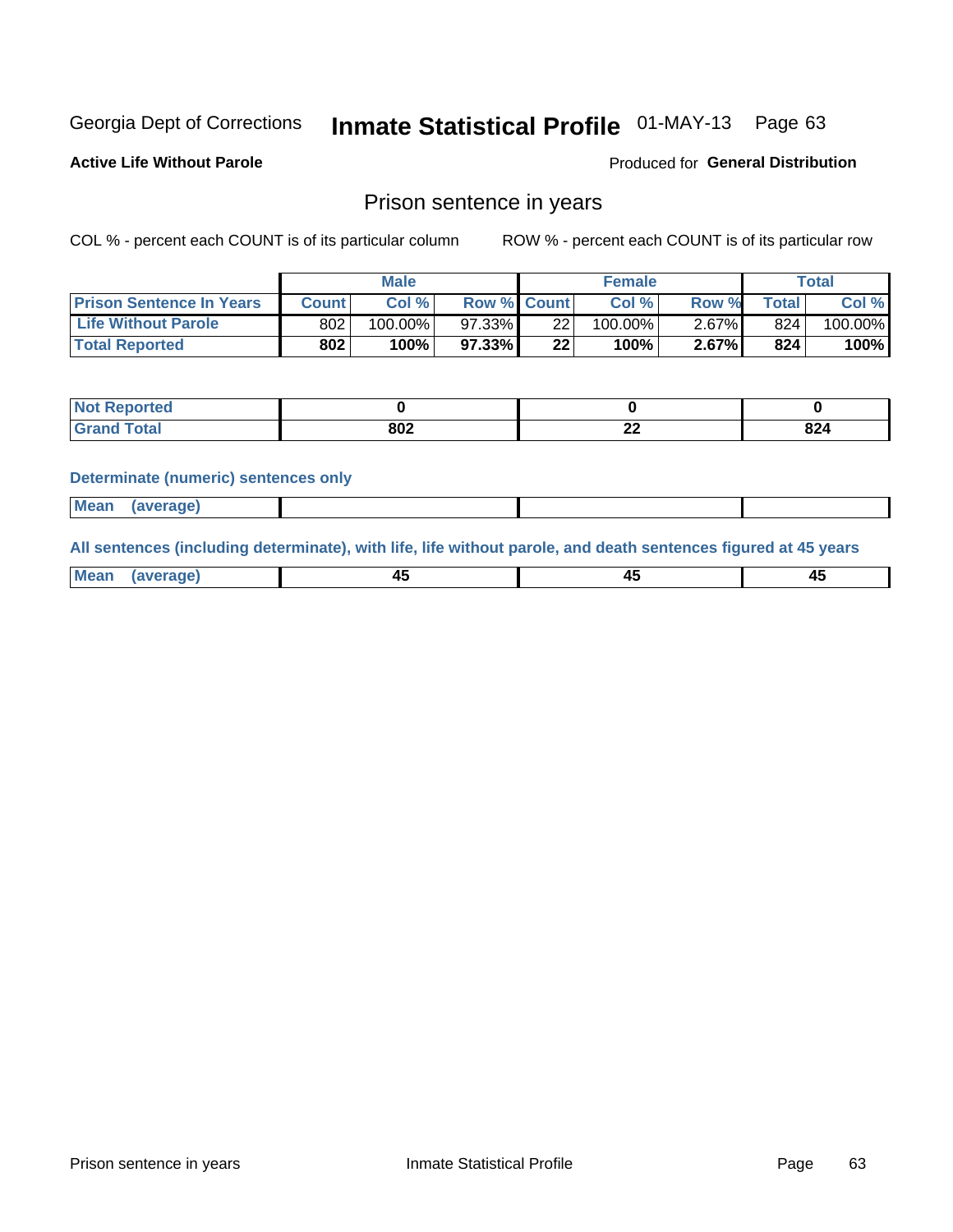#### **Active Life Without Parole**

#### Produced for General Distribution

# Primary offense, broken out into felonies vs misdemeanors

COL % - percent each COUNT is of its particular column

|                                  | <b>Male</b>  |         |                    | <b>Female</b> |         |          | Total              |         |
|----------------------------------|--------------|---------|--------------------|---------------|---------|----------|--------------------|---------|
| <b>Felonies and Misdemeanors</b> | <b>Count</b> | Col%    | <b>Row % Count</b> |               | Col%    | Row %    | Total <sub>1</sub> | Col %   |
| <b>Felonies</b>                  | 802          | 100.00% | $97.33\%$          | 22            | 100.00% | $2.67\%$ | 824                | 100.00% |
| <b>Total Reported</b>            | 802          | $100\%$ | 97.33%             | 22            | 100%    | 2.67%    | 824                | 100%    |

| <b>Not Reported</b>         |            |     |     |
|-----------------------------|------------|-----|-----|
| <b>Total</b><br>Gran<br>uuu | onn<br>אטנ | 802 | 824 |

| <b>Mode</b><br>frequent)<br>nies<br>≧ (most tr.<br>. | onies<br>. | lonies<br>ею<br>____ |
|------------------------------------------------------|------------|----------------------|
|------------------------------------------------------|------------|----------------------|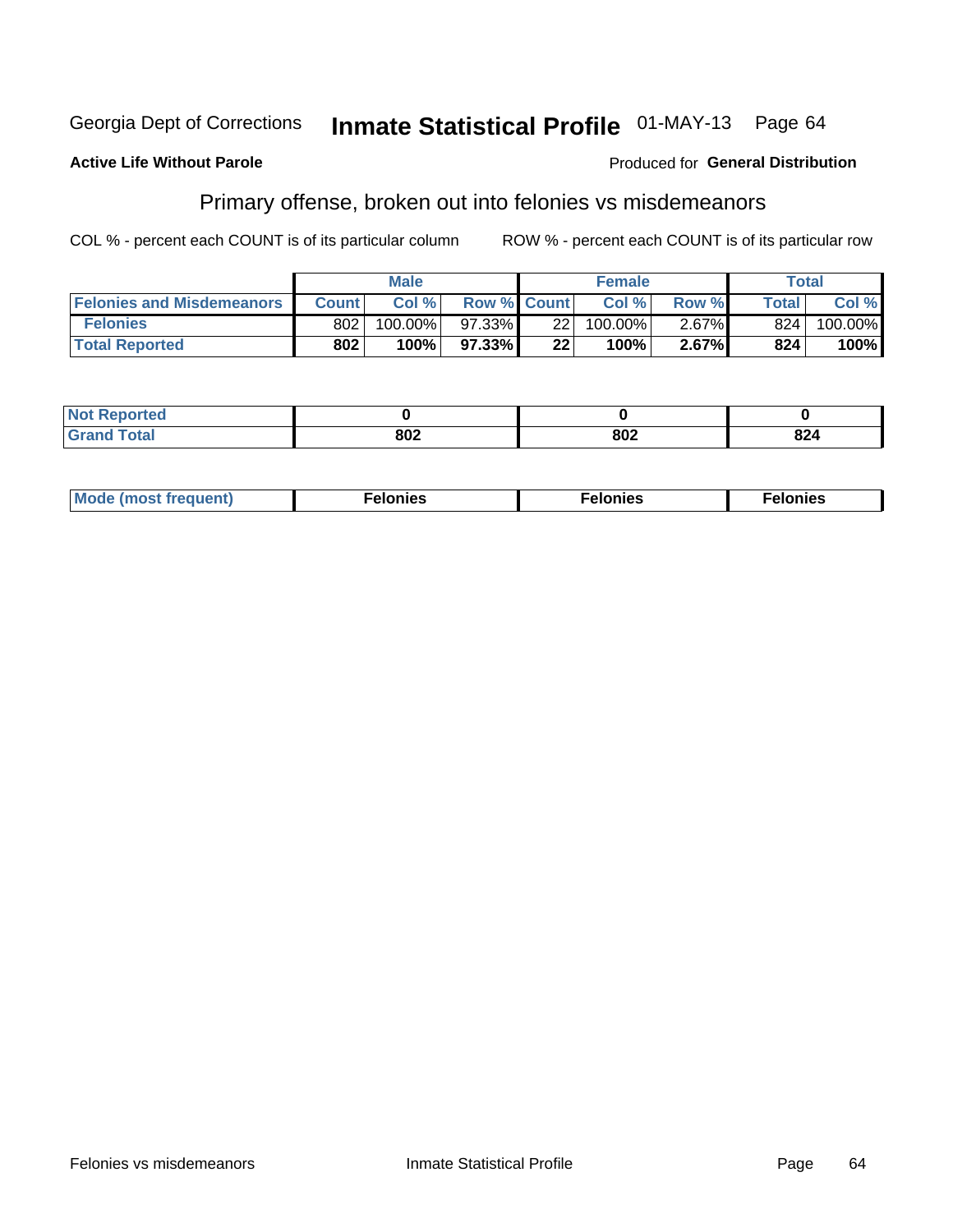# Inmate Statistical Profile 01-MAY-13 Page 65

### **Active Life Without Parole**

#### Produced for General Distribution

# Primary offense, broken out into six broad crime categories

COL % - percent each COUNT is of its particular column

|                         |                 | <b>Male</b> |         |                    | <b>Female</b> |       |                 | <b>Total</b> |
|-------------------------|-----------------|-------------|---------|--------------------|---------------|-------|-----------------|--------------|
| <b>Crime Categories</b> | <b>Count</b>    | Col %       |         | <b>Row % Count</b> | Col %         | Row % | <b>Total</b>    | Col %        |
| <b>Violent</b>          | 673             | 83.92%      | 96.83%  | 22 <sub>1</sub>    | 100.00%       | 3.17% | 695             | 84.34%       |
| <b>Sex Crime</b>        | 110             | 13.72%      | 100.00% |                    | .00%          |       | 110             | 13.35%       |
| 3<br><b>Property</b>    | 3               | .37%        | 100.00% |                    | .00%          |       | 3               | $.36\%$      |
| <b>Drug</b><br>4        | 14 <sub>1</sub> | 1.75%       | 100.00% |                    | .00%          |       | 14 <sub>1</sub> | 1.70%        |
| <b>Other</b><br>6       | $\overline{2}$  | .25%        | 100.00% |                    | .00%          |       | 2               | .24%         |
| <b>Total Reported</b>   | 802             | 100%        | 97.33%  | 22                 | 100%          | 2.67% | 824             | 100%         |

| <b>Not Reported</b> |     |          |     |
|---------------------|-----|----------|-----|
| <b>Total</b>        | 802 | ^^<br>-- | 824 |

| M | <br>. |  |
|---|-------|--|
|   |       |  |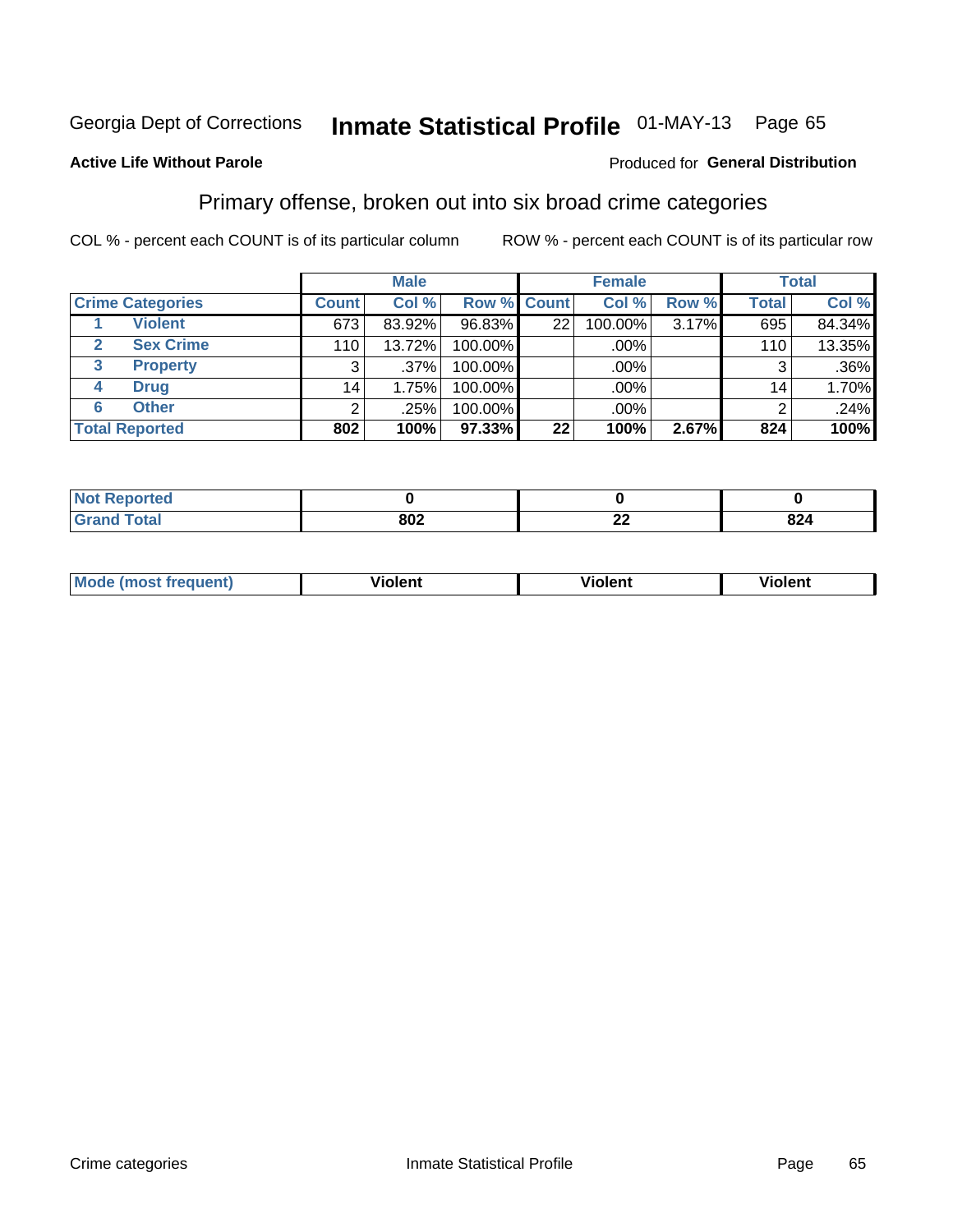# Inmate Statistical Profile 01-MAY-13 Page 66

#### **Active Life Without Parole**

#### Produced for General Distribution

# Primary offense, detailed offense code

COL % - percent each COUNT is of its particular column

|   |                                          |                  | <b>Male</b> |         |                 | <b>Female</b> |         | <b>Total</b>   |        |
|---|------------------------------------------|------------------|-------------|---------|-----------------|---------------|---------|----------------|--------|
|   | <b>Primary Offense</b>                   | <b>Count</b>     | Col %       | Row %   | <b>Count</b>    | Col%          | Row %   | <b>Total</b>   | Col %  |
| F | <b>Aggrav Child Molestation</b>          | 16               | 2.00%       | 100.00% |                 |               |         | 16             | 1.94%  |
| F | <b>Aggrav Sexual Battery</b>             | 4                | .50%        | 100.00% |                 |               |         | 4              | .49%   |
| F | <b>Aggrav Sodomy</b>                     | 10               | 1.25%       | 100.00% |                 |               |         | 10             | 1.21%  |
| F | <b>Armed Robbery</b>                     | 121              | 15.09%      | 98.37%  | $\overline{2}$  | 9.09%         | 1.63%   | 123            | 14.93% |
| F | <b>Att/Consprcy Commt</b><br>C/S/Of      | 1                | .12%        | 100.00% |                 |               |         |                | .12%   |
| F | <b>Burg Bef 7/1/12</b>                   | 3                | .37%        | 100.00% |                 |               |         | 3              | .36%   |
| F | <b>Child Molestation</b>                 | 4                | .50%        | 100.00% |                 |               |         | 4              | .49%   |
| F | <b>Cruelty To Children</b>               | 1                | .12%        | 100.00% |                 |               |         | 1              | .12%   |
| F | <b>Feticide</b>                          |                  |             |         | 1               | 4.55%         | 100.00% | 1              | .12%   |
| F | <b>Hijacking Motor Vehicle</b>           | 1                | .12%        | 100.00% |                 |               |         | 1              | .12%   |
| F | <b>Kidnapping</b>                        | 64               | 7.98%       | 100.00% |                 |               |         | 64             | 7.77%  |
| F | <b>Murder</b>                            | 485              | 60.47%      | 96.23%  | 19              | 86.36%        | 3.77%   | 504            | 61.17% |
| F | <b>Poss Firearm Convct</b>               | 1                | .12%        | 100.00% |                 |               |         | 1              | .12%   |
|   | <b>Felon</b>                             |                  |             |         |                 |               |         |                |        |
| F | <b>Poss Of Certain</b><br><b>Weapons</b> | 1                | .12%        | 100.00% |                 |               |         | $\mathbf 1$    | .12%   |
| F | <b>Poss Of Cocaine</b>                   | 3                | .37%        | 100.00% |                 |               |         | 3              | .36%   |
| F | <b>Poss W Int Dist Cocaine</b>           |                  | .12%        | 100.00% |                 |               |         |                | .12%   |
| F | <b>Rape</b>                              | 76               | 9.48%       | 100.00% |                 |               |         | 76             | 9.22%  |
| F | <b>Robbery</b>                           | 1                | .12%        | 100.00% |                 |               |         | 1              | .12%   |
| F | <b>S/D Cocaine</b>                       | 5                | .62%        | 100.00% |                 |               |         | 5              | .61%   |
| F | <b>Traf Cocaine 401+ Gm</b>              | 1                | .12%        | 100.00% |                 |               |         | 1              | .12%   |
| F | <b>Traf Cocaine Less 200</b>             | $\overline{2}$   | .25%        | 100.00% |                 |               |         | $\overline{2}$ | .24%   |
| F | Gm<br><b>Traf Methamph 28-199</b>        | 1                | .12%        | 100.00% |                 |               |         | 1              | .12%   |
|   | Gm                                       |                  |             |         |                 |               |         |                |        |
|   | <b>Total Rported</b>                     | $\overline{802}$ | 100%        | 97.33%  | $\overline{22}$ | 100%          | 2.67%   | 824            | 100%   |

| oorted<br>m. |     |              |     |
|--------------|-----|--------------|-----|
| <b>otal</b>  | 802 | $\sim$<br>44 | 824 |

| Mode (most frequent) | 1101 Murder | 1101 Murder | 1101 Murder |
|----------------------|-------------|-------------|-------------|
|                      |             |             |             |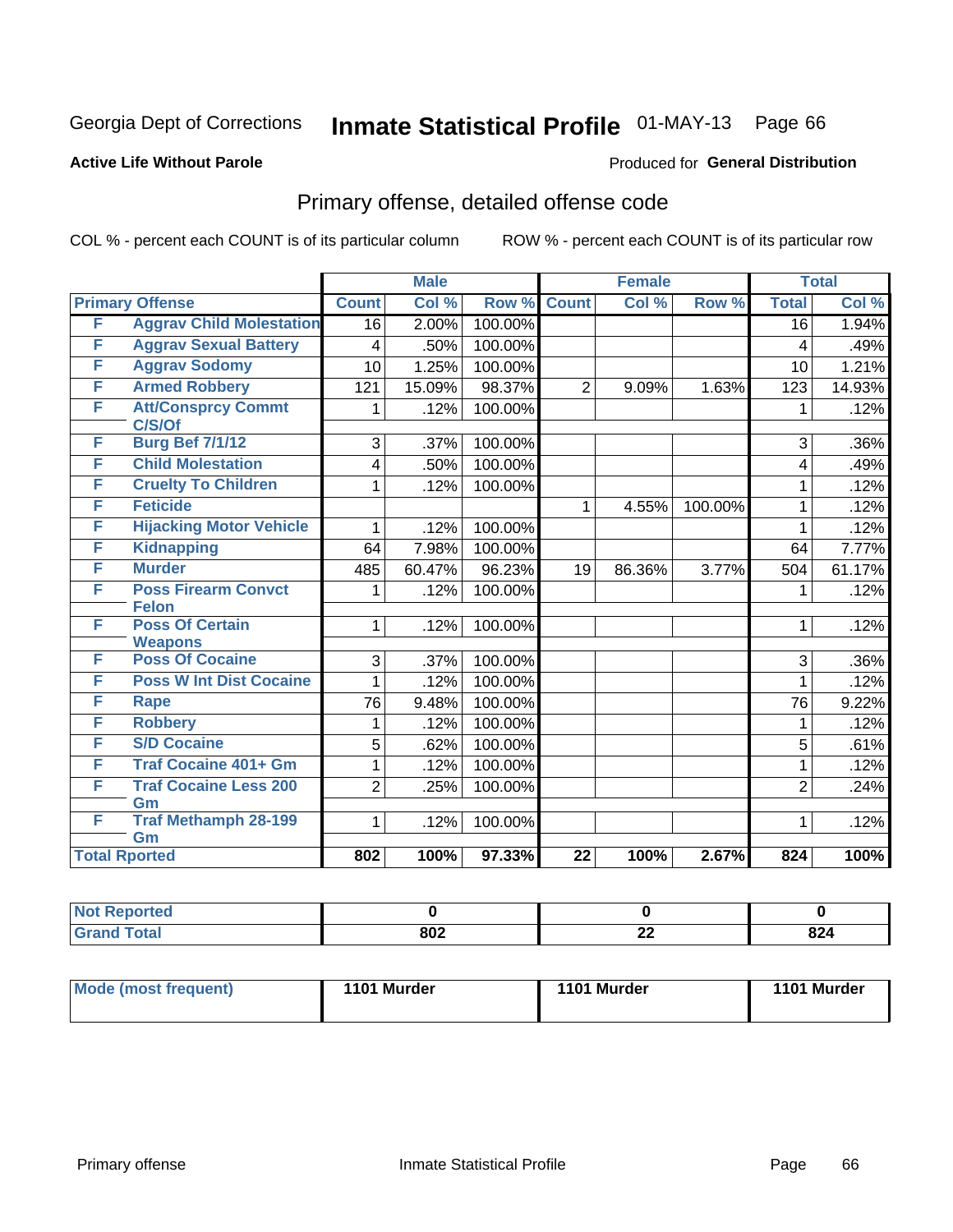### **Active Life Without Parole**

#### Produced for **General Distribution**

# County of conviction of primary offense

|     |                             |                | <b>Male</b> |         |              | <b>Female</b> |        |                | <b>Total</b> |
|-----|-----------------------------|----------------|-------------|---------|--------------|---------------|--------|----------------|--------------|
|     | <b>County of Conviction</b> | <b>Count</b>   | Col %       | Row %   | <b>Count</b> | Col %         | Row %  | <b>Total</b>   | Col %        |
| 001 | <b>Appling County</b>       | 3              | .37%        | 100.00% |              |               |        | 3              | $.36\%$      |
| 002 | <b>Atkinson County</b>      | $\overline{2}$ | .25%        | 100.00% |              |               |        | $\overline{2}$ | .24%         |
| 003 | <b>Bacon County</b>         | $\mathbf 1$    | .12%        | 100.00% |              |               |        | 1              | .12%         |
| 005 | <b>Baldwin County</b>       | 4              | .50%        | 100.00% |              |               |        | 4              | .49%         |
| 006 | <b>Banks County</b>         | 1              | .12%        | 100.00% |              |               |        | 1              | .12%         |
| 007 | <b>Barrow County</b>        | 6              | .75%        | 100.00% |              |               |        | 6              | .73%         |
| 008 | <b>Bartow County</b>        | 5              | .62%        | 100.00% |              |               |        | 5              | .61%         |
| 009 | <b>Ben Hill County</b>      | 4              | .50%        | 100.00% |              |               |        | 4              | .49%         |
| 010 | <b>Berrien County</b>       | $\overline{2}$ | .25%        | 100.00% |              |               |        | $\overline{2}$ | .24%         |
| 011 | <b>Bibb County</b>          | 23             | 2.87%       | 100.00% |              |               |        | 23             | 2.79%        |
| 012 | <b>Bleckley County</b>      | 1              | .12%        | 100.00% |              |               |        | 1              | .12%         |
| 013 | <b>Brantley County</b>      | $\overline{c}$ | .25%        | 100.00% |              |               |        | $\overline{2}$ | .24%         |
| 014 | <b>Brooks County</b>        | 1              | .12%        | 100.00% |              |               |        | $\mathbf{1}$   | .12%         |
| 016 | <b>Bulloch County</b>       | 5              | .62%        | 83.33%  | 1            | 4.55%         | 16.67% | 6              | .73%         |
| 017 | <b>Burke County</b>         | 6              | .75%        | 100.00% |              |               |        | 6              | .73%         |
| 018 | <b>Butts County</b>         | 5              | .62%        | 100.00% |              |               |        | 5              | .61%         |
| 020 | <b>Camden County</b>        | 5              | .62%        | 100.00% |              |               |        | 5              | .61%         |
| 021 | <b>Candler County</b>       | $\mathbf{1}$   | .12%        | 100.00% |              |               |        | $\mathbf{1}$   | .12%         |
| 022 | <b>Carroll County</b>       | 3              | .37%        | 100.00% |              |               |        | 3              | .36%         |
| 023 | <b>Catoosa County</b>       | 3              | .37%        | 100.00% |              |               |        | $\overline{3}$ | .36%         |
| 024 | <b>Charlton County</b>      | $\mathbf 1$    | .12%        | 100.00% |              |               |        | 1              | .12%         |
| 025 | <b>Chatham County</b>       | 29             | 3.62%       | 100.00% |              |               |        | 29             | 3.52%        |
| 027 | <b>Chattooga County</b>     | $\mathbf{1}$   | .12%        | 100.00% |              |               |        | 1              | .12%         |
| 028 | <b>Cherokee County</b>      | 3              | .37%        | 100.00% |              |               |        | 3              | .36%         |
| 029 | <b>Clarke County</b>        | 17             | 2.12%       | 100.00% |              |               |        | 17             | 2.06%        |
| 031 | <b>Clayton County</b>       | 39             | 4.86%       | 97.50%  | 1            | 4.55%         | 2.50%  | 40             | 4.85%        |
| 032 | <b>Clinch County</b>        | $\mathbf 1$    | .12%        | 100.00% |              |               |        | 1              | .12%         |
| 033 | <b>Cobb County</b>          | 32             | 3.99%       | 96.97%  | 1            | 4.55%         | 3.03%  | 33             | 4.00%        |
| 034 | <b>Coffee County</b>        | 4              | .50%        | 100.00% |              |               |        | 4              | .49%         |
| 035 | <b>Colquitt County</b>      | 4              | .50%        | 100.00% |              |               |        | 4              | .49%         |
| 036 | <b>Columbia County</b>      | $\overline{7}$ | .87%        | 70.00%  | 3            | 13.64%        | 30.00% | 10             | 1.21%        |
| 037 | <b>Cook County</b>          | 4              | .50%        | 100.00% |              |               |        | 4              | .49%         |
| 038 | <b>Coweta County</b>        | 5              | .62%        | 100.00% |              |               |        | 5              | .61%         |
| 040 | <b>Crisp County</b>         | 3              | .37%        | 100.00% |              |               |        | 3              | .36%         |
| 041 | <b>Dade County</b>          | $\mathbf 1$    | .12%        | 100.00% |              |               |        | $\mathbf{1}$   | .12%         |
| 042 | <b>Dawson County</b>        | 1              | .12%        | 100.00% |              |               |        | 1              | .12%         |
| 043 | <b>Decatur County</b>       | $\overline{2}$ | .25%        | 100.00% |              |               |        | $\overline{2}$ | .24%         |
| 044 | <b>Dekalb County</b>        | 65             | 8.10%       | 98.48%  | 1            | 4.55%         | 1.52%  | 66             | 8.01%        |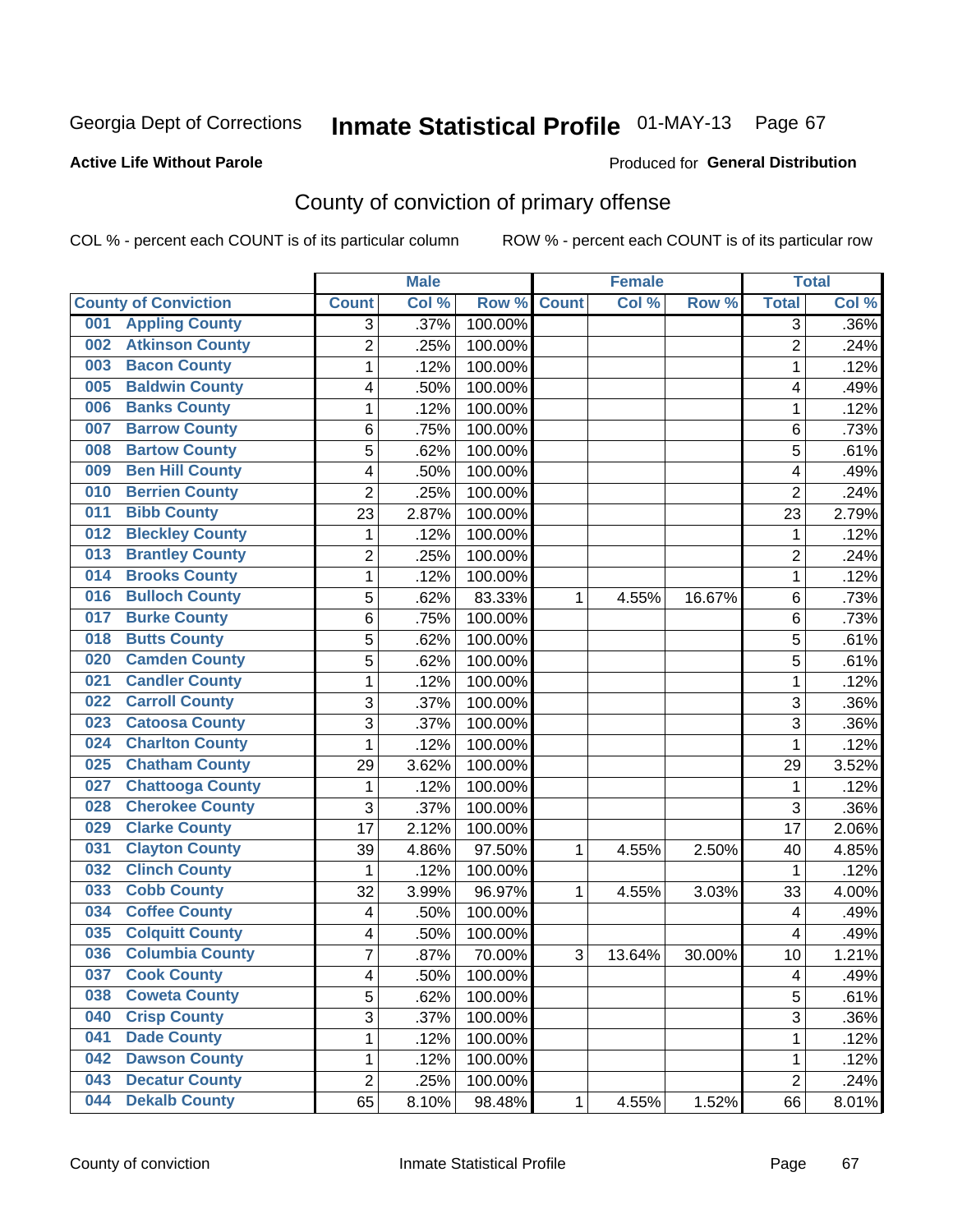#### **Active Life Without Parole**

#### Produced for **General Distribution**

# County of conviction of primary offense

|     |                             |                | <b>Male</b> |         |                | <b>Female</b> |        |                | <b>Total</b> |
|-----|-----------------------------|----------------|-------------|---------|----------------|---------------|--------|----------------|--------------|
|     | <b>County of Conviction</b> | <b>Count</b>   | Col %       | Row %   | <b>Count</b>   | Col %         | Row %  | <b>Total</b>   | Col %        |
| 045 | <b>Dodge County</b>         | 1              | .12%        | 100.00% |                |               |        | 1              | .12%         |
| 046 | <b>Dooly County</b>         | $\overline{2}$ | .25%        | 100.00% |                |               |        | $\overline{2}$ | .24%         |
| 047 | <b>Dougherty County</b>     | 26             | 3.24%       | 96.30%  | 1              | 4.55%         | 3.70%  | 27             | 3.28%        |
| 048 | <b>Douglas County</b>       | 27             | 3.37%       | 96.43%  | 1              | 4.55%         | 3.57%  | 28             | 3.40%        |
| 049 | <b>Early County</b>         | $\mathbf{1}$   | .12%        | 100.00% |                |               |        | $\mathbf{1}$   | .12%         |
| 051 | <b>Effingham County</b>     | 4              | .50%        | 100.00% |                |               |        | 4              | .49%         |
| 052 | <b>Elbert County</b>        | $\overline{c}$ | .25%        | 100.00% |                |               |        | $\overline{2}$ | .24%         |
| 053 | <b>Emanuel County</b>       | $\overline{7}$ | .87%        | 100.00% |                |               |        | $\overline{7}$ | .85%         |
| 056 | <b>Fayette County</b>       | 4              | .50%        | 100.00% |                |               |        | 4              | .49%         |
| 057 | <b>Floyd County</b>         | 10             | 1.25%       | 100.00% |                |               |        | 10             | 1.21%        |
| 058 | <b>Forsyth County</b>       | 4              | .50%        | 100.00% |                |               |        | 4              | .49%         |
| 059 | <b>Franklin County</b>      | 3              | .37%        | 100.00% |                |               |        | $\overline{3}$ | .36%         |
| 060 | <b>Fulton County</b>        | 88             | 10.97%      | 97.78%  | $\overline{2}$ | 9.09%         | 2.22%  | 90             | 10.92%       |
| 061 | <b>Gilmer County</b>        | $\overline{2}$ | .25%        | 100.00% |                |               |        | $\overline{2}$ | .24%         |
| 063 | <b>Glynn County</b>         | 15             | 1.87%       | 93.75%  | 1              | 4.55%         | 6.25%  | 16             | 1.94%        |
| 064 | <b>Gordon County</b>        | 3              | .37%        | 100.00% |                |               |        | 3              | .36%         |
| 066 | <b>Greene County</b>        | 1              | .12%        | 100.00% |                |               |        | $\mathbf{1}$   | .12%         |
| 067 | <b>Gwinnett County</b>      | 13             | 1.62%       | 92.86%  | 1              | 4.55%         | 7.14%  | 14             | 1.70%        |
| 068 | <b>Habersham County</b>     | 5              | .62%        | 100.00% |                |               |        | 5              | .61%         |
| 069 | <b>Hall County</b>          | 14             | 1.75%       | 87.50%  | $\overline{2}$ | 9.09%         | 12.50% | 16             | 1.94%        |
| 070 | <b>Hancock County</b>       | $\mathbf{1}$   | .12%        | 100.00% |                |               |        | $\mathbf{1}$   | .12%         |
| 071 | <b>Haralson County</b>      | $\overline{2}$ | .25%        | 100.00% |                |               |        | $\overline{2}$ | .24%         |
| 072 | <b>Harris County</b>        | $\overline{c}$ | .25%        | 100.00% |                |               |        | $\overline{2}$ | .24%         |
| 073 | <b>Hart County</b>          | 3              | .37%        | 100.00% |                |               |        | $\overline{3}$ | .36%         |
| 075 | <b>Henry County</b>         | 10             | 1.25%       | 100.00% |                |               |        | 10             | 1.21%        |
| 076 | <b>Houston County</b>       | 15             | 1.87%       | 100.00% |                |               |        | 15             | 1.82%        |
| 077 | <b>Irwin County</b>         | $\mathbf 1$    | .12%        | 100.00% |                |               |        | 1              | .12%         |
| 078 | <b>Jackson County</b>       | 10             | 1.25%       | 100.00% |                |               |        | 10             | 1.21%        |
| 079 | <b>Jasper County</b>        | $\mathbf{1}$   | .12%        | 100.00% |                |               |        | $\mathbf{1}$   | .12%         |
| 080 | <b>Jeff Davis County</b>    | $\mathbf{1}$   | .12%        | 100.00% |                |               |        | $\mathbf{1}$   | .12%         |
| 081 | <b>Jefferson County</b>     | $\mathbf{1}$   | .12%        | 100.00% |                |               |        | 1              | .12%         |
| 082 | <b>Jenkins County</b>       | 1              | .12%        | 100.00% |                |               |        | 1              | .12%         |
| 083 | <b>Johnson County</b>       | $\mathbf{1}$   | .12%        | 100.00% |                |               |        | $\mathbf{1}$   | .12%         |
| 084 | <b>Jones County</b>         | $\overline{2}$ | .25%        | 100.00% |                |               |        | $\overline{2}$ | .24%         |
| 087 | <b>Laurens County</b>       | $\overline{3}$ | .37%        | 100.00% |                |               |        | $\overline{3}$ | .36%         |
| 088 | <b>Lee County</b>           | $\overline{2}$ | .25%        | 100.00% |                |               |        | $\overline{2}$ | .24%         |
| 089 | <b>Liberty County</b>       | 6              | .75%        | 85.71%  | $\mathbf{1}$   | 4.55%         | 14.29% | $\overline{7}$ | .85%         |
| 090 | <b>Lincoln County</b>       | 1              | .12%        | 100.00% |                |               |        | $\mathbf 1$    | .12%         |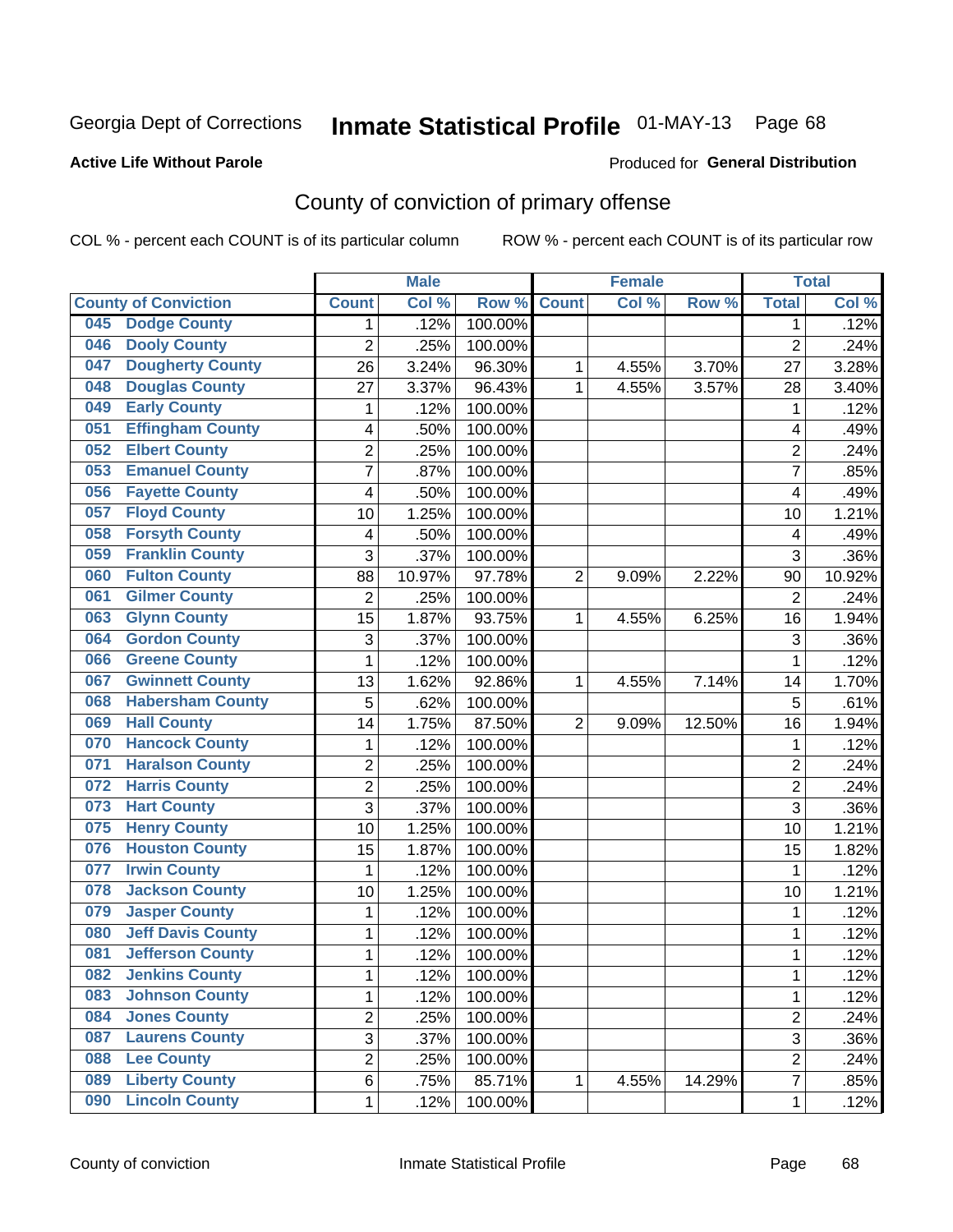#### **Active Life Without Parole**

#### Produced for **General Distribution**

# County of conviction of primary offense

|                                           |                         | <b>Male</b> |         |              | <b>Female</b> |        |                | <b>Total</b> |
|-------------------------------------------|-------------------------|-------------|---------|--------------|---------------|--------|----------------|--------------|
| <b>County of Conviction</b>               | <b>Count</b>            | Col %       | Row %   | <b>Count</b> | Col %         | Row %  | <b>Total</b>   | Col %        |
| <b>Long County</b><br>091                 | 3                       | .37%        | 100.00% |              |               |        | $\overline{3}$ | $.36\%$      |
| <b>Lowndes County</b><br>092              | 6                       | .75%        | 100.00% |              |               |        | 6              | .73%         |
| <b>Madison County</b><br>095              | 1                       | .12%        | 100.00% |              |               |        | 1              | .12%         |
| <b>Marion County</b><br>096               | 1                       | .12%        | 100.00% |              |               |        | 1              | .12%         |
| <b>Mcduffie County</b><br>097             | 2                       | .25%        | 100.00% |              |               |        | $\overline{2}$ | .24%         |
| <b>Mcintosh County</b><br>098             | 1                       | .12%        | 100.00% |              |               |        | $\mathbf{1}$   | .12%         |
| <b>Miller County</b><br>100               | 1                       | .12%        | 100.00% |              |               |        | 1              | .12%         |
| <b>Monroe County</b><br>102               | 5                       | .62%        | 100.00% |              |               |        | 5              | .61%         |
| <b>Morgan County</b><br>104               | 1                       | .12%        | 100.00% |              |               |        | $\mathbf{1}$   | .12%         |
| <b>Muscogee County</b><br>106             | 23                      | 2.87%       | 100.00% |              |               |        | 23             | 2.79%        |
| <b>Newton County</b><br>107               | 5                       | .62%        | 83.33%  | 1            | 4.55%         | 16.67% | $\,6$          | .73%         |
| <b>Oglethorpe County</b><br>109           | 1                       | .12%        | 100.00% |              |               |        | 1              | .12%         |
| <b>Paulding County</b><br>110             | 2                       | .25%        | 100.00% |              |               |        | $\overline{2}$ | .24%         |
| <b>Pierce County</b><br>113               | 1                       | .12%        | 100.00% |              |               |        | $\mathbf{1}$   | .12%         |
| <b>Pike County</b><br>$\overline{114}$    | 4                       | .50%        | 80.00%  | 1            | 4.55%         | 20.00% | 5              | .61%         |
| <b>Polk County</b><br>$\overline{115}$    | $\overline{2}$          | .25%        | 100.00% |              |               |        | $\overline{2}$ | .24%         |
| <b>Pulaski County</b><br>$\overline{116}$ | 1                       | .12%        | 100.00% |              |               |        | 1              | .12%         |
| <b>Putnam County</b><br>117               | 7                       | .87%        | 100.00% |              |               |        | 7              | .85%         |
| <b>Rabun County</b><br>119                | 1                       | .12%        | 100.00% |              |               |        | $\mathbf{1}$   | .12%         |
| <b>Randolph County</b><br>120             | $\overline{2}$          | .25%        | 100.00% |              |               |        | $\overline{2}$ | .24%         |
| <b>Richmond County</b><br>121             | 38                      | 4.74%       | 97.44%  | 1            | 4.55%         | 2.56%  | 39             | 4.73%        |
| <b>Rockdale County</b><br>122             | $\boldsymbol{9}$        | 1.12%       | 90.00%  | 1            | 4.55%         | 10.00% | 10             | 1.21%        |
| <b>Seminole County</b><br>125             | 1                       | .12%        | 100.00% |              |               |        | $\mathbf{1}$   | .12%         |
| <b>Spalding County</b><br>126             | 12                      | 1.50%       | 100.00% |              |               |        | 12             | 1.46%        |
| <b>Stephens County</b><br>127             | 3                       | .37%        | 100.00% |              |               |        | 3              | .36%         |
| <b>Sumter County</b><br>129               | 1                       | .12%        | 100.00% |              |               |        | $\mathbf{1}$   | .12%         |
| <b>Taliaferro County</b><br>131           | 1                       | .12%        | 100.00% |              |               |        | $\mathbf{1}$   | .12%         |
| <b>Tattnall County</b><br>132             | 1                       | .12%        | 100.00% |              |               |        | 1              | .12%         |
| <b>Terrell County</b><br>135              | 1                       | .12%        | 100.00% |              |               |        | $\mathbf{1}$   | .12%         |
| <b>Thomas County</b><br>136               | 4                       | .50%        | 100.00% |              |               |        | 4              | .49%         |
| $\overline{137}$<br><b>Tift County</b>    | 5                       | .62%        | 100.00% |              |               |        | 5              | .61%         |
| 138<br><b>Toombs County</b>               | 8                       | 1.00%       | 100.00% |              |               |        | 8              | .97%         |
| <b>Towns County</b><br>139                | 1                       | .12%        | 100.00% |              |               |        | $\mathbf{1}$   | .12%         |
| <b>Treutlen County</b><br>140             | $\overline{2}$          | .25%        | 100.00% |              |               |        | $\overline{2}$ | .24%         |
| <b>Troup County</b><br>141                | $\overline{2}$          | .25%        | 66.67%  | 1            | 4.55%         | 33.33% | 3              | .36%         |
| <b>Turner County</b><br>142               | 1                       | .12%        | 100.00% |              |               |        | 1              | .12%         |
| <b>Twiggs County</b><br>143               | 1                       | .12%        | 100.00% |              |               |        | 1              | .12%         |
| <b>Upson County</b><br>145                | $\overline{\mathbf{4}}$ | .50%        | 100.00% |              |               |        | 4              | .49%         |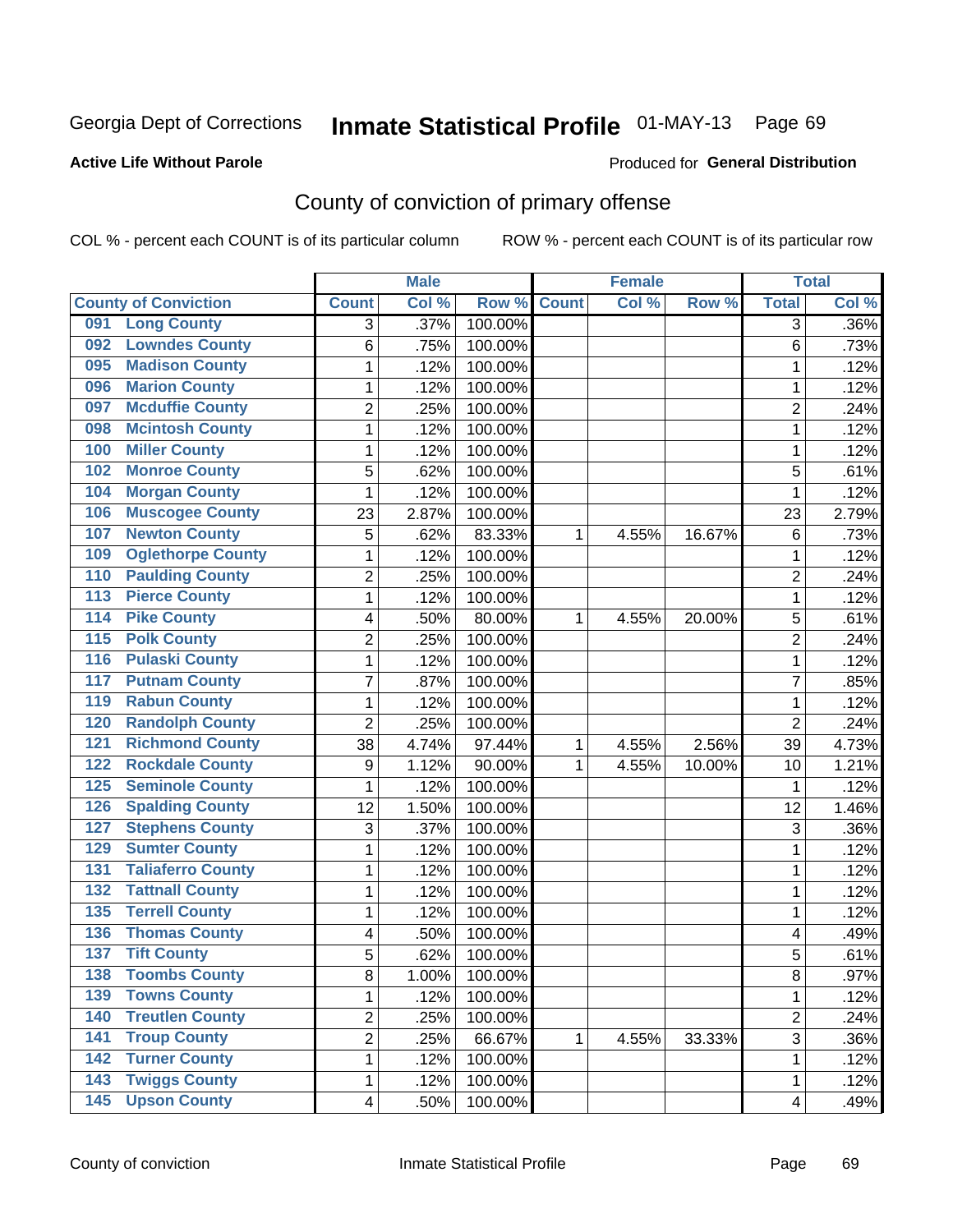#### **Active Life Without Parole**

## Produced for **General Distribution**

# County of conviction of primary offense

|                                 | <b>Male</b>  |          |           | <b>Female</b> |       |        | <b>Total</b> |       |
|---------------------------------|--------------|----------|-----------|---------------|-------|--------|--------------|-------|
| <b>County of Conviction</b>     | <b>Count</b> | Col %    |           | Row % Count   | Col % | Row %  | <b>Total</b> | Col % |
| <b>146 Walker County</b>        | 4            | $.50\%$  | $80.00\%$ |               | 4.55% | 20.00% | 5            | .61%  |
| <b>Walton County</b><br>147     | 8            | $1.00\%$ | 100.00%   |               |       |        | 8            | .97%  |
| <b>Ware County</b><br>148       | 11           | 1.37%    | 100.00%   |               |       |        | 11           | 1.33% |
| <b>Washington County</b><br>150 | 4            | $.50\%$  | 100.00%   |               |       |        | 4            | .49%  |
| <b>Wayne County</b><br>151      | 5            | .62%     | 100.00%   |               |       |        | 5            | .61%  |
| <b>Whitfield County</b><br>155  |              | $.87\%$  | 100.00%   |               |       |        |              | .85%  |
| <b>Wilkes County</b><br>157     |              | .12%     | 100.00%   |               |       |        |              | .12%  |
| <b>Total Rported</b>            | 802          | 100%     | 97.33%    | 22            | 100%  | 2.67%  | 824          | 100%  |

| Reported<br><b>NOT</b><br>$\sim$ |     |              |           |
|----------------------------------|-----|--------------|-----------|
| <b>Total</b>                     | 802 | $\sim$<br>-- | nn<br>824 |

| Mode (most frequent) | <b>Fulton County</b> | <b>Columbia County</b> | <b>Fulton County</b> |
|----------------------|----------------------|------------------------|----------------------|
|                      |                      |                        |                      |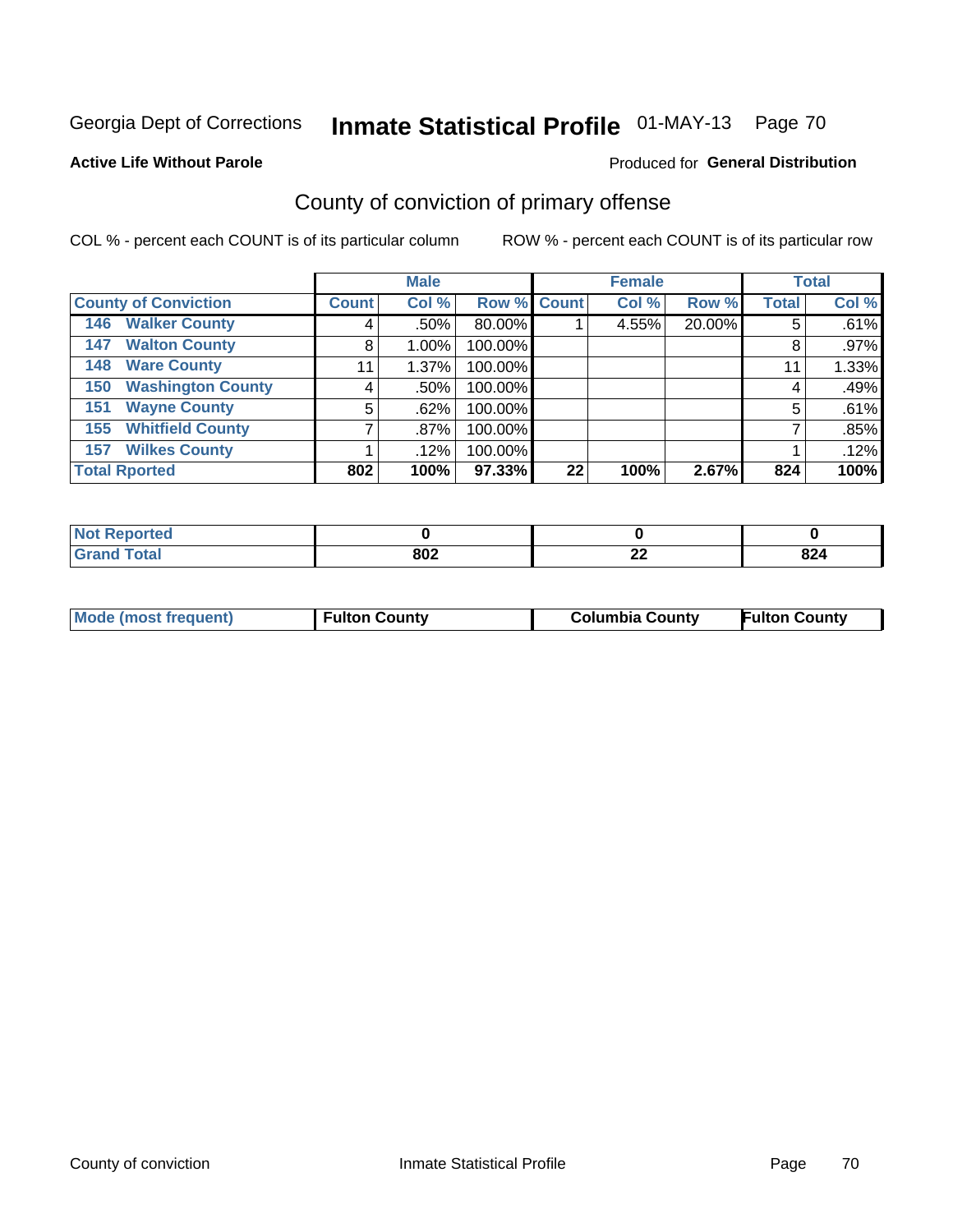### **Active Life Without Parole**

#### Produced for **General Distribution**

# Circuit of conviction of primary offense

|                         |                                 |                           | <b>Male</b> |                  |                         | <b>Female</b> |        |                | <b>Total</b> |
|-------------------------|---------------------------------|---------------------------|-------------|------------------|-------------------------|---------------|--------|----------------|--------------|
|                         | <b>Circuit of Conviction</b>    | <b>Count</b>              | Col %       | Row <sup>%</sup> | <b>Count</b>            | Col %         | Row %  | <b>Total</b>   | Col %        |
| 1                       | <b>Alapaha Circuit</b>          | 9                         | 1.12%       | 100.00%          |                         |               |        | $\overline{9}$ | 1.09%        |
| $\overline{2}$          | <b>Alcovy Circuit</b>           | 13                        | 1.62%       | 92.86%           | 1                       | 4.55%         | 7.14%  | 14             | 1.70%        |
| $\overline{\mathbf{3}}$ | <b>Atlanta Circuit</b>          | 88                        | 10.97%      | 97.78%           | $\overline{2}$          | 9.09%         | 2.22%  | 90             | 10.92%       |
| 4                       | <b>Atlantic Circuit</b>         | 11                        | 1.37%       | 91.67%           | $\mathbf{1}$            | 4.55%         | 8.33%  | 12             | 1.46%        |
| $\overline{5}$          | <b>Augusta Circuit</b>          | 51                        | 6.36%       | 92.73%           | $\overline{\mathbf{4}}$ | 18.18%        | 7.27%  | 55             | 6.67%        |
| $6\overline{6}$         | <b>Blue Ridge Circuit</b>       | $\ensuremath{\mathsf{3}}$ | .37%        | 100.00%          |                         |               |        | 3              | .36%         |
| 7                       | <b>Brunswick Circuit</b>        | 29                        | 3.62%       | 96.67%           | 1                       | 4.55%         | 3.33%  | 30             | 3.64%        |
| 8                       | <b>Chattahoochee Circuit</b>    | 26                        | 3.24%       | 100.00%          |                         |               |        | 26             | 3.16%        |
| $\overline{9}$          | <b>Cherokee Circuit</b>         | 8                         | 1.00%       | 100.00%          |                         |               |        | 8              | .97%         |
| 10                      | <b>Clayton Circuit</b>          | 39                        | 4.86%       | 97.50%           | 1                       | 4.55%         | 2.50%  | 40             | 4.85%        |
| $\overline{11}$         | <b>Cobb Circuit</b>             | 32                        | 3.99%       | 96.97%           | $\mathbf{1}$            | 4.55%         | 3.03%  | 33             | 4.00%        |
| 12                      | <b>Conasauga Circuit</b>        | 7                         | .87%        | 100.00%          |                         |               |        | $\overline{7}$ | .85%         |
| $\overline{13}$         | <b>Cordele Circuit</b>          | 9                         | 1.12%       | 100.00%          |                         |               |        | 9              | 1.09%        |
| $\overline{14}$         | <b>Coweta Circuit</b>           | 10                        | 1.25%       | 90.91%           | $\mathbf{1}$            | 4.55%         | 9.09%  | 11             | 1.33%        |
| $\overline{15}$         | <b>Dougherty Circuit</b>        | 26                        | 3.24%       | 96.30%           | $\mathbf{1}$            | 4.55%         | 3.70%  | 27             | 3.28%        |
| 16                      | <b>Dublin Circuit</b>           | $\overline{7}$            | .87%        | 100.00%          |                         |               |        | $\overline{7}$ | .85%         |
| $\overline{17}$         | <b>Eastern Circuit</b>          | 29                        | 3.62%       | 100.00%          |                         |               |        | 29             | 3.52%        |
| 18                      | <b>Flint Circuit</b>            | 10                        | 1.25%       | 100.00%          |                         |               |        | 10             | 1.21%        |
| 19                      | <b>Griffin Circuit</b>          | 24                        | 2.99%       | 96.00%           | 1                       | 4.55%         | 4.00%  | 25             | 3.03%        |
| 20                      | <b>Gwinnett Circuit</b>         | 13                        | 1.62%       | 92.86%           | 1                       | 4.55%         | 7.14%  | 14             | 1.70%        |
| $\overline{21}$         | <b>Houston Circuit</b>          | 15                        | 1.87%       | 100.00%          |                         |               |        | 15             | 1.82%        |
| $\overline{22}$         | <b>Lookout Mountain Circuit</b> | $\boldsymbol{9}$          | 1.12%       | 90.00%           | $\mathbf{1}$            | 4.55%         | 10.00% | 10             | 1.21%        |
| 23                      | <b>Macon Circuit</b>            | 23                        | 2.87%       | 100.00%          |                         |               |        | 23             | 2.79%        |
| $\overline{24}$         | <b>Middle Circuit</b>           | 21                        | 2.62%       | 100.00%          |                         |               |        | 21             | 2.55%        |
| $\overline{25}$         | <b>Mountain Circuit</b>         | 9                         | 1.12%       | 100.00%          |                         |               |        | 9              | 1.09%        |
| 26                      | <b>Northeastern Circuit</b>     | 15                        | 1.87%       | 88.24%           | $\overline{2}$          | 9.09%         | 11.76% | 17             | 2.06%        |
| $\overline{27}$         | <b>Northern Circuit</b>         | 10                        | 1.25%       | 100.00%          |                         |               |        | 10             | 1.21%        |
| 28                      | <b>Ocmulgee Circuit</b>         | 17                        | 2.12%       | 100.00%          |                         |               |        | 17             | 2.06%        |
| 29                      | <b>Oconee Circuit</b>           | 3                         | .37%        | 100.00%          |                         |               |        | 3              | .36%         |
| 30                      | <b>Ogeechee Circuit</b>         | 10                        | 1.25%       | 90.91%           | 1                       | 4.55%         | 9.09%  | 11             | 1.33%        |
| $\overline{31}$         | <b>Pataula Circuit</b>          | 6                         | .75%        | 100.00%          |                         |               |        | 6              | .73%         |
| 32                      | <b>Piedmont Circuit</b>         | 17                        | 2.12%       | 100.00%          |                         |               |        | 17             | 2.06%        |
| 33                      | <b>Rome Circuit</b>             | 10                        | 1.25%       | 100.00%          |                         |               |        | 10             | 1.21%        |
| 34                      | <b>South Georgia Circuit</b>    | $\overline{2}$            | .25%        | 100.00%          |                         |               |        | $\overline{2}$ | .24%         |
| 35                      | <b>Southern Circuit</b>         | 15                        | 1.87%       | 100.00%          |                         |               |        | 15             | 1.82%        |
| 36                      | <b>Southwestern Circuit</b>     | $\sqrt{3}$                | .37%        | 100.00%          |                         |               |        | 3              | .36%         |
| 37                      | <b>Stone Mountain Circuit</b>   | 65                        | 8.10%       | 98.48%           | 1                       | 4.55%         | 1.52%  | 66             | 8.01%        |
| 38                      | <b>Tallapoosa Circuit</b>       | 4                         | .50%        | 100.00%          |                         |               |        | $\overline{4}$ | .49%         |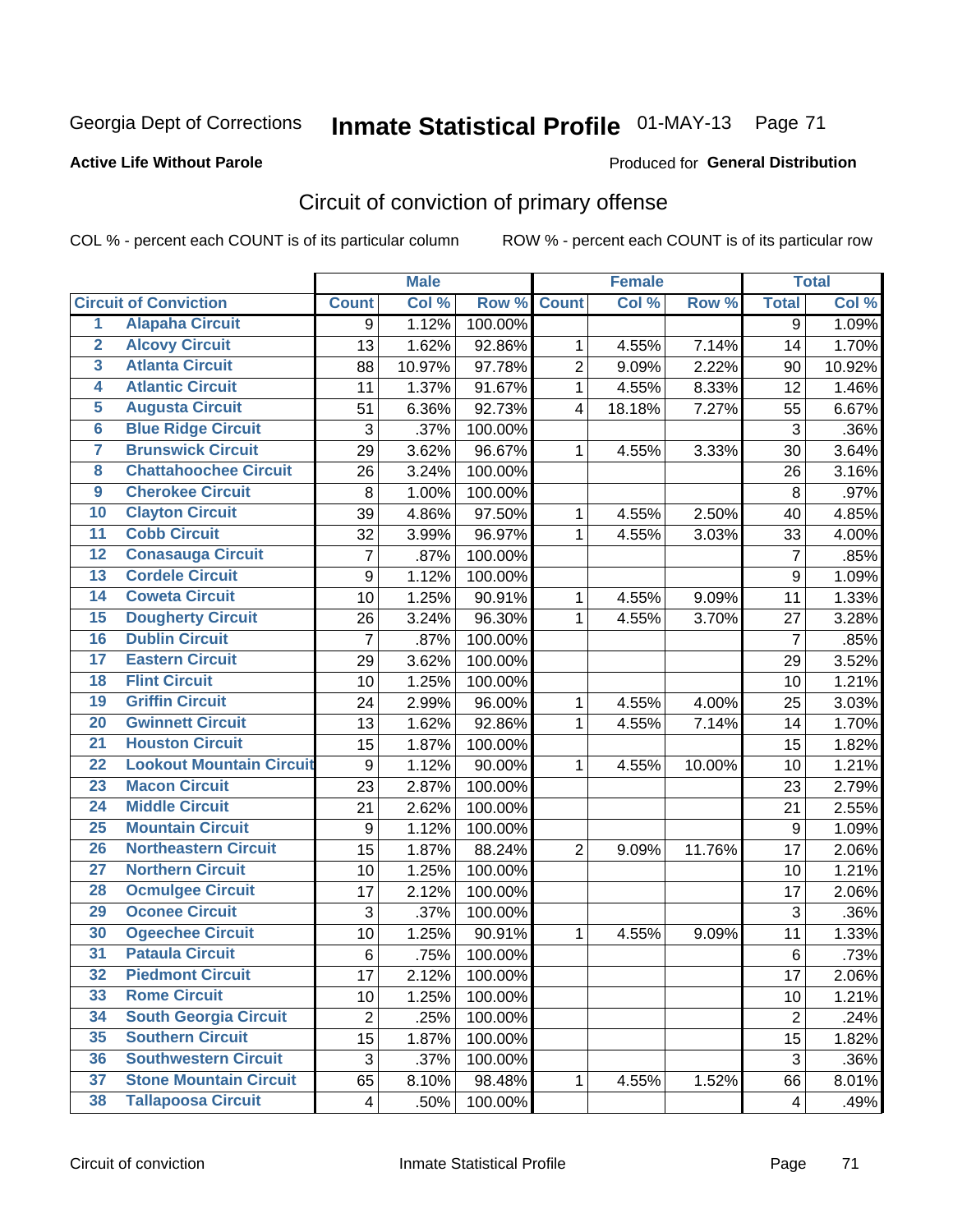#### **Active Life Without Parole**

# Produced for **General Distribution**

# Circuit of conviction of primary offense

|    |                              |              | <b>Male</b> |         |              | <b>Female</b> |        |              | <b>Total</b> |
|----|------------------------------|--------------|-------------|---------|--------------|---------------|--------|--------------|--------------|
|    | <b>Circuit of Conviction</b> | <b>Count</b> | Col %       | Row %   | <b>Count</b> | Col %         | Row %  | <b>Total</b> | Col %        |
| 39 | <b>Tifton Circuit</b>        |              | $.87\%$     | 100.00% |              |               |        |              | .85%         |
| 40 | <b>Toombs Circuit</b>        | 5            | .62%        | 100.00% |              |               |        | 5            | .61%         |
| 41 | <b>Waycross Circuit</b>      | 20           | 2.49%       | 100.00% |              |               |        | 20           | 2.43%        |
| 42 | <b>Western Circuit</b>       | 17           | 2.12%       | 100.00% |              |               |        | 17           | 2.06%        |
| 43 | <b>Rockdale Circuit</b>      | 9            | 1.12%       | 90.00%  |              | 4.55%         | 10.00% | 10           | 1.21%        |
| 44 | <b>Douglas Circuit</b>       | 27           | 3.37%       | 96.43%  |              | 4.55%         | 3.57%  | 28           | 3.40%        |
| 45 | <b>Appalachian Circuit</b>   | 2            | .25%        | 100.00% |              |               |        | 2            | .24%         |
| 46 | <b>Enotah Circuit</b>        |              | .12%        | 100.00% |              |               |        |              | .12%         |
| 47 | <b>Bell-Forsyth Circuit</b>  | 4            | .50%        | 100.00% |              |               |        | 4            | .49%         |
| 48 | <b>Towaliga Circuit</b>      | 10           | 1.25%       | 100.00% |              |               |        | 10           | 1.21%        |
| 49 | <b>Paulding Circuit</b>      | 2            | .25%        | 100.00% |              |               |        | 2            | .24%         |
|    | <b>Total Rported</b>         | 802          | 100%        | 97.33%  | 22           | 100%          | 2.67%  | 824          | 100%         |

| <b>orted</b><br><b>Not</b><br>וסר |     |          |     |
|-----------------------------------|-----|----------|-----|
| <b>otal</b><br>---                | 802 | 00<br>▵▴ | 824 |

| М<br>. In n tr<br>.<br>.<br>wanta<br>Πū<br>31.<br>$\sim$ $\sim$ $\sim$ |
|------------------------------------------------------------------------|
|------------------------------------------------------------------------|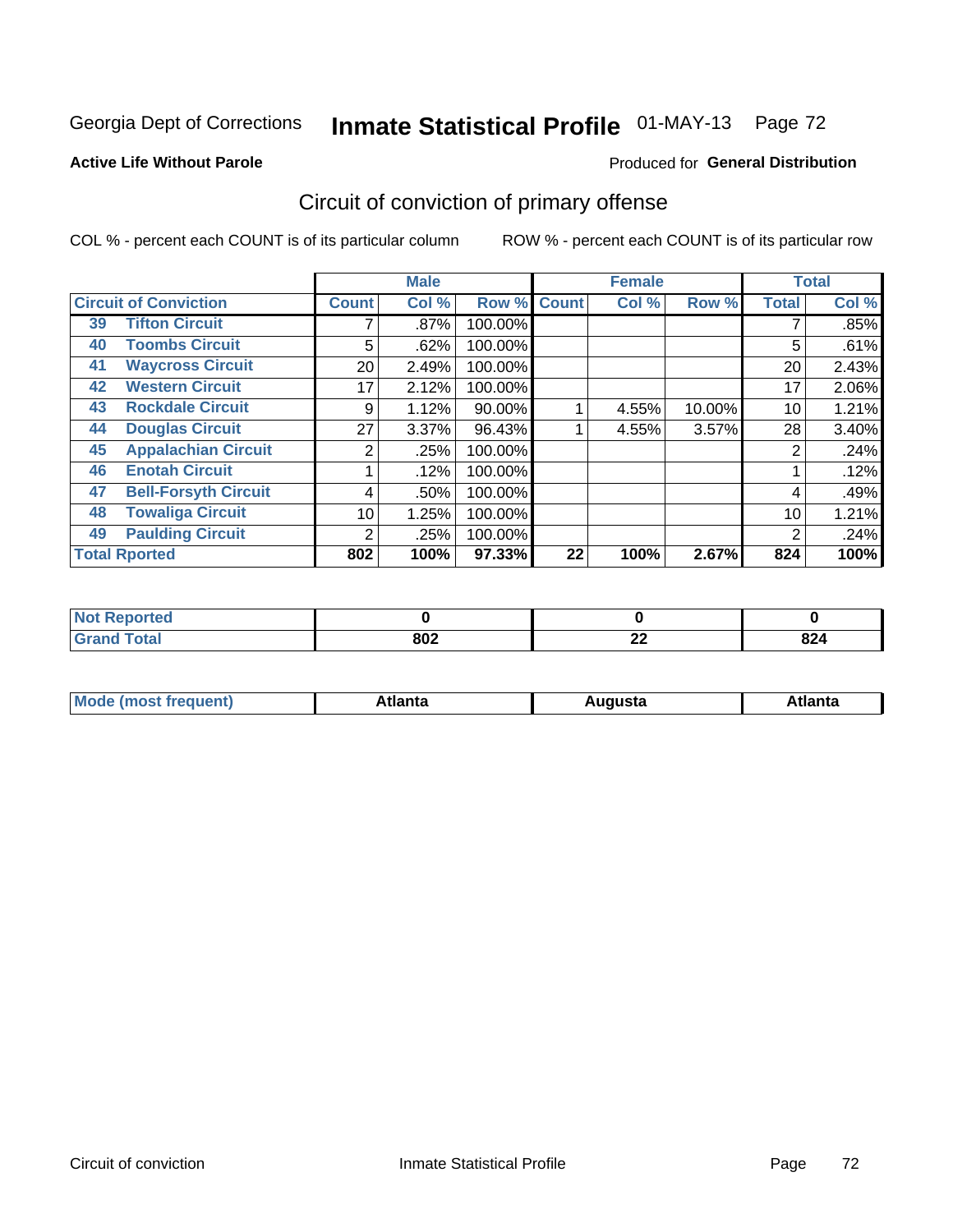#### **Active Life Without Parole**

#### Produced for **General Distribution**

### Years served (jail + prison) in this incarceration

|                        |                | <b>Male</b> |                  |                         | <b>Female</b> |       |                 | <b>Total</b> |
|------------------------|----------------|-------------|------------------|-------------------------|---------------|-------|-----------------|--------------|
| <b>Years Served</b>    | <b>Count</b>   | Col %       | Row <sup>%</sup> | <b>Count</b>            | Col %         | Row % | <b>Total</b>    | Col %        |
| Less than one year     | 18             | 2.24%       | 94.74%           | 1                       | 4.55%         | 5.26% | $\overline{19}$ | 2.31%        |
| 1 to 1.99 years        | 58             | 7.23%       | 96.67%           | $\overline{2}$          | 9.09%         | 3.33% | 60              | 7.28%        |
| 2 to 2.99 years        | 67             | 8.35%       | 91.78%           | 6                       | 27.27%        | 8.22% | 73              | 8.86%        |
| 3 to 3.99 years        | 48             | 5.99%       | 97.96%           | 1                       | 4.55%         | 2.04% | 49              | 5.95%        |
| 4 to 4.99 years        | 39             | 4.86%       | 97.50%           | $\mathbf{1}$            | 4.55%         | 2.50% | 40              | 4.85%        |
| 5 to 5.99 years        | 47             | 5.86%       | 100.00%          |                         |               |       | 47              | 5.70%        |
| 6 to 6.99 years        | 28             | 3.49%       | 90.32%           | 3                       | 13.64%        | 9.68% | 31              | 3.76%        |
| 7 to 7.99 years        | 34             | 4.24%       | 97.14%           | 1                       | 4.55%         | 2.86% | 35              | 4.25%        |
| <b>8 to 8.99 years</b> | 30             | 3.74%       | 100.00%          |                         |               |       | 30              | 3.64%        |
| 9 to 9.99 years        | 32             | 3.99%       | 96.97%           | $\mathbf{1}$            | 4.55%         | 3.03% | 33              | 4.00%        |
| 10 to 10.99 years      | 41             | 5.11%       | 91.11%           | $\overline{\mathbf{4}}$ | 18.18%        | 8.89% | 45              | 5.46%        |
| 11 to 11.99 years      | 36             | 4.49%       | 100.00%          |                         |               |       | 36              | 4.37%        |
| 12 to 12.99 years      | 50             | 6.23%       | 100.00%          |                         |               |       | 50              | 6.07%        |
| 13 to 13.99 years      | 38             | 4.74%       | 100.00%          |                         |               |       | 38              | 4.61%        |
| 14 to 14.99 years      | 32             | 3.99%       | 96.97%           | $\mathbf 1$             | 4.55%         | 3.03% | 33              | 4.00%        |
| 15 to 15.99 years      | 50             | 6.23%       | 98.04%           | 1                       | 4.55%         | 1.96% | 51              | 6.19%        |
| 16 to 16.99 years      | 42             | 5.24%       | 100.00%          |                         |               |       | 42              | 5.10%        |
| 17 to 17.99 years      | 31             | 3.87%       | 100.00%          |                         |               |       | 31              | 3.76%        |
| 18 to 18.99 years      | 26             | 3.24%       | 100.00%          |                         |               |       | 26              | 3.16%        |
| 19 to 19.99 years      | 23             | 2.87%       | 100.00%          |                         |               |       | 23              | 2.79%        |
| 20 to 20.99 years      | 6              | 0.75%       | 100.00%          |                         |               |       | 6               | 0.73%        |
| 21 to 21.99 years      | 3              | 0.37%       | 100.00%          |                         |               |       | 3               | 0.36%        |
| 22 to 22.99 years      | 4              | 0.50%       | 100.00%          |                         |               |       | 4               | 0.49%        |
| 23 to 23.99 years      | $\overline{2}$ | 0.25%       | 100.00%          |                         |               |       | $\overline{2}$  | 0.24%        |
| 24 to 24.99 years      | 6              | 0.75%       | 100.00%          |                         |               |       | 6               | 0.73%        |
| 25 to 25.99 years      | $\mathbf 1$    | 0.12%       | 100.00%          |                         |               |       | $\mathbf{1}$    | 0.12%        |
| 26 to 26.99 years      | $\overline{c}$ | 0.25%       | 100.00%          |                         |               |       | $\overline{2}$  | 0.24%        |
| 28 to 28.99 years      | $\overline{c}$ | 0.25%       | 100.00%          |                         |               |       | $\overline{2}$  | 0.24%        |
| 29 to 29.99 years      | $\mathbf 1$    | 0.12%       | 100.00%          |                         |               |       | $\mathbf{1}$    | 0.12%        |
| Thirty + years         | 5              | 0.62%       | 100.00%          |                         |               |       | $\overline{5}$  | 0.61%        |
| <b>Total Reported</b>  | 802            | 100%        | 97.33%           | $\overline{22}$         | 100%          | 2.67% | 824             | 100%         |

| <b>Not Reported</b>     |                 |                 |                 |
|-------------------------|-----------------|-----------------|-----------------|
| <b>Grand Total</b>      | 802             | 22              | 824             |
|                         |                 |                 |                 |
| Mean<br>(average)       | 10.05           | 6.18            | 9.95            |
| <b>Median (middle)</b>  | 10.02           | 5.2             | 9.79            |
| Mode<br>(most frequent) | 1 to 1.99 years | 2 to 2.99 years | 1 to 1.99 years |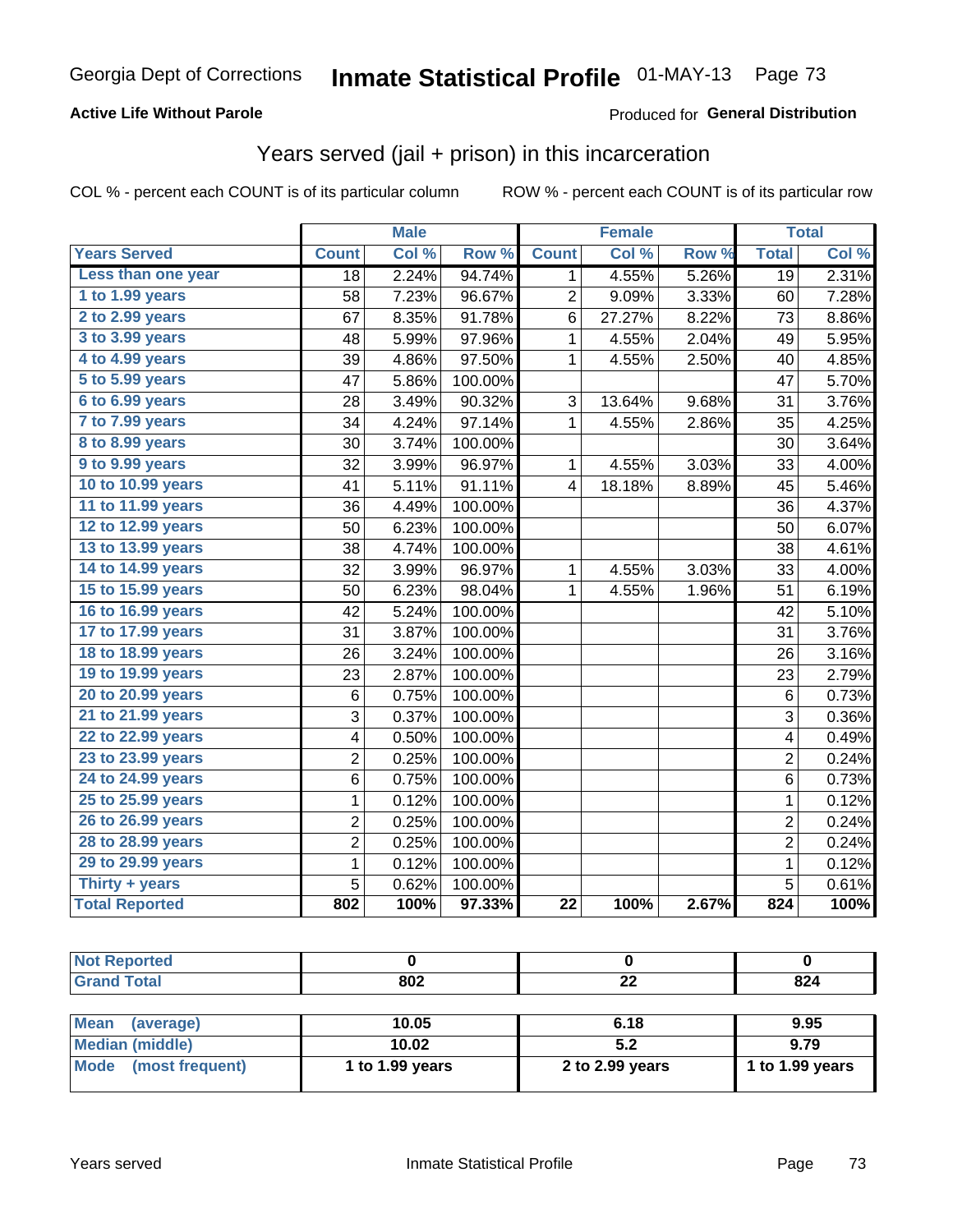#### **Active Life Without Parole**

Produced for **General Distribution**

### Results of most recent HIV tests

|                         | <b>Male</b>  |        |          | <b>Female</b> |           |          | Total        |           |
|-------------------------|--------------|--------|----------|---------------|-----------|----------|--------------|-----------|
| <b>HIV Test Results</b> | <b>Count</b> | Col%   | Row %I   | <b>Count</b>  | Col%      | Row %    | <b>Total</b> | Col %     |
| <b>Positive</b>         | 5            | 0.64%  | 83.33%   |               | 4.55%     | 16.67%   |              | $0.74\%$  |
| <b>Negative</b>         | 781          | 99.36% | 97.38%   | 21            | $95.45\%$ | $2.62\%$ | 802          | $99.26\%$ |
| <b>Total Reported</b>   | 786          | 100%   | 97.28% 1 | 22            | 100%      | 2.72%    | 808          | 100%      |

| <b>Not Reported</b> | . u |          | . .               |
|---------------------|-----|----------|-------------------|
| <b>cotal</b>        | 802 | ~~<br>-- | 00.<br><b>044</b> |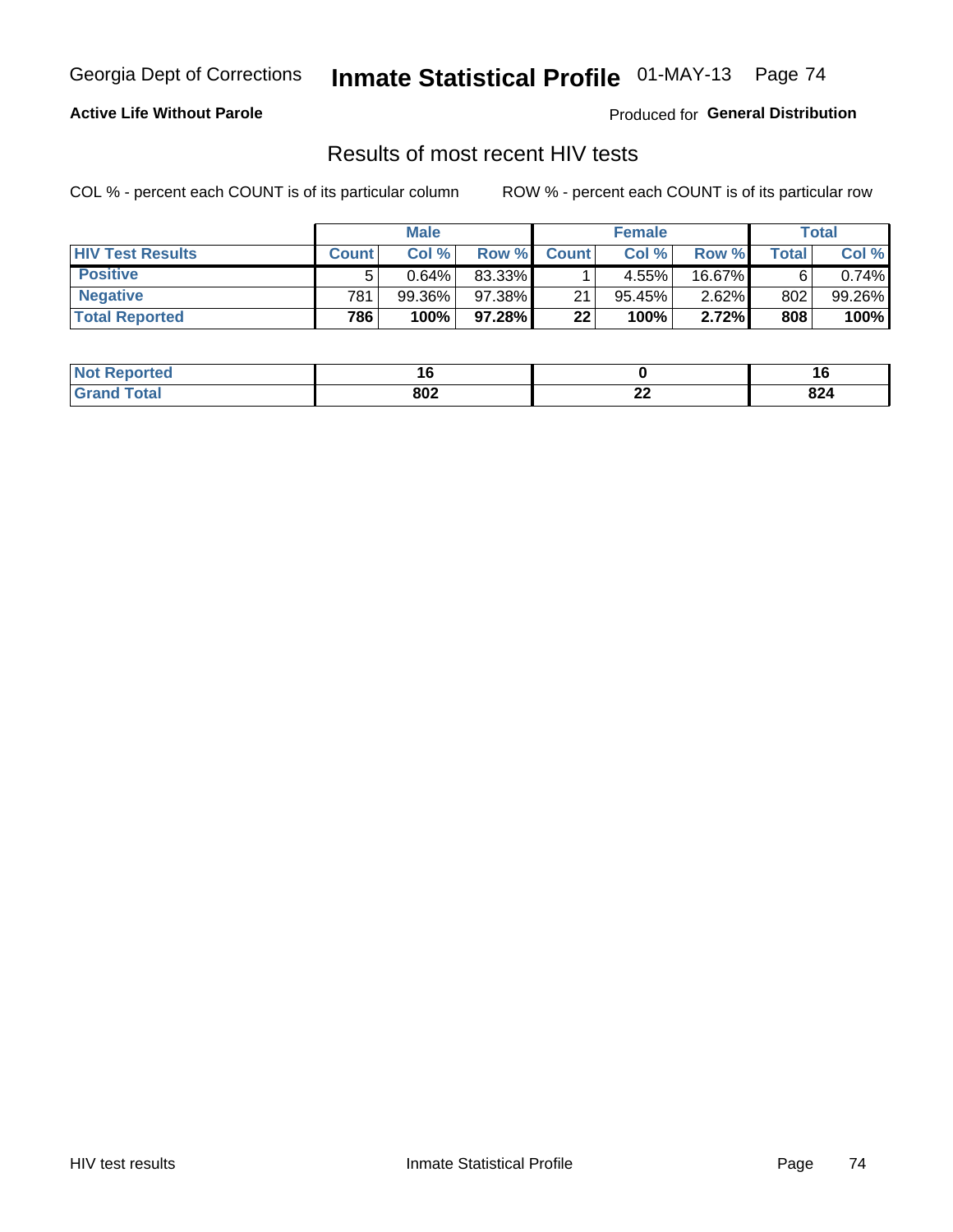#### **Active Life Without Parole**

Produced for **General Distribution**

### Results of most recent tuberculosis test

|                                  | <b>Male</b>  |        |           | <b>Female</b> |         |                         | Total        |        |
|----------------------------------|--------------|--------|-----------|---------------|---------|-------------------------|--------------|--------|
| <b>Tuberculosis Test Results</b> | <b>Count</b> | Col%   | Row %I    | <b>Count</b>  | Col%    | Row %                   | <b>Total</b> | Col %  |
| <b>Positive on current test</b>  | 203          | 25.86% | 98.54%    |               | 13.64%」 | $1.46\%$ $\blacksquare$ | 206          | 25.53% |
| <b>Negative</b>                  | 582          | 74.14% | 96.84%    | 19            | 86.36%  | 3.16%                   | 601          | 74.47% |
| <b>Total Reported</b>            | 785          | 100%   | $97.27\%$ | 22            | 100%    | 2.73%                   | 807          | 100%   |

| <b>Not Reported</b> | . .<br>. . |          | $\cdot$ $\cdot$ |
|---------------------|------------|----------|-----------------|
| <b>Fotal</b><br>.C. | 802        | ~~<br>-- | nn.<br>824      |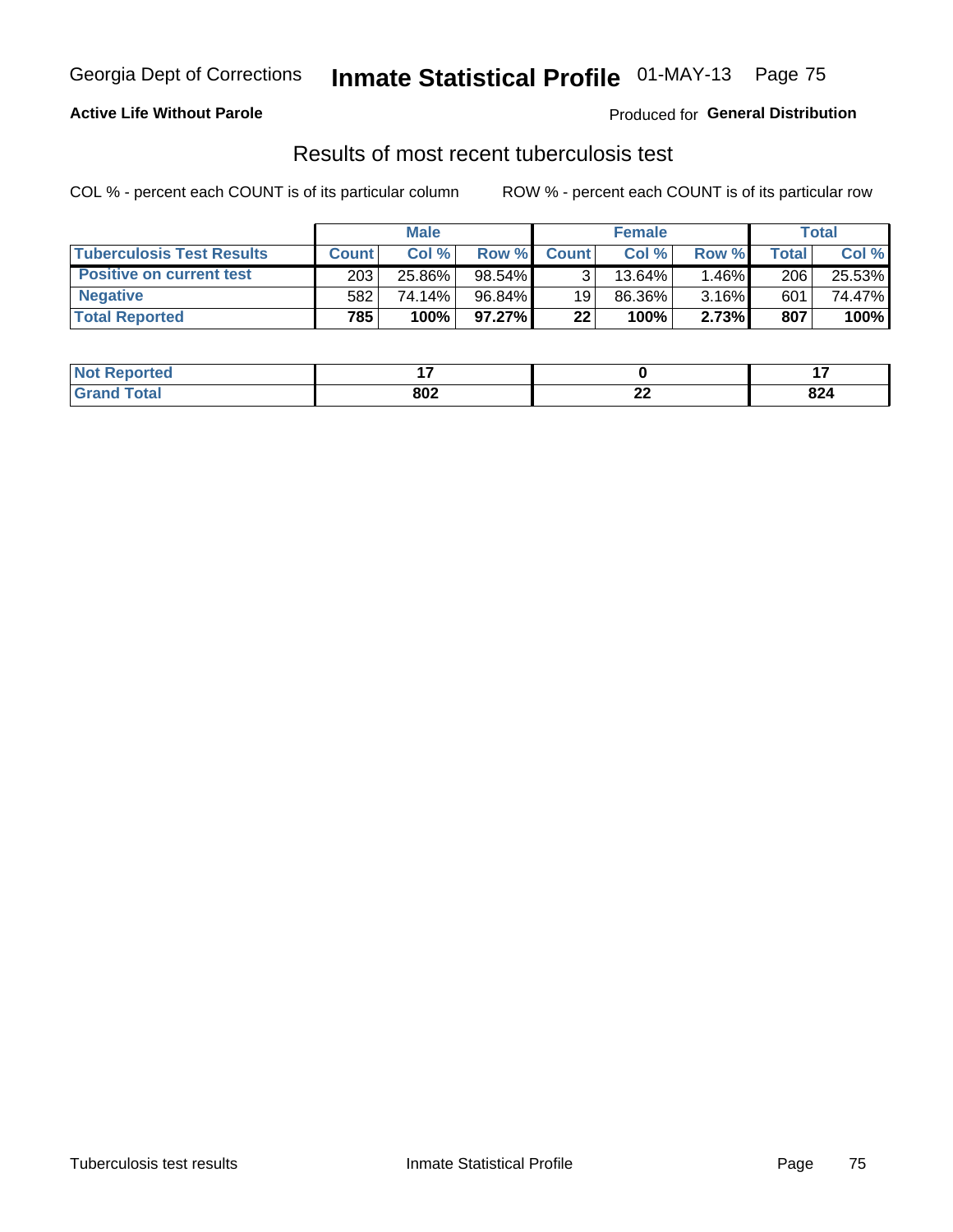#### **Active Life Without Parole**

Produced for **General Distribution**

### Results of most recent syphilis test

|                                 | <b>Male</b>  |           |           | <b>Female</b> |           |          | Total        |        |
|---------------------------------|--------------|-----------|-----------|---------------|-----------|----------|--------------|--------|
| <b>Syphilis Test Results</b>    | <b>Count</b> | Col%      | Row %I    | <b>Count</b>  | Col %     | Row %    | <b>Total</b> | Col %  |
| <b>Positive on current test</b> |              | $2.84\%$  | $94.44\%$ |               | 9.09%     | 5.56%    | 18           | 2.95%  |
| <b>Negative</b>                 | 582          | $97.16\%$ | 98.31%    | 10            | $90.91\%$ | $1.69\%$ | 592          | 97.05% |
| <b>Total Reported</b>           | 599          | 100%      | 98.20%    | 11            | 100%      | 1.80%    | 610          | 100%   |

| <b>Not Reported</b> | 203 |          | ົດ4.1<br>4 I 4 |
|---------------------|-----|----------|----------------|
| <b>Total</b>        | 802 | ^^<br>▴▴ | 024<br>044     |